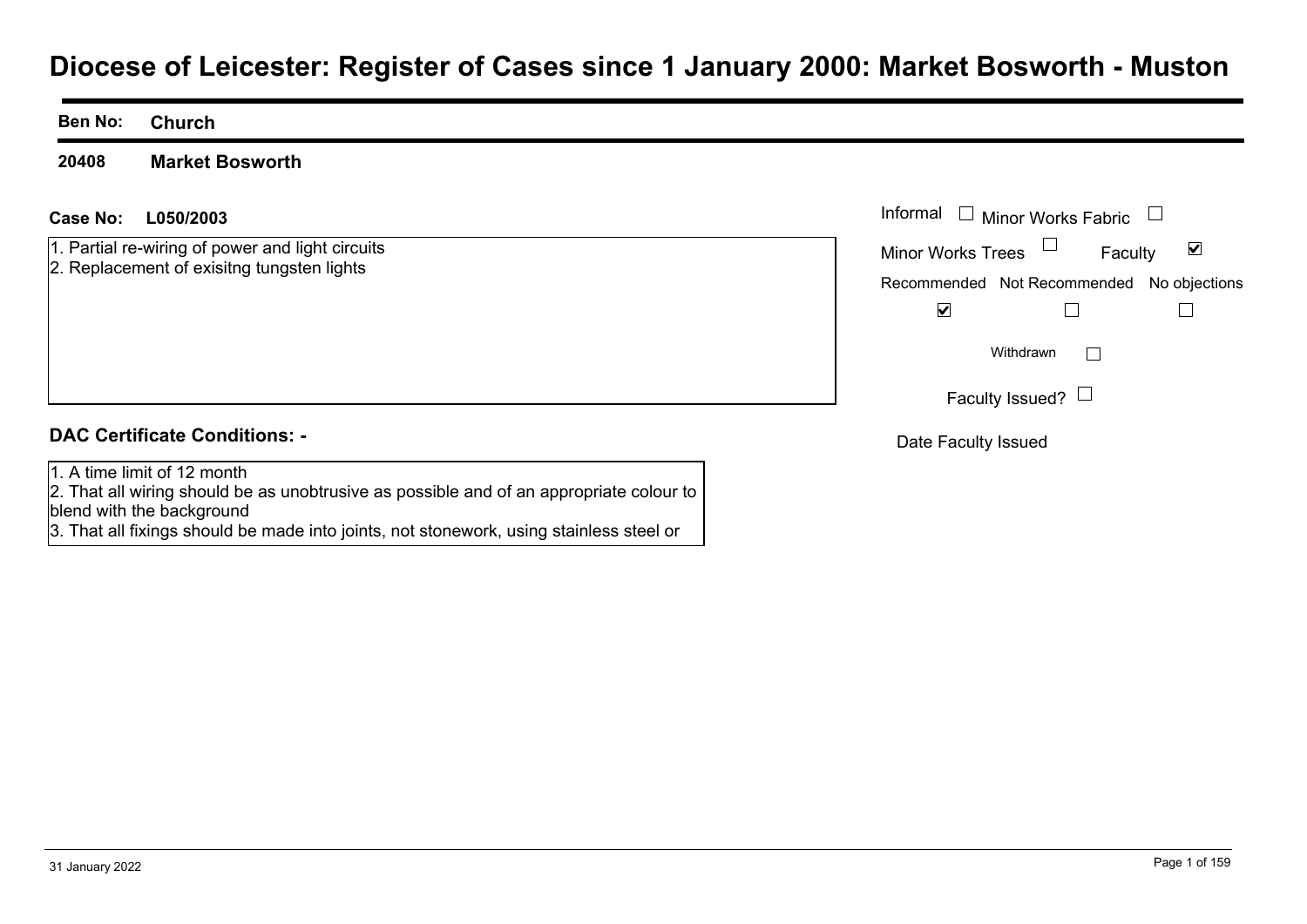| Case No:<br>L069/2005<br>1. Replacement of existing heating pipes in floor ducts with new copper pipework with finned emitters<br>(or equal alternative), to be installed in the existing ducts and connected to the existing pump and boiler<br>2. Replacement of existing cast iron pipe radiators with modern steel panel radiators<br>3. Installation of a new radiator behind the Chancel altar | Informal $\Box$ Minor Works Fabric $\Box$<br>Minor Works Trees<br>☑<br>Faculty<br>Recommended Not Recommended No objections<br>$\blacktriangleright$<br>Withdrawn<br>$\blacktriangledown$ |
|------------------------------------------------------------------------------------------------------------------------------------------------------------------------------------------------------------------------------------------------------------------------------------------------------------------------------------------------------------------------------------------------------|-------------------------------------------------------------------------------------------------------------------------------------------------------------------------------------------|
|                                                                                                                                                                                                                                                                                                                                                                                                      | Faculty Issued? $\Box$                                                                                                                                                                    |
| <b>DAC Certificate Conditions: -</b>                                                                                                                                                                                                                                                                                                                                                                 | Date Faculty Issued                                                                                                                                                                       |
| 1. A time limit of 12 months 2. That the tenders received and the preferred scheme be<br>submitted for approval by DAC Heating Adviser, Mr John Buck, prior to the works<br>commencing                                                                                                                                                                                                               |                                                                                                                                                                                           |
| Case No:<br>L133/2006                                                                                                                                                                                                                                                                                                                                                                                | Informal $\Box$ Minor Works Fabric $\Box$                                                                                                                                                 |
| 1. Replacement of existing cast iron heating pipes in floor ducts with new ducted steel and copper<br>pipework connected to the existing pump and boiler supplying 21 new and 1 existing radiators<br>2. Re-postion existing frost thermostat and install new room thermostat<br>3. Install new dosing pot for testing and dosing of the system water supply                                         | Minor Works Trees<br>$\blacktriangledown$<br>Faculty<br>Recommended Not Recommended No objections<br>$\blacktriangledown$<br>$\perp$                                                      |
|                                                                                                                                                                                                                                                                                                                                                                                                      | Withdrawn                                                                                                                                                                                 |
|                                                                                                                                                                                                                                                                                                                                                                                                      | Faculty Issued? Ø                                                                                                                                                                         |
| <b>DAC Certificate Conditions: -</b>                                                                                                                                                                                                                                                                                                                                                                 | Date Faculty Issued<br>13/10/2006                                                                                                                                                         |
| 1. A time limit of 12 months                                                                                                                                                                                                                                                                                                                                                                         |                                                                                                                                                                                           |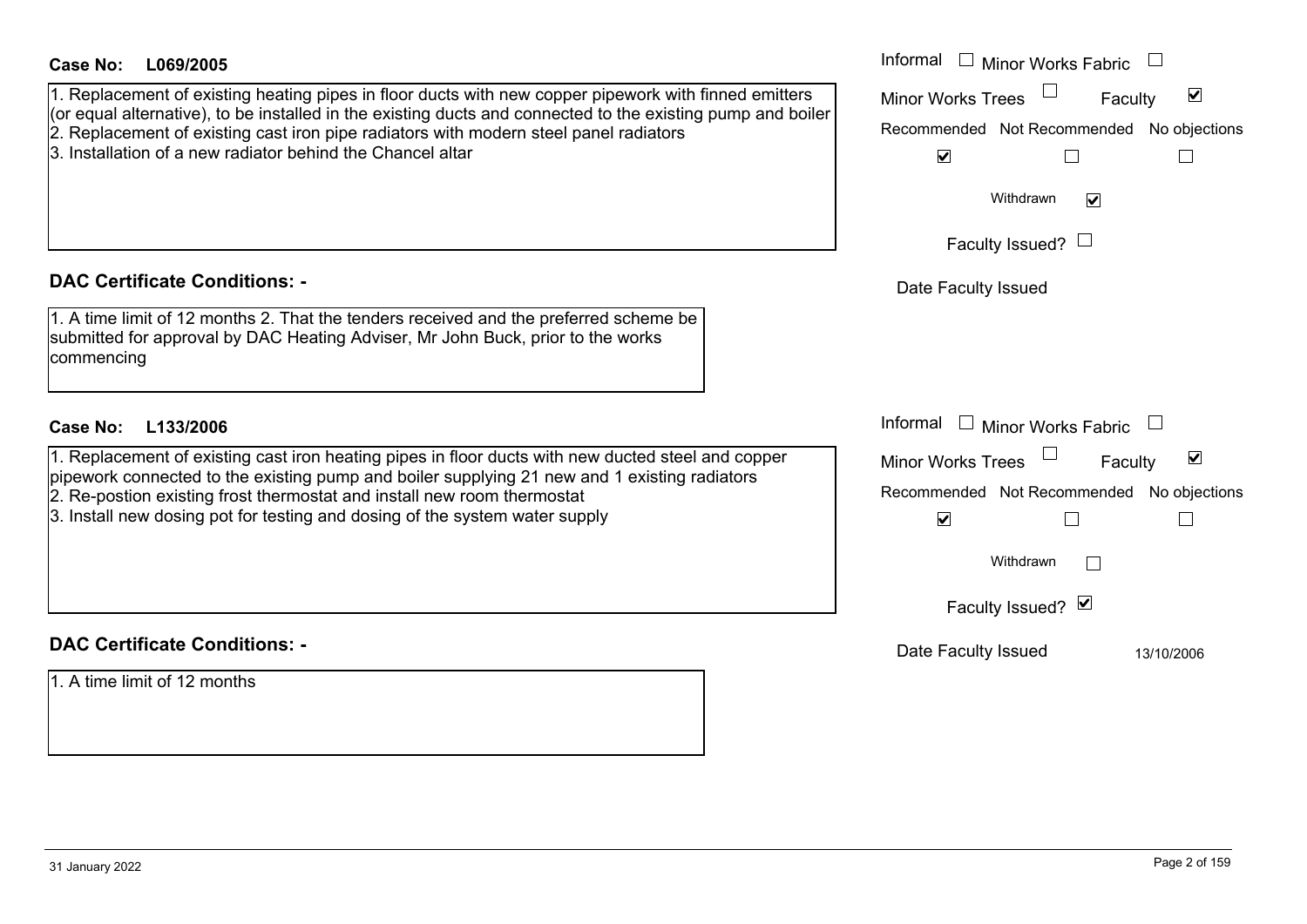| <b>Case No:</b><br>L098/2011                                                                                                               | Informal □ Minor Works Fabric □                            |
|--------------------------------------------------------------------------------------------------------------------------------------------|------------------------------------------------------------|
| Replacement of the Porch roof                                                                                                              | Minor Works Trees<br>$\blacktriangledown$<br>Faculty       |
|                                                                                                                                            | Recommended Not Recommended No objections                  |
|                                                                                                                                            | $\overline{\phantom{a}}$                                   |
|                                                                                                                                            | Withdrawn<br>$\mathbb{R}^n$                                |
|                                                                                                                                            | Faculty Issued? $\vee$                                     |
| <b>DAC Certificate Conditions: -</b>                                                                                                       | Date Faculty Issued<br>24/05/2011                          |
| 1. A time limit of 12 months<br>2. That details of the works are entered in the Log Book so that a record is kept of<br>what has been done |                                                            |
| L220/2012<br><b>Case No:</b>                                                                                                               | Informal $\Box$ Minor Works Fabric $\Box$                  |
| Re-surfacing of churchyard western and southern paths                                                                                      | Minor Works Trees<br>$\blacktriangledown$<br>Faculty       |
|                                                                                                                                            | Recommended Not Recommended No objections                  |
|                                                                                                                                            | $\blacktriangledown$<br>$\Box$<br>$\overline{\phantom{a}}$ |
|                                                                                                                                            | Withdrawn<br>Г                                             |
|                                                                                                                                            | Faculty Issued? Ø                                          |
| <b>DAC Certificate Conditions: -</b>                                                                                                       | Date Faculty Issued<br>18/06/2013                          |
| 1. A time limit of 12 months<br>2. That details of the works are entered in the Log Book so that a record is kept of<br>what has been done |                                                            |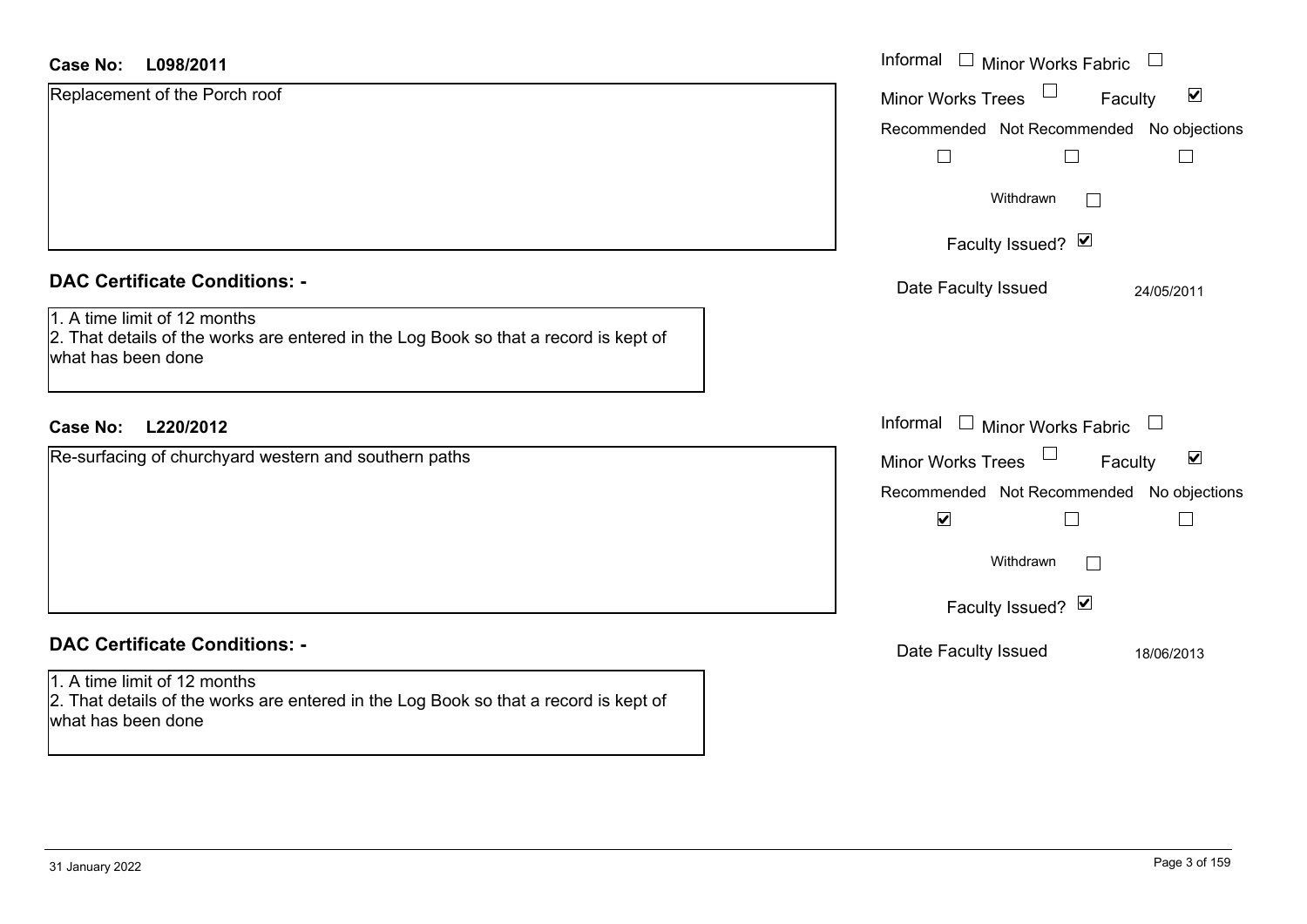| Case No:<br>L198a/2014                                                                                                                                                                                                                                     | Informal □ Minor Works Fabric                               |
|------------------------------------------------------------------------------------------------------------------------------------------------------------------------------------------------------------------------------------------------------------|-------------------------------------------------------------|
| Refurbishment / augmentation of the Pipe Organ and provision of mobile console                                                                                                                                                                             | $\blacktriangledown$<br><b>Minor Works Trees</b><br>Faculty |
|                                                                                                                                                                                                                                                            | Recommended Not Recommended No objections                   |
|                                                                                                                                                                                                                                                            | $\blacktriangledown$                                        |
|                                                                                                                                                                                                                                                            | Withdrawn<br>$\mathbb{R}^n$                                 |
|                                                                                                                                                                                                                                                            | Faculty Issued? Ø                                           |
| <b>DAC Certificate Conditions: -</b>                                                                                                                                                                                                                       | Date Faculty Issued<br>11/08/2015                           |
| 1. That details of the works are entered in the Log Book so that a record is kept of<br>what has been done<br>2. That Digital sounds to be limited to the Pedal Organ<br>3. That the materials be a best match to the existing, and all executed to a high |                                                             |
| <b>Case No:</b><br>L198/2014                                                                                                                                                                                                                               | Informal $\blacksquare$ Minor Works Fabric $\blacksquare$   |
| Re-ordering comprising: -                                                                                                                                                                                                                                  | $\blacktriangledown$<br>Minor Works Trees<br>Faculty        |
| 1. Pews surrounding the Font at the west end of the Nave                                                                                                                                                                                                   | Recommended Not Recommended No objections                   |
| 2. Removal of 2 Pews at the east end of the Nave<br><b>3. Introduction of Nave Altar</b>                                                                                                                                                                   |                                                             |
| 4. Removal of Rood Screen                                                                                                                                                                                                                                  |                                                             |
| 5. Removal / adaptation of the Choir Stalls                                                                                                                                                                                                                | Withdrawn<br>$\blacktriangledown$                           |
| 6. Re-ordering of Vicar's Vestry                                                                                                                                                                                                                           |                                                             |
| 7. Renewal of flooring under the Nave Pews                                                                                                                                                                                                                 | Faculty Issued? $\Box$                                      |
| <b>DAC Certificate Conditions: -</b>                                                                                                                                                                                                                       | Date Faculty Issued                                         |

1. That details of the works are entered in the Log Book so that a record is kept of what has been done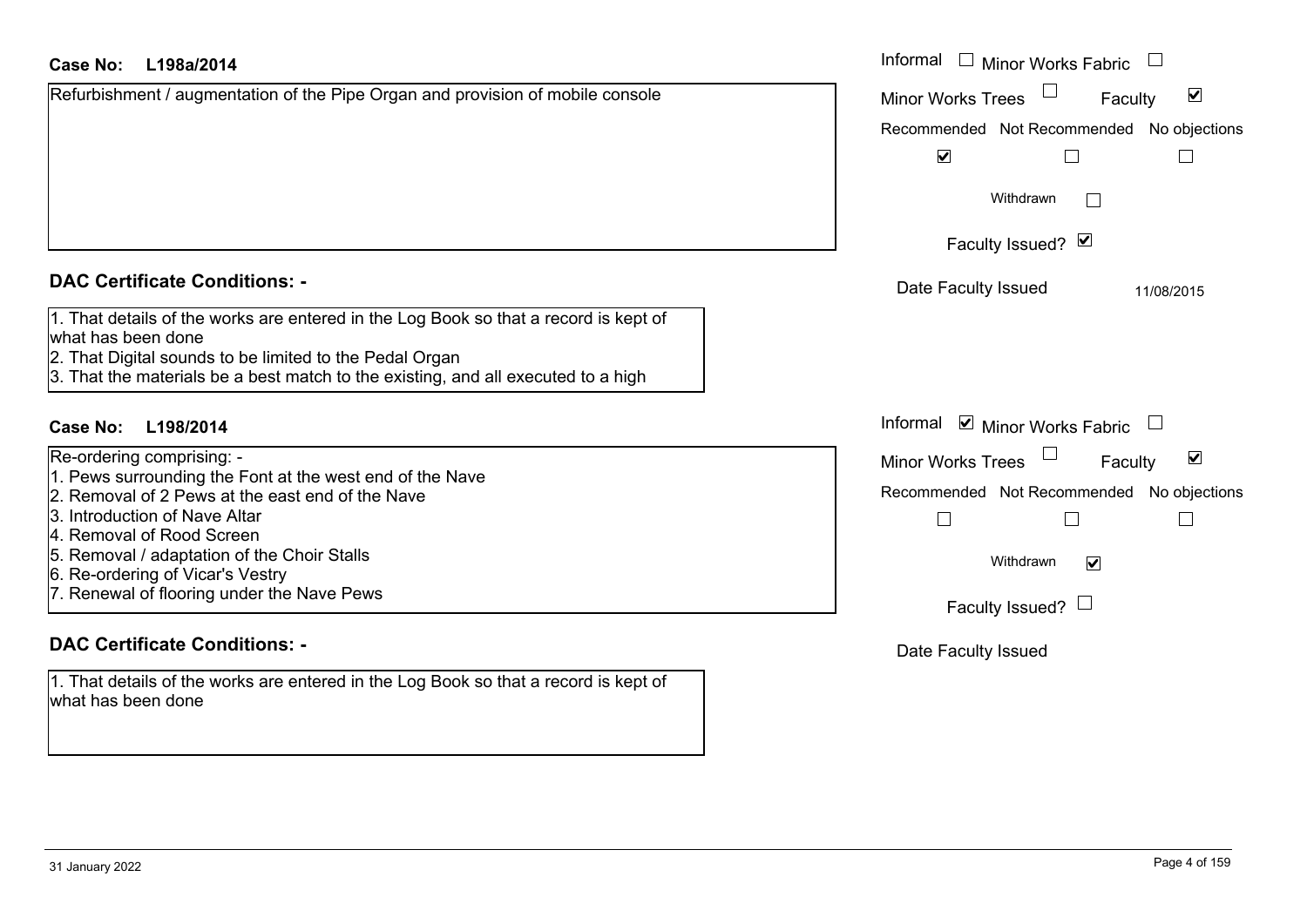| <b>Case No:</b><br>L031/2014                                                                                            | Informal $\Box$ Minor Works Fabric $\Box$                             |
|-------------------------------------------------------------------------------------------------------------------------|-----------------------------------------------------------------------|
| In the South Aisle: -                                                                                                   | $\Box$<br>$\blacktriangledown$<br><b>Minor Works Trees</b><br>Faculty |
| 1. Installation of built-in custom made cupboards at the west end in an area where pews have                            |                                                                       |
| previously been removed to provide a children's area                                                                    | Recommended Not Recommended No objections                             |
| 2. Removal of 2 adjacent Pews and a half-Pew<br>3. Re-location of the radiator and re-attaching it to the adjacent wall | $\Box$                                                                |
|                                                                                                                         |                                                                       |
|                                                                                                                         | Withdrawn<br>$\blacktriangledown$                                     |
|                                                                                                                         | Faculty Issued? $\Box$                                                |
|                                                                                                                         |                                                                       |
| <b>DAC Certificate Conditions: -</b>                                                                                    | Date Faculty Issued                                                   |
|                                                                                                                         |                                                                       |
| 1. That details of the works are entered in the Log Book so that a record is kept of<br>what has been done              |                                                                       |
|                                                                                                                         |                                                                       |
|                                                                                                                         |                                                                       |
|                                                                                                                         |                                                                       |
| L186/2015<br><b>Case No:</b>                                                                                            | Informal $\Box$ Minor Works Fabric $\Box$                             |
| 1. Re-painting of the Clock face                                                                                        | $\blacktriangledown$<br>Minor Works Trees<br>Faculty                  |
| 2. Repairs to the Spire and Tower masonry                                                                               |                                                                       |
| 3. Repairs to Spire timberwork                                                                                          | Recommended Not Recommended No objections                             |
| 4. Renewal of Tower parapet gutter                                                                                      | $\blacktriangledown$                                                  |
| 5. Repairs to Vestry roof<br>6. Repairs to Chancel roof and Rainwater Goods                                             |                                                                       |
| 7. Repairs to South Aisle parapet                                                                                       | Withdrawn                                                             |
|                                                                                                                         |                                                                       |
|                                                                                                                         | Faculty Issued? Ø                                                     |
| <b>DAC Certificate Conditions: -</b>                                                                                    | Date Faculty Issued<br>27/10/2015                                     |
|                                                                                                                         |                                                                       |
| 1. That details of the works are entered in the Log Book so that a record is kept of<br>what has been done              |                                                                       |
| 2. That any stonework to be replaced is carefully checked for tool marks and, if found,                                 |                                                                       |
| the stones are set aside and Diocesan Archaeological Adviser is notified                                                |                                                                       |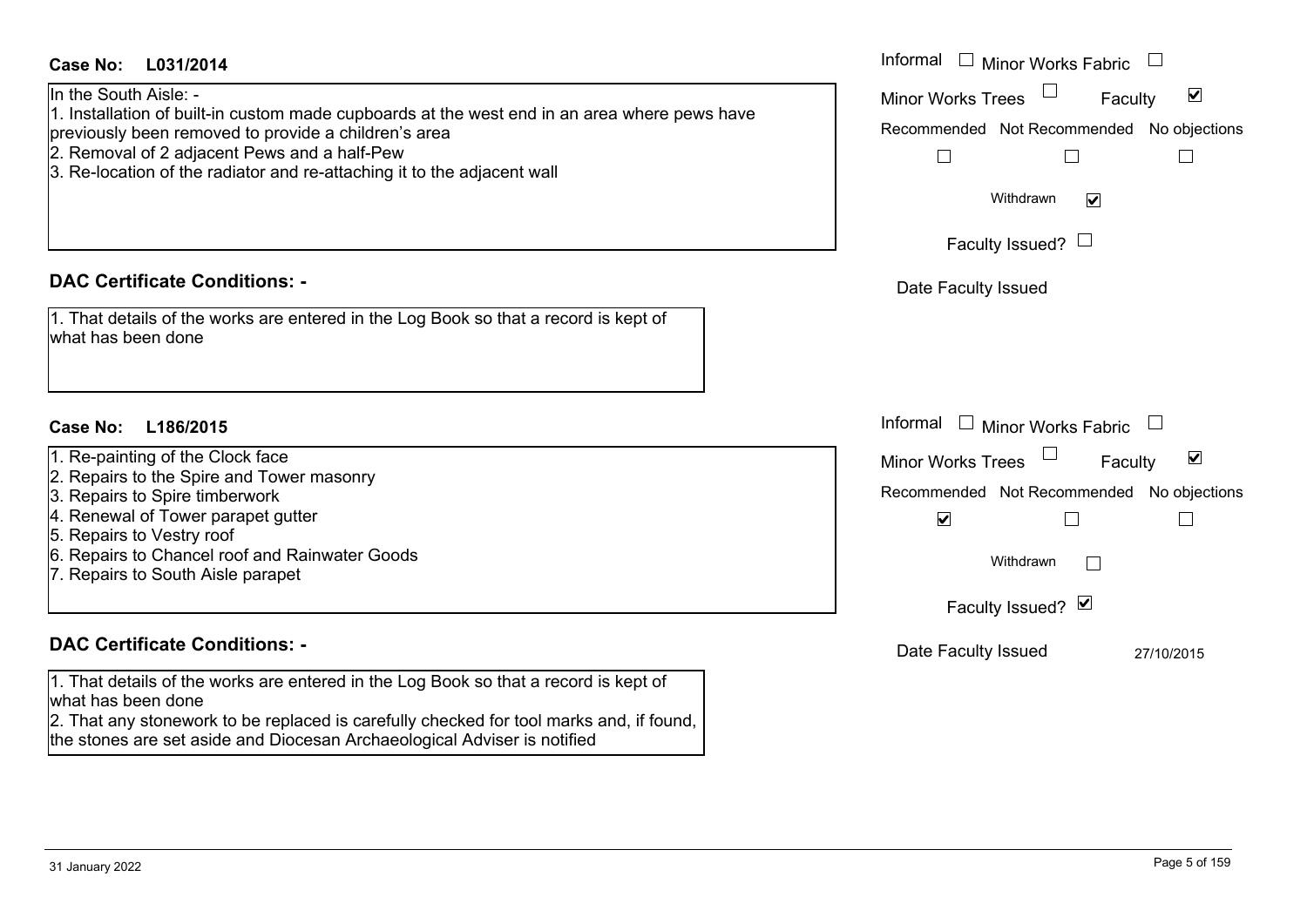| <b>Case No:</b><br>L018/2015                                                                               | Informal $\Box$ Minor Works Fabric                                             |
|------------------------------------------------------------------------------------------------------------|--------------------------------------------------------------------------------|
| Introduction of up to 40 wooden chairs                                                                     | $\blacktriangledown$<br><b>Minor Works Trees</b><br>Faculty                    |
|                                                                                                            | Recommended Not Recommended No objections                                      |
|                                                                                                            | $\blacktriangledown$                                                           |
|                                                                                                            | Withdrawn                                                                      |
|                                                                                                            | Faculty Issued? Ø                                                              |
| <b>DAC Certificate Conditions: -</b>                                                                       | Date Faculty Issued<br>08/06/2015                                              |
| 1. That details of the works are entered in the Log Book so that a record is kept of<br>what has been done |                                                                                |
| <b>Case No:</b>                                                                                            | Informal<br>$\Box$ Minor Works Fabric<br>$\begin{array}{c} \hline \end{array}$ |
| Removal and Disposal of the Choir Stalls                                                                   | $\blacktriangledown$<br>Minor Works Trees<br>Faculty                           |
|                                                                                                            | Recommended Not Recommended No objections                                      |
|                                                                                                            | $\blacktriangledown$                                                           |
|                                                                                                            | Withdrawn                                                                      |
|                                                                                                            | Faculty Issued? $\Box$                                                         |
| <b>DAC Certificate Conditions: -</b>                                                                       | Date Faculty Issued                                                            |
| 1. That details of the works are entered in the Log Book so that a record is kept of<br>what has been done |                                                                                |
| 2. That any replacement seating for the Chancel must be agreed by the DAC prior to<br>lits introduction    |                                                                                |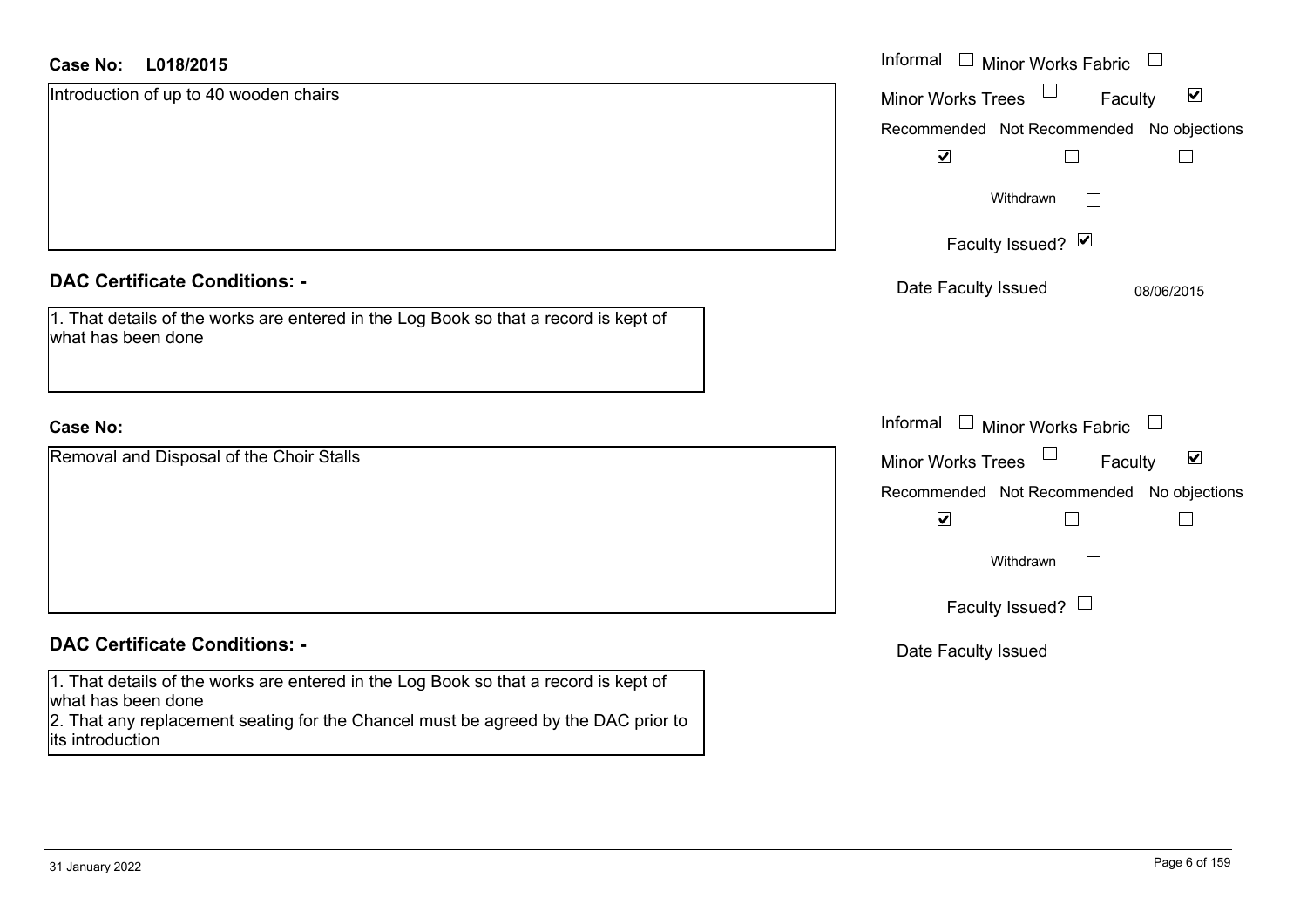| Works to Trees comprising: -                                                                     |
|--------------------------------------------------------------------------------------------------|
| 1. Laurel - Reduce overall by 50%                                                                |
| 2. Yew x 3 - Remove overhang to neighbour's property and reduce height & trim back branches that |
| overhang and impede access to graves                                                             |
| 3. Conifer - Remove completely                                                                   |
| 4. Scots Pine - Remove completely                                                                |
| 5. Conifer - Remove completely                                                                   |
| 6. Spruce - Remove partially loose branch currently supported by other branches                  |
|                                                                                                  |

#### **DAC Certificate Conditions: -**

|                    |  | 1. That details of the works are entered in the Log Book so that a record is kept of |
|--------------------|--|--------------------------------------------------------------------------------------|
| what has been done |  |                                                                                      |

#### **Case No:**

Repair to South Aisle roof

#### **DAC Certificate Conditions: -**

1. That details of the works are entered in the Log Book so that a record is kept of what has been done

|                                                                                                                                                 | Informal □ Minor Works Fabric                                               |
|-------------------------------------------------------------------------------------------------------------------------------------------------|-----------------------------------------------------------------------------|
| Trees comprising: -<br>- Reduce overall by 50%                                                                                                  | $\sum$<br>Minor Works Trees<br>Faculty                                      |
| 3 - Remove overhang to neighbour's property and reduce height & trim back branches that<br>and impede access to graves<br>r - Remove completely | Recommended Not Recommended No objections<br>$\blacktriangledown$<br>$\Box$ |
| Pine - Remove completely<br>r - Remove completely                                                                                               | Withdrawn                                                                   |
| e - Remove partially loose branch currently supported by other branches                                                                         | Faculty Issued? $\Box$                                                      |
| rtificate Conditions: -                                                                                                                         | Date Faculty Issued                                                         |
| etails of the works are entered in the Log Book so that a record is kept of<br>been done                                                        |                                                                             |
|                                                                                                                                                 | Informal<br>$\pm$<br><b>Minor Works Fabric</b><br>⊻                         |
| South Aisle roof                                                                                                                                | Minor Works Trees<br>Faculty                                                |
|                                                                                                                                                 | Recommended Not Recommended No objections<br>$\blacktriangledown$<br>$\Box$ |
|                                                                                                                                                 | Withdrawn<br>$\mathbf{I}$                                                   |
|                                                                                                                                                 | Faculty Issued? $\Box$                                                      |
|                                                                                                                                                 |                                                                             |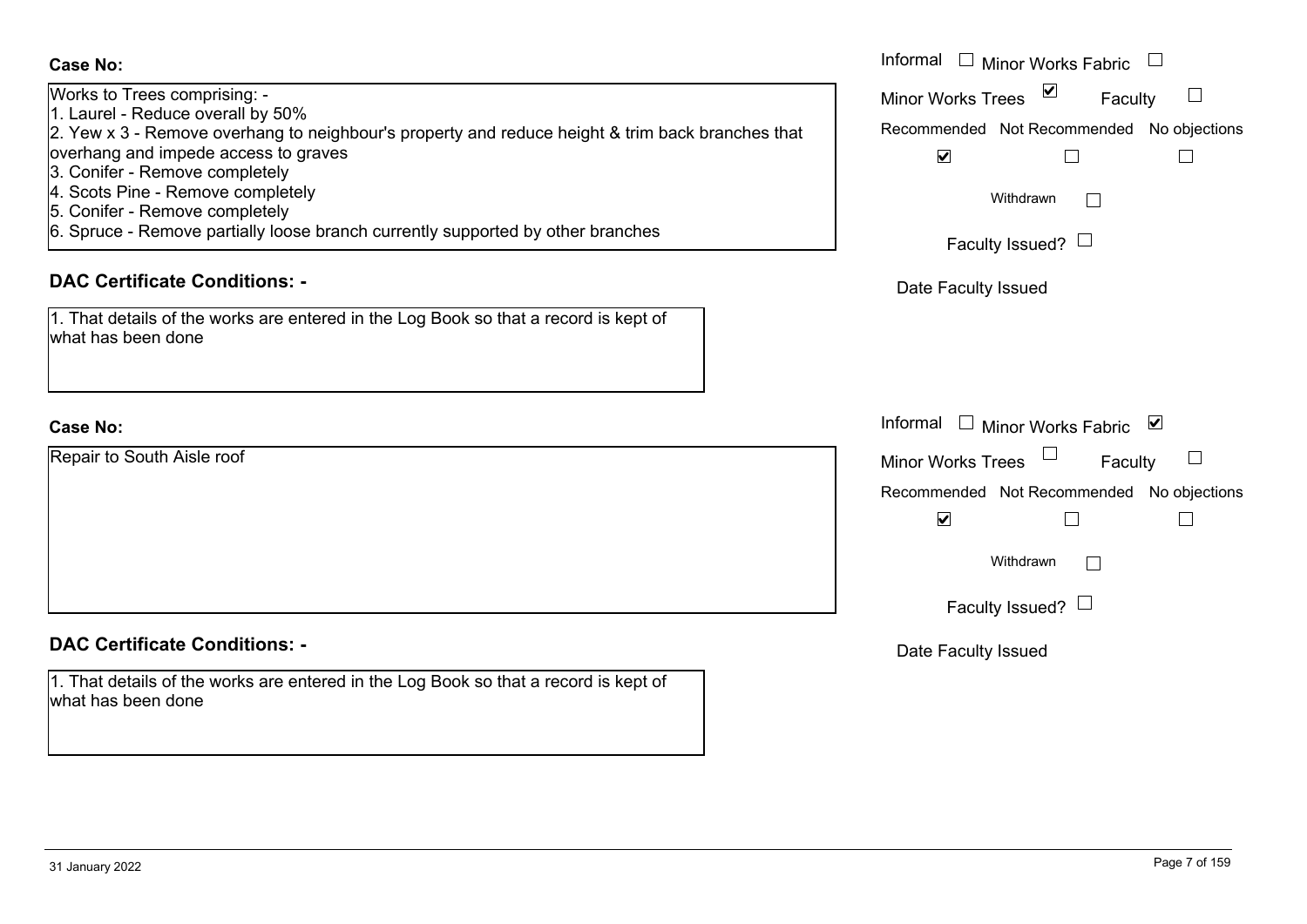| <b>Case No:</b>                                                                                                                                                                                                                                                                    | Informal $\Box$ Minor Works Fabric $\Box$            |
|------------------------------------------------------------------------------------------------------------------------------------------------------------------------------------------------------------------------------------------------------------------------------------|------------------------------------------------------|
| Replacement of Clock dial                                                                                                                                                                                                                                                          | $\blacktriangledown$<br>Minor Works Trees<br>Faculty |
|                                                                                                                                                                                                                                                                                    | Recommended Not Recommended No objections            |
|                                                                                                                                                                                                                                                                                    | $\blacktriangledown$<br>$\Box$                       |
|                                                                                                                                                                                                                                                                                    | Withdrawn<br>$\perp$                                 |
|                                                                                                                                                                                                                                                                                    | Faculty Issued? Ø                                    |
| <b>DAC Certificate Conditions: -</b>                                                                                                                                                                                                                                               | Date Faculty Issued<br>15/03/2018                    |
| 1. That details of the works are entered in the Log Book so that a record is kept of<br>what has been done<br>2. That the replacement dial should be decorated to match the existing using 23.5<br>carat gold leaf for the numerals and markers. The existing hands should also be |                                                      |
| <b>Case No:</b>                                                                                                                                                                                                                                                                    | Informal $\Box$ Minor Works Fabric $\Box$            |
| Replacement of Boiler                                                                                                                                                                                                                                                              | Minor Works Trees<br>Faculty<br>$\Box$               |
|                                                                                                                                                                                                                                                                                    | Recommended Not Recommended No objections            |
|                                                                                                                                                                                                                                                                                    | $\blacktriangledown$<br>$\Box$                       |
|                                                                                                                                                                                                                                                                                    | Withdrawn                                            |
|                                                                                                                                                                                                                                                                                    | Faculty Issued? $\Box$                               |
| <b>DAC Certificate Conditions: -</b>                                                                                                                                                                                                                                               | Date Faculty Issued                                  |
| 1. That details of the works are entered in the Log Book so that a record is kept of<br>what has been done                                                                                                                                                                         |                                                      |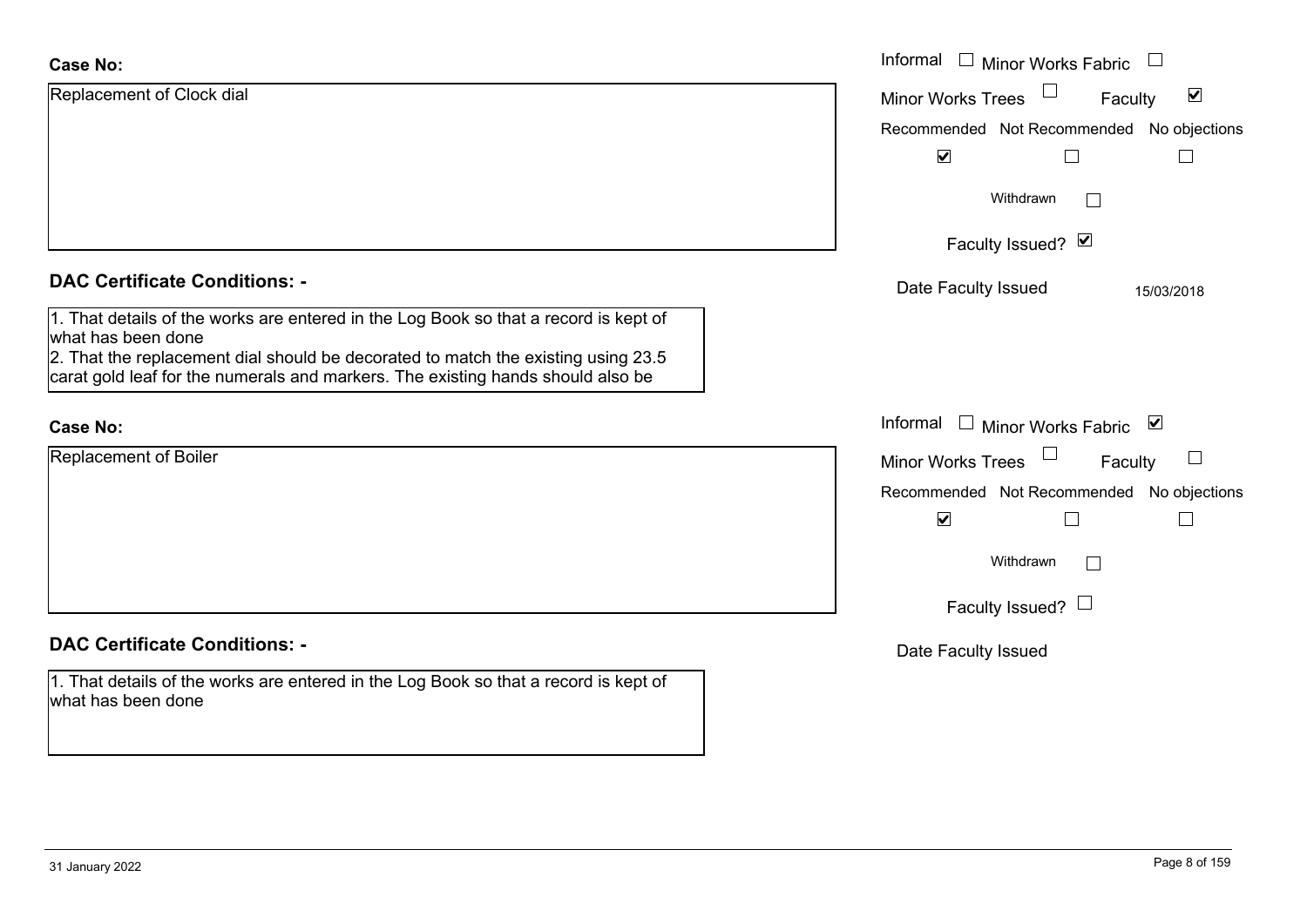| Repairs to: -  |
|----------------|
| 1. Chancel     |
| 2. South Aisle |
| roofs          |

#### **DAC Certificate Conditions: -**

| 1. That details of the works are entered in the Log Book so that a record is kept of |
|--------------------------------------------------------------------------------------|
| what has been done                                                                   |
| 2. That the PCC considers installing a roof alarm as a deterrent                     |

#### **Case No:**

Installation of a church roof alarm

#### **DAC Certificate Conditions: -**

1. That details of the works are entered in the Log Book so that a record is kept of what has been done

2. That, in line with the requirement and advice of the Ecclesiastical Insurance Group, the installation and/or testing must be carried out by an electrician who is an

|                                                                                                                                                    | Informal □ Minor Works Fabric ☑                                                                                       |
|----------------------------------------------------------------------------------------------------------------------------------------------------|-----------------------------------------------------------------------------------------------------------------------|
| $O: -$<br>el<br>Aisle                                                                                                                              | $\Box$<br>Minor Works Trees<br>Faculty<br>Recommended Not Recommended No objections<br>$\blacktriangledown$<br>$\Box$ |
|                                                                                                                                                    | Withdrawn<br>$\mathbf{I}$                                                                                             |
| rtificate Conditions: -                                                                                                                            | Faculty Issued? $\Box$<br>Date Faculty Issued                                                                         |
| etails of the works are entered in the Log Book so that a record is kept of<br>been done<br>e PCC considers installing a roof alarm as a deterrent |                                                                                                                       |
|                                                                                                                                                    | Informal □ Minor Works Fabric ⊠                                                                                       |
| on of a church roof alarm                                                                                                                          | Minor Works Trees<br>$\Box$<br>Faculty<br>Recommended Not Recommended No objections<br>$\blacktriangledown$           |
|                                                                                                                                                    | Withdrawn<br>$\mathbb{R}^n$<br>Faculty Issued? $\Box$                                                                 |
| rtificate Conditions: -                                                                                                                            | Date Faculty Issued                                                                                                   |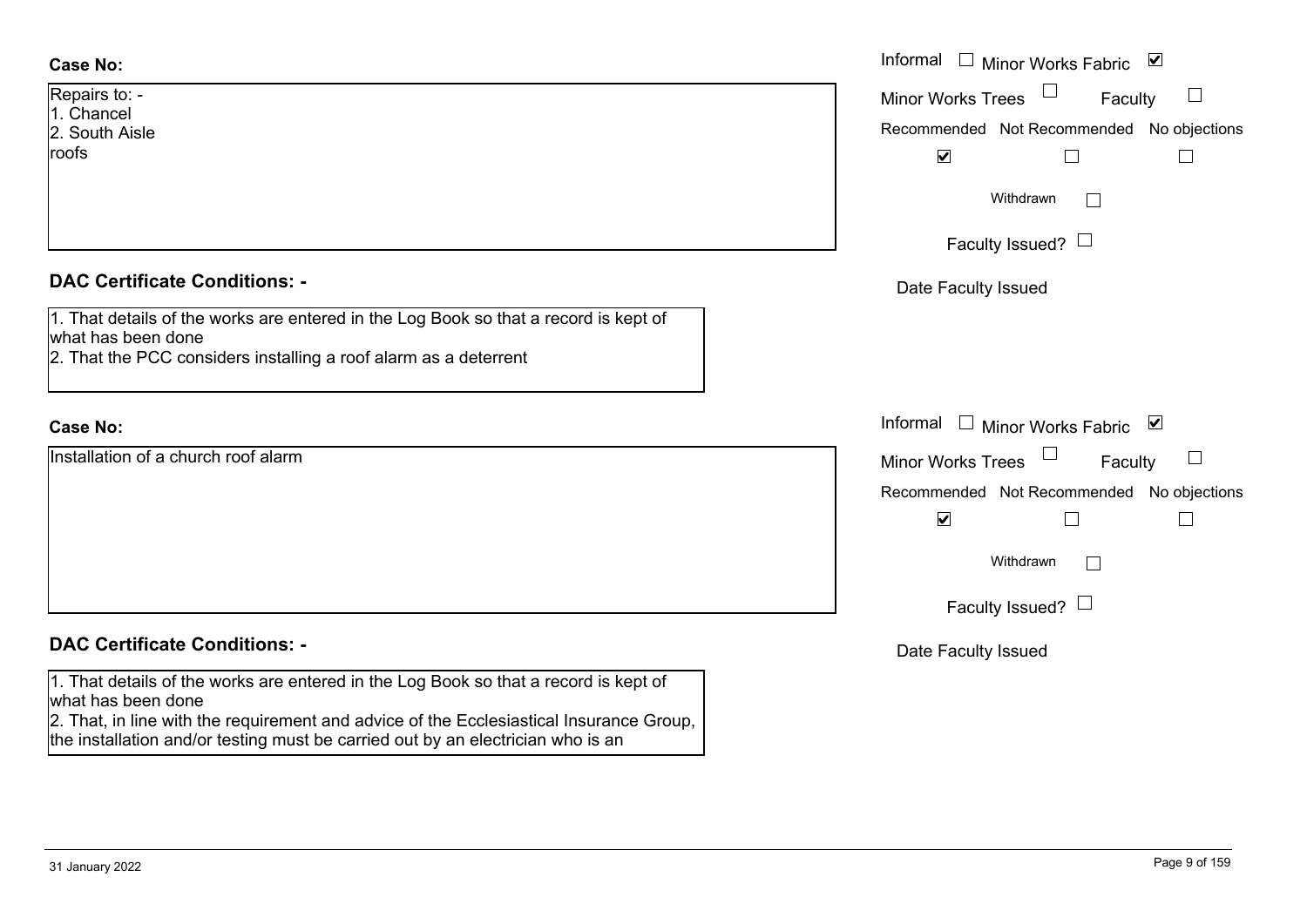| <b>Case No:</b>                                                                                                                                               | Informal Minor Works Fabric                                 |
|---------------------------------------------------------------------------------------------------------------------------------------------------------------|-------------------------------------------------------------|
| Removal of Laurel Tree                                                                                                                                        | $\blacktriangledown$<br><b>Minor Works Trees</b><br>Faculty |
|                                                                                                                                                               | Recommended Not Recommended No objections                   |
|                                                                                                                                                               | $\blacktriangledown$<br>$\mathbf{L}$                        |
|                                                                                                                                                               | Withdrawn                                                   |
|                                                                                                                                                               | Faculty Issued? $\Box$                                      |
| <b>DAC Certificate Conditions: -</b>                                                                                                                          | Date Faculty Issued<br>19/09/2019                           |
| 1. That details of the works are entered in the Log Book so that a record is kept of<br>what has been done                                                    |                                                             |
| <b>Case No:</b>                                                                                                                                               | Informal $\Box$ Minor Works Fabric $\Box$                   |
| 1. Install a night silencing unit so that the strking mechanism is disabled from 10pm to 7pm                                                                  | $\blacktriangledown$<br><b>Minor Works Trees</b><br>Faculty |
| 2. Install a new auto-winding mechanism<br>3. Install a pendulum regulator                                                                                    | Recommended Not Recommended No objections                   |
| 4. Repair the clock gear train which drives the striking mechanism.<br>5. Replace the wires and repair the pulleys and levers of the clock striking mechanism | $\blacktriangledown$                                        |
|                                                                                                                                                               | Withdrawn                                                   |
|                                                                                                                                                               | Faculty Issued? $\Box$                                      |
| <b>DAC Certificate Conditions: -</b>                                                                                                                          | Date Faculty Issued<br>16/09/2020                           |
| 1. That details of the works are entered in the Log Book so that a record is kept of<br>what has been done                                                    |                                                             |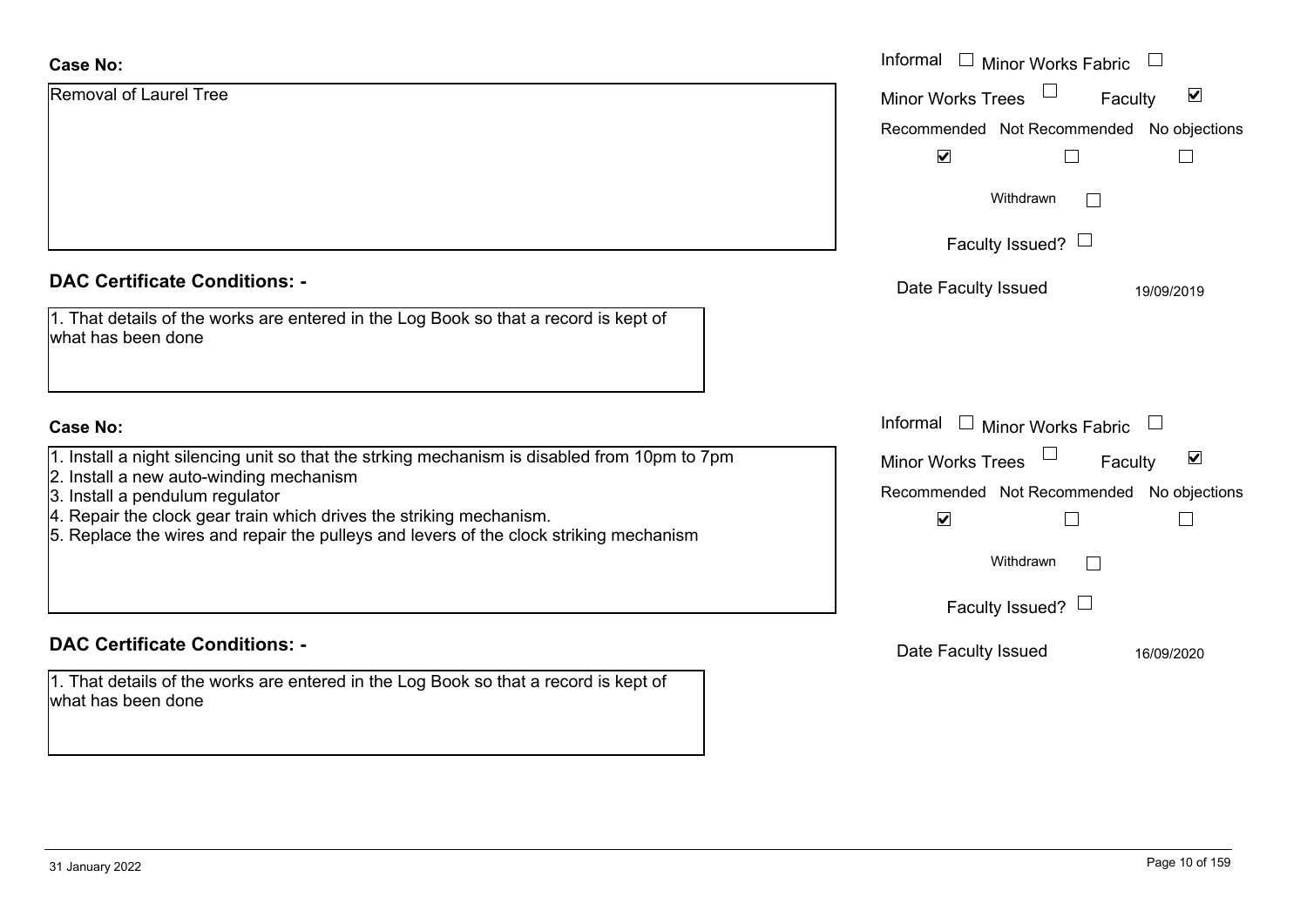| <b>Case No:</b>                                                                                            | Informal □ Minor Works Fabric                                  |
|------------------------------------------------------------------------------------------------------------|----------------------------------------------------------------|
| Replacement of the weathervane on the Spire                                                                | $\Box$<br>$\blacktriangledown$<br>Minor Works Trees<br>Faculty |
|                                                                                                            | Recommended Not Recommended No objections                      |
|                                                                                                            | $\blacktriangledown$<br>П                                      |
|                                                                                                            | Withdrawn                                                      |
|                                                                                                            | Faculty Issued? $\Box$                                         |
| <b>DAC Certificate Conditions: -</b>                                                                       | Date Faculty Issued<br>16/09/2020                              |
| 1. That details of the works are entered in the Log Book so that a record is kept of<br>what has been done |                                                                |
| <b>Case No:</b>                                                                                            | Informal $\Box$ Minor Works Fabric $\Box$                      |
| Removal of limb from Beech Tree                                                                            | $\Box$<br><b>Minor Works Trees</b><br>$\Box$<br>Faculty        |
|                                                                                                            | Recommended Not Recommended No objections                      |
|                                                                                                            | $\blacktriangledown$<br>$\Box$                                 |
|                                                                                                            | Withdrawn                                                      |
|                                                                                                            | Faculty Issued? $\Box$                                         |
| <b>DAC Certificate Conditions: -</b>                                                                       | Date Faculty Issued                                            |
| 1. That details of the works are entered in the Log Book so that a record is kept of<br>what has been done |                                                                |

 $\sim$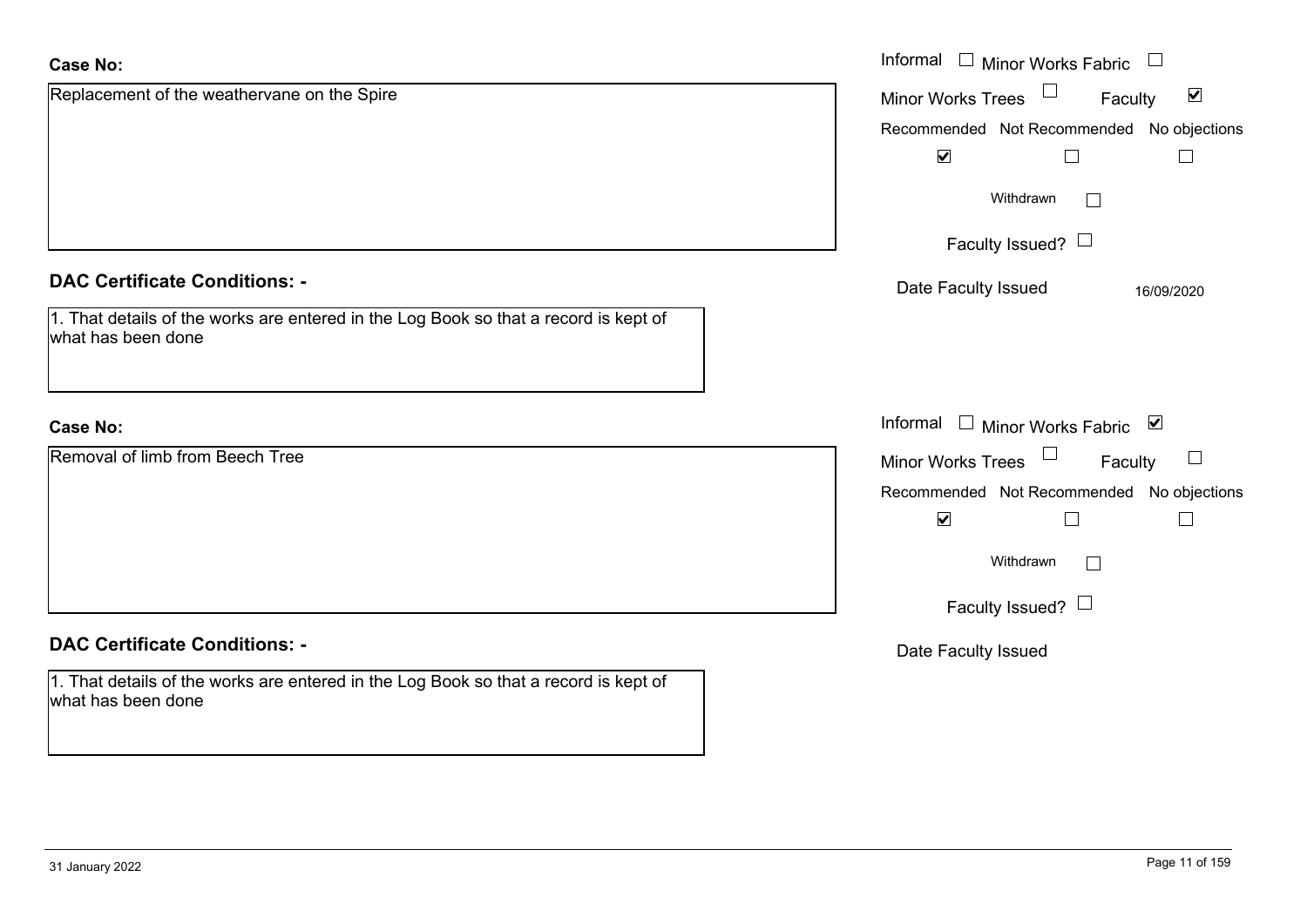Pollarding of trees and removal of deadwood from trees

**DAC Certificate Conditions: -**

1. That details of the works are entered in the Log Book so that a record is kept of what has been done

|                                               | Informal $\Box$ Minor Works Fabric $\Box$ |
|-----------------------------------------------|-------------------------------------------|
| g of trees and removal of deadwood from trees | Minor Works Trees $\Box$<br>Faculty       |
|                                               | Recommended Not Recommended No objections |
|                                               |                                           |
|                                               | Withdrawn                                 |
|                                               | Faculty Issued? $\Box$                    |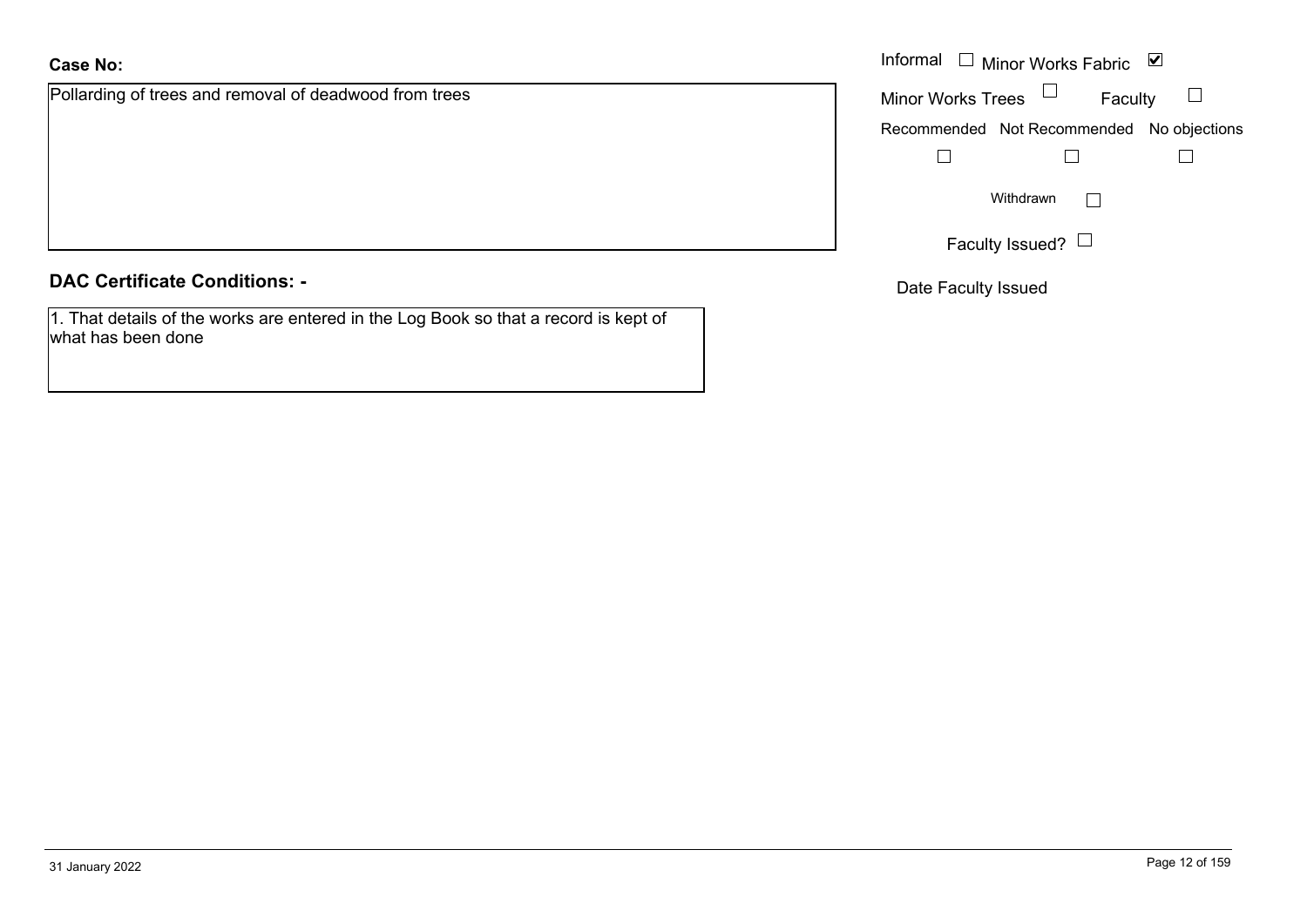# **Market Harborough, Northampton Road (Local Authority) Cemetery**

| L033/2010<br><b>Case No:</b>                                                                                                               | Informal $\Box$<br><b>Minor Works Fabric</b>                                                      |
|--------------------------------------------------------------------------------------------------------------------------------------------|---------------------------------------------------------------------------------------------------|
| In the consecrated sections: -<br>1. Testing of the memorials<br>2. Remedial works to those memorials failing the test                     | Minor Works Trees<br>$\blacktriangledown$<br>Faculty<br>Recommended Not Recommended No objections |
|                                                                                                                                            | $\blacktriangledown$<br>Withdrawn<br>Faculty Issued? $\Box$                                       |
| <b>DAC Certificate Conditions: -</b>                                                                                                       | Date Faculty Issued                                                                               |
| 1. A time limit of 12 months<br>2. That details of the works are entered in the Log Book so that a record is kept of<br>what has been done |                                                                                                   |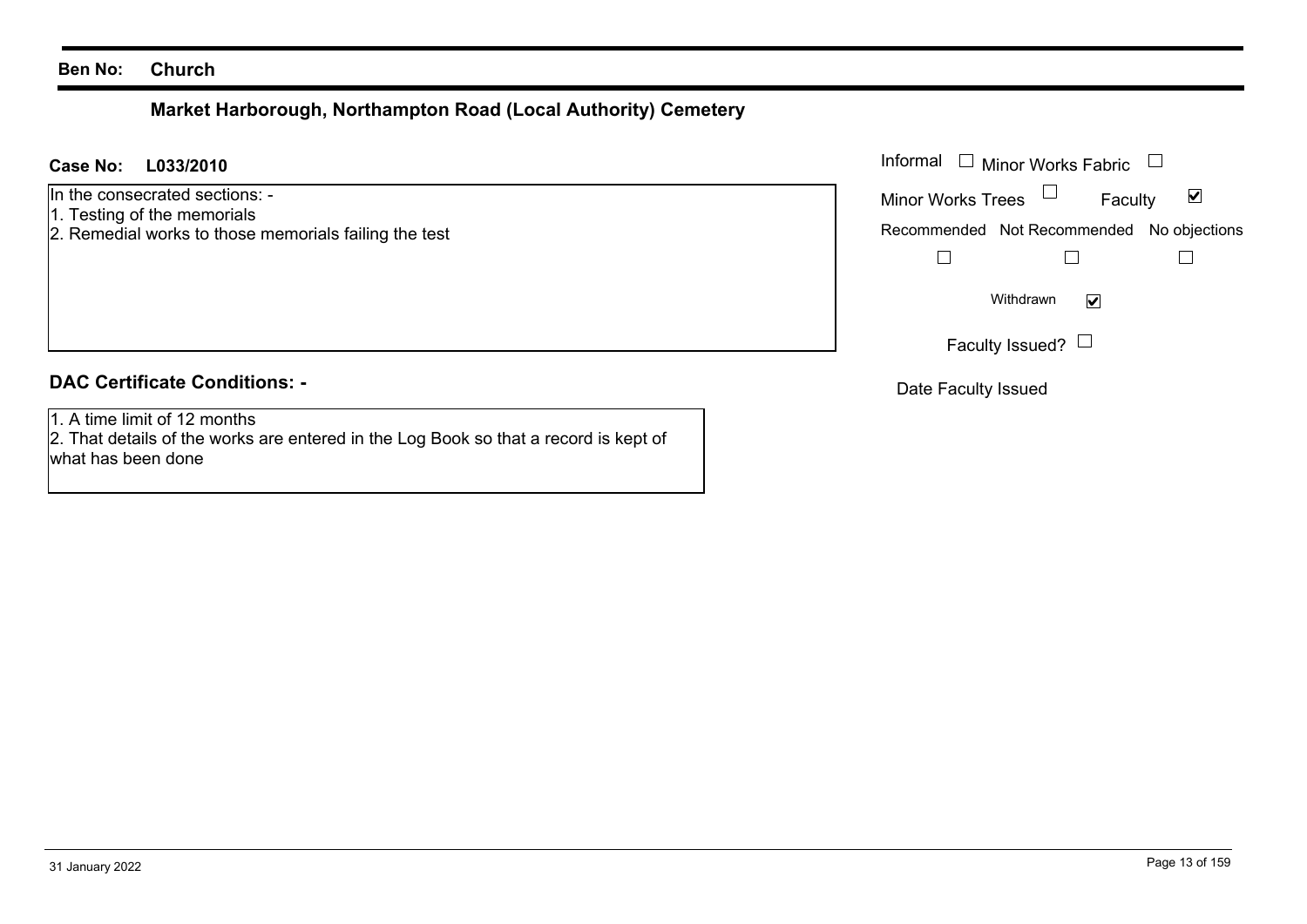#### **10304 Market Harborough, St Dionysius**

| L072/2000<br>Case No:                                                          | Informal □ Minor Works Fabric                               |
|--------------------------------------------------------------------------------|-------------------------------------------------------------|
| 1. Replacement of inner doors<br>2. Cleaning and restoration of entrance Porch | Minor Works Trees $\Box$<br>$\blacktriangledown$<br>Faculty |
|                                                                                | Recommended Not Recommended No objections                   |
|                                                                                | $\blacktriangledown$                                        |
|                                                                                | Withdrawn                                                   |
|                                                                                | Faculty Issued? Ø                                           |
| <b>DAC Certificate Conditions: -</b>                                           | Date Faculty Issued<br>05/01/2001                           |
| 1. A time limit of 12 months                                                   |                                                             |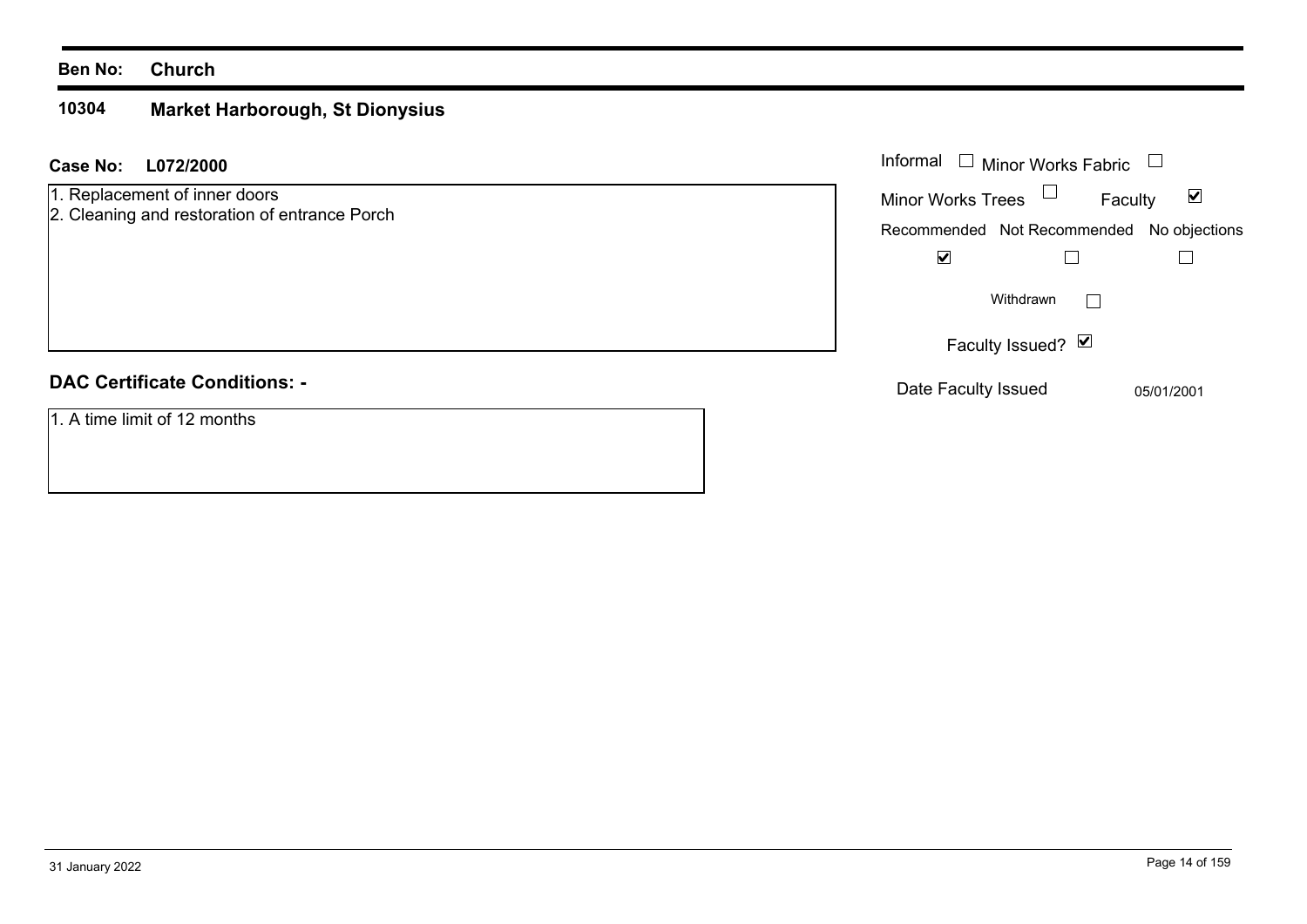#### **L124/2002 & L138/2003Case No:**

| <b>Case No:</b><br>L124/2002 & L138/2003                                                      | Informal ☑ Minor Works Fabric                        |
|-----------------------------------------------------------------------------------------------|------------------------------------------------------|
| Re-ordering and up-grading of Heating System                                                  | $\blacktriangledown$<br>Minor Works Trees<br>Faculty |
|                                                                                               | Recommended Not Recommended No objections            |
|                                                                                               | $\blacktriangledown$<br>$\Box$                       |
|                                                                                               | Withdrawn                                            |
|                                                                                               | Faculty Issued? $\Box$                               |
| <b>DAC Certificate Conditions: -</b>                                                          | Date Faculty Issued                                  |
| 1. A time limit of 12 months                                                                  |                                                      |
| L049/2004<br><b>Case No:</b>                                                                  | Informal $\Box$ Minor Works Fabric                   |
| Carry out repairs to the masonry of the Chancel east window, repair stained glass and fit new | $\blacktriangledown$<br>Minor Works Trees<br>Faculty |
| stoneguard in accordance with the architect's specification dated October 2003                | Recommended Not Recommended<br>No objections         |
|                                                                                               | $\blacktriangledown$<br>$\Box$                       |
|                                                                                               | Withdrawn                                            |
|                                                                                               | Faculty Issued? Ø                                    |
| <b>DAC Certificate Conditions: -</b>                                                          | Date Faculty Issued<br>04/08/2004                    |
| 1. A time limit of 12 months                                                                  |                                                      |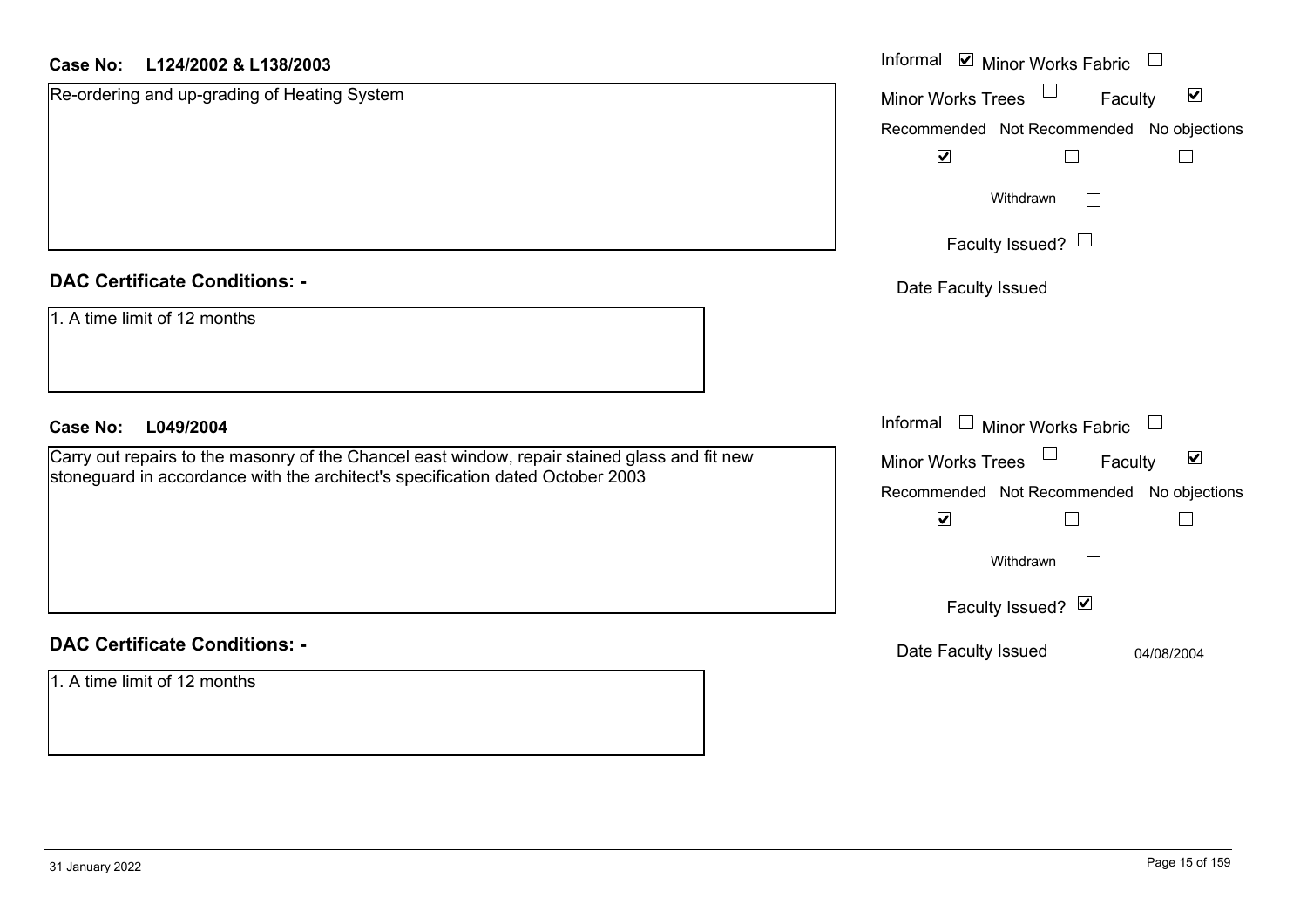| <b>Case No:</b><br>L045/2005                                                                                                                                                     | Informal $\blacksquare$ Minor Works Fabric $\blacksquare$                                                                                                               |
|----------------------------------------------------------------------------------------------------------------------------------------------------------------------------------|-------------------------------------------------------------------------------------------------------------------------------------------------------------------------|
| Repairs to the third lift of the Tower corner buttresses on the south-east and south-west corners of the<br>Tower.<br>Architect's specification dated January 2005, job no. 0511 | $\blacktriangledown$<br><b>Minor Works Trees</b><br>Faculty<br>Recommended Not Recommended No objections<br>$\blacktriangledown$<br>$\Box$<br>$\Box$<br>Withdrawn       |
|                                                                                                                                                                                  | Faculty Issued? Ø                                                                                                                                                       |
| <b>DAC Certificate Conditions: -</b><br>1. A time limit of 12 months                                                                                                             | Date Faculty Issued<br>09/06/2005                                                                                                                                       |
| <b>Case No:</b><br>L023/2006                                                                                                                                                     | Informal $\Box$ Minor Works Fabric<br>$\Box$                                                                                                                            |
| Replacement of Sanctuary carpet                                                                                                                                                  | $\blacktriangledown$<br><b>Minor Works Trees</b><br>Faculty<br>Recommended Not Recommended No objections<br>$\blacktriangledown$<br>П<br>Withdrawn<br>Faculty Issued? Ø |
| <b>DAC Certificate Conditions: -</b>                                                                                                                                             | Date Faculty Issued<br>02/05/2006                                                                                                                                       |
| 1. A time limit of 12 months<br>2. That the contractor complies with the DAC guidance on the fitting of carpets over<br>stone flags (copy attached)                              |                                                                                                                                                                         |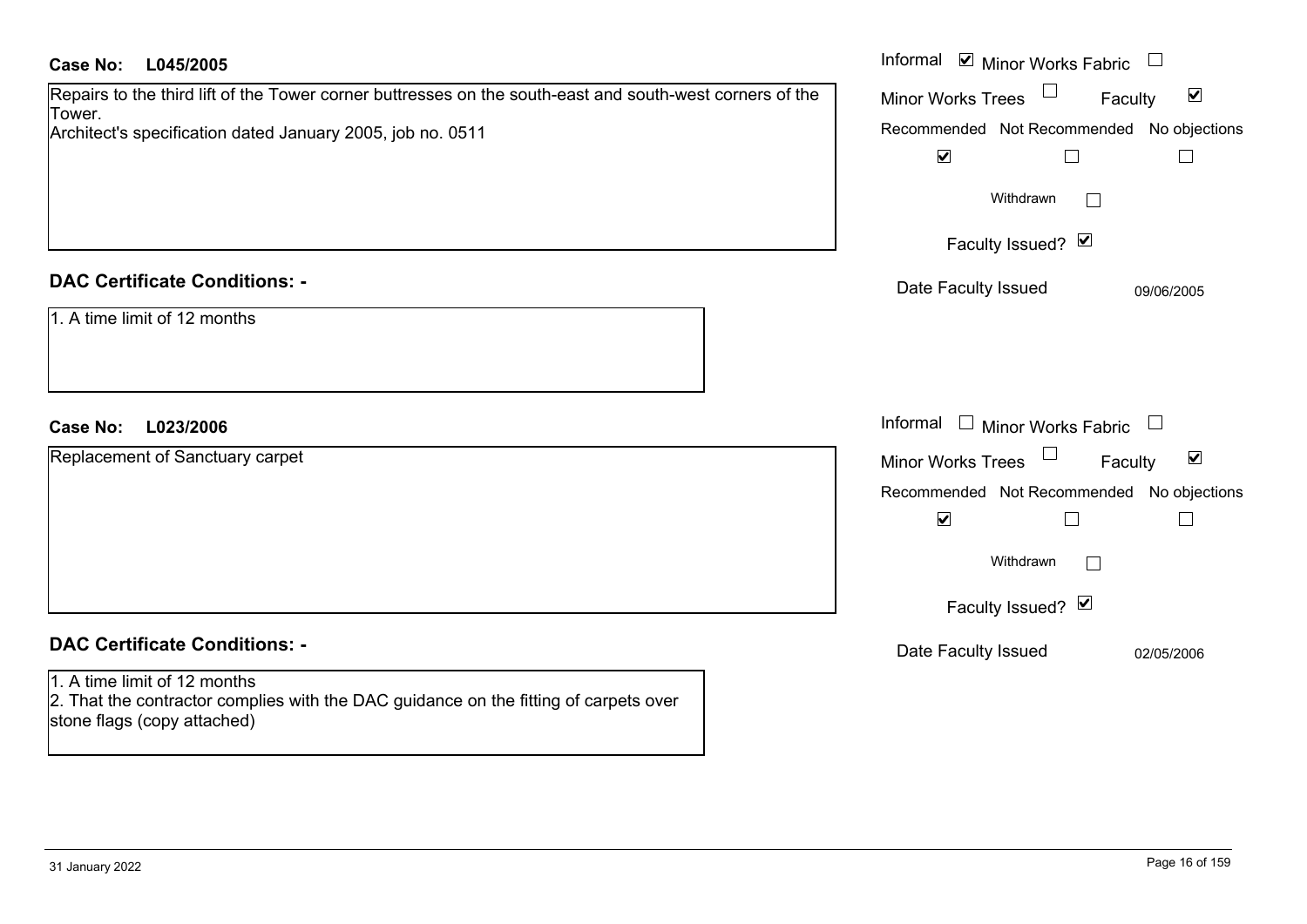| <b>Case No:</b><br>L056/2006                                                                                                                                                                                                                                                                            | Informal<br>Minor Works Fabric                                    |
|---------------------------------------------------------------------------------------------------------------------------------------------------------------------------------------------------------------------------------------------------------------------------------------------------------|-------------------------------------------------------------------|
| Installation of CCTV camera above West Door                                                                                                                                                                                                                                                             | $\blacktriangledown$<br><b>Minor Works Trees</b><br>Faculty       |
|                                                                                                                                                                                                                                                                                                         | Recommended Not Recommended No objections                         |
|                                                                                                                                                                                                                                                                                                         | $\blacktriangledown$                                              |
|                                                                                                                                                                                                                                                                                                         | Withdrawn<br>$\vert \ \ \vert$                                    |
|                                                                                                                                                                                                                                                                                                         | Faculty Issued? Ø                                                 |
| <b>DAC Certificate Conditions: -</b>                                                                                                                                                                                                                                                                    | Date Faculty Issued<br>03/07/2006                                 |
| 1. A time limit of 12 months<br>2. That, where possible, all fixings should be made into joints, not stonework, using<br>stainless steel or non-ferrous screws in fibre plugs<br>3. That all wiring should be as unobtrusive as possible and of an appropriate colour to                                |                                                                   |
| L006/2006<br><b>Case No:</b>                                                                                                                                                                                                                                                                            | Informal $\blacksquare$ Minor Works Fabric $\blacksquare$         |
| 1. Remove all Pews in the South Aisle and replace with stacking chairs                                                                                                                                                                                                                                  | $\blacktriangledown$<br>Minor Works Trees<br>Faculty              |
| 2. Remove last row of Pews from North Aisle and Nave<br>3. Remove long line of radiators along last row of Pews & at the west entrance to replace with<br>underfloor heating and radiators at various locations in the church & install ceiling fans<br>4. Modernisation of toilet facilities & kitchen | Recommended Not Recommended No objections<br>$\blacktriangledown$ |
|                                                                                                                                                                                                                                                                                                         | Withdrawn<br>$\vert \ \ \vert$                                    |
|                                                                                                                                                                                                                                                                                                         | Faculty Issued? Ø                                                 |
| <b>DAC Certificate Conditions: -</b>                                                                                                                                                                                                                                                                    | Date Faculty Issued<br>02/01/2007                                 |
| 1. A time limit of 12 months                                                                                                                                                                                                                                                                            |                                                                   |
| 2. That the works to the floor be the subject of an archaeological watching brief in                                                                                                                                                                                                                    |                                                                   |

accordance with paragraph 4 of the attached archaeological conditions

3. That the Church Architect provide the DAC with a detailed specification for the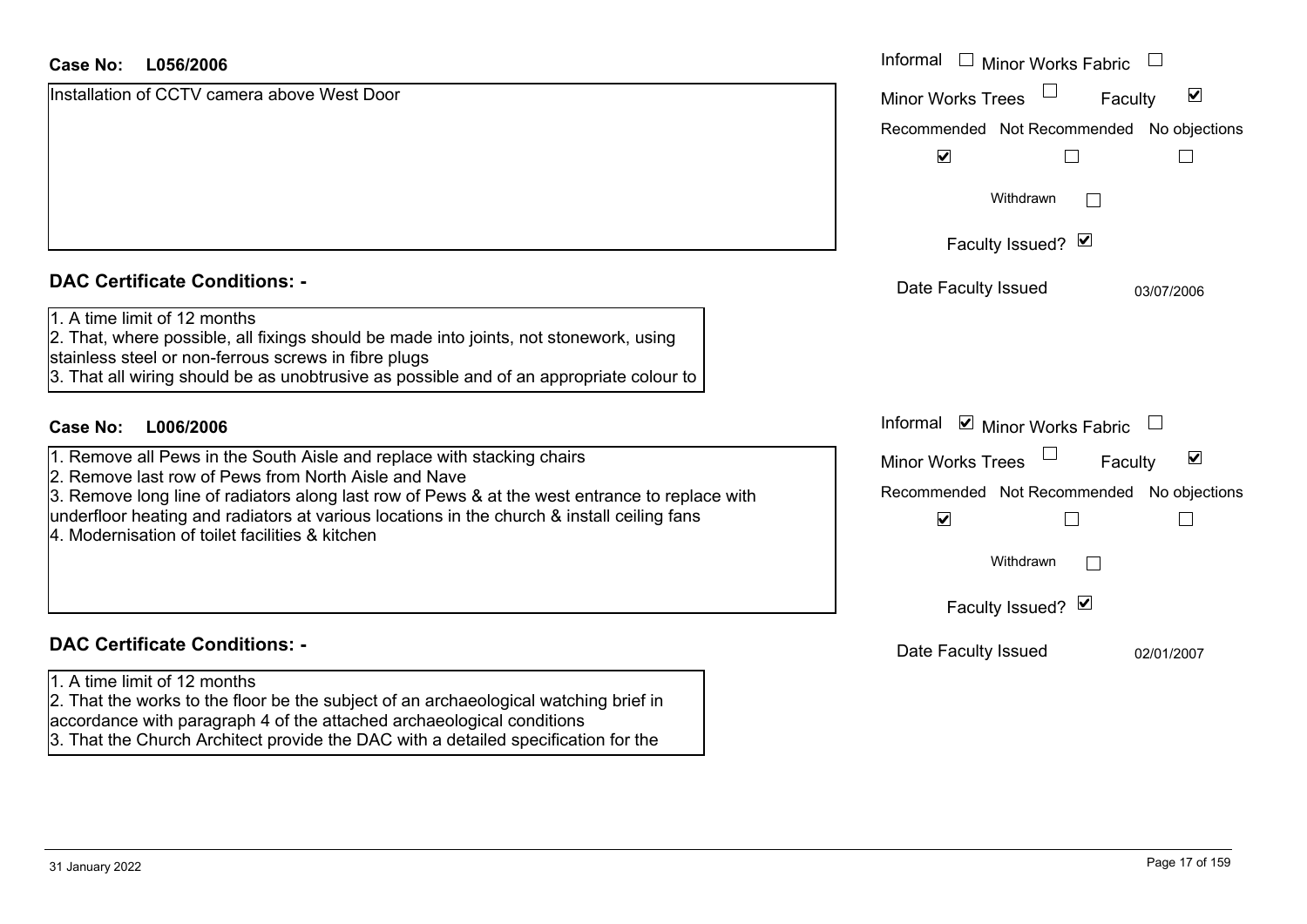| L015/2007<br><b>Case No:</b>                                                                               | Informal $\Box$ Minor Works Fabric $\Box$                   |
|------------------------------------------------------------------------------------------------------------|-------------------------------------------------------------|
| Removal and re-leathering of three bellows and one regulator relating to the Organ                         | $\blacktriangledown$<br><b>Minor Works Trees</b><br>Faculty |
|                                                                                                            | Recommended Not Recommended No objections                   |
|                                                                                                            | $\blacktriangledown$<br>$\Box$<br>$\vert \ \ \vert$         |
|                                                                                                            | Withdrawn<br>$\Box$                                         |
|                                                                                                            | Faculty Issued? Ø                                           |
| <b>DAC Certificate Conditions: -</b>                                                                       | Date Faculty Issued<br>08/03/2007                           |
| 1. A time limit of 12 months                                                                               |                                                             |
| <b>Case No:</b><br>L206/2008                                                                               | Informal $\Box$ Minor Works Fabric $\Box$                   |
| Repairs to, and re-location of, the Clock                                                                  | $\blacktriangledown$<br>Minor Works Trees<br>Faculty        |
|                                                                                                            | Recommended Not Recommended No objections                   |
|                                                                                                            | $\blacktriangledown$<br>П                                   |
|                                                                                                            | Withdrawn<br>$\Box$                                         |
|                                                                                                            | Faculty Issued? Ø                                           |
| <b>DAC Certificate Conditions: -</b>                                                                       | Date Faculty Issued<br>07/01/2009                           |
| 1. A time limit of 12 months                                                                               |                                                             |
| 2. That details of the works are entered in the Log Book so that a record is kept of<br>what has been done |                                                             |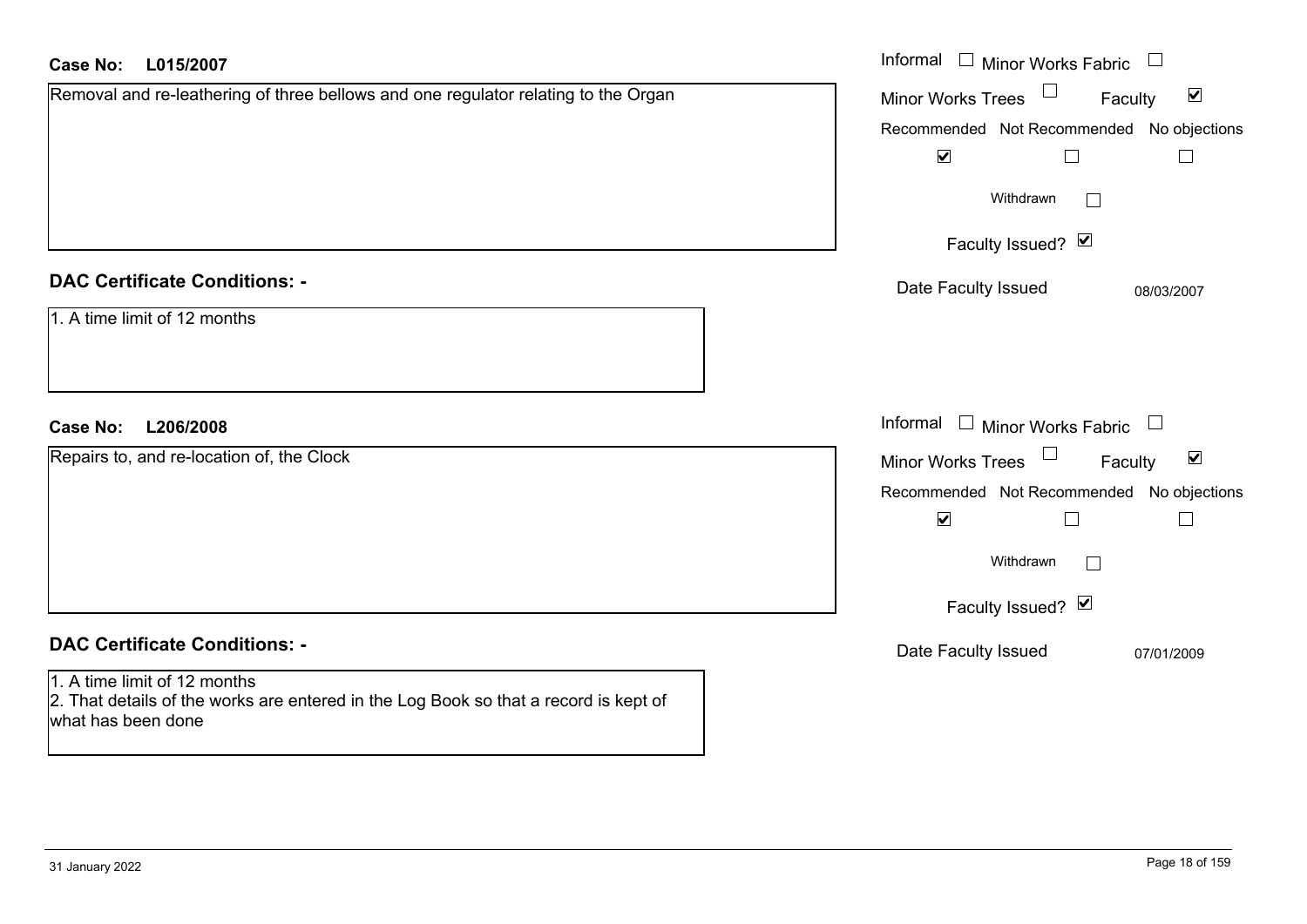| <b>Case No:</b><br>L015/2009                                                                                                                                                                                                                                      | Informal $\Box$ Minor Works Fabric<br>$\Box$                                                                                                                                           |
|-------------------------------------------------------------------------------------------------------------------------------------------------------------------------------------------------------------------------------------------------------------------|----------------------------------------------------------------------------------------------------------------------------------------------------------------------------------------|
| Private Faculty Application: -<br>Installation of display board as part of the Civil War Trail                                                                                                                                                                    | $\blacktriangledown$<br><b>Minor Works Trees</b><br>Faculty<br>Recommended Not Recommended No objections<br>$\blacktriangledown$<br>$\Box$                                             |
|                                                                                                                                                                                                                                                                   | Withdrawn                                                                                                                                                                              |
|                                                                                                                                                                                                                                                                   | Faculty Issued? Ø                                                                                                                                                                      |
| <b>DAC Certificate Conditions: -</b><br>1. A time limit of 12 months<br>2. That details of the works are entered in the Log Book so that a record is kept of<br>what has been done<br>3. That the display board must leave sufficient access to the wall to allow | Date Faculty Issued<br>24/02/2009                                                                                                                                                      |
| <b>Case No:</b><br>L076/2010                                                                                                                                                                                                                                      | Informal<br>$\Box$ Minor Works Fabric<br>$\Box$                                                                                                                                        |
| Repairs to the Tower Belfry windows                                                                                                                                                                                                                               | $\blacktriangledown$<br><b>Minor Works Trees</b><br>Faculty<br>Recommended Not Recommended No objections<br>$\blacktriangledown$<br>П<br>$\Box$<br>Withdrawn<br>Faculty Issued? $\Box$ |
| <b>DAC Certificate Conditions: -</b>                                                                                                                                                                                                                              | Date Faculty Issued                                                                                                                                                                    |
| 1. A time limit of 12 months<br>2. That details of the works are entered in the Log Book so that a record is kept of<br>what has been done<br>3. That, if on closer inspection any of the stonework is found to be in a better                                    |                                                                                                                                                                                        |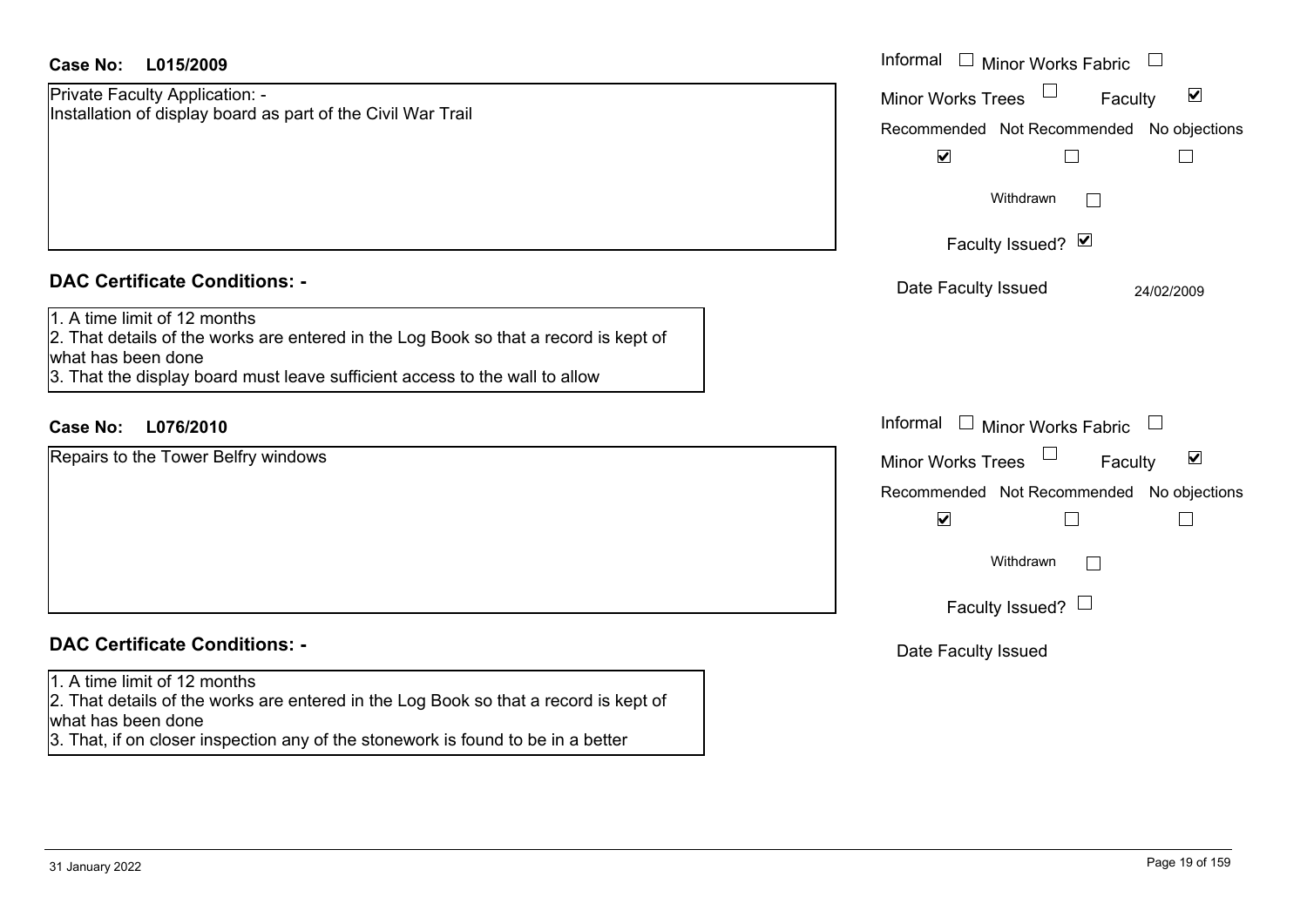| L013/2010<br><b>Case No:</b>                                                                                                                                                                                                       | Informal $\Box$ Minor Works Fabric $\Box$            |
|------------------------------------------------------------------------------------------------------------------------------------------------------------------------------------------------------------------------------------|------------------------------------------------------|
| Repairs to the Chancel roof and rainwater goods                                                                                                                                                                                    | Minor Works Trees<br>$\blacktriangledown$<br>Faculty |
|                                                                                                                                                                                                                                    | Recommended Not Recommended No objections            |
|                                                                                                                                                                                                                                    | $\blacktriangledown$                                 |
|                                                                                                                                                                                                                                    | Withdrawn<br>$\sim$                                  |
|                                                                                                                                                                                                                                    | Faculty Issued? Ø                                    |
| <b>DAC Certificate Conditions: -</b>                                                                                                                                                                                               | Date Faculty Issued<br>10/03/2010                    |
| 1. A time limit of 12 months<br>2. That details of the works are entered in the Log Book so that a record is kept of<br>what has been done<br>3. That any plumbers marks found on existing lead should be photographed, identified |                                                      |
| L183/2011<br><b>Case No:</b>                                                                                                                                                                                                       | Informal $\Box$ Minor Works Fabric $\Box$            |
| Repairs to the structural beams of the Nave north and south balconies                                                                                                                                                              | Minor Works Trees<br>$\blacktriangledown$<br>Faculty |
|                                                                                                                                                                                                                                    | Recommended Not Recommended No objections            |
|                                                                                                                                                                                                                                    |                                                      |
|                                                                                                                                                                                                                                    | Withdrawn<br>$\Box$                                  |
|                                                                                                                                                                                                                                    | Faculty Issued? Ø                                    |
| <b>DAC Certificate Conditions: -</b>                                                                                                                                                                                               | Date Faculty Issued<br>06/10/2011                    |
| 1. A time limit of 12 months<br>2. That details of the works are entered in the Log Book so that a record is kept of<br>what has been done                                                                                         |                                                      |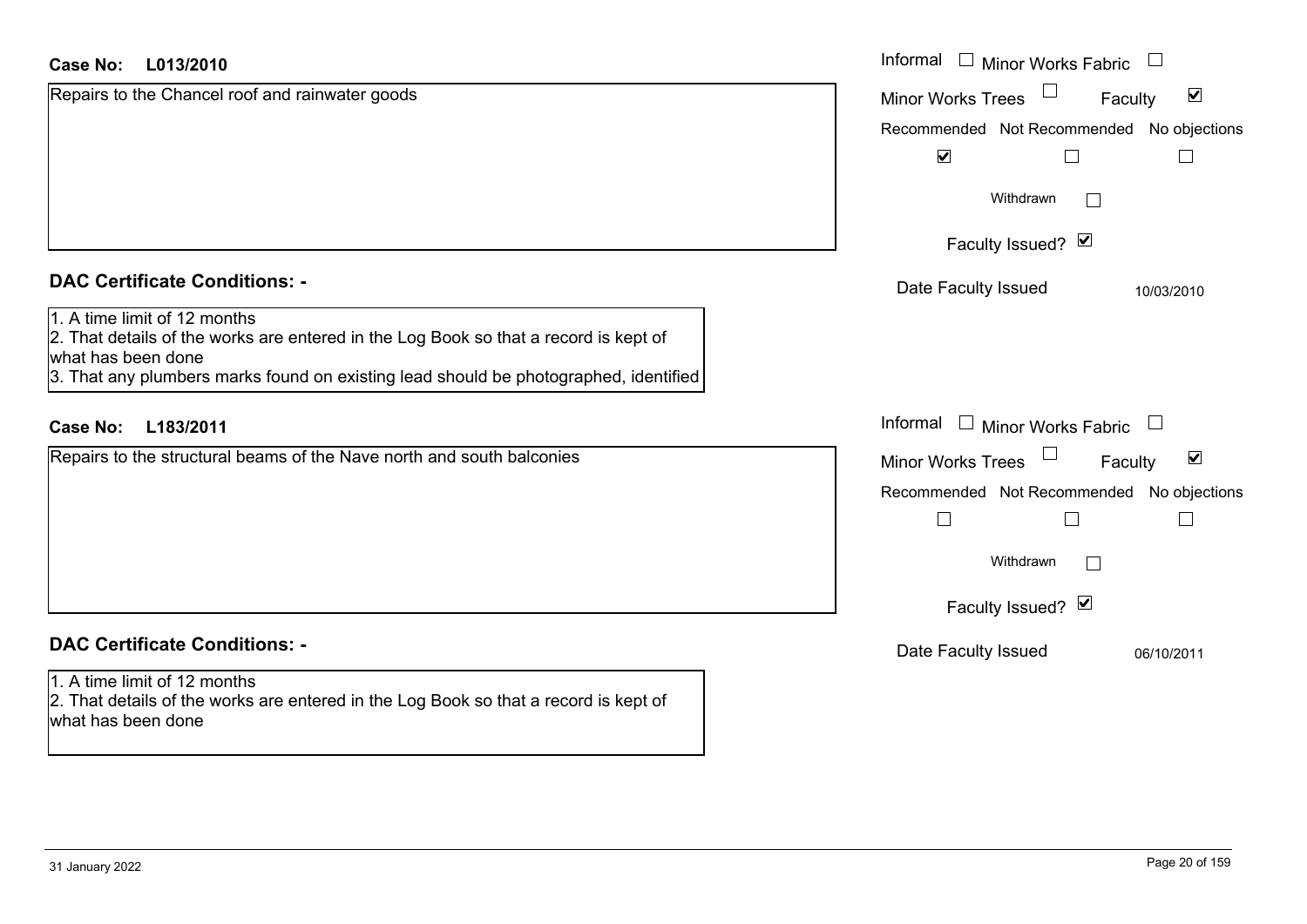| <b>Case No:</b><br>L001/2012                                                                               | Informal <b>v</b> Minor Works Fabric                 |
|------------------------------------------------------------------------------------------------------------|------------------------------------------------------|
| Re-ordering Scheme comprising: -                                                                           | $\blacktriangledown$<br>Minor Works Trees<br>Faculty |
| 01. Replacement of the: -                                                                                  |                                                      |
| a) Existing pews in the Nave and North Aisle                                                               | Recommended Not Recommended No objections            |
| b) Fixed choir stalls in the Chancel                                                                       | $\blacktriangledown$                                 |
| with stackable seating and portable music stands                                                           |                                                      |
| 02. Re-location of a sample of the North Aisle pews to the Lady Chapel                                     | Withdrawn<br>П                                       |
| 03. Removal of the dais/raised area of floor in the Lady Chapel and installation of de-mountable           |                                                      |
| <b>Communion Rails</b>                                                                                     |                                                      |
| 04. Replacement of the existing screens enclosing the Lady Chapel with the decorative screen from the      | Faculty Issued? $\Box$                               |
| east end of the South Aisle and another matching, currently in storage.                                    |                                                      |
| 05. a) Removal of existing pew platforms and existing stone flooring                                       |                                                      |
| b) Provision of underfloor heating to the North Aisle and Chancel and new radiators to the east end        |                                                      |
| of the Chancel                                                                                             |                                                      |
| c) Renewal of existing underfloor heating to the South Aisle (to ensure compatibility with new areas       |                                                      |
| of underfloor heating and of floor finish)                                                                 |                                                      |
| d) Introduction of new insulated limecrete floor overlaid with Ancaster, Weatherbed stone slabs to,        |                                                      |
| Nave, Aisles & Chancel                                                                                     |                                                      |
| 06. Re-location of the Font from the west end of the Nave to the west end of the South Aisle               |                                                      |
| 07. Removal of the existing mobile pulpit and priest's chairs.                                             |                                                      |
| 08. Modifications to the existing lectern is to be adapted to provide a new raised preaching/reading       |                                                      |
| podium                                                                                                     |                                                      |
| 09. Re-arrangement of the office layout over the North Porch following the blocking off the existing       |                                                      |
| spiral stair access and creating a new doorway off a landing to the redesigned gallery stair               |                                                      |
| 10. Alterations to the 'children's corner' at the east end of the South Aisle to create a flexible meeting |                                                      |
| space enclosed by new sliding/folding screens                                                              |                                                      |
| 11. Creation of new: -                                                                                     |                                                      |
| a) Extension to the north side of the church to provide a kitchen, flower arranging facilities             |                                                      |
| b) Structural opening in the east wall of the North Porch with new stair and goods lift to address         |                                                      |
| change in level between porch and extension.                                                               |                                                      |
| c) Fully accessible WC and a regular WC on the ground floor of the North Porch                             |                                                      |
| 12. Conversion of the first floor of the South Porch & forming a new doorway off a landing to the altered  |                                                      |
| gallery stair to provide an additional WC and Plant Room                                                   |                                                      |
| 13. Creation of built-in storage, shelving and Noticeboard to West Tower (either side of main entrance)    |                                                      |
| 14. Installation of new Audio-Visual/Wi-Fi System consisting of projector and fully retractable Chancel    |                                                      |
| arch screen, new speakers, local monitors and screens, cameras, moveable control desk and                  |                                                      |
| associated outlets                                                                                         |                                                      |
| 15. Installation of new heating in West Tower/entrance (at high level to accommodate new storage and       |                                                      |
| shelving)                                                                                                  |                                                      |
|                                                                                                            |                                                      |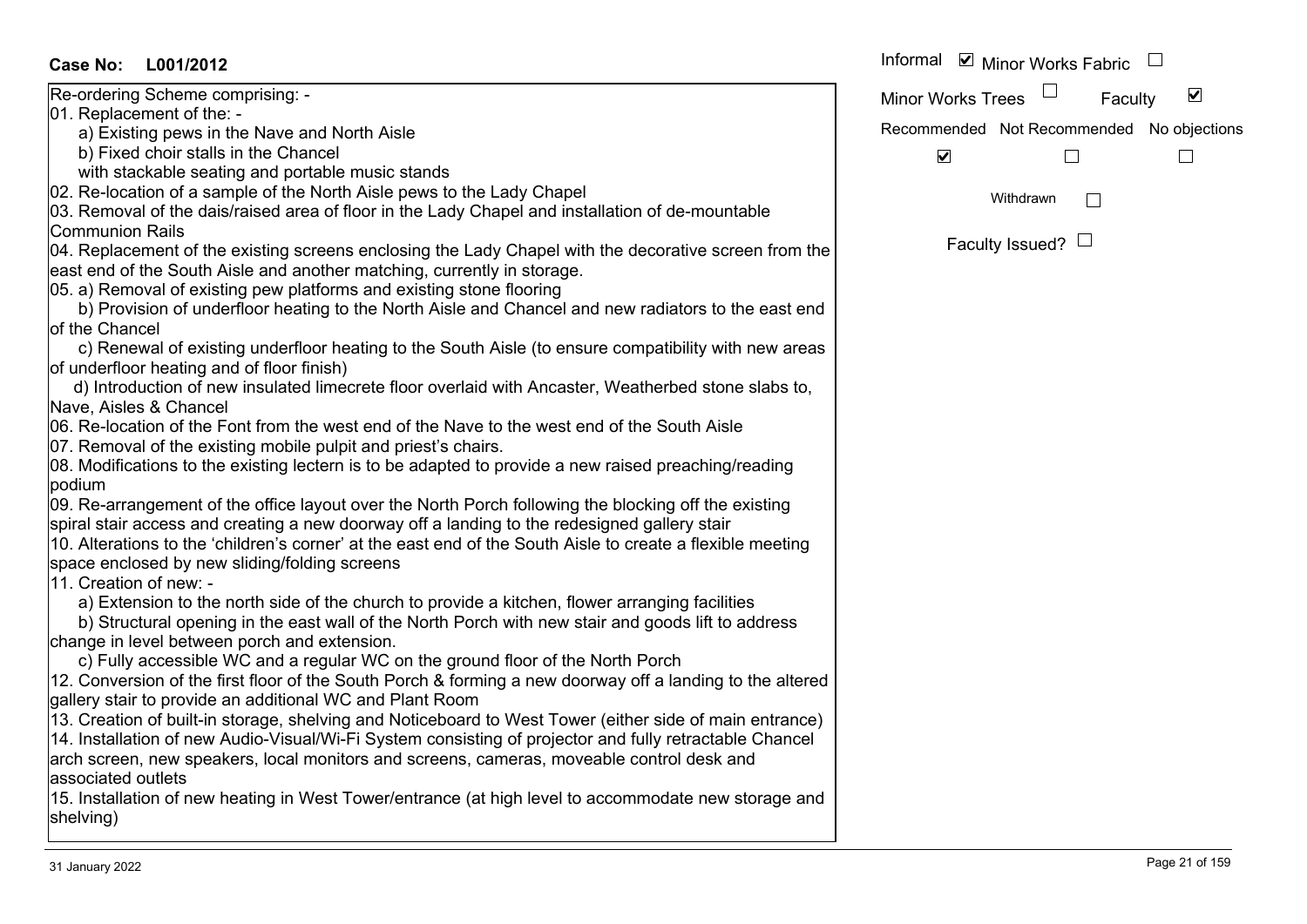what has been doneArchaeological Adviser, has secured the implementation of a programme of

02. That no works shall take place until the PCC, after consultation with the Diocesan

01. That details of the works are entered in the Log Book so that a record is kept of

**DAC Certificate Conditions: -** 30/03/2020 **DAC Certificate Conditions: -** 2003/2020 **Date Faculty Issued** 

220A, 222A, 223A, 224, 225, 230A, 300A and 200

16. Re-wiring throughout to provide new power and data outlets

17. Extension of existing CCTV system 18. Provision of new Lighting System

be re-used and supplemented as necessary 21. Re-instatement of Priest's Door into Chancel

22. Provision of: -

heating manifold

manifold and concealable refreshment point 23. Re-design and construction of new Clergy Vestry on existing footprint to improve function and

a) Bespoke, fixed low level cupboards to South Aisle, incorporating enclosure for under floor

19. Alterations to levels at West Tower/Entrance to provide Part M compliant ramped access to doors 20. Alterations to the existing stairs serving the north and south galleries – to provide safe access to the galleries, office, first floor WC and plant room. The existing balusters, handrail and newel posts are to

create storage accessible from Chancel

Details set out in Drawing Nos. 12\_155-201G, 202D, 211B, 212B, 213C, 214A, 215A, 216B, 217B,

b) Bespoke, fixed low level cupboards to North Aisle, incorporating enclosure for under floor heating

24. Alterations to South Porch to facilitate easier access for those with disabilities to include ramps and new automatic glazed inner doors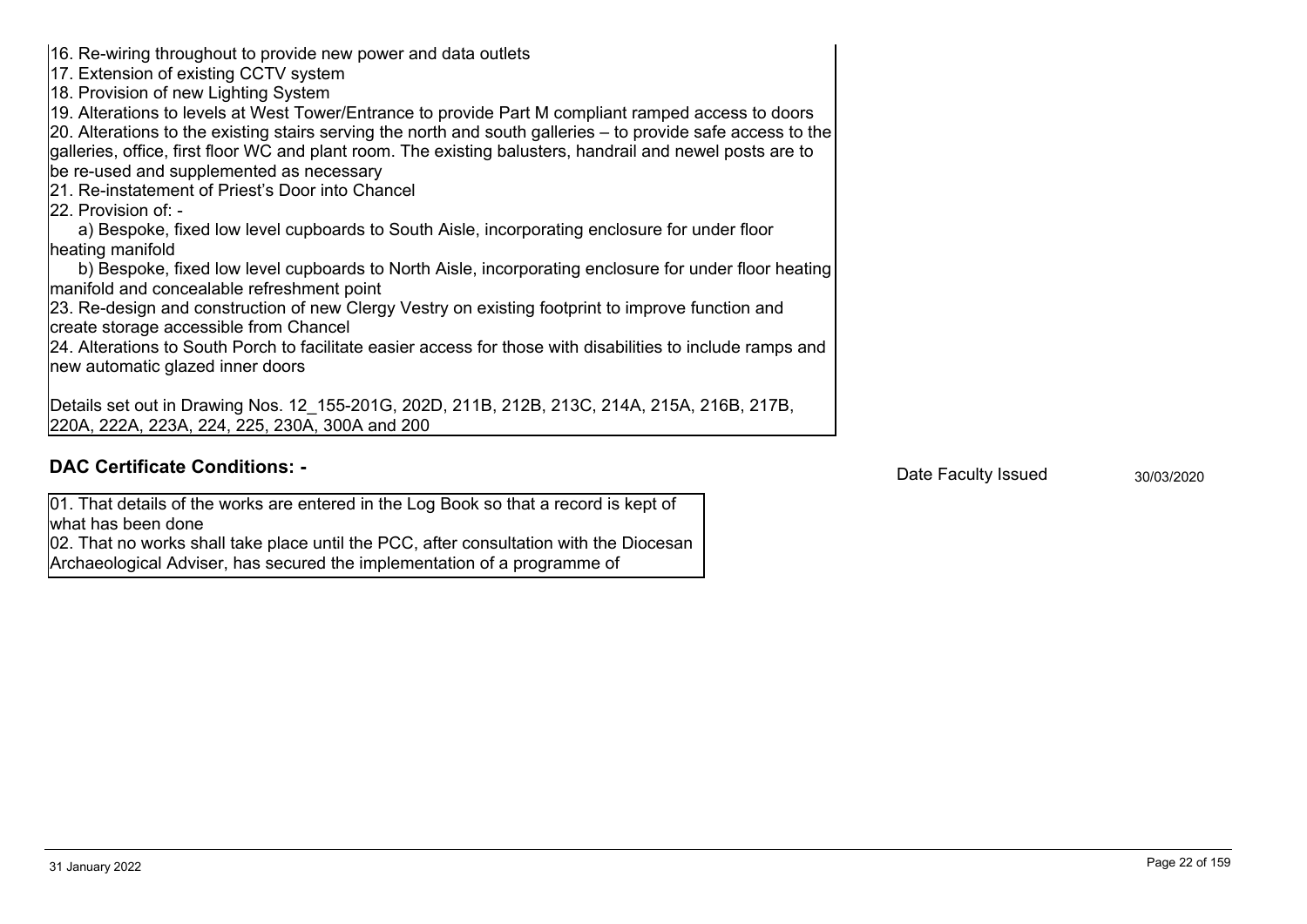1. Investigation 2. Repair

of movement of the lucarne in the Spire

#### **DAC Certificate Conditions: -**

1. A time limit of 12 months2. That details of the works are entered in the Log Book so that a record is kept of what has been done

# **L256/2015Case No:** Informal

Following the 2014 QI Report, repairs to: - 1. Stonework

2. Bells

# **DAC Certificate Conditions: -**

1. That details of the works are entered in the Log Book so that a record is kept of what has been done

| L216/2015                                                                                                      | Informal $\Box$ Minor Works Fabric $\Box$                   |
|----------------------------------------------------------------------------------------------------------------|-------------------------------------------------------------|
| gation                                                                                                         | Minor Works Trees $\Box$<br>$\blacktriangledown$<br>Faculty |
| nent of the lucarne in the Spire                                                                               | Recommended Not Recommended No objections                   |
|                                                                                                                | $\Box$                                                      |
|                                                                                                                | Withdrawn                                                   |
|                                                                                                                | Faculty Issued? $\Box$                                      |
| rtificate Conditions: -                                                                                        | Date Faculty Issued                                         |
| limit of 12 months<br>etails of the works are entered in the Log Book so that a record is kept of<br>been done |                                                             |
| L256/2015                                                                                                      | Informal $\Box$ Minor Works Fabric $\Box$                   |
| the 2014 QI Report, repairs to: -                                                                              | Minor Works Trees<br>$\blacktriangledown$<br>Faculty        |
| vork                                                                                                           | Recommended Not Recommended No objections                   |
|                                                                                                                | $\blacktriangledown$<br>$\Box$<br>$\mathsf{L}$              |
|                                                                                                                | Withdrawn                                                   |
|                                                                                                                | Faculty Issued? Ø                                           |
| rtificate Conditions: -                                                                                        | Date Faculty Issued<br>08/02/2016                           |
| etails of the works are entered in the Log Book so that a record is kept of<br>heen done                       |                                                             |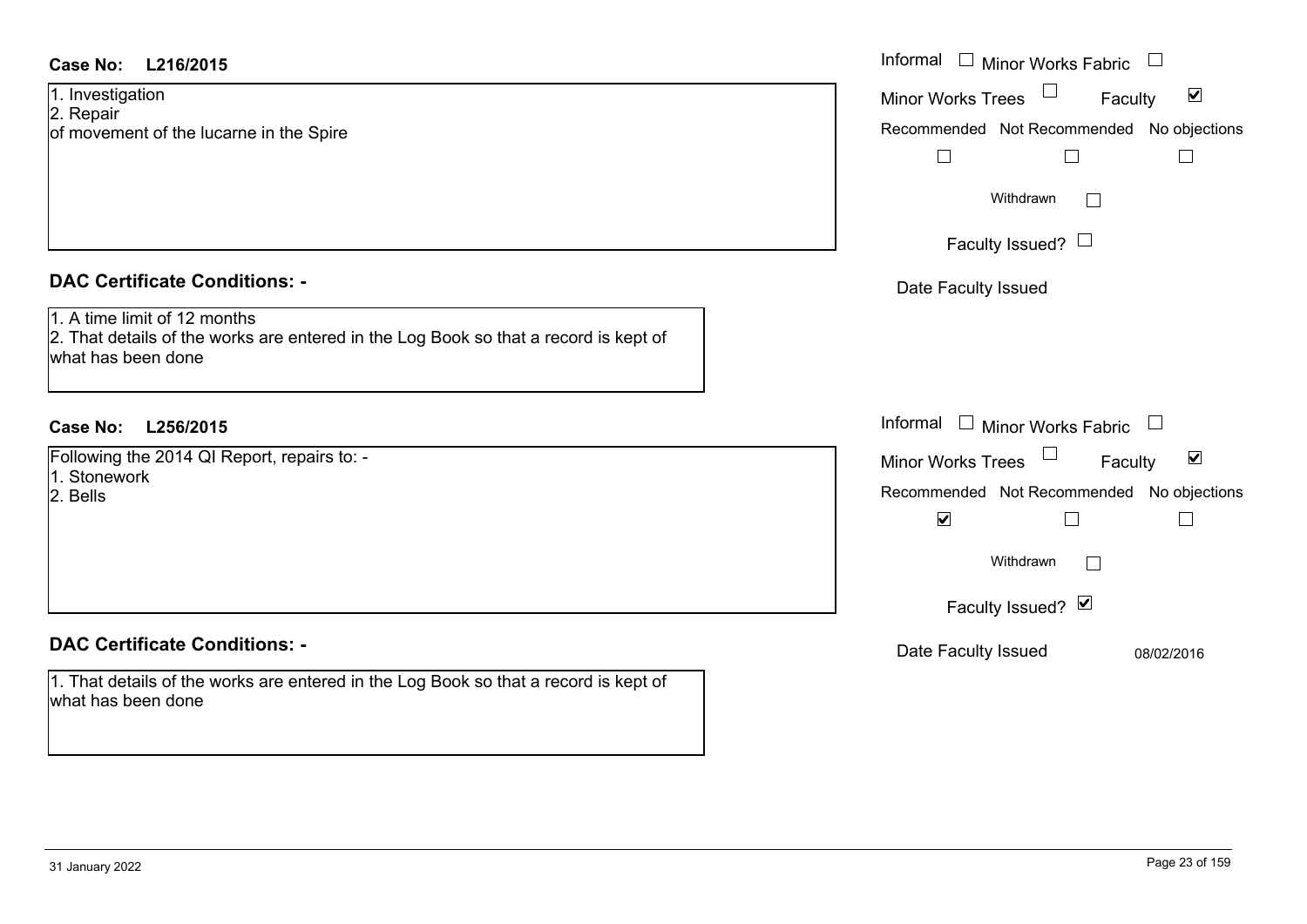| <b>Case No:</b>                                                                                                                                                                                                                                                                 | Informal $\Box$ Minor Works Fabric $\Box$                                                                                                                                               |
|---------------------------------------------------------------------------------------------------------------------------------------------------------------------------------------------------------------------------------------------------------------------------------|-----------------------------------------------------------------------------------------------------------------------------------------------------------------------------------------|
| As part of the wider re-ordering proposals (see 2014-000165): -<br>1. Removal and disposal of the existing Font<br>2. Installation of sunken full-immersion Baptistry                                                                                                           | $\blacktriangledown$<br><b>Minor Works Trees</b><br>Faculty<br>Recommended Not Recommended No objections<br>$\Box$<br>$\Box$<br>$\Box$<br>Withdrawn<br>$\overline{\mathbf{v}}$          |
|                                                                                                                                                                                                                                                                                 | Faculty Issued? $\Box$                                                                                                                                                                  |
| <b>DAC Certificate Conditions: -</b><br>1. That details of the works are entered in the Log Book so that a record is kept of<br>what has been done                                                                                                                              | Date Faculty Issued                                                                                                                                                                     |
| <b>Case No:</b>                                                                                                                                                                                                                                                                 | Informal<br>$\Box$ Minor Works Fabric<br>$\overline{\phantom{a}}$                                                                                                                       |
| Undertaking archaeological investigations ahead of potential re-ordering scheme                                                                                                                                                                                                 | Minor Works Trees<br>$\blacktriangledown$<br>Faculty<br>Recommended Not Recommended No objections<br>$\blacktriangledown$<br>$\mathbb{R}^n$<br>$\Box$<br>Withdrawn<br>Faculty Issued? Ø |
| <b>DAC Certificate Conditions: -</b>                                                                                                                                                                                                                                            | Date Faculty Issued<br>16/01/2018                                                                                                                                                       |
| 1. That details of the works are entered in the Log Book so that a record is kept of<br>what has been done<br>2. That no works shall take place until the PCC, after consultation with the Diocesan<br>Archaeological Adviser, has secured the implementation of a programme of |                                                                                                                                                                                         |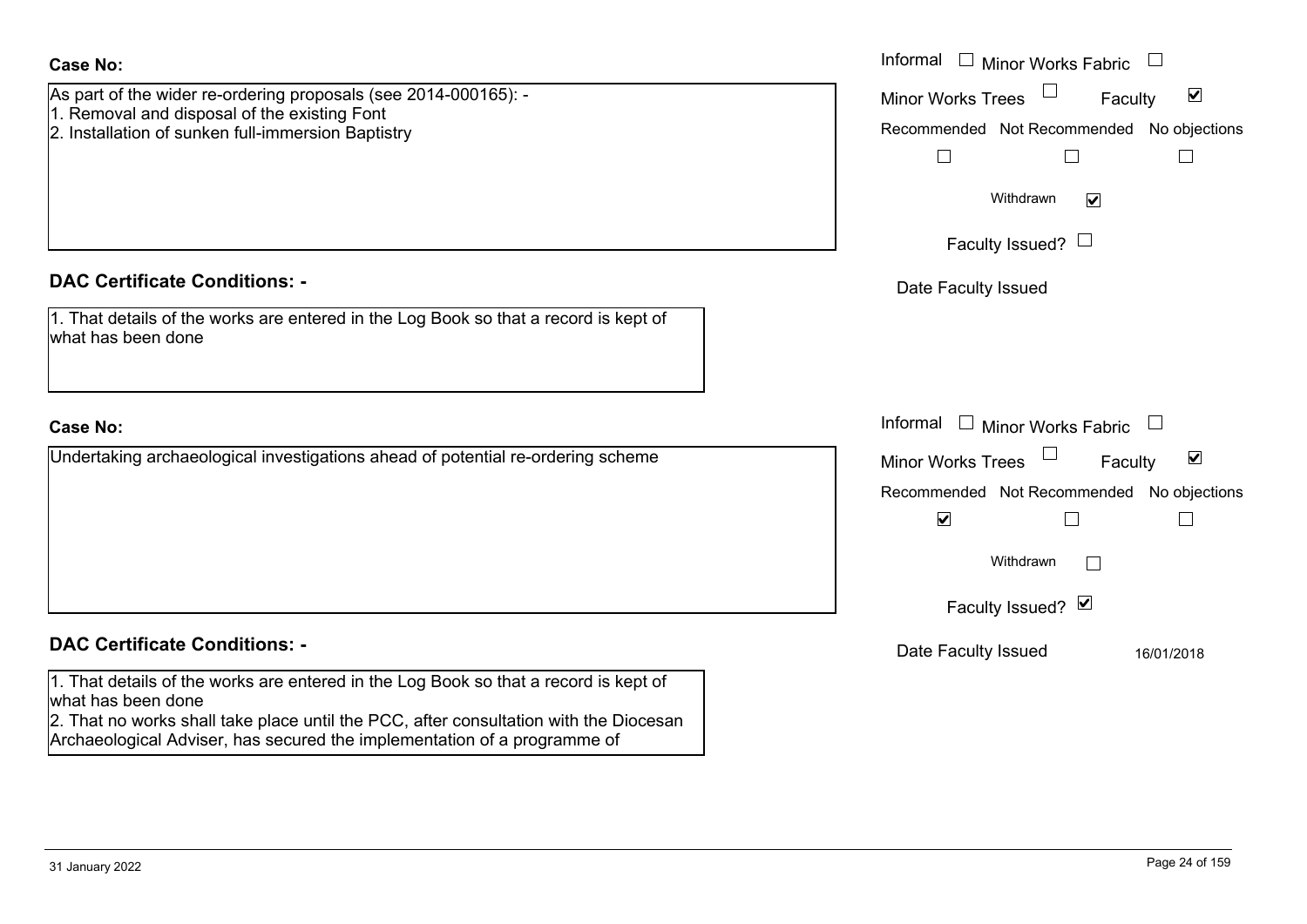| <b>Case No:</b>                                                                                                                                                                                      | Informal $\Box$ Minor Works Fabric                                                                         |
|------------------------------------------------------------------------------------------------------------------------------------------------------------------------------------------------------|------------------------------------------------------------------------------------------------------------|
| CONFIRMATORY APPLICATION for works undertaken with Interim Faculty: -                                                                                                                                | $\Box$<br>$\blacktriangledown$<br><b>Minor Works Trees</b><br>Faculty                                      |
| Repairs to north face lower lucarne of the Spire                                                                                                                                                     | Recommended Not Recommended No objections<br>$\blacktriangledown$                                          |
|                                                                                                                                                                                                      | Withdrawn                                                                                                  |
|                                                                                                                                                                                                      | Faculty Issued? Ø                                                                                          |
| <b>DAC Certificate Conditions: -</b>                                                                                                                                                                 | Date Faculty Issued<br>13/04/2021                                                                          |
| 1. That details of the works are entered in the Log Book so that a record is kept of<br>what has been done                                                                                           |                                                                                                            |
| <b>Case No:</b>                                                                                                                                                                                      | Informal $\Box$ Minor Works Fabric                                                                         |
| Refurbishment the Pipe Organ                                                                                                                                                                         | Minor Works Trees<br>$\blacktriangledown$<br>Faculty                                                       |
|                                                                                                                                                                                                      | Recommended Not Recommended No objections<br>$\blacktriangledown$<br>$\Box$<br>$\mathcal{L}_{\mathcal{A}}$ |
|                                                                                                                                                                                                      | Withdrawn                                                                                                  |
|                                                                                                                                                                                                      | Faculty Issued? $\Box$                                                                                     |
| <b>DAC Certificate Conditions: -</b>                                                                                                                                                                 | Date Faculty Issued<br>14/05/2021                                                                          |
| 1. That details of the works are entered in the Log Book so that a record is kept of<br>what has been done<br>2. That (for the avoidance of doubt) that the Pipe Organ should be re-installed to the |                                                                                                            |

building until the re-ordering works have been completed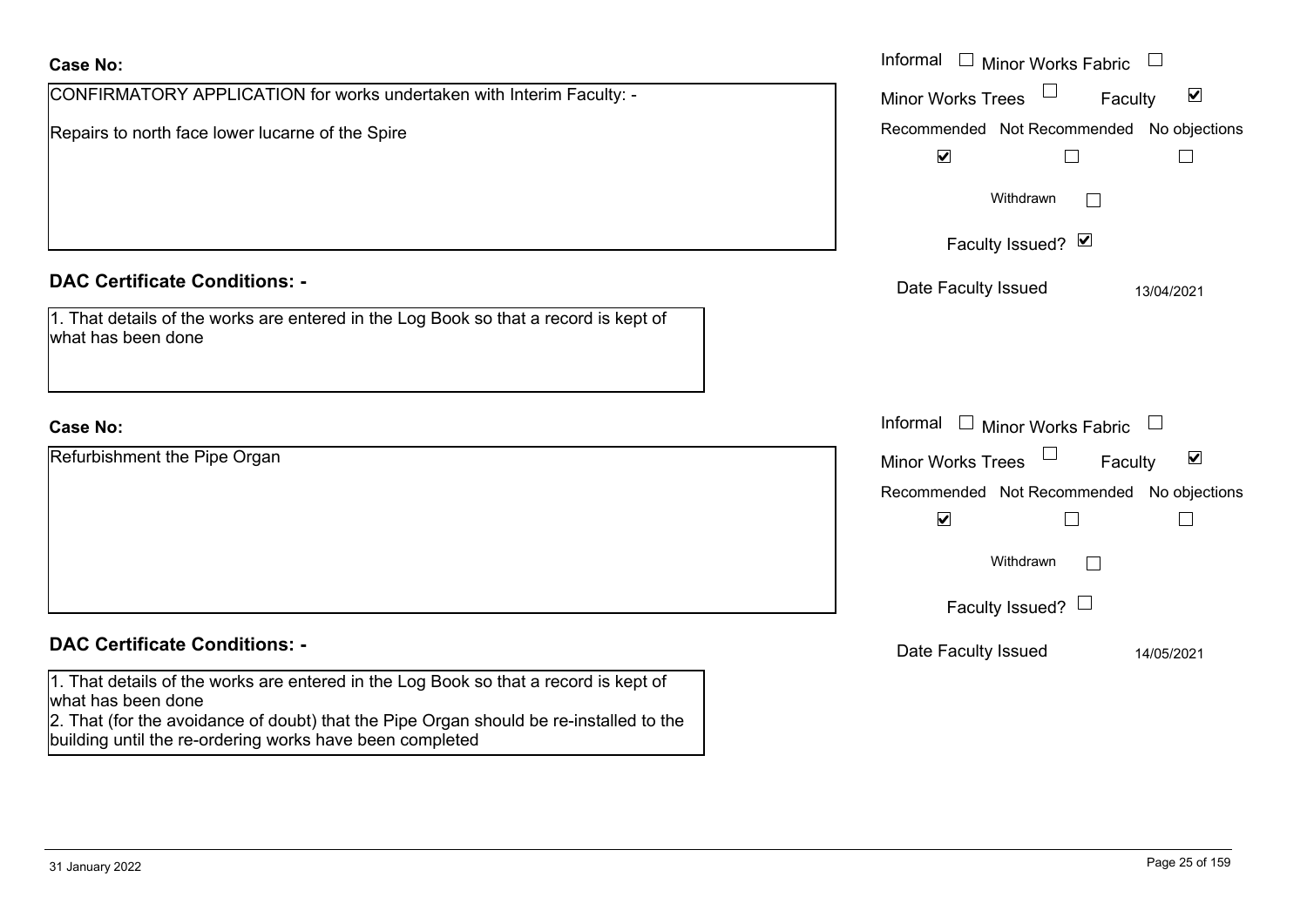Erection of a nesting tray for a Peregrine Falcon within the middle east-facing lucarne window within the Spire

#### **DAC Certificate Conditions: -**

1. That details of the works are entered in the Log Book so that a record is kept of what has been done

|                                                                                              | Informal<br>$\Box$ Minor Works Fabric $\Box$<br>$\Box$ |  |
|----------------------------------------------------------------------------------------------|--------------------------------------------------------|--|
| of a nesting tray for a Peregrine Falcon within the middle east-facing lucarne window within | Minor Works Trees<br>⊻<br>Faculty                      |  |
|                                                                                              | Recommended Not Recommended No objections              |  |
|                                                                                              |                                                        |  |
|                                                                                              | Withdrawn                                              |  |
|                                                                                              | Faculty Issued? $\Box$                                 |  |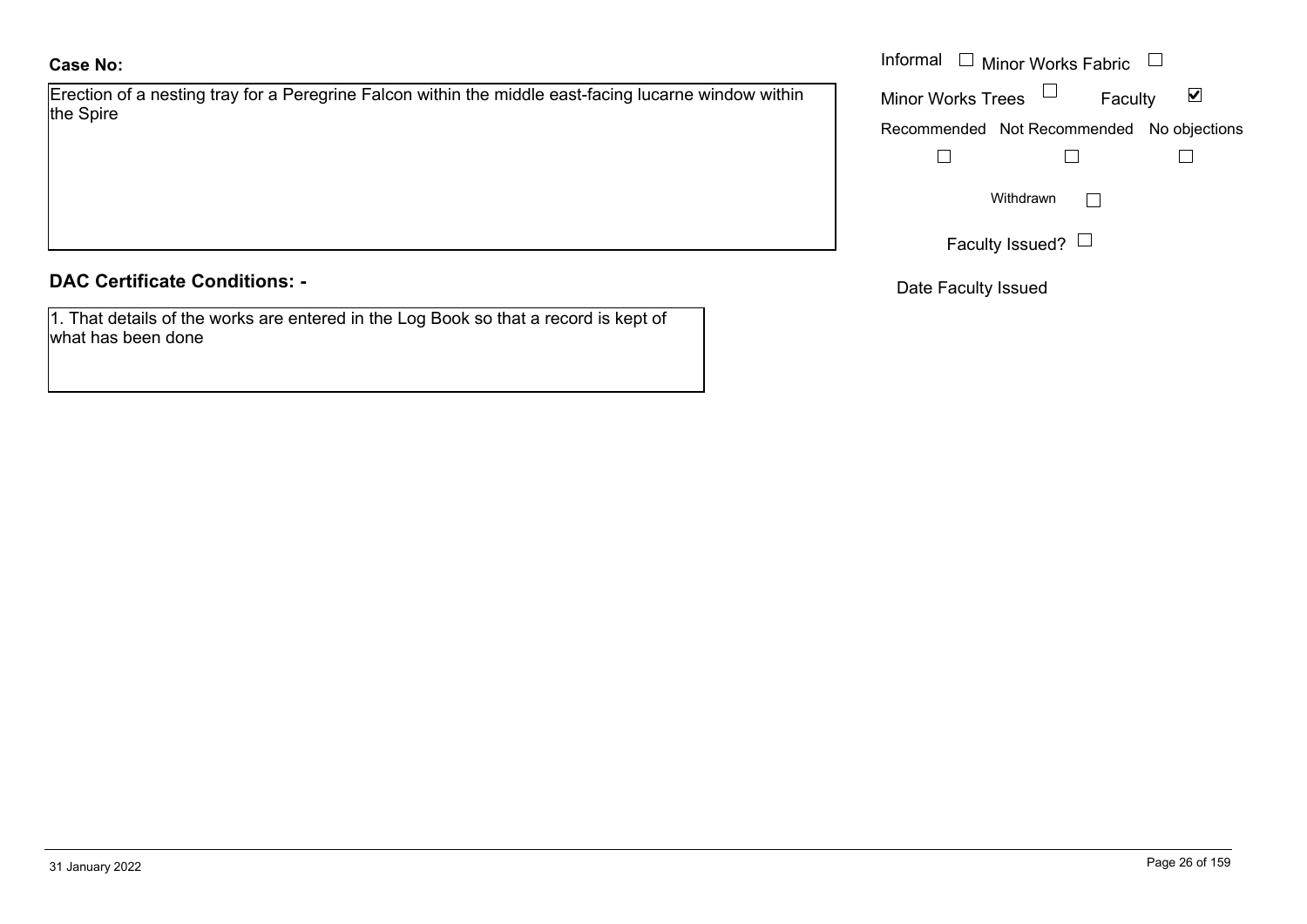#### **10304Market Harborough, St Hugh**

#### **L/1999Case No:**

1. Minor extension to Organ loft gallery (Certificated 22 May 2000)

# 2. Repair / refurbishment of Taylor Organ

# **DAC Certificate Conditions: -**

1. A time limit of 12 months

| L/1999                                                                                        | Informal $\Box$ Minor Works Fabric $\Box$ |
|-----------------------------------------------------------------------------------------------|-------------------------------------------|
| extension to Organ loft gallery (Certificated 22 May 2000)<br>/ refurbishment of Taylor Organ | Minor Works Trees $\Box$<br>Faculty<br>☑  |
|                                                                                               | Recommended Not Recommended No objections |
|                                                                                               | $\blacktriangledown$                      |
|                                                                                               | Withdrawn                                 |
|                                                                                               | Faculty Issued? Ø                         |
| rtificate Conditions: -                                                                       | Date Faculty Issued<br>23/08/2000         |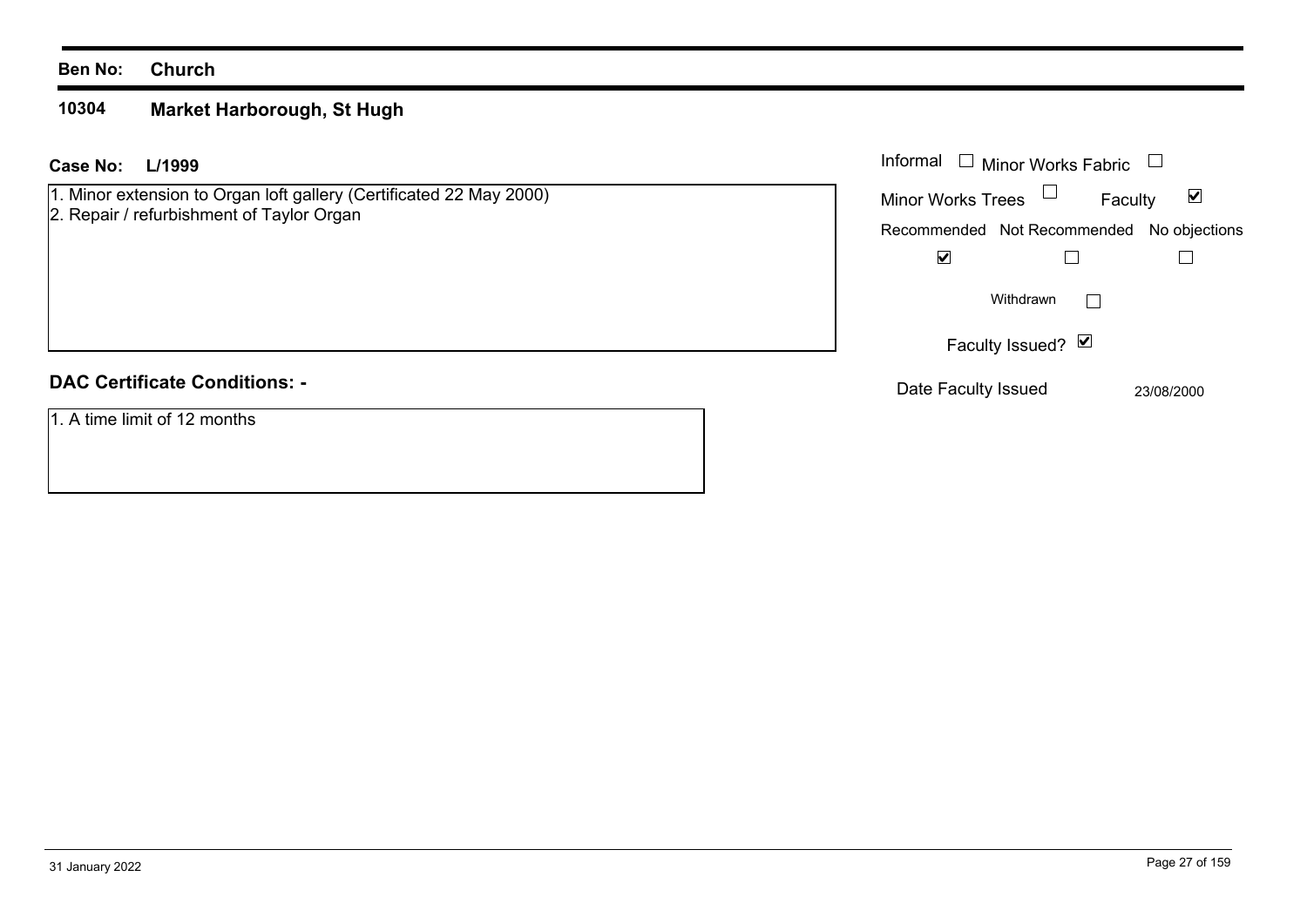| <b>Case No:</b><br>L167/2004                                                                                                                                                                                                                                             | Informal<br>$\Box$<br><b>Minor Works Fabric</b>             |
|--------------------------------------------------------------------------------------------------------------------------------------------------------------------------------------------------------------------------------------------------------------------------|-------------------------------------------------------------|
| Installation of Induction Loop System                                                                                                                                                                                                                                    | $\blacktriangledown$<br><b>Minor Works Trees</b><br>Faculty |
|                                                                                                                                                                                                                                                                          | Recommended Not Recommended No objections                   |
|                                                                                                                                                                                                                                                                          | $\blacktriangledown$                                        |
|                                                                                                                                                                                                                                                                          | Withdrawn<br>$\overline{\phantom{a}}$                       |
|                                                                                                                                                                                                                                                                          | Faculty Issued? Ø                                           |
| <b>DAC Certificate Conditions: -</b>                                                                                                                                                                                                                                     | Date Faculty Issued<br>02/01/2005                           |
| 1. A time limit of 12 months<br>2. That the wiring and speakers should be as unobtrusive as possible an of an<br>appropriate colour to blend with the background<br>3. That all fixings should be made into joints, not stonework, using stainless steel or              |                                                             |
| L146/2004<br><b>Case No:</b>                                                                                                                                                                                                                                             | Informal<br>$\Box$ Minor Works Fabric<br>$\Box$             |
| To install an electric "curtain" heater at the main south door of the church                                                                                                                                                                                             | $\blacktriangledown$<br>Minor Works Trees<br>Faculty        |
|                                                                                                                                                                                                                                                                          | Recommended Not Recommended No objections                   |
|                                                                                                                                                                                                                                                                          | $\blacktriangledown$                                        |
|                                                                                                                                                                                                                                                                          | Withdrawn<br>П                                              |
|                                                                                                                                                                                                                                                                          | Faculty Issued? Ø                                           |
| <b>DAC Certificate Conditions: -</b>                                                                                                                                                                                                                                     | Date Faculty Issued<br>08/01/2005                           |
| 1. A time limit of 12 months 2. That all wiring should be as unobtrusive as possible<br>and of an appropriate colour to blend with the background 3. That all fixings should be<br>made into joints, not stonework, using stainless steel or non-ferrous screws in fibre |                                                             |

plugs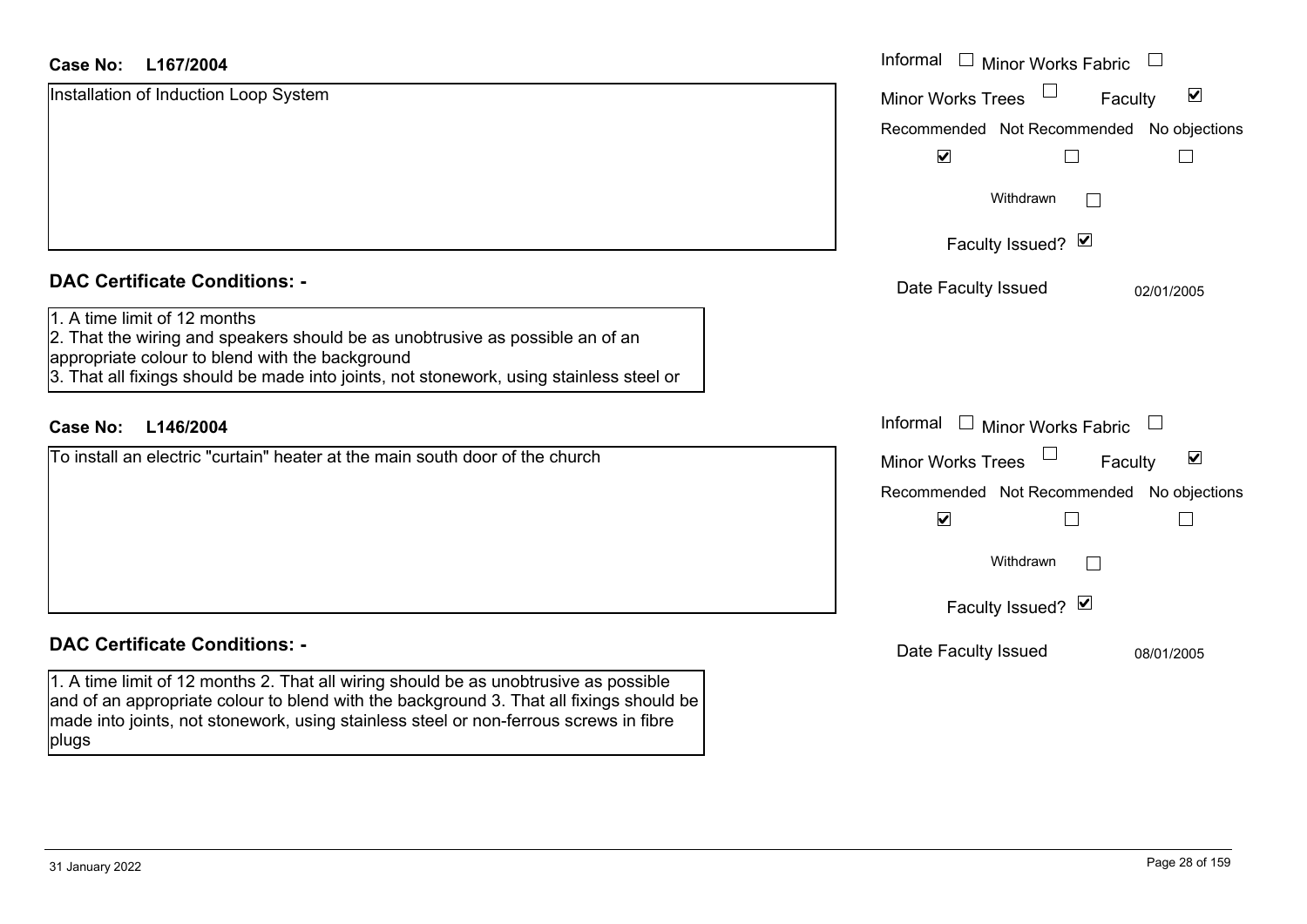| Case No:<br>L187/2006                                                                                                                                                                                                               | Informal $\Box$ Minor Works Fabric<br>$\begin{array}{c} \hline \end{array}$ |
|-------------------------------------------------------------------------------------------------------------------------------------------------------------------------------------------------------------------------------------|-----------------------------------------------------------------------------|
| Replace existing fencing with black steel Bow Tope 1400mm high fencing with one pedestrian gate and                                                                                                                                 | $\blacktriangledown$<br><b>Minor Works Trees</b><br>Faculty                 |
| one pair of 2m wide access gates                                                                                                                                                                                                    | Recommended Not Recommended No objections                                   |
|                                                                                                                                                                                                                                     | $\blacktriangledown$<br>$\Box$<br>$\Box$                                    |
|                                                                                                                                                                                                                                     | Withdrawn<br>$\Box$                                                         |
|                                                                                                                                                                                                                                     | Faculty Issued? Ø                                                           |
| <b>DAC Certificate Conditions: -</b>                                                                                                                                                                                                | Date Faculty Issued<br>19/02/2007                                           |
| 1. A time limit of 12 months                                                                                                                                                                                                        |                                                                             |
| L124/2009<br><b>Case No:</b>                                                                                                                                                                                                        | Informal $\Box$ Minor Works Fabric<br>$\Box$                                |
| Replacement of Rainwater Goods                                                                                                                                                                                                      | Minor Works Trees<br>$\blacktriangledown$<br>Faculty                        |
|                                                                                                                                                                                                                                     | Recommended Not Recommended No objections                                   |
|                                                                                                                                                                                                                                     | $\blacktriangledown$<br>⊔<br>$\mathbb{R}^n$                                 |
|                                                                                                                                                                                                                                     | Withdrawn<br>$\perp$                                                        |
|                                                                                                                                                                                                                                     | Faculty Issued? Ø                                                           |
| <b>DAC Certificate Conditions: -</b>                                                                                                                                                                                                | Date Faculty Issued<br>03/09/2009                                           |
| 1. A time limit of 12 months<br>2. That details of the works are entered in the Log Book so that a record is kept of<br>what has been done<br>3. That, where possible, all fixings should be made into joints, not stonework, using |                                                                             |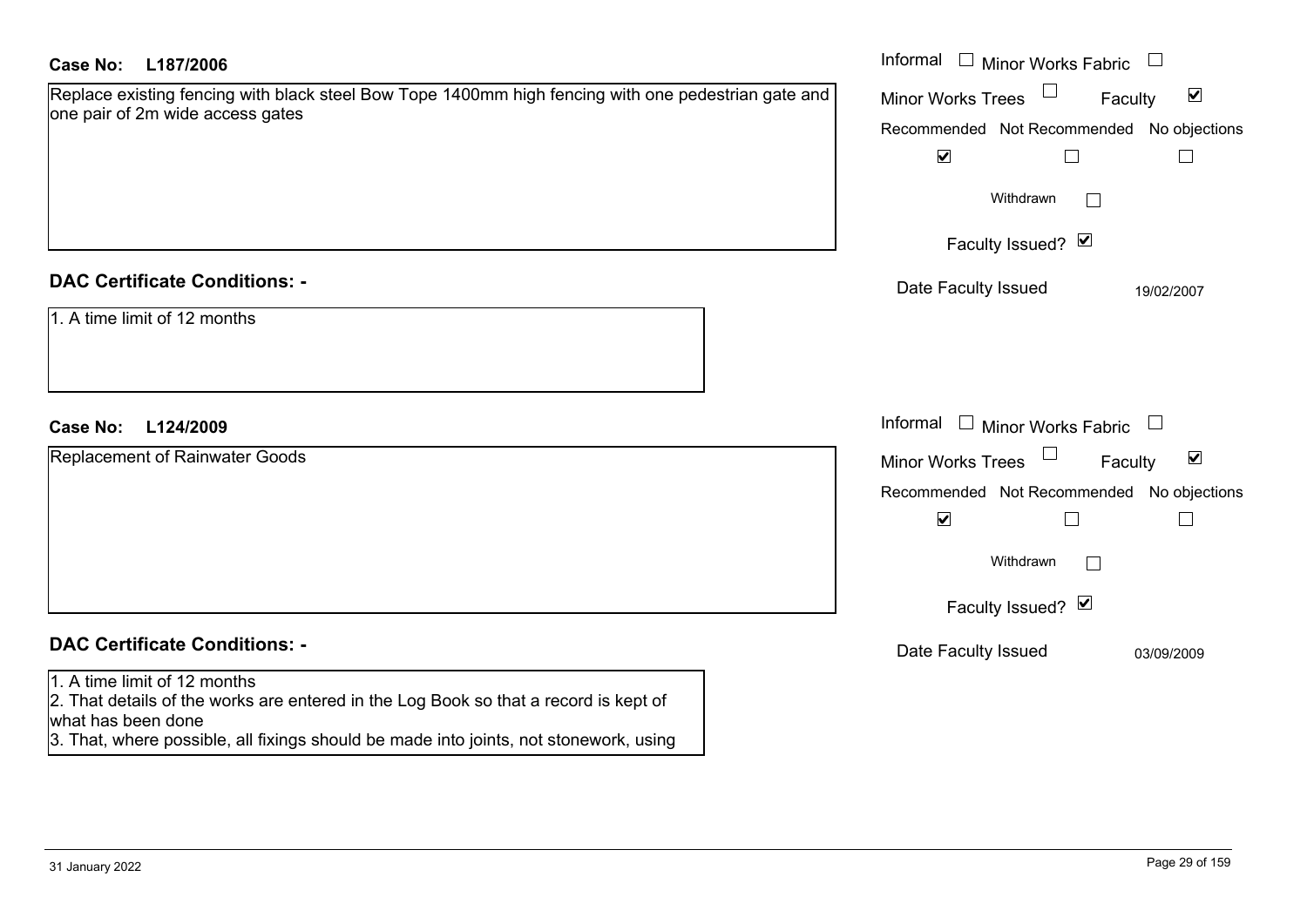| <b>Case No:</b>       | Informal |
|-----------------------|----------|
| Replacement of Boiler | Minor W  |
|                       | Recomm   |
|                       |          |
|                       |          |
|                       |          |
|                       |          |

## **DAC Certificate Conditions: -**

1. That details of the works are entered in the Log Book so that a record is kept of what has been done

2. That, in line with the requirement and advice of the Ecclesiastical Insurance Group, the installation and/or testing must be carried out by an electrician who is an

| Informal □ Minor Works Fabric<br>び        |                 |         |  |
|-------------------------------------------|-----------------|---------|--|
| <b>Minor Works Trees</b>                  |                 | Faculty |  |
| Recommended Not Recommended No objections |                 |         |  |
|                                           |                 |         |  |
|                                           | Withdrawn       |         |  |
|                                           | Faculty Issued? |         |  |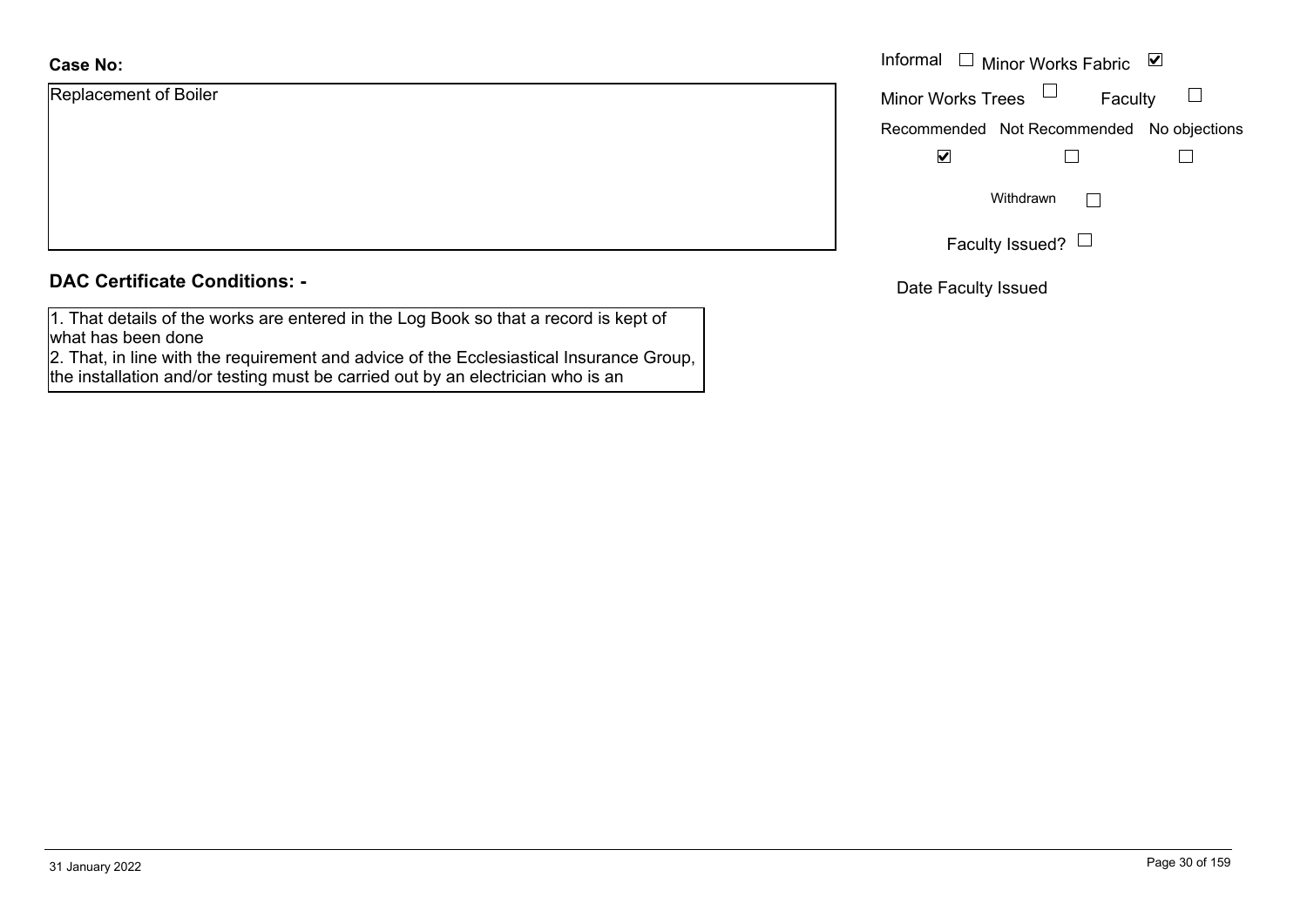Re-ordering Scheme comprising: - 1. Creation of accessible WC and Servery possibly necessitating the re-location of the Font 2. Enclosure of Chapel in the South Transept 3. Replacement of chairs 4. Introduction of: a) Nave Altar b) Extension to the Chancel as a dais c) AV System d) Replacement Noticeboards in the churchyard 5. Disposal of: a) Font Cover b) Lectern c) Choir Stalls d) Vestments e) Old Altar

## **DAC Certificate Conditions: -**

1. That details of the works are entered in the Log Book so that a record is kept of what has been done

|                                                                                                                | Informal $\Box$ Minor Works Fabric $\Box$ |  |
|----------------------------------------------------------------------------------------------------------------|-------------------------------------------|--|
| ing Scheme comprising: -<br>on of accessible WC and Servery possibly necessitating the re-location of the Font | <b>Minor Works Trees</b><br>Faculty       |  |
| ure of Chapel in the South Transept                                                                            | Recommended Not Recommended No objections |  |
| cement of chairs                                                                                               |                                           |  |
| - :loction of                                                                                                  |                                           |  |
| e Altar                                                                                                        | Withdrawn                                 |  |
| ension to the Chancel as a dais                                                                                |                                           |  |
| System                                                                                                         |                                           |  |
| lacement Noticeboards in the churchyard                                                                        | Faculty Issued? $\Box$                    |  |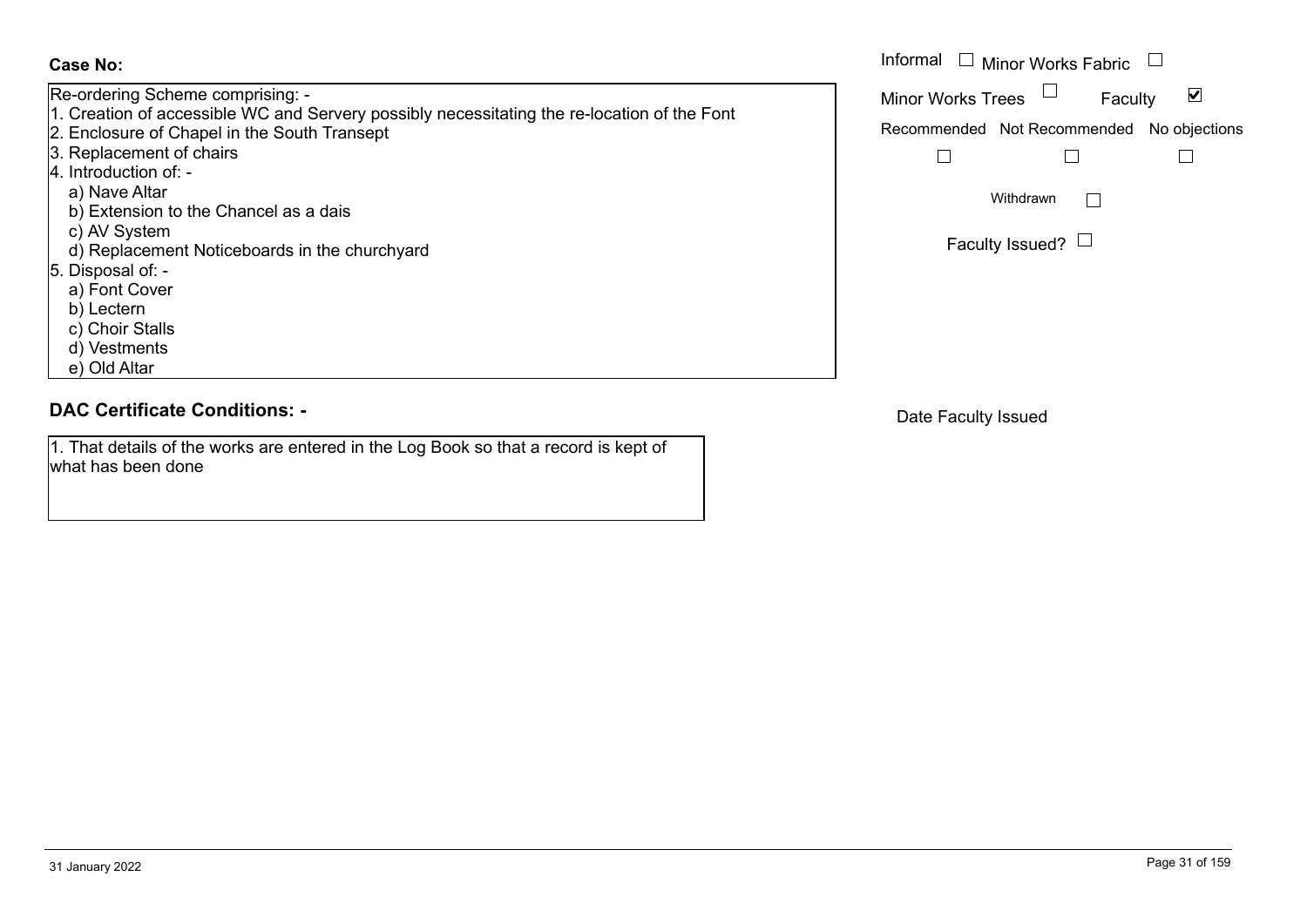| <b>Case No:</b>                                                                                                                                                              | Informal<br>$\Box$ Minor Works Fabric                       |
|------------------------------------------------------------------------------------------------------------------------------------------------------------------------------|-------------------------------------------------------------|
| New external signage to include signs and Noticeboards                                                                                                                       | $\blacktriangledown$<br><b>Minor Works Trees</b><br>Faculty |
|                                                                                                                                                                              | Recommended Not Recommended<br>No objections                |
|                                                                                                                                                                              | $\blacktriangledown$<br>$\Box$                              |
|                                                                                                                                                                              | Withdrawn<br>I.                                             |
|                                                                                                                                                                              | Faculty Issued? Ø                                           |
| <b>DAC Certificate Conditions: -</b>                                                                                                                                         | Date Faculty Issued<br>20/08/2019                           |
| 1. That details of the works are entered in the Log Book so that a record is kept of<br>what has been done<br>2. That any post-holes should be dug by hand                   |                                                             |
| <b>Case No:</b>                                                                                                                                                              | Informal<br>$\Box$ Minor Works Fabric $\Box$                |
| Disposal of: -                                                                                                                                                               | $\blacktriangledown$<br><b>Minor Works Trees</b><br>Faculty |
| 1. Altar Eagle Lectern<br>2. Eucharistic vestments                                                                                                                           | Recommended Not Recommended<br>No objections                |
| 3. Font cover                                                                                                                                                                | $\blacktriangledown$                                        |
|                                                                                                                                                                              | Withdrawn                                                   |
|                                                                                                                                                                              | Faculty Issued? $\Box$                                      |
| <b>DAC Certificate Conditions: -</b>                                                                                                                                         | Date Faculty Issued<br>26/09/2019                           |
| 1. That details of the works are entered in the Log Book so that a record is kept of<br>what has been done<br>2. That a new home be found for the lectern if at all possible |                                                             |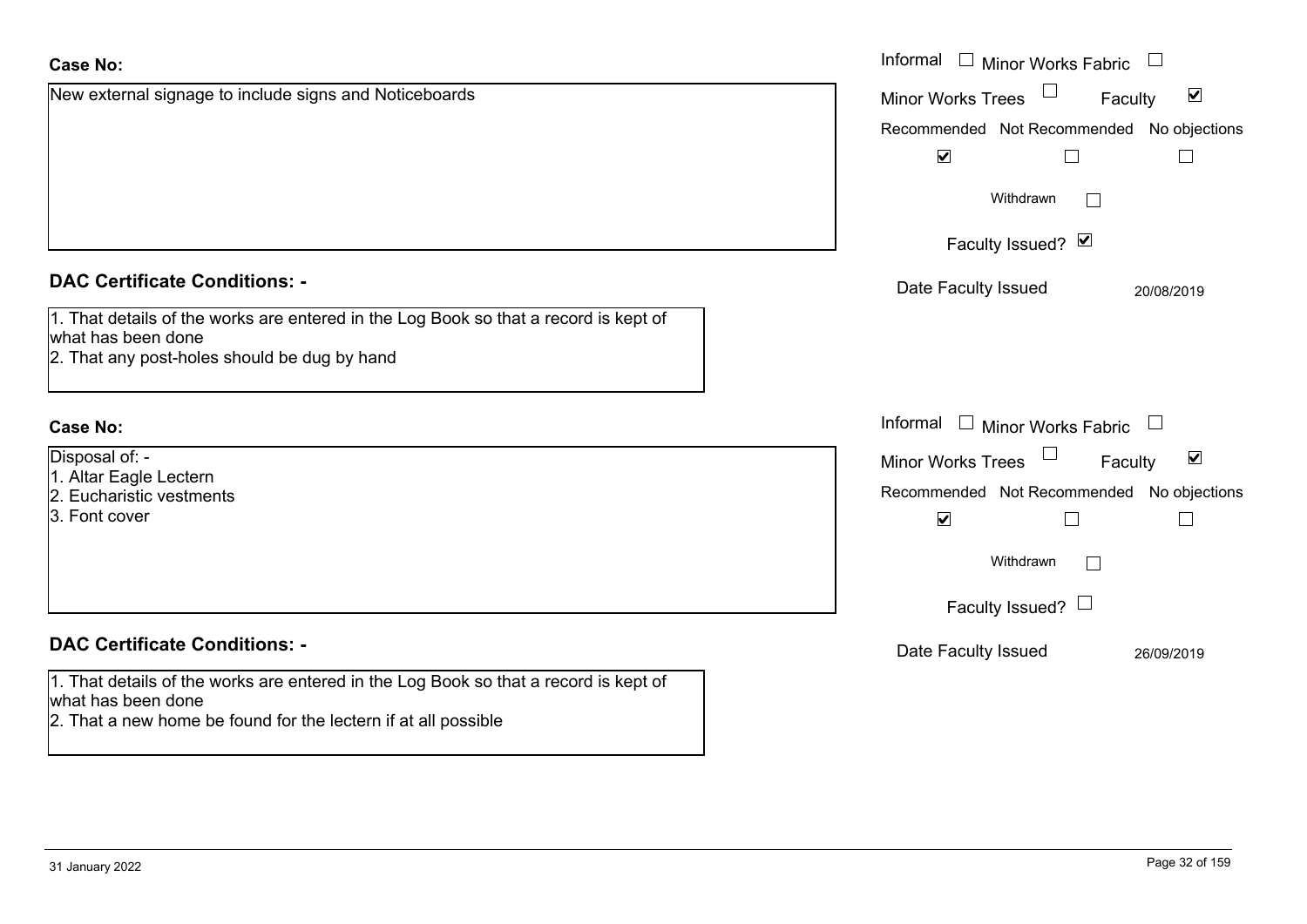| <b>Case No:</b>                                                                                                                         | Informal<br>Minor Works Fabric ⊠<br>$\mathcal{L}^{\mathcal{A}}$ |
|-----------------------------------------------------------------------------------------------------------------------------------------|-----------------------------------------------------------------|
| Disposal of 40 wooden chairs                                                                                                            | $\Box$<br>Minor Works Trees<br>Faculty                          |
|                                                                                                                                         | Recommended Not Recommended No objections                       |
|                                                                                                                                         | $\blacktriangledown$                                            |
|                                                                                                                                         | Withdrawn                                                       |
|                                                                                                                                         | Faculty Issued? $\Box$                                          |
| <b>DAC Certificate Conditions: -</b>                                                                                                    | Date Faculty Issued                                             |
| 1. That details of the works are entered in the Log Book so that a record is kept of<br>what has been done                              |                                                                 |
| <b>Case No:</b>                                                                                                                         | Informal<br>Minor Works Fabric                                  |
| 1. In the Chancel: -                                                                                                                    | $\blacktriangledown$<br>Minor Works Trees<br>Faculty            |
| a) Disposal of Choir Stalls which consist of:<br>i) Three stalls (each 5' 6")                                                           | Recommended Not Recommended No objections                       |
| ii) Three rails (one 5', two 5'6")                                                                                                      | $\blacktriangledown$                                            |
| 2. In the Nave: -<br>a) Permanent introduction of movable Nave Altar<br>b) Disposal of dividing rails (Two 3', One 5', One 8', One 12') | Withdrawn                                                       |
|                                                                                                                                         | Faculty Issued? $\Box$                                          |
| <b>DAC Certificate Conditions: -</b>                                                                                                    | Date Faculty Issued<br>13/05/2020                               |
| 1. That details of the works are entered in the Log Book so that a record is kept of<br>what has been done                              |                                                                 |
|                                                                                                                                         |                                                                 |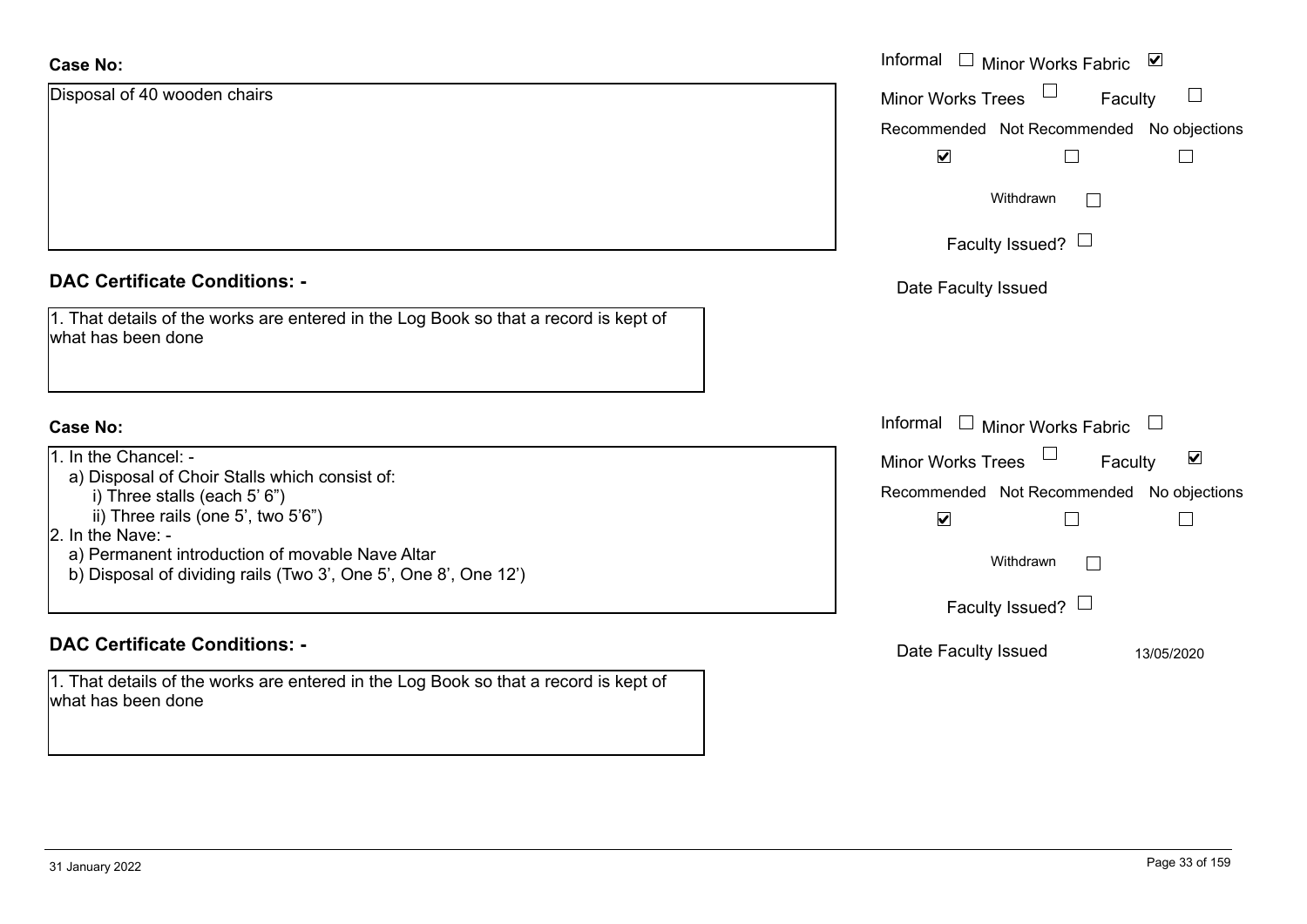| <b>Case No:</b>                                                                                            | Informal $\Box$ Minor Works Fabric $\Box$         |
|------------------------------------------------------------------------------------------------------------|---------------------------------------------------|
| Removal of 1.5m of asbestos from heating duct to facilitiate repair to heating pipework                    | Minor Works Trees<br>$\Box$<br>Faculty            |
|                                                                                                            | Recommended Not Recommended No objections         |
|                                                                                                            | $\blacktriangledown$<br>$\Box$                    |
|                                                                                                            | Withdrawn                                         |
|                                                                                                            | Faculty Issued? $\Box$                            |
| <b>DAC Certificate Conditions: -</b>                                                                       | Date Faculty Issued                               |
| 1. That details of the works are entered in the Log Book so that a record is kept of<br>what has been done |                                                   |
| <b>Case No:</b>                                                                                            | Informal<br>$\Box$ Minor Works Fabric $\boxtimes$ |
| Installation of three wooden benches in the churchyard                                                     | Minor Works Trees<br>Faculty                      |
|                                                                                                            | Recommended Not Recommended No objections         |
|                                                                                                            | $\blacktriangledown$                              |
|                                                                                                            | Withdrawn                                         |
|                                                                                                            | Faculty Issued? $\Box$                            |
| <b>DAC Certificate Conditions: -</b>                                                                       | Date Faculty Issued                               |
| 1. That details of the works are entered in the Log Book so that a record is kept of<br>what has been done |                                                   |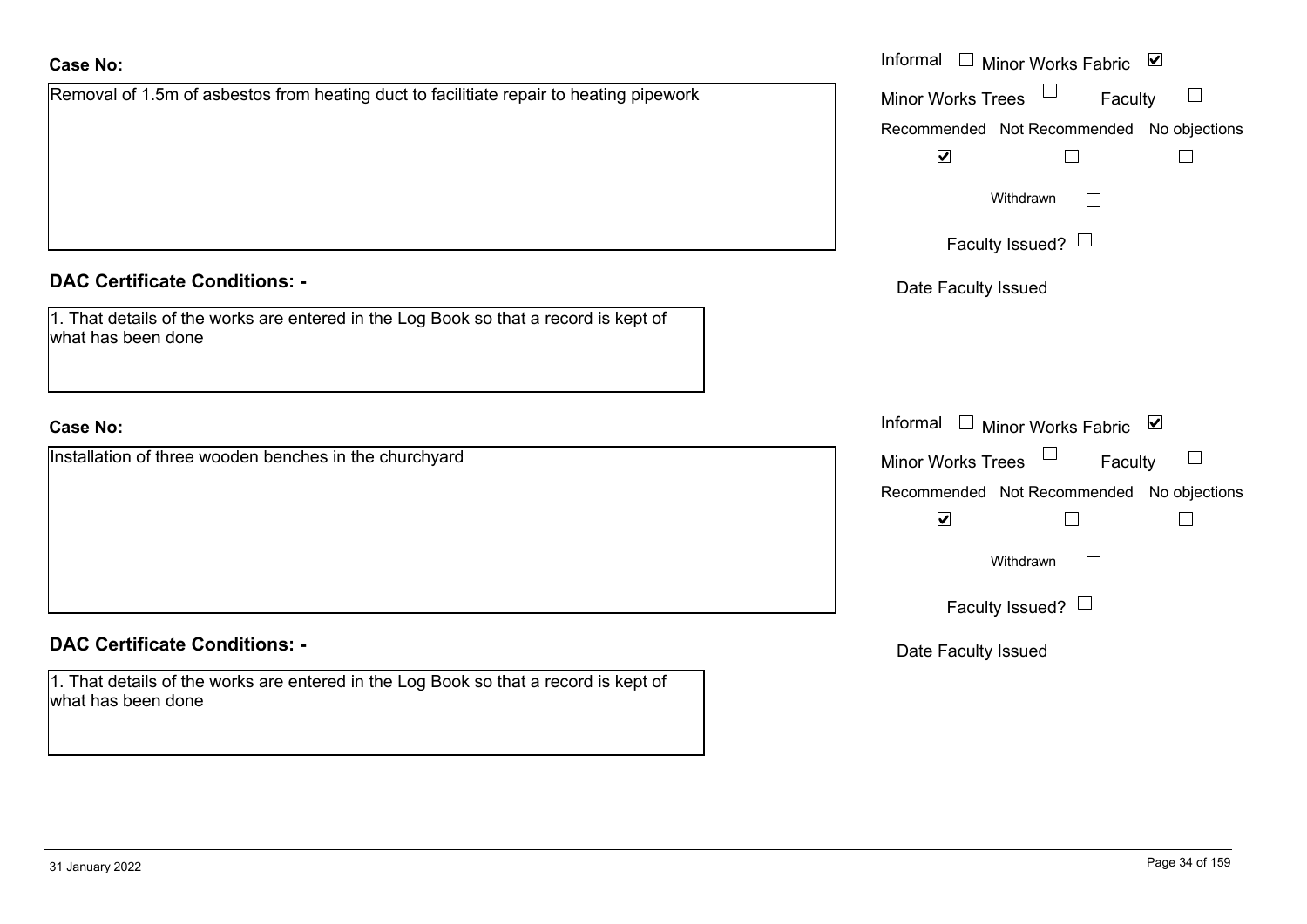| <b>Case No:</b>                                                                                                                                                                                                                                         | Informal $\Box$<br>Minor Works Fabric ⊠                     |
|---------------------------------------------------------------------------------------------------------------------------------------------------------------------------------------------------------------------------------------------------------|-------------------------------------------------------------|
| Installation of cycle rack in the churchyard                                                                                                                                                                                                            | $\Box$<br><b>Minor Works Trees</b><br>Faculty               |
|                                                                                                                                                                                                                                                         | Recommended Not Recommended No objections                   |
|                                                                                                                                                                                                                                                         | $\blacktriangledown$                                        |
|                                                                                                                                                                                                                                                         | Withdrawn<br>$\overline{\phantom{0}}$                       |
|                                                                                                                                                                                                                                                         | Faculty Issued? $\Box$                                      |
| <b>DAC Certificate Conditions: -</b>                                                                                                                                                                                                                    | Date Faculty Issued                                         |
| 1. That details of the works are entered in the Log Book so that a record is kept of<br>what has been done<br>2. That all fixings holes be dug by hand                                                                                                  |                                                             |
| <b>Case No:</b>                                                                                                                                                                                                                                         | Informal $\Box$ Minor Works Fabric $\Box$                   |
| Installation of a data cable from external pole and router                                                                                                                                                                                              | $\blacktriangledown$<br>Faculty<br><b>Minor Works Trees</b> |
|                                                                                                                                                                                                                                                         | Recommended Not Recommended No objections                   |
|                                                                                                                                                                                                                                                         | $\blacktriangledown$                                        |
|                                                                                                                                                                                                                                                         | Withdrawn                                                   |
|                                                                                                                                                                                                                                                         | Faculty Issued? Ø                                           |
| <b>DAC Certificate Conditions: -</b>                                                                                                                                                                                                                    | Date Faculty Issued<br>02/06/2021                           |
| 1. That details of the works are entered in the Log Book so that a record is kept of<br>what has been done<br>2. That the external cable should be finished black<br>3. That the hole drilled through the wall should be angled to allow water to drain |                                                             |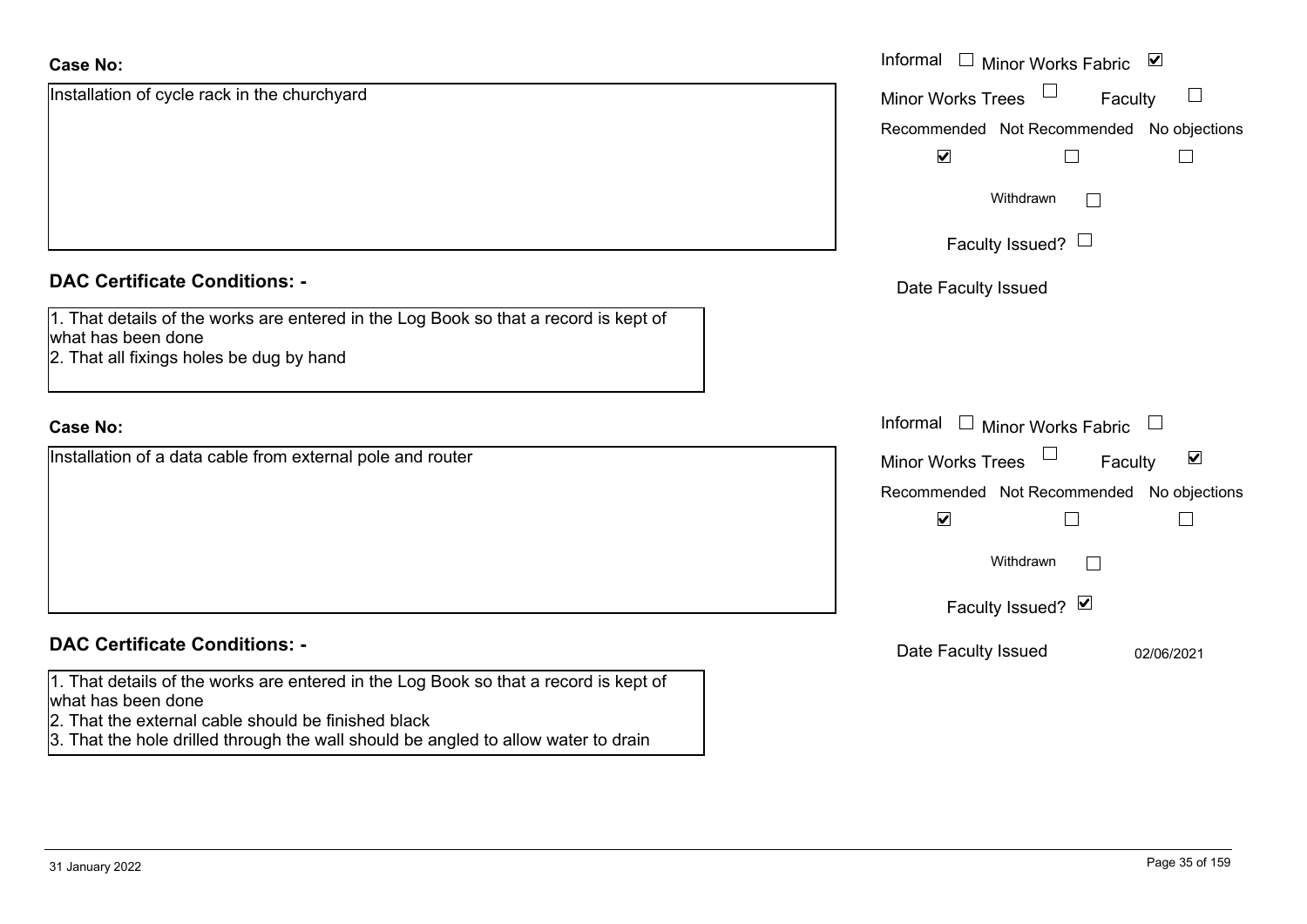# **Market Harborough, St Mary-in-Arden**

**Case No:**

|  | No application for List A / List B / Faculty received |  |  |  |  |  |
|--|-------------------------------------------------------|--|--|--|--|--|
|--|-------------------------------------------------------|--|--|--|--|--|

# **DAC Certificate Conditions: -**

1. That details of the works are entered in the Log Book so that a record is kept of what has been done

|                                               | Informal $\Box$ Minor Works Fabric $\Box$ |  |  |
|-----------------------------------------------|-------------------------------------------|--|--|
| cation for List A / List B / Faculty received | Faculty<br>Minor Works Trees $\Box$       |  |  |
|                                               | Recommended Not Recommended No objections |  |  |
|                                               |                                           |  |  |
|                                               | Withdrawn                                 |  |  |
|                                               | Faculty Issued? $\Box$                    |  |  |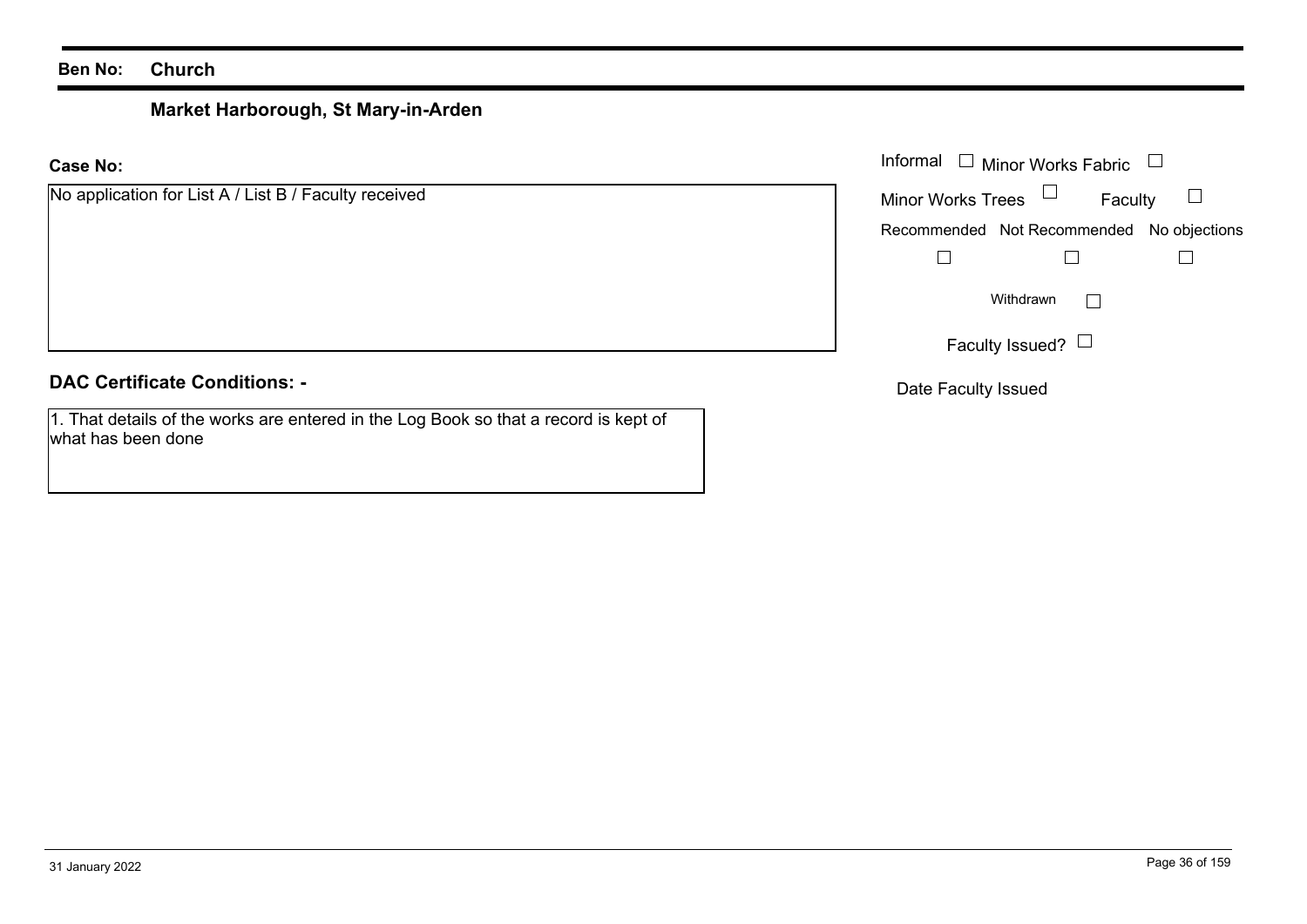#### **Case No:**

Regarding the old gravestones at St Thomas Church, Willesley currently laid flat: -

- 1. The lifting
- 2. Repairing
- 3. Attaching them to the outside face of the old courtyard wall

#### **DAC Certificate Conditions: -**

1. That details of the works are entered in the Log Book so that a record is kept of what has been done

|                                                                             | Informal $\Box$ Minor Works Fabric $\Box$ |
|-----------------------------------------------------------------------------|-------------------------------------------|
| g the old gravestones at St Thomas Church, Willesley currently laid flat: - | ⊻<br><b>Minor Works Trees</b><br>Faculty  |
| ting<br>ing<br>ing them to the outside face of the old courtyard wall       | Recommended Not Recommended No objections |
|                                                                             | Withdrawn                                 |
|                                                                             | Faculty Issued?                           |

Date Faculty Issued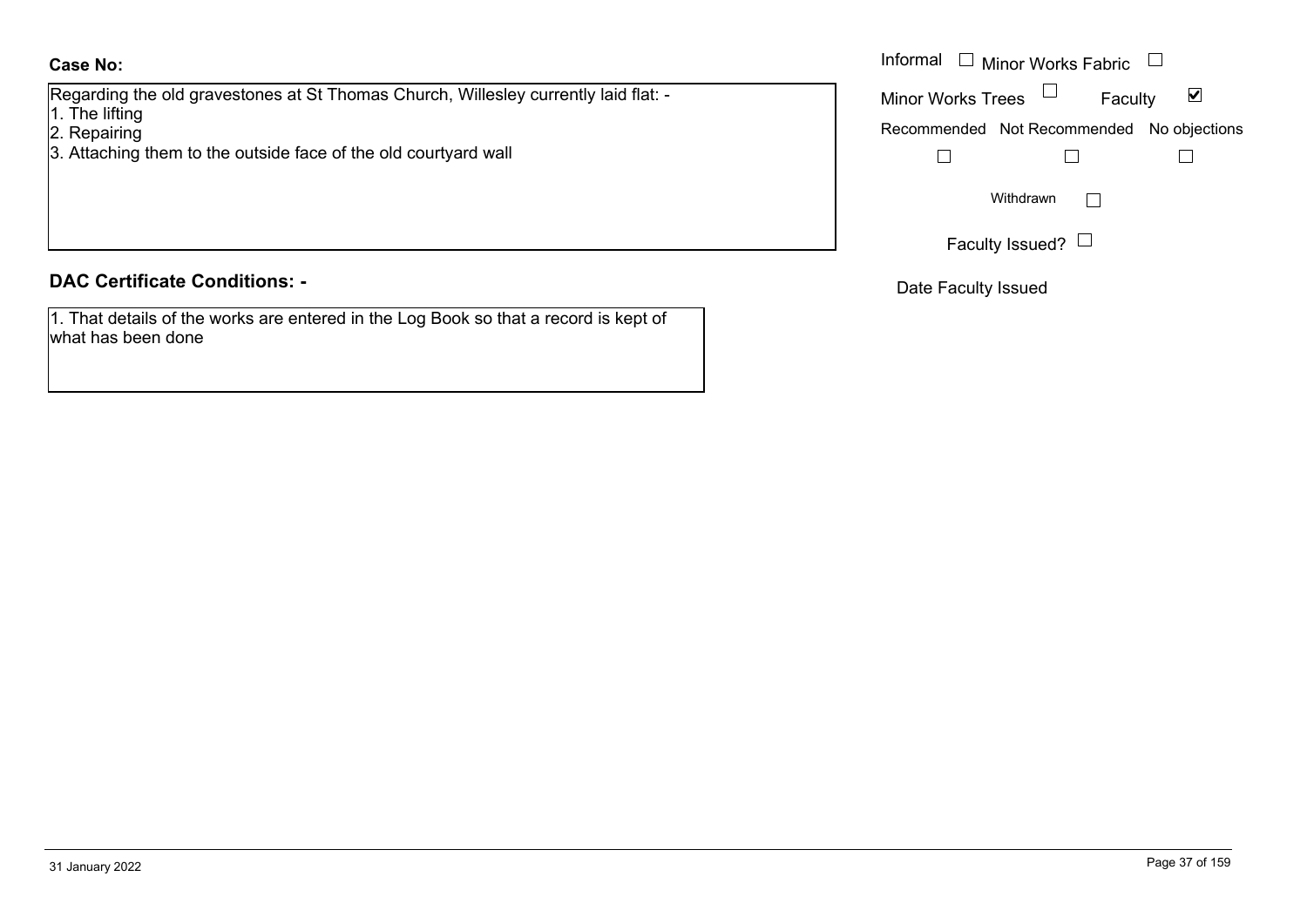#### **20506 Markfield, St Michael and All Angels**

| Case No:<br>L/1999                                               | Informal $\Box$ Minor Works Fabric        |
|------------------------------------------------------------------|-------------------------------------------|
| Installation of security window grills and electric water heater | <b>Minor Works Trees</b><br>☑<br>Faculty  |
|                                                                  | Recommended Not Recommended No objections |
|                                                                  |                                           |
|                                                                  | Withdrawn                                 |
|                                                                  | Faculty Issued? Ø                         |
| <b>DAC Certificate Conditions: -</b>                             | Date Faculty Issued<br>20/03/2000         |
| 1. A time limit of 12 months                                     |                                           |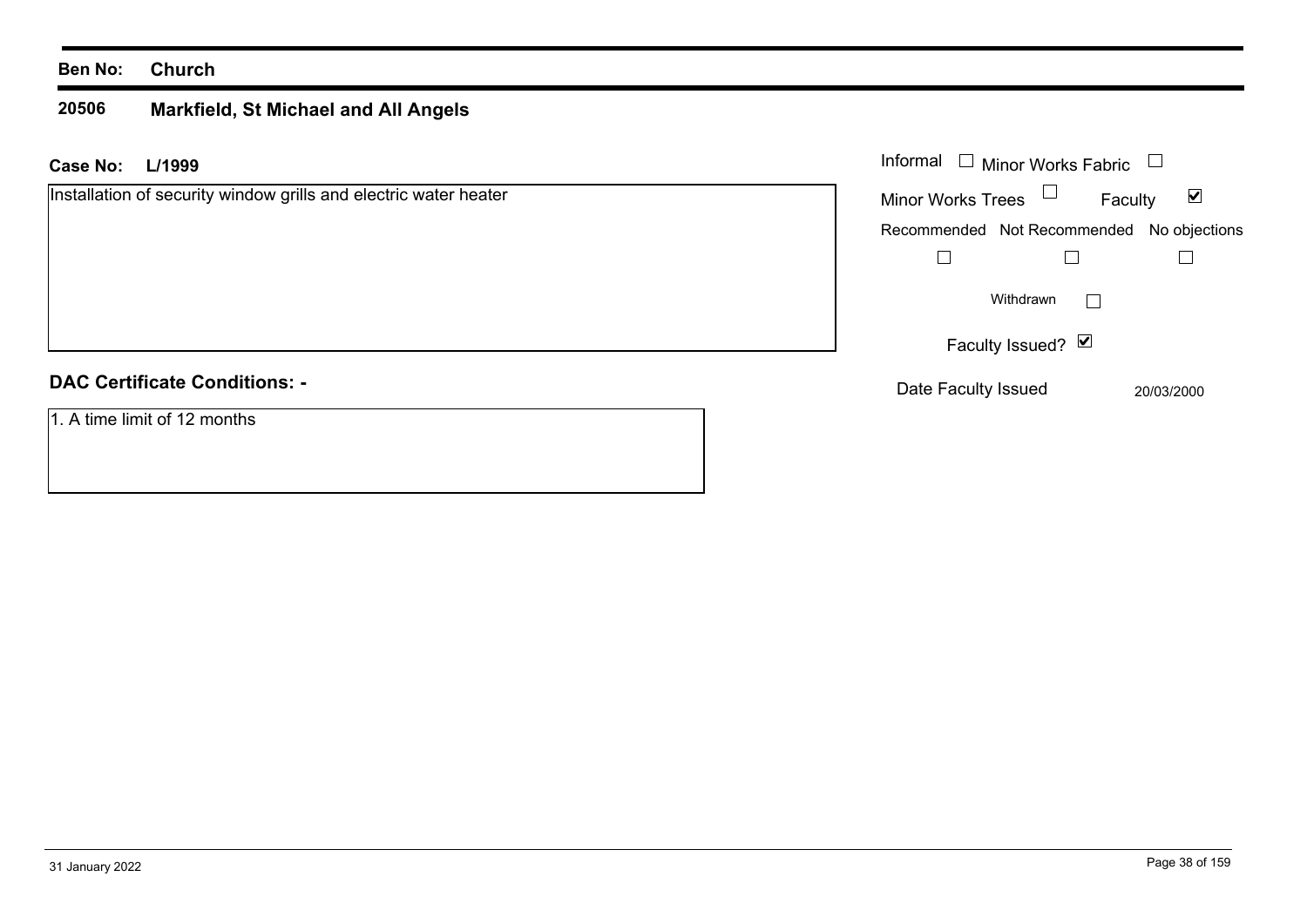# Informal  $\Box$  Minor Works Fabric  $\Box$  Informal **L/1999Case No:**Refurbishment of bellsFaculty Minor Works Trees Recommended Not Recommended No objections  $\Box$  $\Box$  $\Box$ Withdrawn Faculty Issued? Ø **DAC Certificate Conditions: -**Date Faculty Issued 20/03/2000 1. A time limit of 12 monthsInformal  $\Box$  Minor Works Fabric  $\Box$ **L009/2001Case No:** Informal General repairs to fabric, windows and timber treatment Faculty Minor Works Trees Recommended Not Recommended No objections  $\overline{\mathbf{v}}$  $\Box$ Withdrawn Faculty Issued? Ø

# **DAC Certificate Conditions: -**

1. A time limit of 12 months

Date Faculty Issued 06/04/2001

 $\blacktriangledown$ 

 $\Box$ 

 $\blacktriangledown$ 

 $\Box$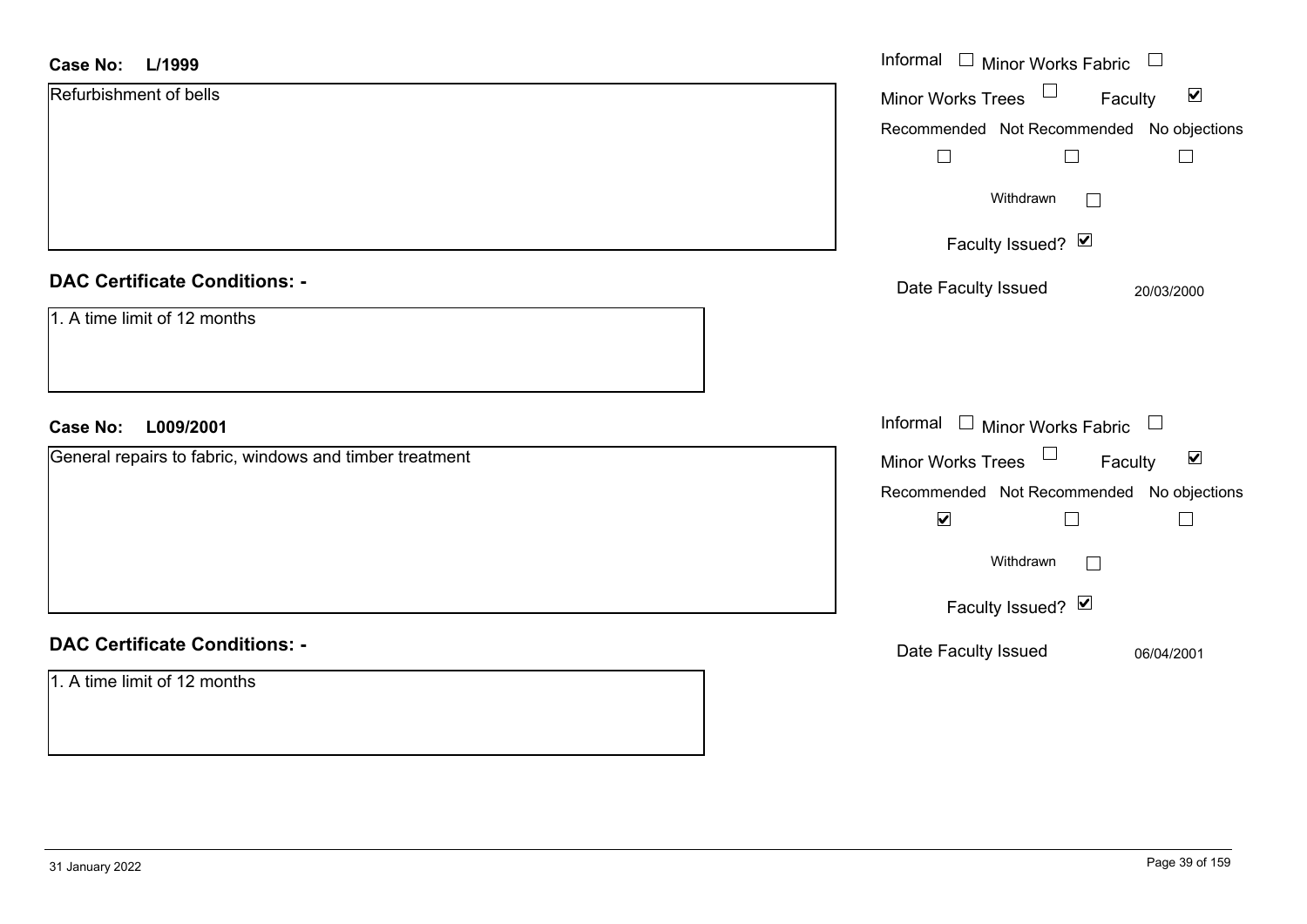| Case No:<br>L073/2003<br>1. Installation of new disabled access pathway and provision of handrails to steps and footpath<br>2. Extension of lightning conductor system<br>3. Provision of additional power-points and emergency lights over entrance door<br>4. Provision of new access hatch to clock floor in belfry<br>5. Stonework repairs to east and west gables of the church and chancel arch<br>6. Re-placement of stone arch to porch | Informal $\Box$ Minor Works Fabric $\Box$<br>$\blacktriangledown$<br><b>Minor Works Trees</b><br>Faculty<br>Recommended Not Recommended No objections<br>$\blacktriangledown$<br>Withdrawn<br>Faculty Issued? $\Box$ |
|-------------------------------------------------------------------------------------------------------------------------------------------------------------------------------------------------------------------------------------------------------------------------------------------------------------------------------------------------------------------------------------------------------------------------------------------------|----------------------------------------------------------------------------------------------------------------------------------------------------------------------------------------------------------------------|
| <b>DAC Certificate Conditions: -</b><br>1. A time limit of 12 months<br>2. The prior approval of the DAC should be obtained on the design and type of                                                                                                                                                                                                                                                                                           | Date Faculty Issued                                                                                                                                                                                                  |
| lighting bollards before installation<br>3. A full specification for the lightning conductor being approved by the DAC before<br><b>Case No:</b><br>L106/2003                                                                                                                                                                                                                                                                                   | Informal $\Box$ Minor Works Fabric                                                                                                                                                                                   |
| Removal of two pine trees in the churchyard (Hinckley and Bosworth Borough Council have indicated<br>that the trees are not protected by a Tree Preservation Order and have no objections to the proposal)                                                                                                                                                                                                                                      | Minor Works Trees<br>$\blacktriangledown$<br>Faculty<br>Recommended Not Recommended No objections<br>$\blacktriangledown$                                                                                            |
| <b>DAC Certificate Conditions: -</b>                                                                                                                                                                                                                                                                                                                                                                                                            | Withdrawn<br>$\mathbb{R}^n$<br>Faculty Issued? $\Box$                                                                                                                                                                |
| 1. A time limit of 12 months                                                                                                                                                                                                                                                                                                                                                                                                                    | Date Faculty Issued                                                                                                                                                                                                  |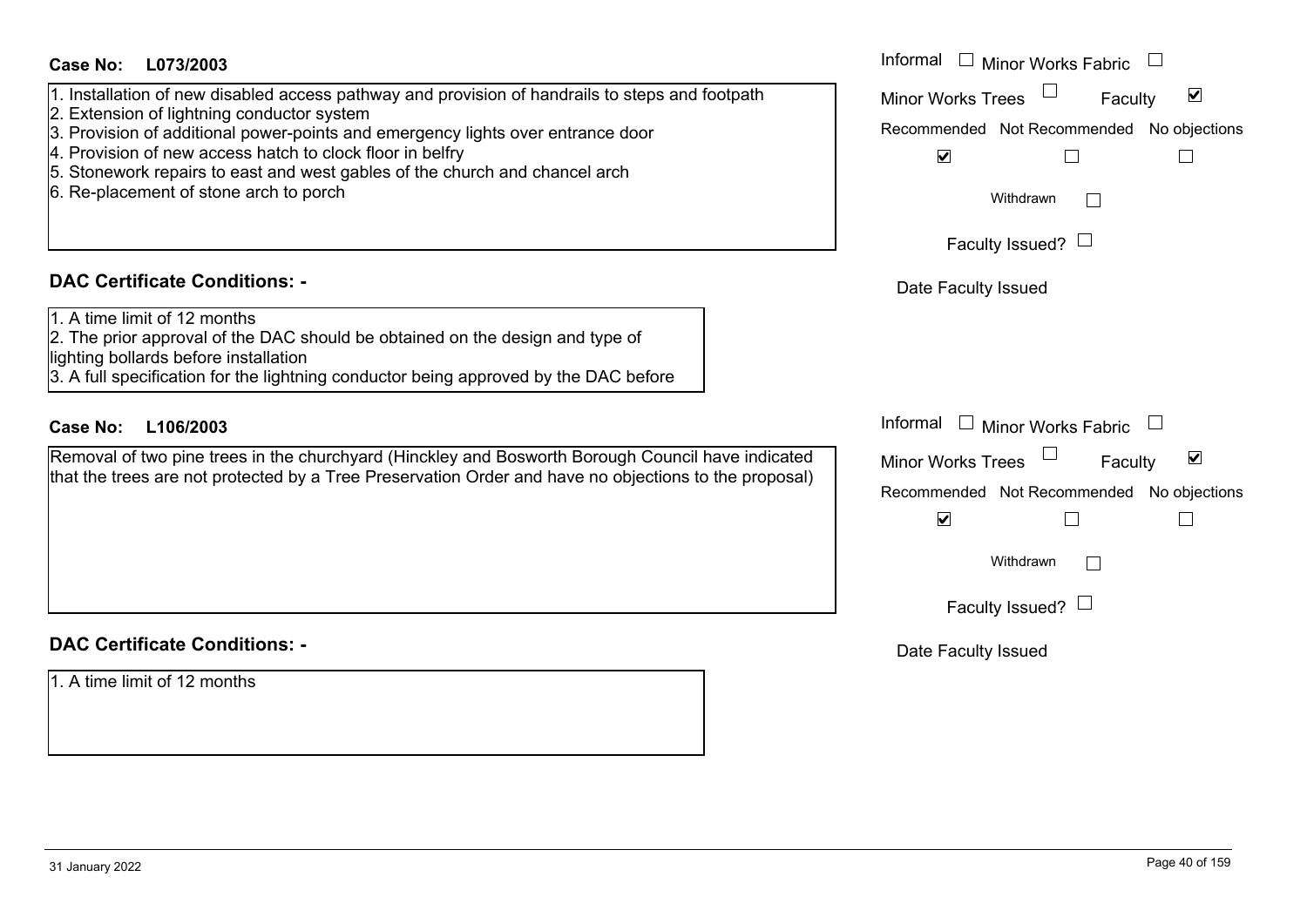| <b>Case No:</b><br>L025/2004                                                                                                                        | Informal $\Box$ Minor Works Fabric                          |
|-----------------------------------------------------------------------------------------------------------------------------------------------------|-------------------------------------------------------------|
| Install a memorial seat, with incised inscription on the back-rail, to be set on the south side of the bell                                         | $\blacktriangledown$<br><b>Minor Works Trees</b><br>Faculty |
| tower in the graveyard (closed) as shown on drawing 3769.01C                                                                                        | Recommended Not Recommended No objections                   |
|                                                                                                                                                     | $\blacktriangledown$<br>$\Box$                              |
|                                                                                                                                                     | Withdrawn                                                   |
|                                                                                                                                                     | Faculty Issued? Ø                                           |
| <b>DAC Certificate Conditions: -</b>                                                                                                                | Date Faculty Issued<br>27/07/2004                           |
| 1. A time limit of 12 months                                                                                                                        |                                                             |
|                                                                                                                                                     |                                                             |
|                                                                                                                                                     |                                                             |
| <b>Case No:</b><br>L114/2004                                                                                                                        | Informal $\Box$ Minor Works Fabric $\Box$                   |
| 1. Form a I-in-12 ramp, 1.7m long, at the entrance door to the church, within the porch, to complete the<br>footpath for the wheelchair handicapped | $\blacktriangledown$<br>Minor Works Trees<br>Faculty        |
| 2. Remove 90mm from bottom of vertical T.G door                                                                                                     | Recommended Not Recommended No objections                   |
| 3. Fill in 90mm deep well behind door to level the floor and remove dangerous step. Refer to drawing<br>Nos. 1, 2 & 3 together with photograph      | $\blacktriangledown$<br>$\Box$<br>$\mathbb{R}$              |
|                                                                                                                                                     | Withdrawn<br>$\vert \ \ \vert$                              |
|                                                                                                                                                     | Faculty Issued? Ø                                           |
| <b>DAC Certificate Conditions: -</b>                                                                                                                | Date Faculty Issued<br>24/11/2004                           |
| 1. A time limit of 12 months                                                                                                                        |                                                             |
|                                                                                                                                                     |                                                             |
|                                                                                                                                                     |                                                             |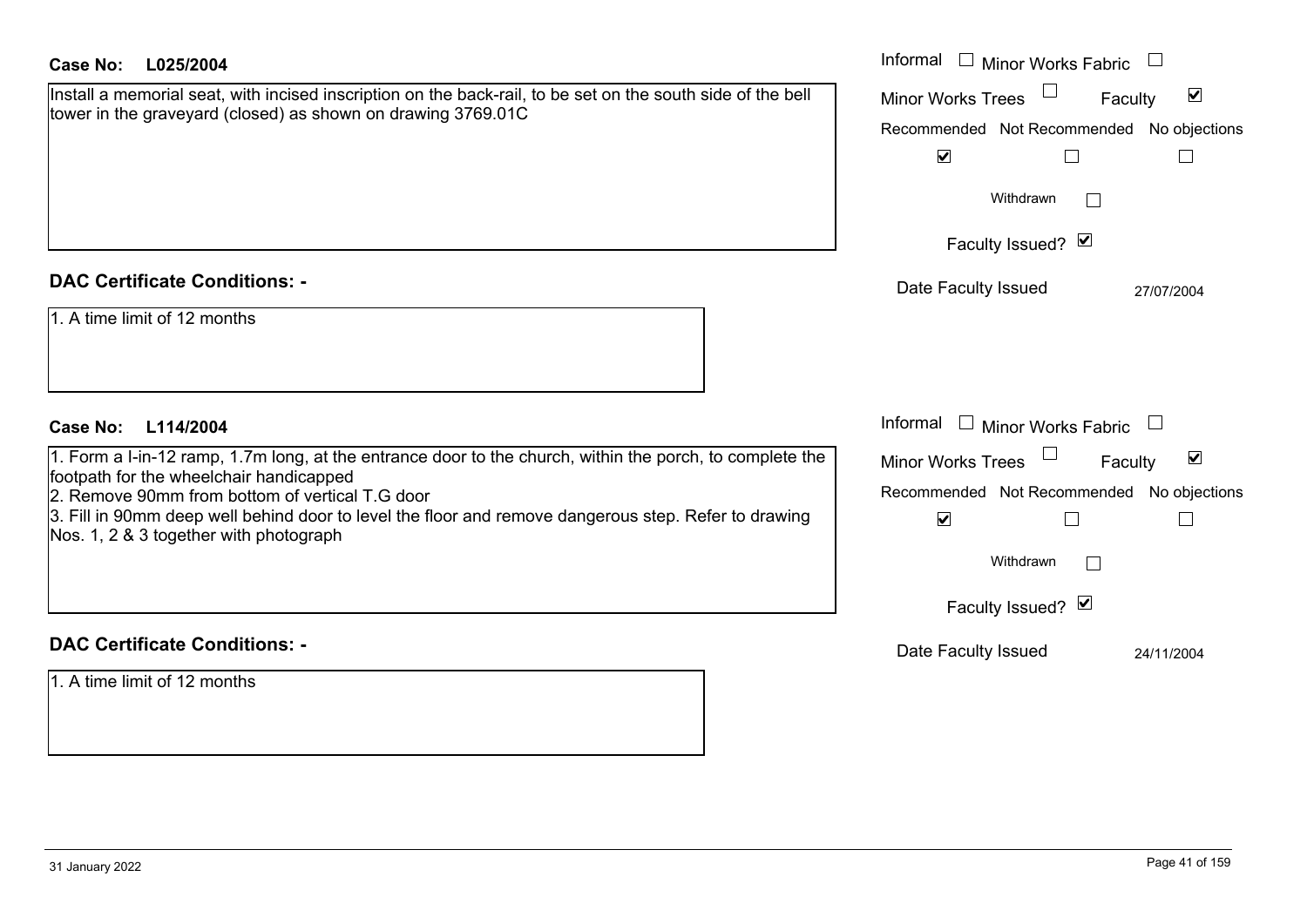| <b>Case No:</b><br>L027/2005                                                                                               | Informal □ Minor Works Fabric                                                                               |
|----------------------------------------------------------------------------------------------------------------------------|-------------------------------------------------------------------------------------------------------------|
| 1. Replace timber floor to deadening chamber in bell tower<br>2. Provide emergency lighting in chancel and Rector's vestry | $\Box$<br>$\blacktriangledown$<br>Minor Works Trees<br>Faculty<br>Recommended Not Recommended No objections |
|                                                                                                                            | $\blacktriangledown$<br>$\Box$<br>$\Box$                                                                    |
|                                                                                                                            | Withdrawn<br>$\perp$                                                                                        |
|                                                                                                                            | Faculty Issued? Ø                                                                                           |
| <b>DAC Certificate Conditions: -</b>                                                                                       | Date Faculty Issued<br>03/05/2005                                                                           |
| 1. A time limit of 12 months                                                                                               |                                                                                                             |
| L052/2006<br><b>Case No:</b>                                                                                               | Informal □ Minor Works Fabric<br>$\overline{\phantom{a}}$                                                   |
| Tree management works                                                                                                      | Minor Works Trees $\boxed{\triangleright}$<br>Faculty                                                       |
|                                                                                                                            | Recommended Not Recommended No objections                                                                   |
|                                                                                                                            | $\Box$<br>$\Box$<br>$\Box$                                                                                  |
|                                                                                                                            | Withdrawn<br>$\vert$ $\vert$                                                                                |
|                                                                                                                            | Faculty Issued? $\Box$                                                                                      |
| <b>DAC Certificate Conditions: -</b>                                                                                       | Date Faculty Issued                                                                                         |
|                                                                                                                            |                                                                                                             |
|                                                                                                                            |                                                                                                             |
|                                                                                                                            |                                                                                                             |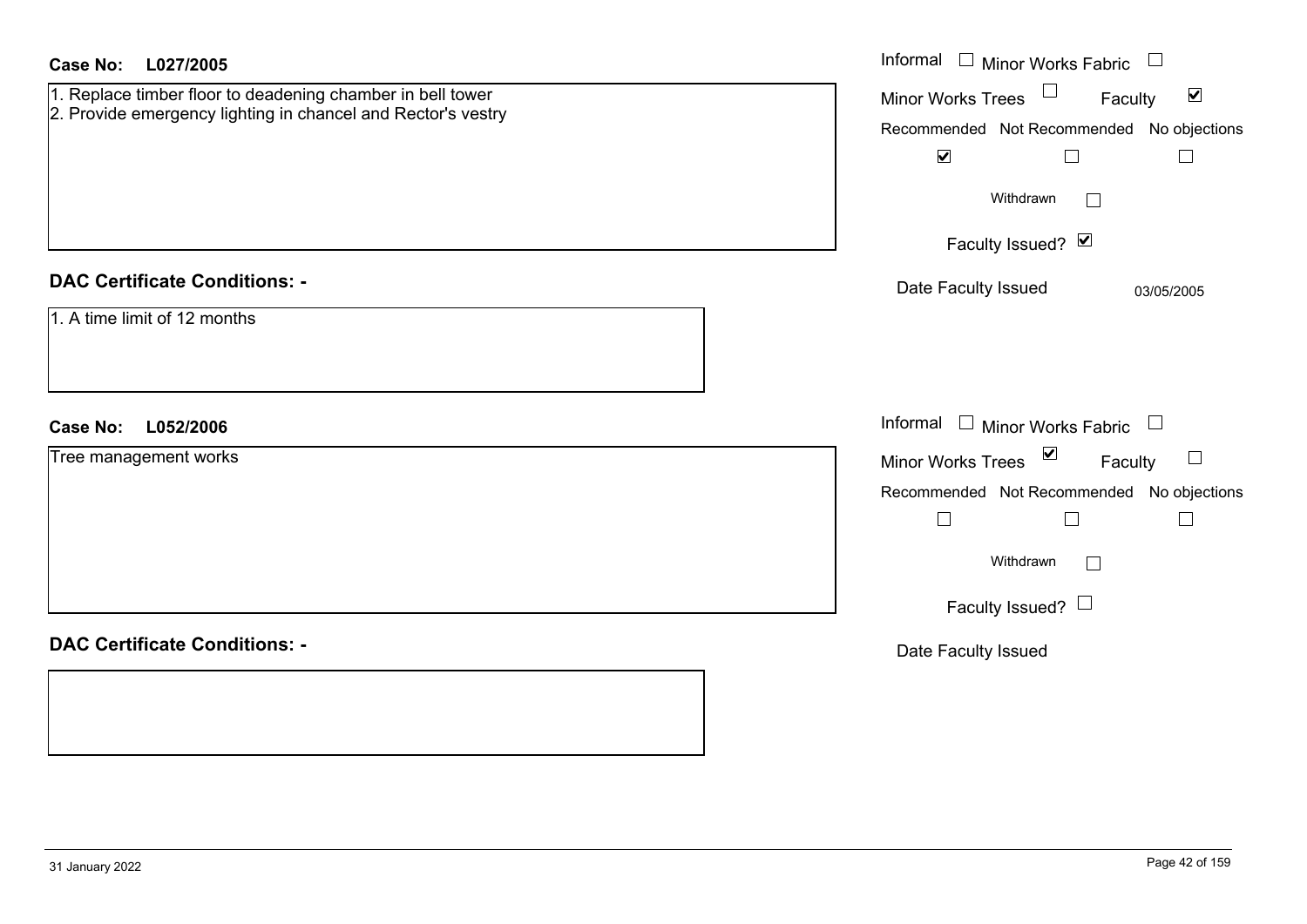#### **L161/2006**Ca

| <b>Case No:</b><br>L161/2006                                                                                                                                     | Informal □ Minor Works Fabric                                  |
|------------------------------------------------------------------------------------------------------------------------------------------------------------------|----------------------------------------------------------------|
| Testing of memorials for safety and remedial action to include the laying flat of headstones                                                                     | $\Box$<br>$\blacktriangledown$<br>Minor Works Trees<br>Faculty |
|                                                                                                                                                                  | Recommended Not Recommended No objections                      |
|                                                                                                                                                                  | $\mathbb{L}$                                                   |
|                                                                                                                                                                  | Withdrawn<br>$\blacktriangledown$                              |
|                                                                                                                                                                  | Faculty Issued? $\Box$                                         |
| <b>DAC Certificate Conditions: -</b>                                                                                                                             | Date Faculty Issued                                            |
| 1. A time limit of 12 months                                                                                                                                     |                                                                |
| <b>Case No:</b><br>L129/2007                                                                                                                                     | Informal $\Box$ Minor Works Fabric $\Box$                      |
| Repairs to: -                                                                                                                                                    | Minor Works Trees<br>$\blacktriangledown$<br>Faculty           |
| 1. Boiler house steps surrounding wall<br>2. Paths                                                                                                               | Recommended Not Recommended No objections                      |
| 3. Churchyard wall                                                                                                                                               | $\blacktriangledown$                                           |
|                                                                                                                                                                  | Withdrawn<br>$\Box$                                            |
|                                                                                                                                                                  | Faculty Issued? Ø                                              |
| <b>DAC Certificate Conditions: -</b>                                                                                                                             | Date Faculty Issued<br>03/04/2008                              |
| 1. A time limit of 12 months<br>2. That Hinckley and Bosworth Borough Council provide a 1 metre-long sample panel<br>of re-pointing to be checked by John Sharpe |                                                                |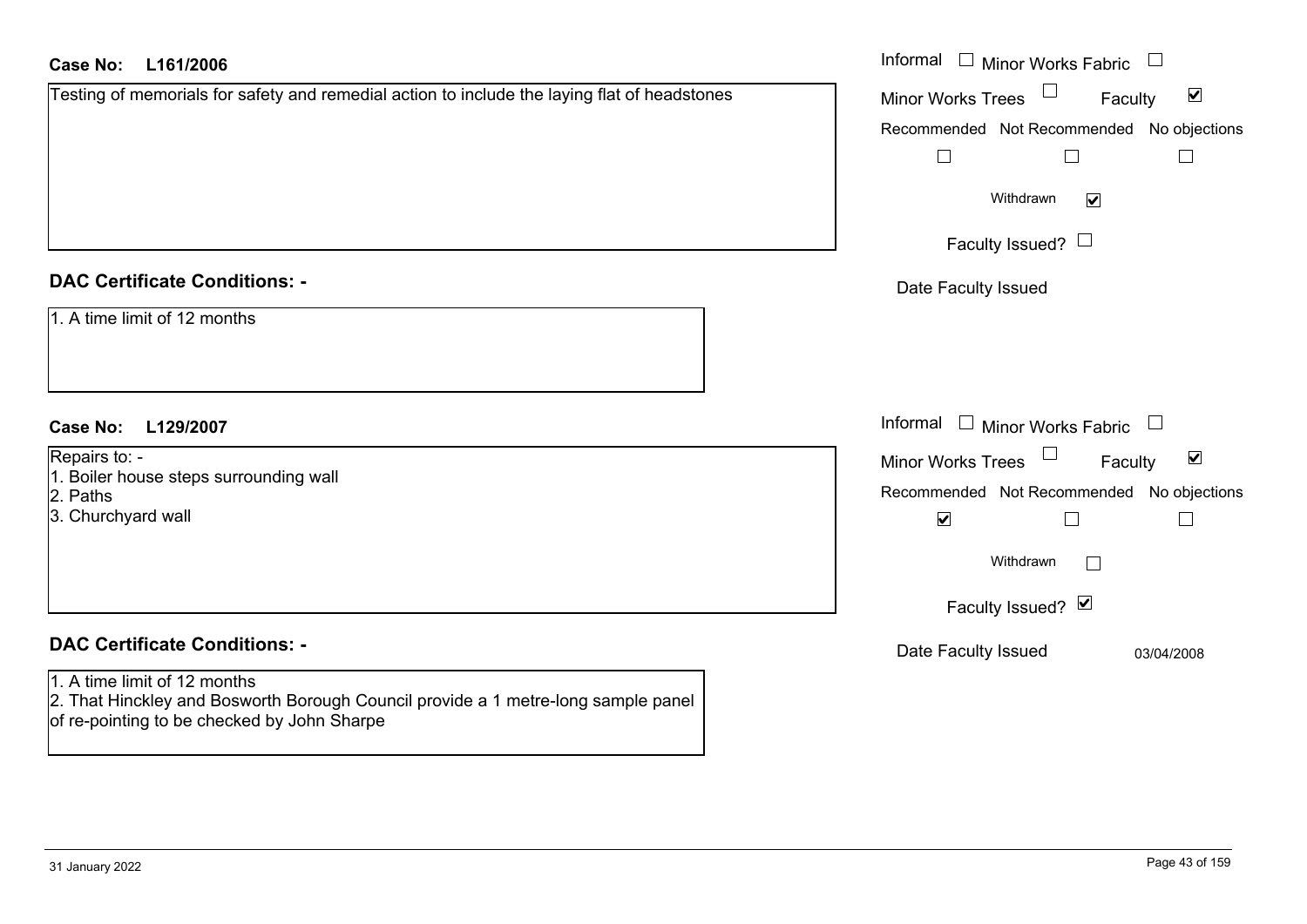| <b>Case No:</b><br>L121/2007                                                                               | Informal $\Box$ Minor Works Fabric $\Box$                     |
|------------------------------------------------------------------------------------------------------------|---------------------------------------------------------------|
| To plant a Rowan tree in memory of Michael Woodward                                                        | Minor Works Trees $\boxed{\blacksquare}$<br>Faculty<br>$\Box$ |
|                                                                                                            | Recommended Not Recommended No objections                     |
|                                                                                                            | $\Box$<br>$\Box$<br>Ш                                         |
|                                                                                                            | Withdrawn<br>$\Box$                                           |
|                                                                                                            | Faculty Issued? $\Box$                                        |
| <b>DAC Certificate Conditions: -</b>                                                                       | Date Faculty Issued                                           |
|                                                                                                            |                                                               |
| <b>Case No:</b><br>L149/2008                                                                               | Informal $\Box$ Minor Works Fabric $\Box$                     |
| With regard to the existing boiler flue, on the grounds of health and safety: -                            | Minor Works Trees $\Box$<br>$\Box$<br>Faculty                 |
| 1. Removal of existing clay cap<br>2. Installation of suitable cap                                         | Recommended Not Recommended No objections                     |
|                                                                                                            | $\blacktriangledown$                                          |
|                                                                                                            | Withdrawn<br>$\Box$                                           |
|                                                                                                            | Faculty Issued? $\Box$                                        |
| <b>DAC Certificate Conditions: -</b>                                                                       | Date Faculty Issued                                           |
| 1. That details of the works are entered in the Log Book so that a record is kept of<br>what has been done |                                                               |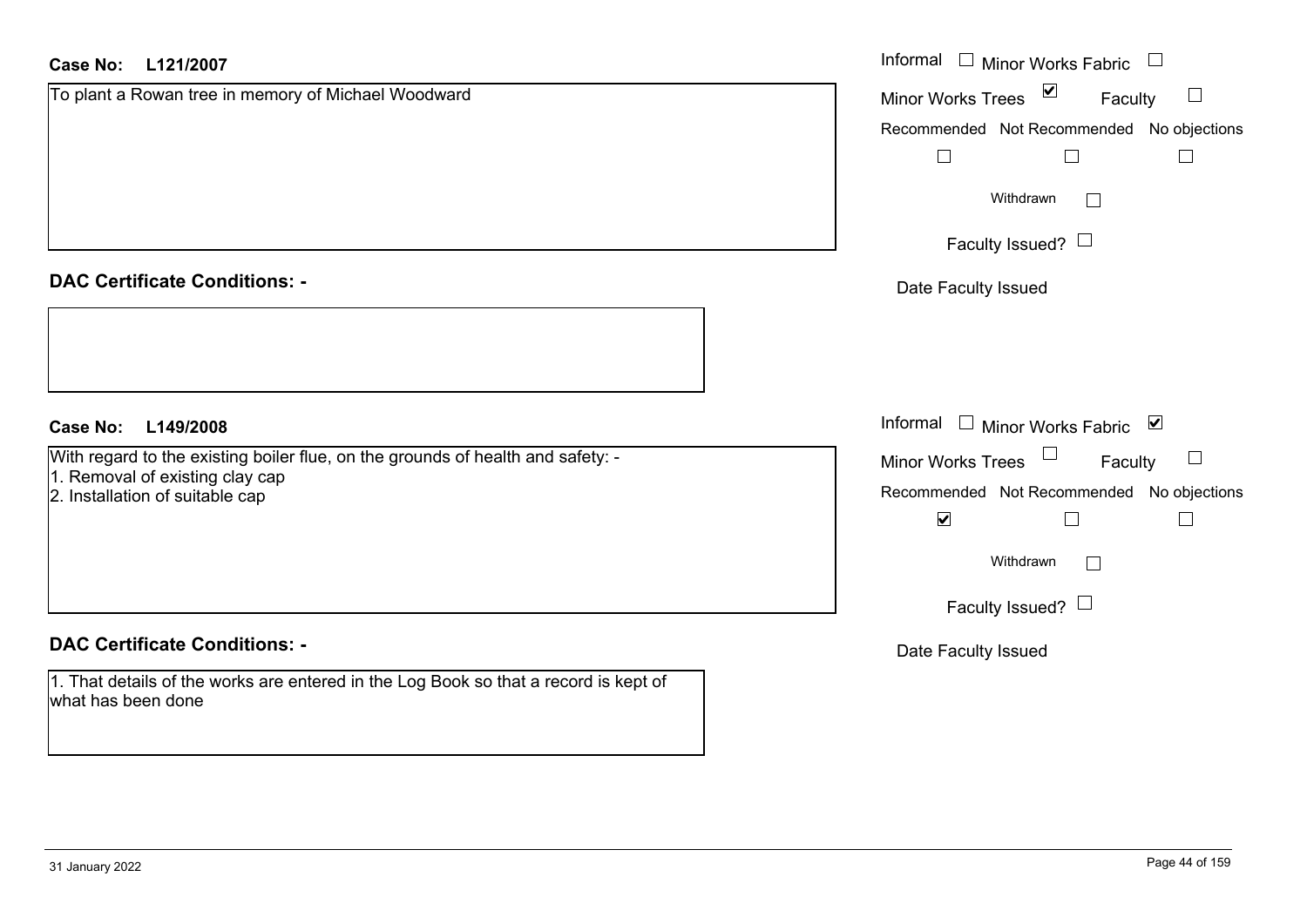#### **L218/2008Case No:** Informal

1. To fell 1 x Robina Pseudacacia2. To prune 9 trees

#### **DAC Certificate Conditions: -**

1. That details of the works are entered in the Log Book so that a record is kept of what has been done

#### **L085/2010Case No:** Informal

Repairs to the plaster in the Tower

## **DAC Certificate Conditions: -**

1. A time limit of 12 months 2. That details of the works are entered in the Log Book so that a record is kept of what has been done

| Informal<br>Minor Works Fabric                                                                                                                                                          |
|-----------------------------------------------------------------------------------------------------------------------------------------------------------------------------------------|
| ⊻<br><b>Minor Works Trees</b><br>Faculty<br>Recommended Not Recommended No objections<br>$\blacktriangledown$<br>Withdrawn<br>Faculty Issued? $\Box$                                    |
| Date Faculty Issued                                                                                                                                                                     |
| Informal ⊠ Minor Works Fabric $\Box$<br>⊻<br><b>Minor Works Trees</b><br>Faculty<br>Recommended Not Recommended No objections<br>$\blacktriangledown$<br>Withdrawn<br>Faculty Issued? Ø |
| Date Faculty Issued<br>03/02/2011                                                                                                                                                       |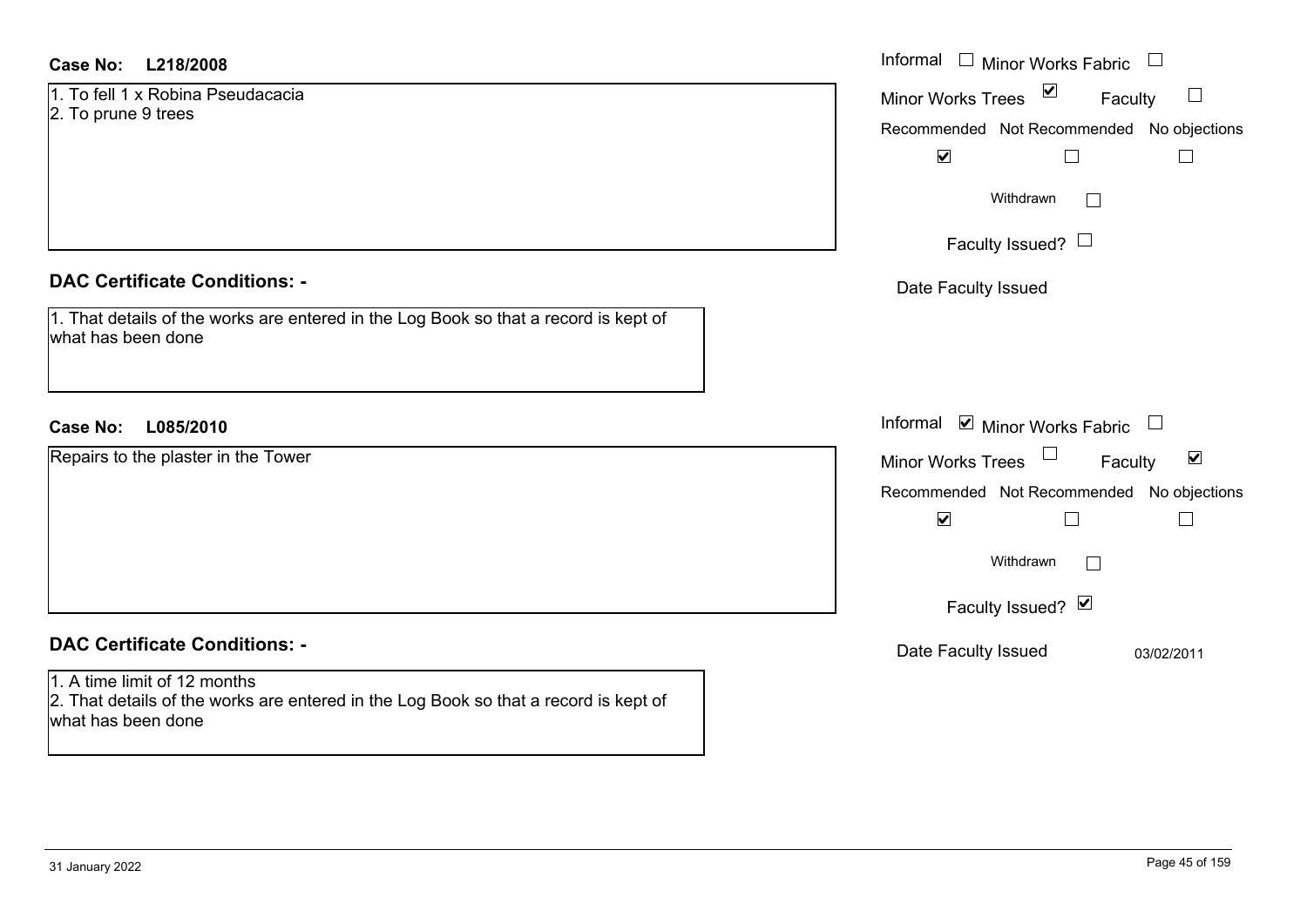| 1. Conversion of clock to autowinding   |
|-----------------------------------------|
| 2. Installation of commemorative plaque |

### **DAC Certificate Conditions: -**

1. A time limit of 12 months

 2. That details of the works are entered in the Log Book so that a record is kept of what has been done

3. That the electrical contractor provides the necessary test certificates upon

#### **L085/2015Case No:** Informal

Re-decoration of the Rector's Vestry

## **DAC Certificate Conditions: -**

#### 1. A time limit of 12 months

2. That details of the works are entered in the Log Book so that a record is kept of what has been done

3. That the PCC seeks the advice of the Church Architect before the commencement

| L003/2012                                                                                                                                                                               | Informal $\Box$ Minor Works Fabric $\Box$                                                                                                                       |
|-----------------------------------------------------------------------------------------------------------------------------------------------------------------------------------------|-----------------------------------------------------------------------------------------------------------------------------------------------------------------|
| rsion of clock to autowinding<br>ation of commemorative plaque                                                                                                                          | $\blacktriangledown$<br><b>Minor Works Trees</b><br>Faculty<br>Recommended Not Recommended No objections<br>$\blacktriangledown$<br>$\mathbf{I}$                |
|                                                                                                                                                                                         | Withdrawn                                                                                                                                                       |
|                                                                                                                                                                                         | Faculty Issued? Ø                                                                                                                                               |
| rtificate Conditions: -                                                                                                                                                                 | Date Faculty Issued<br>19/04/2012                                                                                                                               |
| limit of 12 months<br>etails of the works are entered in the Log Book so that a record is kept of<br>been done<br>e electrical contractor provides the necessary test certificates upon |                                                                                                                                                                 |
| L085/2015                                                                                                                                                                               | Informal<br>□ Minor Works Fabric $\blacksquare$                                                                                                                 |
| ation of the Rector's Vestry                                                                                                                                                            | Minor Works Trees<br>Faculty<br>Recommended Not Recommended No objections<br>$\blacktriangledown$<br>└<br>Withdrawn<br>$\mathbb{R}^n$<br>Faculty Issued? $\Box$ |
| rtificate Conditions: -                                                                                                                                                                 | Date Faculty Issued                                                                                                                                             |
|                                                                                                                                                                                         |                                                                                                                                                                 |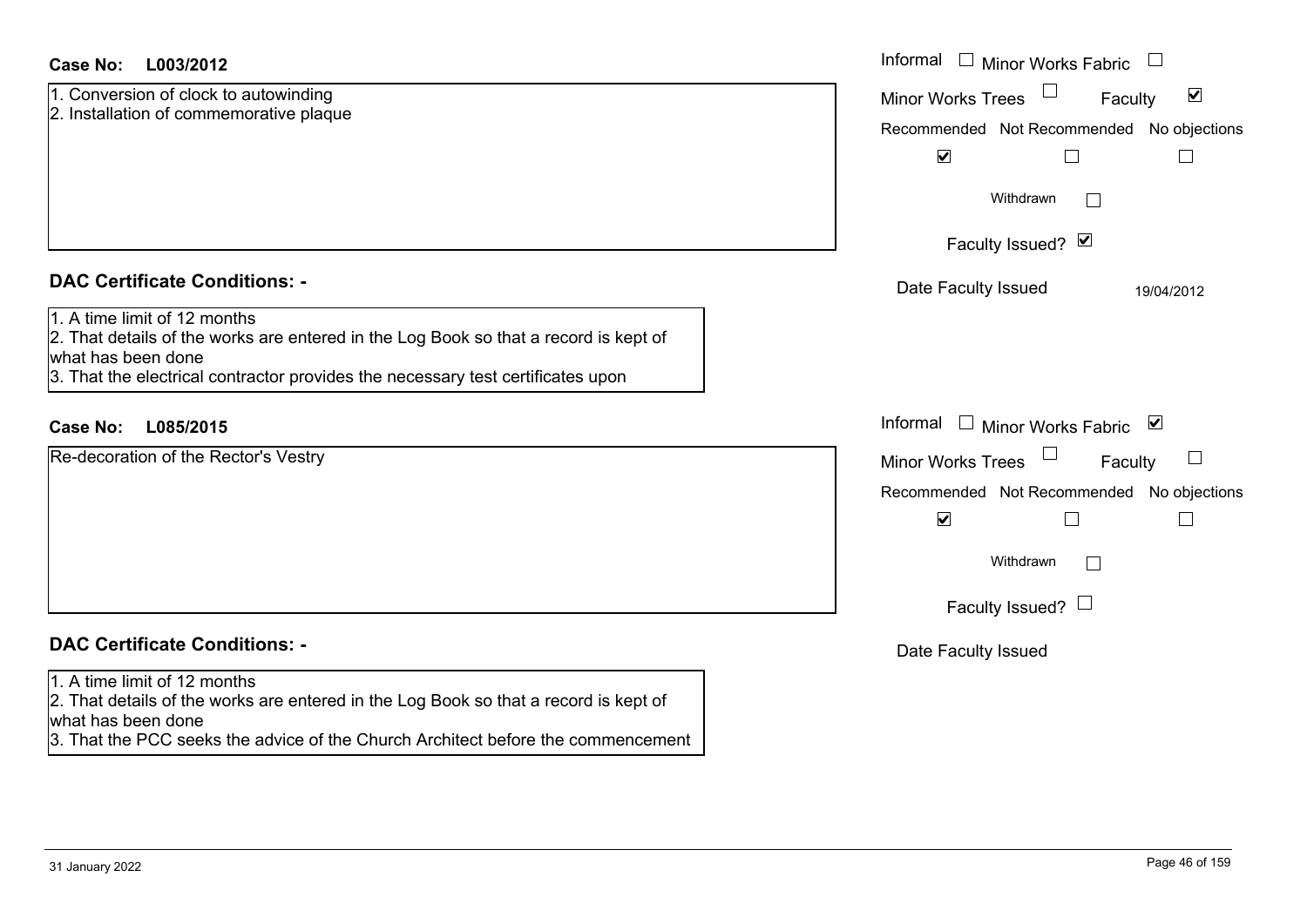| Case No: L241/2015                                                                                                                                                                                                                                            | Informal          |
|---------------------------------------------------------------------------------------------------------------------------------------------------------------------------------------------------------------------------------------------------------------|-------------------|
| Works to the Trees comprising: -<br>a) T3 Sycamore - Shorten 1 branch and remove epicormics growth<br>b) T9 Atlas cedar - Fell<br>c) T11 Cherry - Remove dead branches<br>d) T17 Maple - Crown lift<br>e) T18 Cherry - Crown lift<br>f) T19 Lime - Crown lift | Minor W<br>Recomm |
| <b>DAC Certificate Conditions: -</b><br>1. A time limit of 12 months                                                                                                                                                                                          | Date I            |
| 2. That details of the works are entered in the Log Book so that a record is kept of<br>what has been done                                                                                                                                                    |                   |
| <b>Case No:</b>                                                                                                                                                                                                                                               | Informal          |
| 1. CONFIRMATORY APPLICATION for works undertaken with Chancellor's Licence: -                                                                                                                                                                                 | Minor W           |
| a) Removal of loose plaster in the South Aisle<br>2. Remedial Works                                                                                                                                                                                           | Recomm            |

### **DAC Certificate Conditions: -**

1. That details of the works are entered in the Log Book so that a record is kept of what has been done

| Informal $\square$<br><b>Minor Works Fabric</b>                   |
|-------------------------------------------------------------------|
| ⊻<br><b>Minor Works Trees</b><br>Faculty                          |
| Recommended Not Recommended No objections<br>$\blacktriangledown$ |
| Withdrawn                                                         |
| Faculty Issued? $\Box$                                            |
| Date Faculty Issued                                               |
|                                                                   |
|                                                                   |
| Informal<br>Minor Works Fabric                                    |
| ⊻<br><b>Minor Works Trees</b><br>Faculty                          |
| Recommended Not Recommended No objections<br>$\blacktriangledown$ |
| Withdrawn                                                         |
| Faculty Issued? Ø                                                 |
| Date Faculty Issued<br>12/10/2017                                 |
|                                                                   |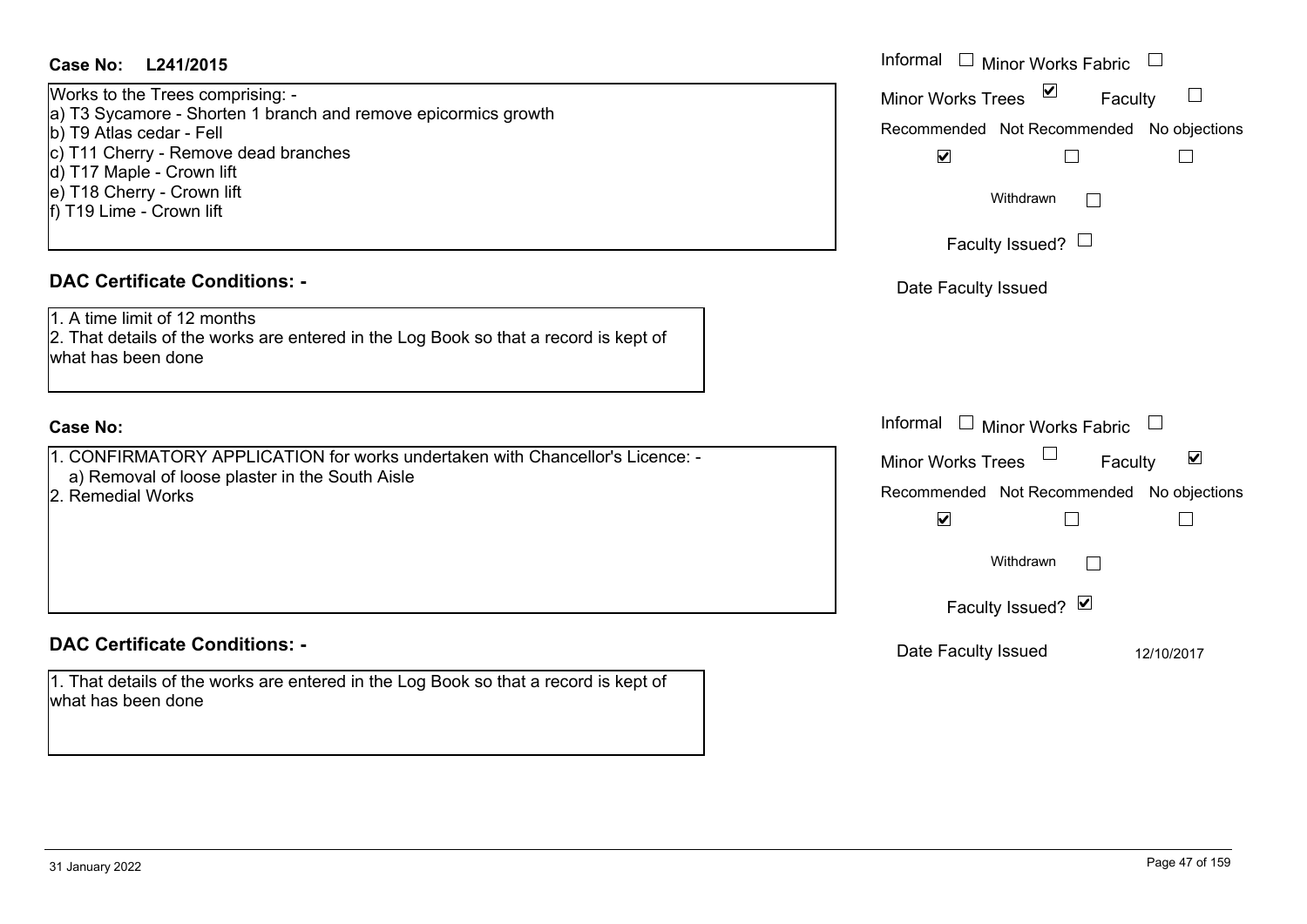|                                                                                                                                                                                                                                             | Withdrawn                                                                                 |                                 |
|---------------------------------------------------------------------------------------------------------------------------------------------------------------------------------------------------------------------------------------------|-------------------------------------------------------------------------------------------|---------------------------------|
|                                                                                                                                                                                                                                             | Faculty Issued? Ø                                                                         |                                 |
| <b>DAC Certificate Conditions: -</b>                                                                                                                                                                                                        | Date Faculty Issued                                                                       | 17/05/2018                      |
| 1. That details of the works are entered in the Log Book so that a record is kept of<br>what has been done<br>2. That an updated Electrical Condition Report is commissioned, and submitted to the<br>DAC Secretary, after the installation |                                                                                           |                                 |
| <b>Case No:</b>                                                                                                                                                                                                                             | Informal<br><b>Minor Works Fabric</b>                                                     |                                 |
| 1. CONFIRMATORY APPLICATION for works undertaken with Interim Faculty: -<br>a) Removal of broken pier and churchyard gates<br>2. Installation of replacement pier and churchyard gates                                                      | <b>Minor Works Trees</b><br>Recommended Not Recommended No object<br>$\blacktriangledown$ | $\blacktriangledown$<br>Faculty |
|                                                                                                                                                                                                                                             | Withdrawn                                                                                 |                                 |
|                                                                                                                                                                                                                                             | Faculty Issued? $\Box$                                                                    |                                 |
| <b>DAC Certificate Conditions: -</b>                                                                                                                                                                                                        | Date Faculty Issued                                                                       | 19/12/2019                      |

No objections

Recommended Not Recommended No objections

 $\Box$ 

 $\Box$ 

Minor Works Fabric

Minor Works Trees

 $\blacktriangledown$ 

Faculty

 $\blacktriangledown$ 

 $\Box$ 

1. That details of the works are entered in the Log Book so that a record is kept of what has been done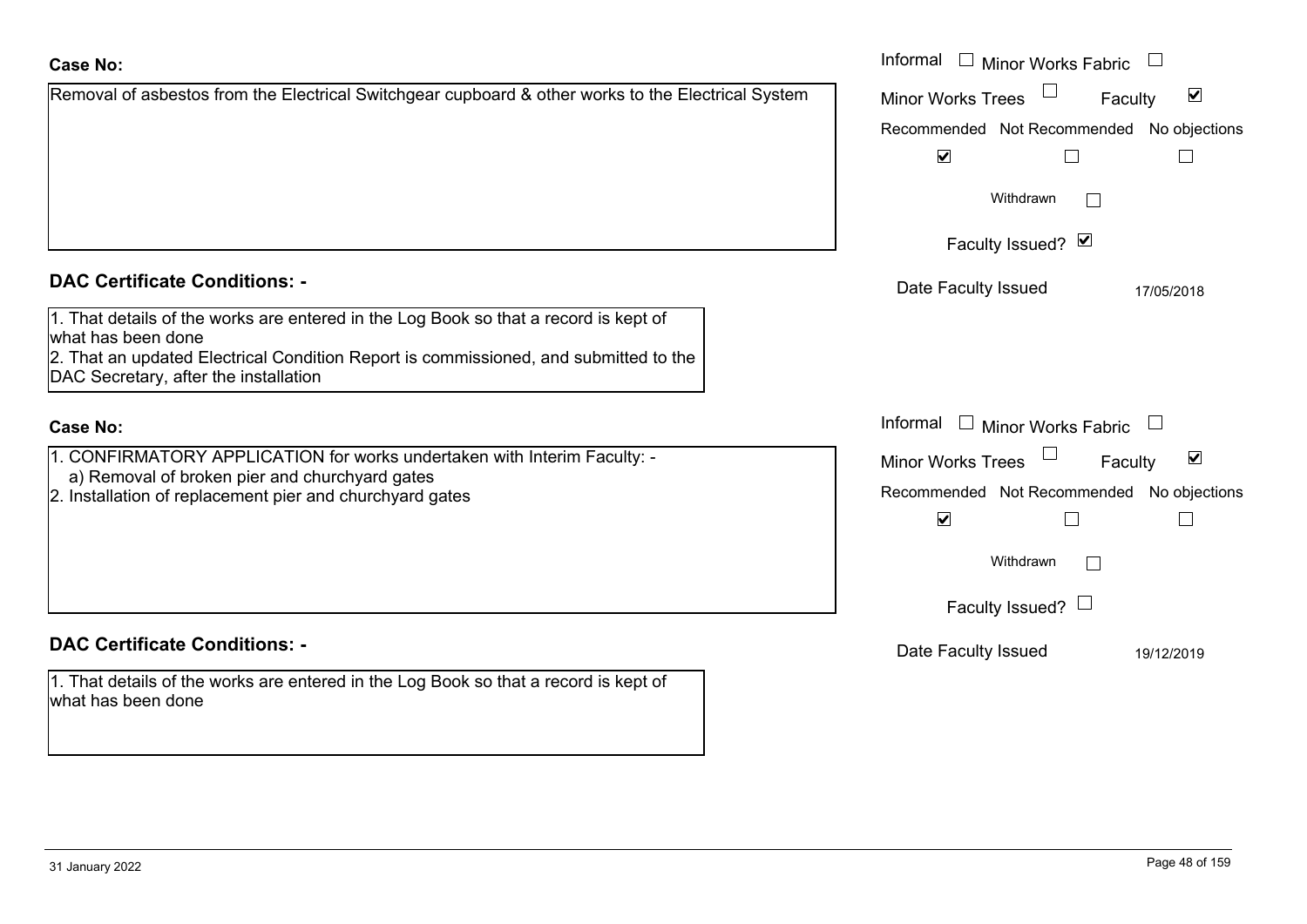| <b>Minor Works Trees</b> | $\blacktriangledown$<br>Faculty          |
|--------------------------|------------------------------------------|
|                          | Recommended Not Recommended No objection |
| $\blacktriangledown$     |                                          |
| Withdrawn                |                                          |
| Faculty Issued? Ø        |                                          |
| Date Faculty Issued      | 10/09/2021                               |
|                          |                                          |
|                          |                                          |
|                          |                                          |
|                          | Page 49 of 159                           |
|                          |                                          |

1. That details of the works are entered in the Log Book so that a record is kept of

2. Internal Valley Gutter between the Chancel and the Nave

|                                                                                          | Informal $\Box$ Minor Works Fabric $\Box$                      |
|------------------------------------------------------------------------------------------|----------------------------------------------------------------|
| $o$ the: -<br>parapet                                                                    | Minor Works Trees<br>Faculty                                   |
| al Valley Gutter between the Chancel and the Nave                                        | Recommended Not Recommended No objections                      |
|                                                                                          | $\blacktriangledown$                                           |
|                                                                                          | Withdrawn<br>$\mathbf{L}$                                      |
|                                                                                          | Faculty Issued? $\Box$                                         |
| rtificate Conditions: -                                                                  | Date Faculty Issued                                            |
| etails of the works are entered in the Log Book so that a record is kept of<br>been done |                                                                |
|                                                                                          | Informal $\Box$ Minor Works Fabric $\Box$                      |
| 14 lights in the church with 100 and 150 Watt LED floodlights                            | $\blacktriangledown$<br>Minor Works Trees<br>$\Box$<br>Faculty |
|                                                                                          | Recommended Not Recommended No objections                      |
|                                                                                          | $\blacktriangledown$                                           |
|                                                                                          | Withdrawn                                                      |
|                                                                                          | Faculty Issued? Ø                                              |
| rtificate Conditions: -                                                                  | Date Faculty Issued<br>10/09/2021                              |
| etails of the works are entered in the Log Book so that a record is kent of              |                                                                |

Repairs to the: - 1. Tower parapet

**DAC Certificate Conditions: -**

what has been done

**Case No:**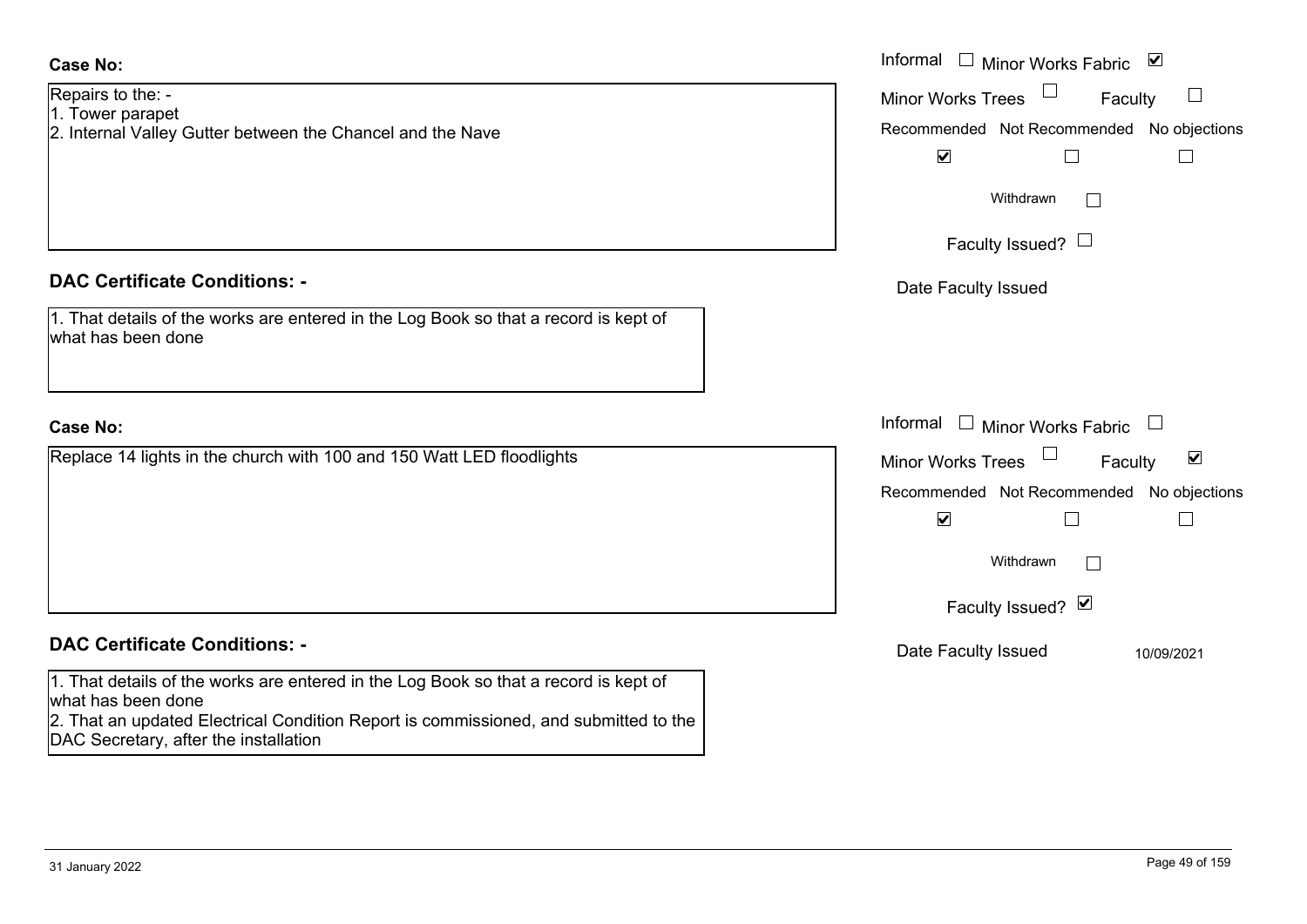# **Measham, (Local Authority) Cemetery**

| <b>Case No:</b>                                                                | Informal [<br>$\Box$ Minor Works Fabric   |
|--------------------------------------------------------------------------------|-------------------------------------------|
| No application for Minor Works / Informal Advice / Formal Advice has been made | Minor Works Trees $\Box$<br>Faculty       |
|                                                                                | Recommended Not Recommended No objections |
|                                                                                |                                           |
|                                                                                | Withdrawn<br>$\mathbb{R}^n$               |
|                                                                                | Faculty Issued? $\Box$                    |
| <b>DAC Certificate Conditions: -</b>                                           | Date Faculty Issued                       |
| 1. A time limit of 12 months                                                   |                                           |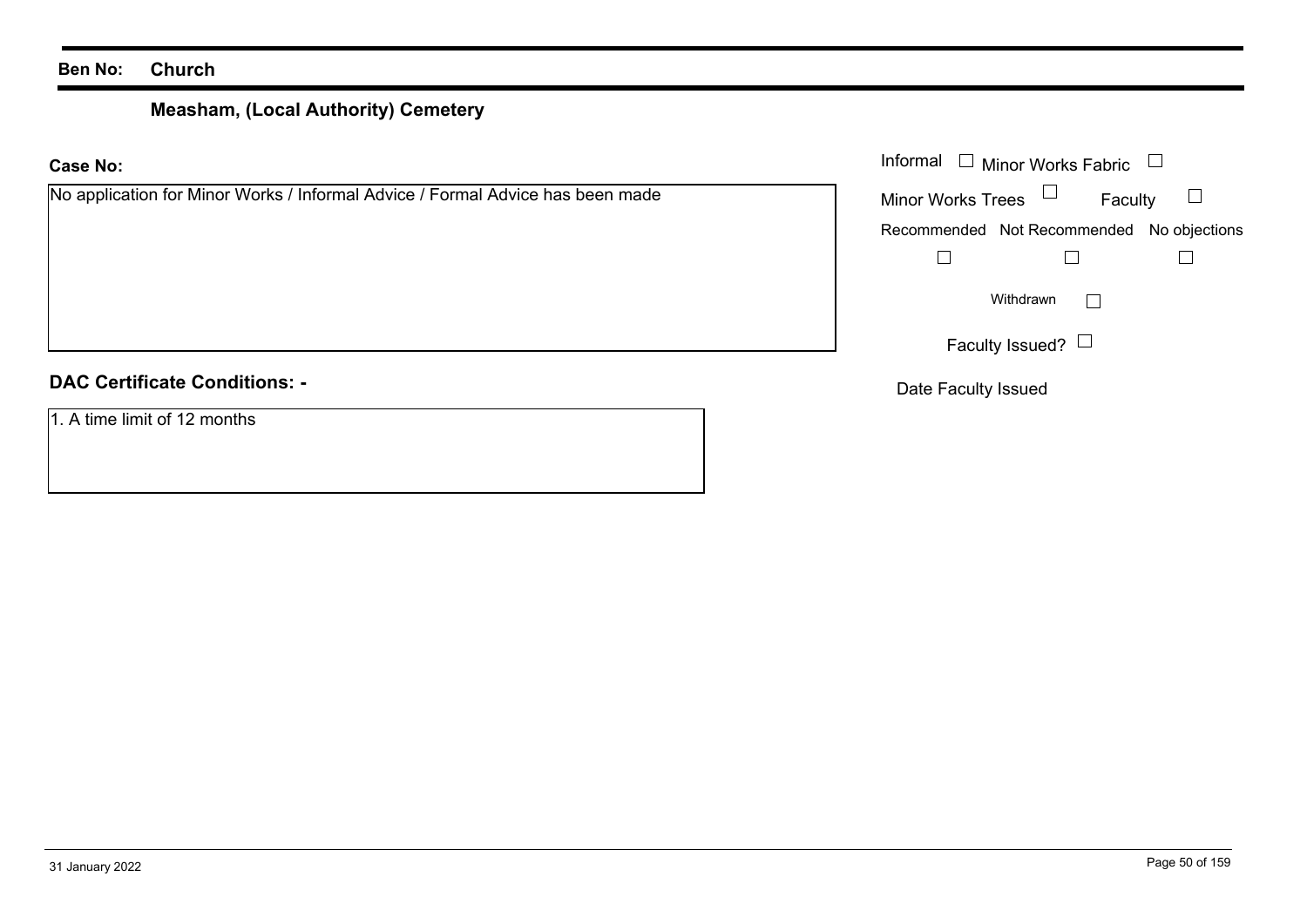#### **20206Measham, St Laurence**

#### **L108/2002 Case No:** Informal

Demolition of folly remains

#### **DAC Certificate Conditions: -**

1. A time limit of 12 months

|                          | Informal ■ Minor Works Fabric             |  |
|--------------------------|-------------------------------------------|--|
| <b>Minor Works Trees</b> | Faculty                                   |  |
|                          | Recommended Not Recommended No objections |  |
|                          |                                           |  |
|                          | Withdrawn                                 |  |
|                          | Faculty Issued?                           |  |

Date Faculty Issued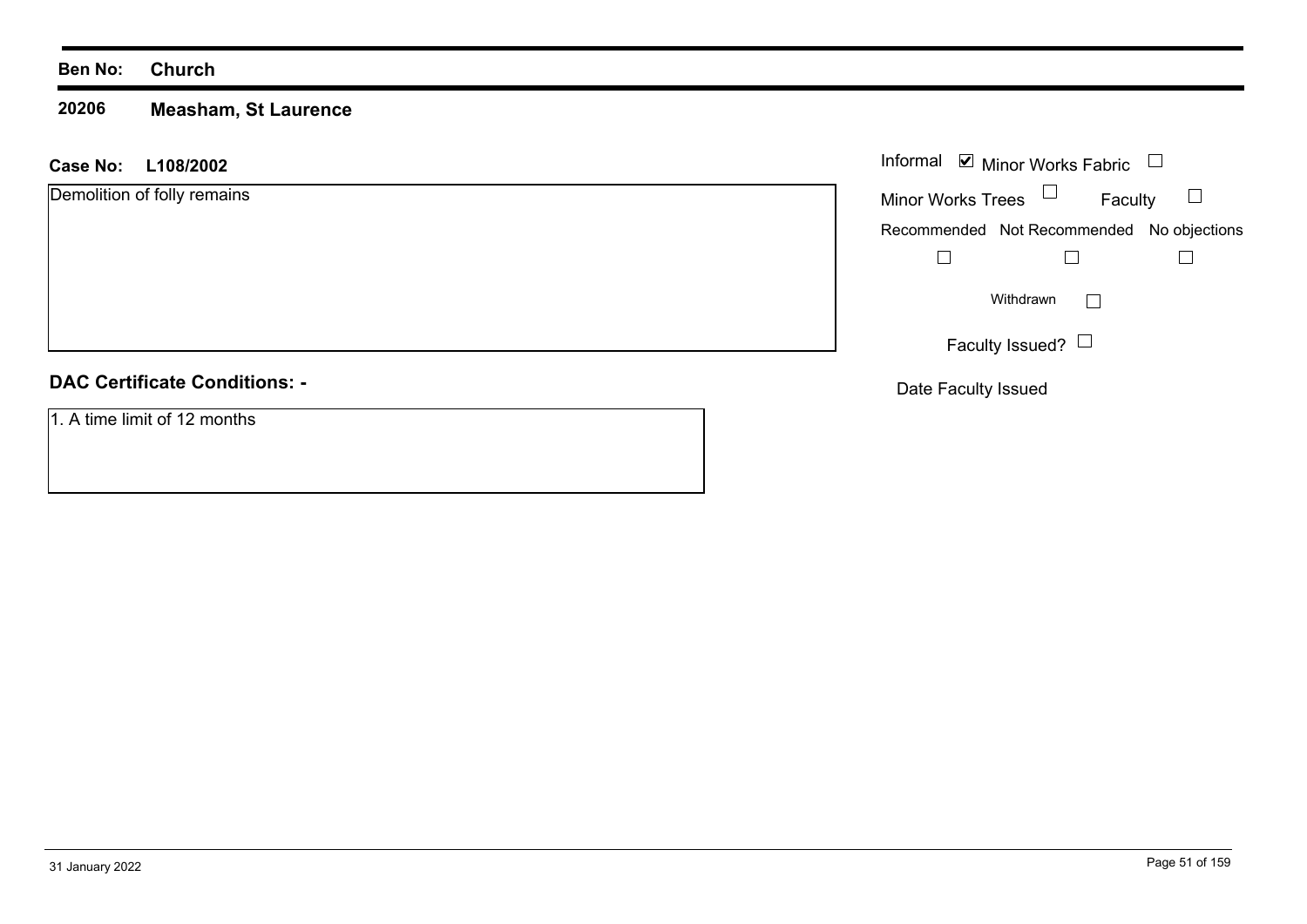| Re-glazing of 12 clerestory windows to Nave and Chancel in conjunction with masonry repairs to the |  |
|----------------------------------------------------------------------------------------------------|--|
| window surrounds                                                                                   |  |

#### **DAC Certificate Conditions: -**

| 1. A time limit of 12 months |  |
|------------------------------|--|
|------------------------------|--|

### **DAC Certificate Conditions: -**

1. A time limit of 12 months

| <b>Case No:</b><br>L025/2002                                                                                           | Informal $\Box$ Minor Works Fabric $\Box$            |
|------------------------------------------------------------------------------------------------------------------------|------------------------------------------------------|
| Re-glazing of 12 clerestory windows to Nave and Chancel in conjunction with masonry repairs to the<br>window surrounds | Minor Works Trees<br>$\blacktriangledown$<br>Faculty |
|                                                                                                                        | Recommended Not Recommended No objections            |
|                                                                                                                        | $\blacktriangledown$<br>$\mathbf{L}$                 |
|                                                                                                                        | Withdrawn<br>$\perp$                                 |
|                                                                                                                        | Faculty Issued? $\Box$                               |
| <b>DAC Certificate Conditions: -</b>                                                                                   | Date Faculty Issued                                  |
| 1. A time limit of 12 months                                                                                           |                                                      |
| <b>Case No:</b><br>L135/2003                                                                                           | Informal $\square$<br>Minor Works Fabric $\Box$      |
| To re-build damaged archway on north side of church (damage caused by unknown vehicle)                                 | Minor Works Trees<br>$\blacktriangledown$<br>Faculty |
|                                                                                                                        | Recommended Not Recommended No objections            |
|                                                                                                                        | $\blacktriangledown$                                 |
|                                                                                                                        | Withdrawn<br>$\mathbb{R}^n$                          |
|                                                                                                                        | Faculty Issued? Ø                                    |
| <b>DAC Certificate Conditions: -</b>                                                                                   | Date Faculty Issued<br>12/01/2004                    |
| 1. A time limit of 12 months                                                                                           |                                                      |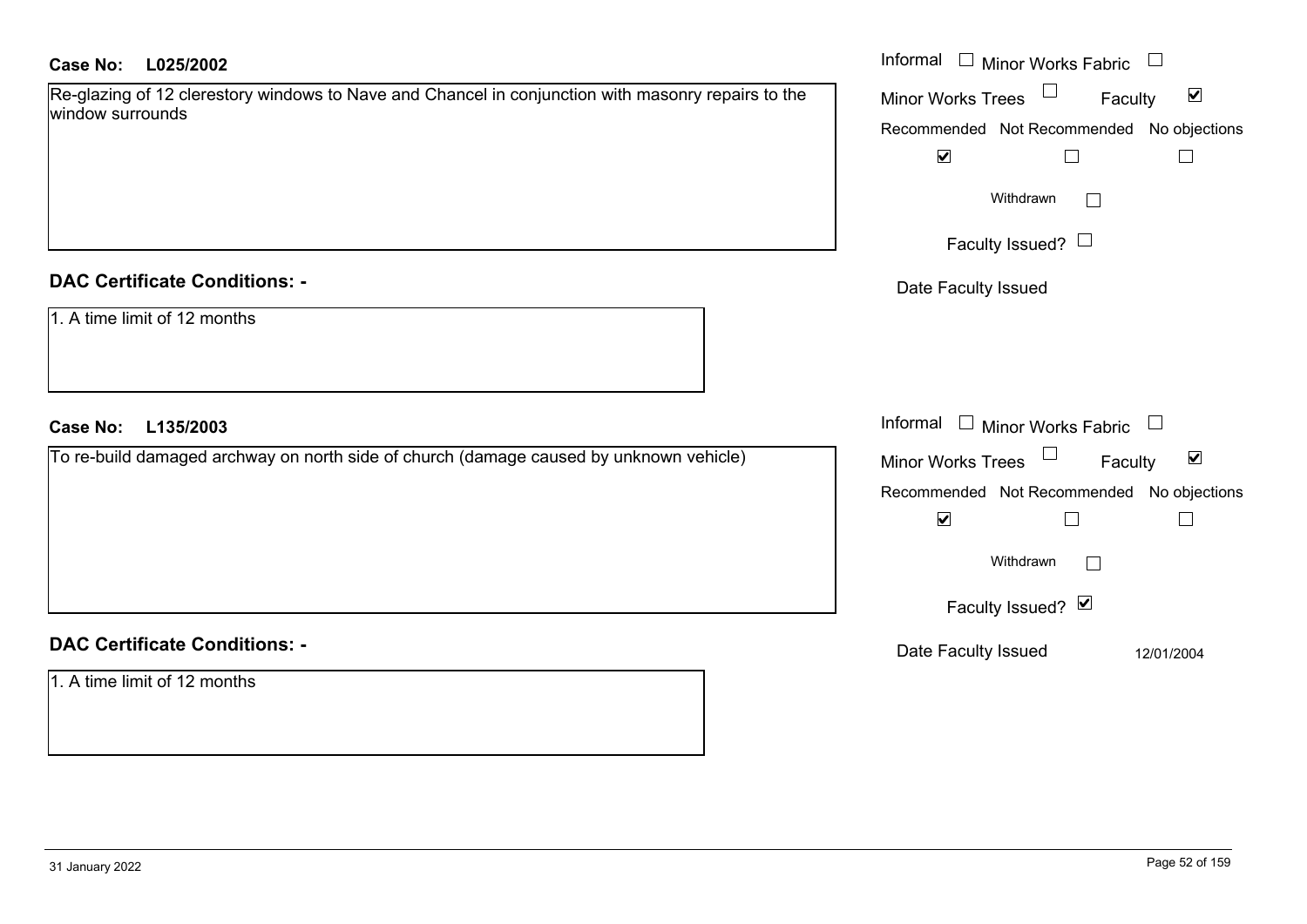| <b>Case No:</b><br>L101/2003                                                                                        | Informal $\square$<br><b>Minor Works Fabric</b>            |
|---------------------------------------------------------------------------------------------------------------------|------------------------------------------------------------|
| 1. Conversion of Clock to an autowinding system                                                                     | $\blacktriangledown$<br>Minor Works Trees<br>Faculty       |
| 2. Repair of Clock bell hammers                                                                                     | Recommended Not Recommended No objections                  |
|                                                                                                                     | $\blacktriangledown$<br>$\Box$<br>$\overline{\phantom{a}}$ |
|                                                                                                                     | Withdrawn                                                  |
|                                                                                                                     | Faculty Issued? Ø                                          |
| <b>DAC Certificate Conditions: -</b>                                                                                | Date Faculty Issued<br>06/02/2004                          |
| 1. A time limit of 12 months                                                                                        |                                                            |
|                                                                                                                     |                                                            |
| L104/2004<br><b>Case No:</b>                                                                                        | Informal $\blacksquare$ Minor Works Fabric $\blacksquare$  |
| 1. Re-decoration of the ceiling                                                                                     | $\blacktriangledown$<br>Minor Works Trees<br>Faculty       |
| 2. Cleaning of text panel on Chancel east wall                                                                      | Recommended Not Recommended No objections                  |
|                                                                                                                     | $\blacktriangledown$<br>$\Box$                             |
|                                                                                                                     | Withdrawn<br>$\vert \ \ \vert$                             |
|                                                                                                                     | Faculty Issued? Ø                                          |
| <b>DAC Certificate Conditions: -</b>                                                                                | Date Faculty Issued<br>27/10/2004                          |
| 1. A time limit of 12 months<br>2. The PCC needs to consult a specialist conservator for the work to the text panel |                                                            |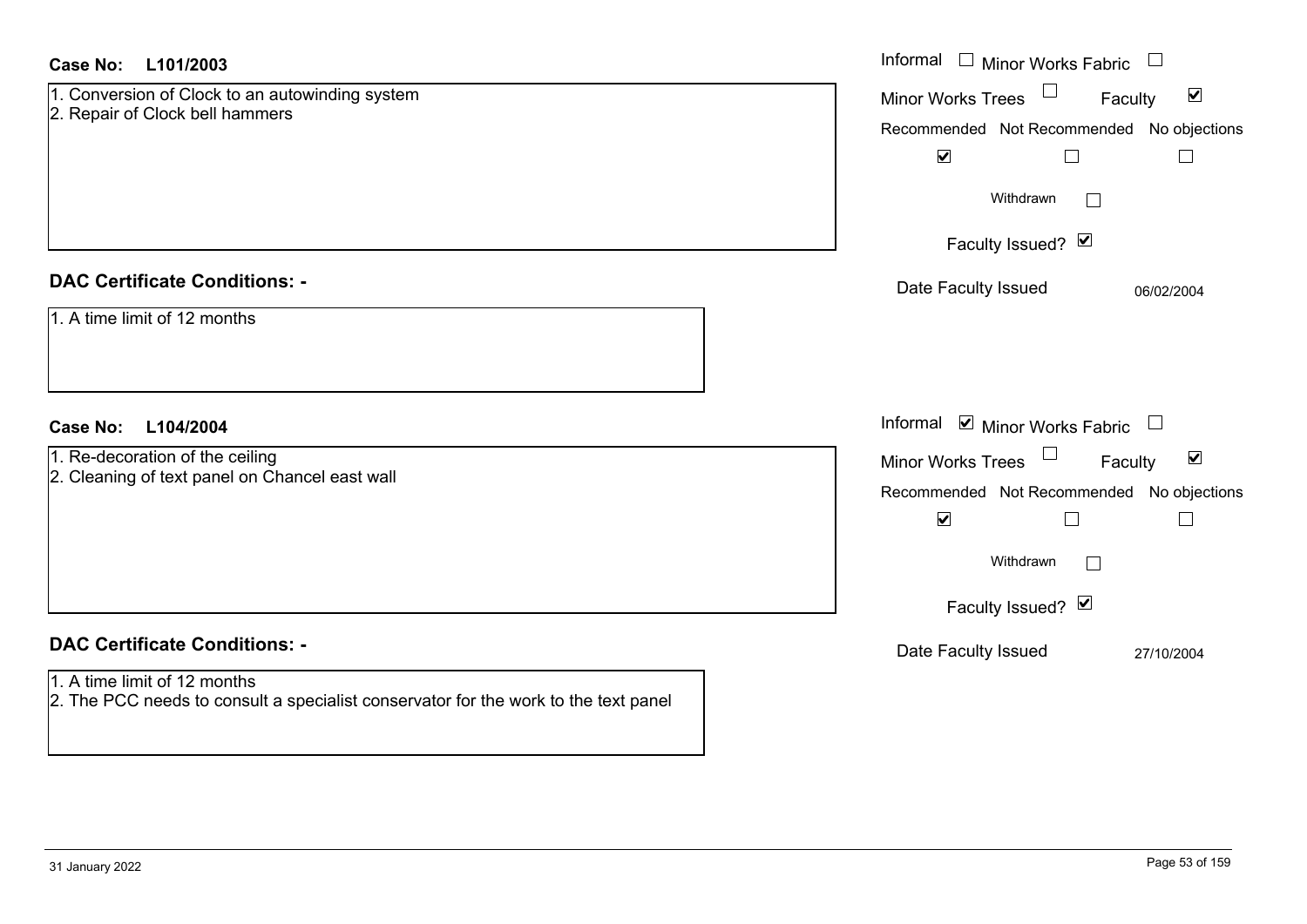| Case No:<br>L116/2007                                                                                                                                                                                                                                          | Informal □ Minor Works Fabric                                                                                                                            |
|----------------------------------------------------------------------------------------------------------------------------------------------------------------------------------------------------------------------------------------------------------------|----------------------------------------------------------------------------------------------------------------------------------------------------------|
| 1. Re-wiring<br>2. New Lighting Scheme                                                                                                                                                                                                                         | $\blacktriangledown$<br><b>Minor Works Trees</b><br>Faculty<br>Recommended Not Recommended<br>No objections<br>$\blacktriangledown$<br>Е<br>$\mathbb{R}$ |
|                                                                                                                                                                                                                                                                | Withdrawn<br>Faculty Issued? Ø                                                                                                                           |
| <b>DAC Certificate Conditions: -</b>                                                                                                                                                                                                                           | Date Faculty Issued<br>19/11/2007                                                                                                                        |
| 1. A time limit of 12 months<br>2. That the PCC provides written confirmation to the Diocesan Registrar that Natural<br>England has no concerns about the proposals<br>3. That all wiring should be as unobtrusive as possible and of an appropriate colour to |                                                                                                                                                          |
| L049/2009<br><b>Case No:</b>                                                                                                                                                                                                                                   | Informal<br>□ Minor Works Fabric $\vert \mathbf{v} \vert$                                                                                                |
| Installation of replacement lock on 18th Century door                                                                                                                                                                                                          | Minor Works Trees<br>Faculty<br>Recommended Not Recommended<br>No objections<br>Withdrawn<br>Faculty Issued? $\Box$                                      |
| <b>DAC Certificate Conditions: -</b>                                                                                                                                                                                                                           | Date Faculty Issued<br>18/03/2009                                                                                                                        |
| 1. That details of the works are entered in the Log Book so that a record is kept of<br>what has been done                                                                                                                                                     |                                                                                                                                                          |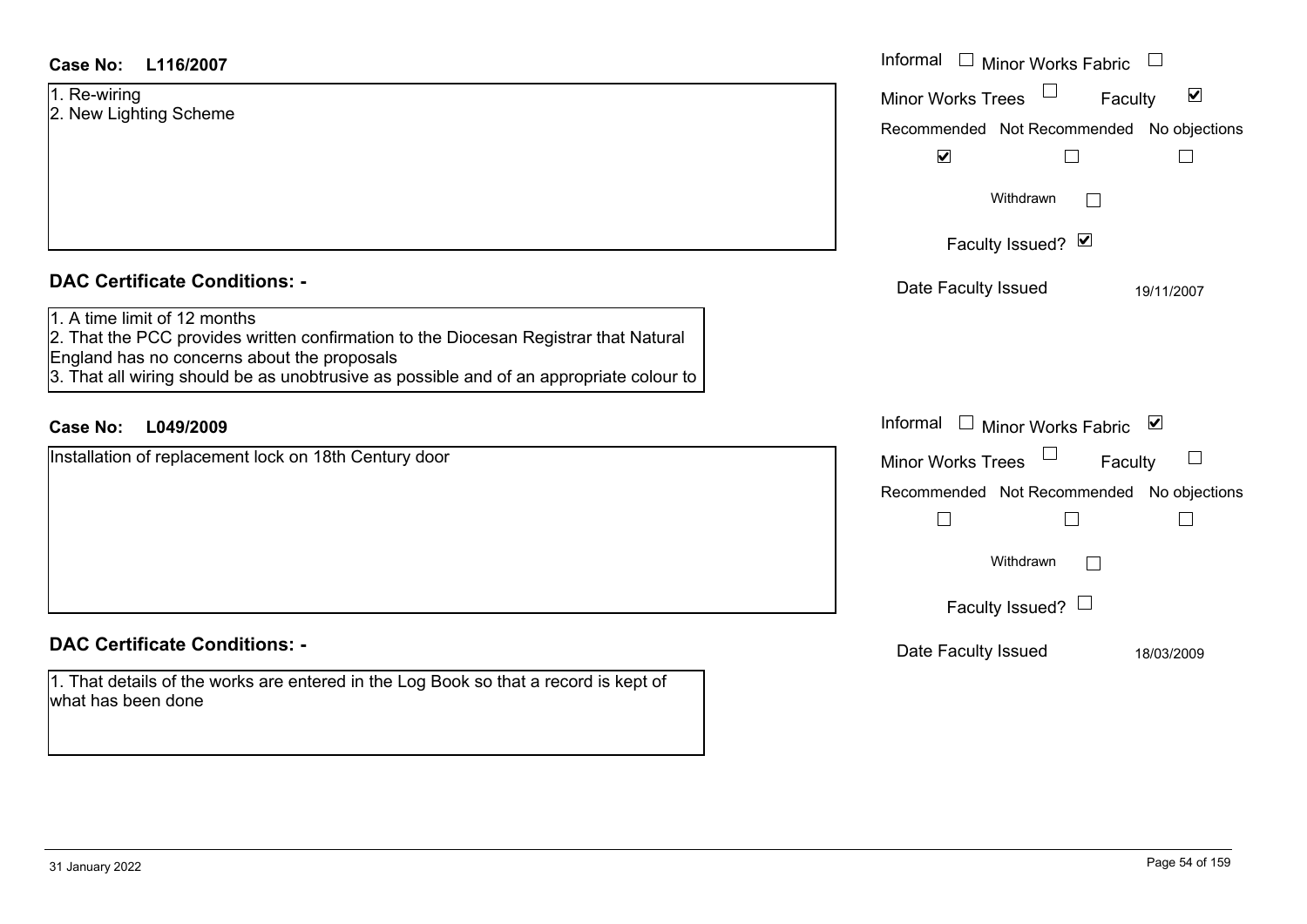#### **L079/2009Case No:** Informal

- 1. CONFIRMATORY FACULTY for works undertaken with Chancellor's Consent: a) Repairs to Vestry window 2. Installation of window protection grilles to:
	- a) Vestry window

#### **DAC Certificate Conditions: -**

1. A time limit of 12 months

2. That details of the works are entered in the Log Book so that a record is kept of what has been done

3. That, where possible, all fixings should be made into joints, not stonework, using

## **L165/2010Case No:** Informal

Repairs to: -

- 1. Northeast and southwest pinnacles
- 2. Tower stonework

## **DAC Certificate Conditions: -**

### 1. A time limit of 12 months

2. That details of the works are entered in the Log Book so that a record is kept of what has been done

| Informal ☑ Minor Works Fabric                                                    |                         |
|----------------------------------------------------------------------------------|-------------------------|
| <b>Minor Works Trees</b><br>Faculty<br>Recommended Not Recommended No objections |                         |
| $\blacktriangledown$<br>Withdrawn                                                |                         |
| Faculty Issued? L                                                                |                         |
| Date Faculty Issued                                                              |                         |
|                                                                                  |                         |
| Informal<br>Minor Works Fabric                                                   |                         |
| <b>Minor Works Trees</b><br>Faculty                                              | $\vert\mathcal{V}\vert$ |
| Recommended Not Recommended No objections<br>V                                   |                         |
| Withdrawn                                                                        |                         |
| Faculty Issued? Ø                                                                |                         |
| Date Faculty Issued                                                              | 03/11/2010              |
|                                                                                  |                         |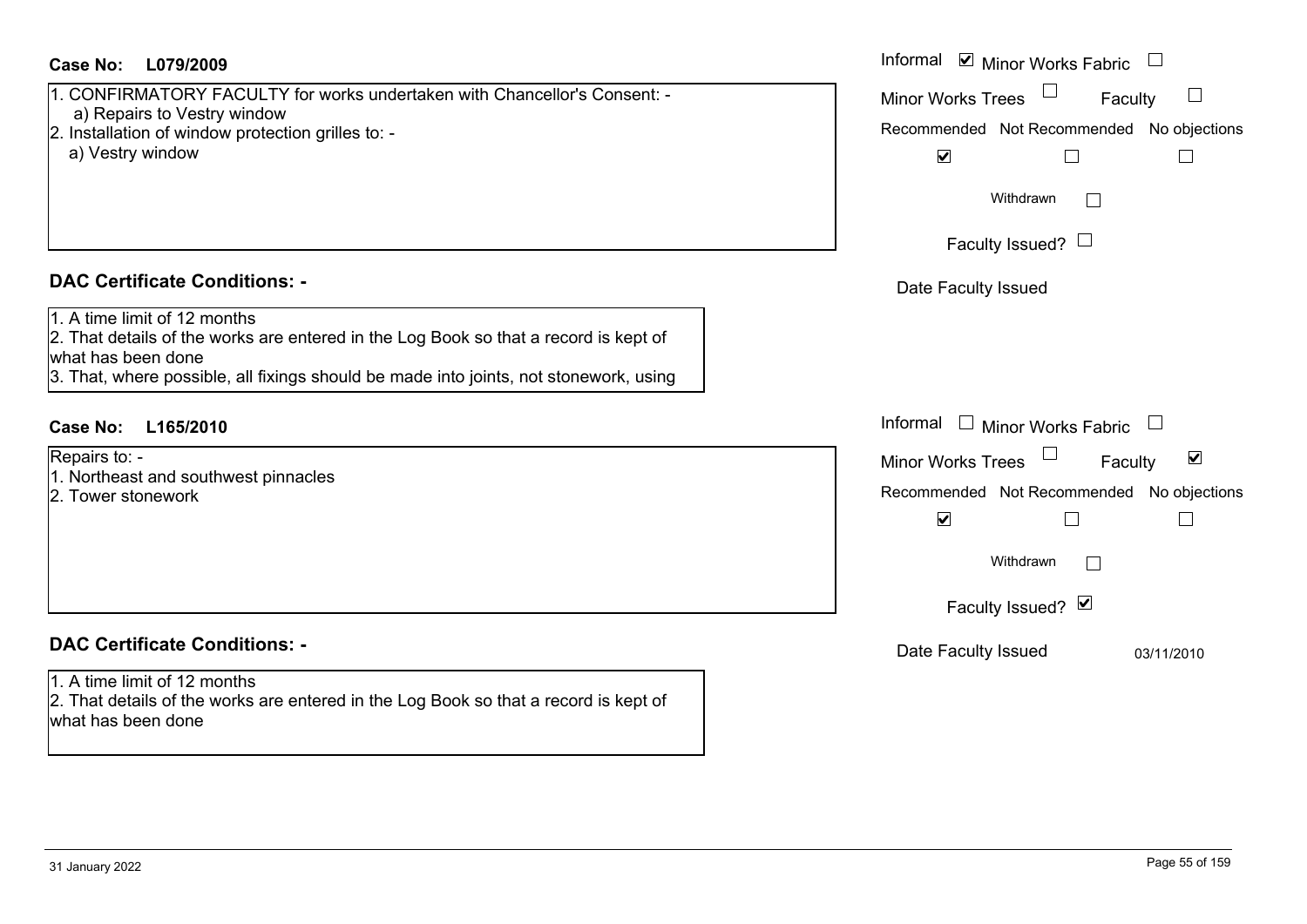| Case No:<br>L186/2011                                                                                                                                                                                                                                                        | Informal $\Box$ Minor Works Fabric $\Box$                                                                                                                                 |
|------------------------------------------------------------------------------------------------------------------------------------------------------------------------------------------------------------------------------------------------------------------------------|---------------------------------------------------------------------------------------------------------------------------------------------------------------------------|
| 1. Remove a hopper window from a south window in the church following an attempted forced entry<br>2. Secure the gap in the window<br>3. Restore the same window with leaded lights as necessary to the original pattern<br>4. Replace the hopper window in the south window | <b>Minor Works Trees</b><br>Faculty<br>Recommended Not Recommended No objections<br>$\blacktriangledown$<br>$\Box$<br>$\mathbb{R}$                                        |
|                                                                                                                                                                                                                                                                              | Withdrawn<br>Faculty Issued? $\Box$                                                                                                                                       |
| <b>DAC Certificate Conditions: -</b>                                                                                                                                                                                                                                         | Date Faculty Issued                                                                                                                                                       |
| 1. A time limit of 12 months<br>2. That details of the works are entered in the Log Book so that a record is kept of<br>what has been done                                                                                                                                   |                                                                                                                                                                           |
| <b>Case No:</b><br>L156/2012                                                                                                                                                                                                                                                 | Informal<br>□ Minor Works Fabric $\vert \mathbf{v} \vert$                                                                                                                 |
| Repairs to the Rose window                                                                                                                                                                                                                                                   | <b>Minor Works Trees</b><br>Faculty<br>Recommended Not Recommended No objections<br>$\blacktriangledown$<br>$\Box$<br>$\mathbb{R}$<br>Withdrawn<br>Faculty Issued? $\Box$ |
| <b>DAC Certificate Conditions: -</b>                                                                                                                                                                                                                                         | Date Faculty Issued                                                                                                                                                       |
| 1. A time limit of 12 months<br>2. That details of the works are entered in the Log Book so that a record is kept of<br>what has been done                                                                                                                                   |                                                                                                                                                                           |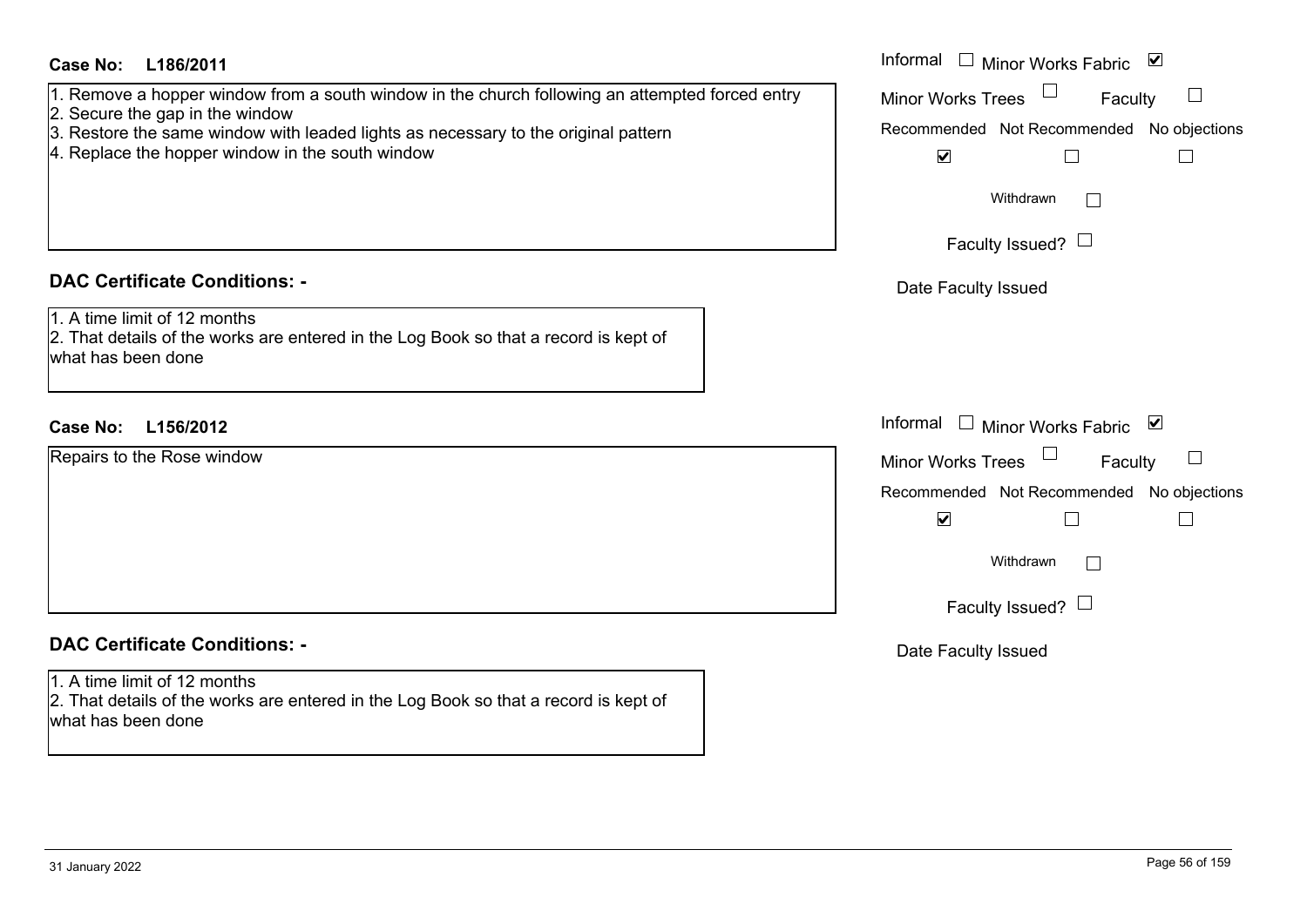#### **DAC Certificate Conditions: -**

#### **DAC Certificate Conditions: -**

1. That details of the works are entered in the Log Book so that a what has been done 2. The electrical installation and testing must be carried out by an electrical contractor

with "Full Scope" registration or membership of the NICEIC, the ECA or the NAPIT to

| Case No:<br>L219/2012                                                                                                                                                             | Informal □ Minor Works Fabric ⊠           |
|-----------------------------------------------------------------------------------------------------------------------------------------------------------------------------------|-------------------------------------------|
| Refurbishment of the Organ comprising: -                                                                                                                                          | Minor Works Trees<br>Faculty              |
| 1. Re-leathering of all pedal primary and secondary motors (60) in best quaiity splitskin<br>2. Regulming of all pedal notes for reliability                                      | Recommended Not Recommended No objections |
|                                                                                                                                                                                   |                                           |
|                                                                                                                                                                                   | Withdrawn                                 |
|                                                                                                                                                                                   | Faculty Issued? $\Box$                    |
| <b>DAC Certificate Conditions: -</b>                                                                                                                                              | Date Faculty Issued                       |
| 1. A time limit of 12 months<br>2. That details of the works are entered in the Log Book so that a record is kept of<br>what has been done                                        |                                           |
| Case No:<br>L165/2013                                                                                                                                                             | Informal ☑ Minor Works Fabric             |
| 1. Conversion of the former Mens' Choir Vestry to create Children's Area                                                                                                          | Minor Works Trees<br>Faculty              |
| 2. Removal of the sloping "roof" between the north side of the Balcony and the former Women's Choir<br>Vestry in the South Aisle<br>3. Removal of banner sign over the South Door | Recommended Not Recommended No objections |
|                                                                                                                                                                                   | $\blacktriangledown$                      |
|                                                                                                                                                                                   | Withdrawn                                 |
|                                                                                                                                                                                   | Faculty Issued? Ø                         |
| <b>DAC Certificate Conditions: -</b>                                                                                                                                              | Date Faculty Issued<br>18/05/2015         |
| 1. That details of the works are entered in the Log Book so that a record is kept of                                                                                              |                                           |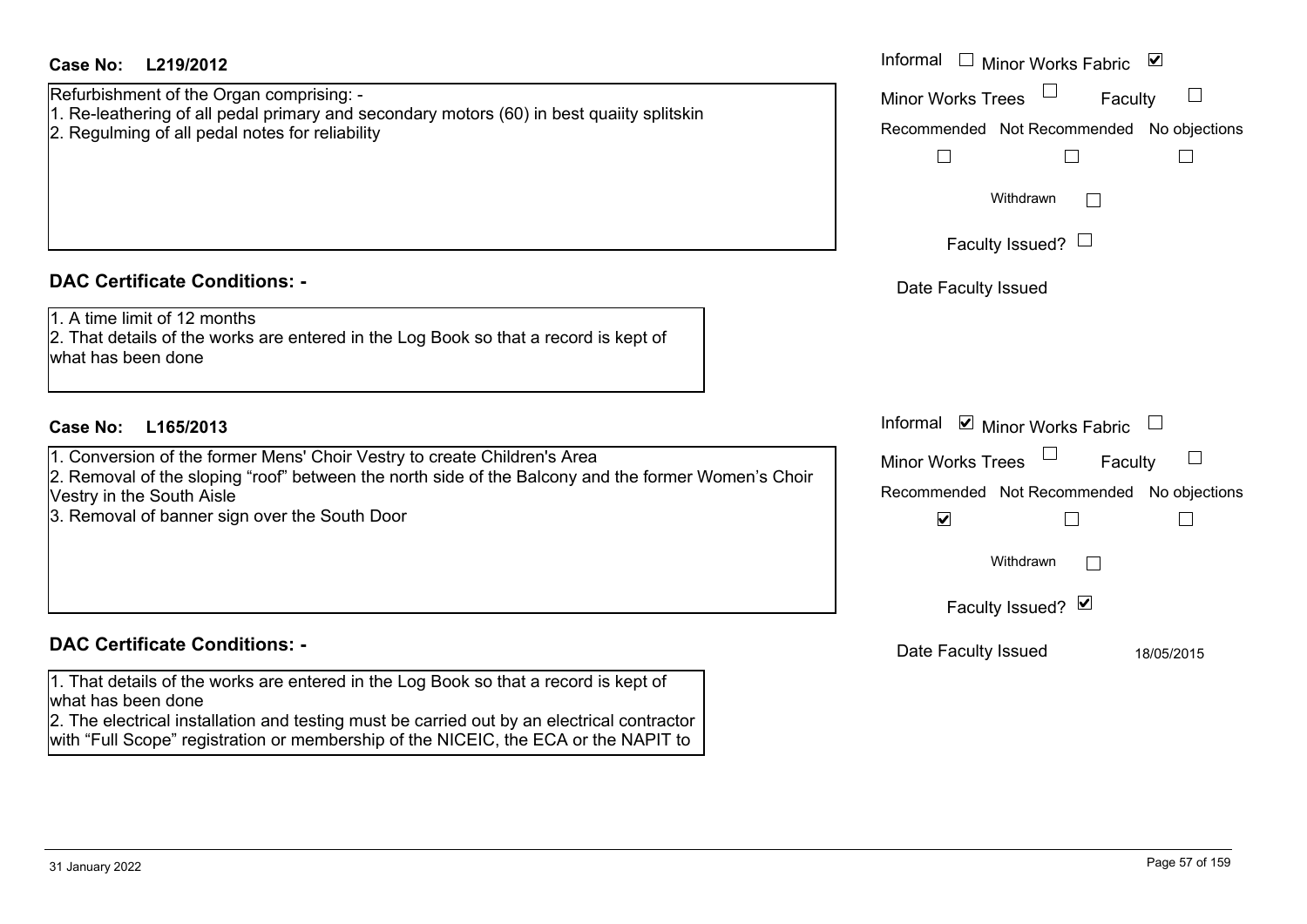| <b>Case No:</b><br>L016/2013                                                                                                                                                                                                                                                                                                                                                                                                                                                                                                                                                                                                          | Informal □ Minor Works Fabric<br>⊻                                                                                                                                              |
|---------------------------------------------------------------------------------------------------------------------------------------------------------------------------------------------------------------------------------------------------------------------------------------------------------------------------------------------------------------------------------------------------------------------------------------------------------------------------------------------------------------------------------------------------------------------------------------------------------------------------------------|---------------------------------------------------------------------------------------------------------------------------------------------------------------------------------|
| 1. Repairs to stonework of north-east gable of the church consisting of: -<br>a) Rake out and re-point the parapet stones, insert stainless steel spiro ties to inner and outer<br>stonework<br>b) Replace cornice stone to parapet base with new stone<br>c) Carry out lime mortar / stone stitching repair to the apex arch stone<br>d) Check hard cement mortar render<br>2. South Porch consisting of: -<br>a) Rake out and re-point gable stonework, descale gable area, remove loose stonework<br>b) Carry out stone repairs<br>3. Insertion of new stone at base of front doors of church where old stone block has fallen out | <b>Minor Works Trees</b><br>Faculty<br>Recommended Not Recommended No objections<br>$\blacktriangledown$<br>Withdrawn<br>$\mathbb{R}$<br>Faculty Issued? $\Box$                 |
| <b>DAC Certificate Conditions: -</b><br>1. A time limit of 12 months<br>2. That details of the works are entered in the Log Book so that a record is kept of<br>what has been done                                                                                                                                                                                                                                                                                                                                                                                                                                                    | Date Faculty Issued                                                                                                                                                             |
| <b>Case No:</b>                                                                                                                                                                                                                                                                                                                                                                                                                                                                                                                                                                                                                       | Informal<br>$\mathbf{1}$<br><b>Minor Works Fabric</b><br>$\mathcal{L}_{\mathcal{A}}$                                                                                            |
| 1. Phase 2 Re-ordering of the West End comprising: -<br>a) Installation of Servery<br>b) Installation of accessible WC<br>c) Internal alterations<br>2. QI repairs to stonework & South Porch<br>N.B. Only item 2 was completed                                                                                                                                                                                                                                                                                                                                                                                                       | $\overline{\mathbf{v}}$<br><b>Minor Works Trees</b><br>Faculty<br>Recommended Not Recommended No objections<br>$\blacktriangledown$<br>Withdrawn<br>$\Box$<br>Faculty Issued? Ø |
| <b>DAC Certificate Conditions: -</b><br>01. That details of the works are entered in the Log Book so that a record is kept of<br>what has been done<br>02. That no works shall take place until the PCC, after consultation with the Diocesan<br>Archaeological Adviser, has secured the implementation of a programme of                                                                                                                                                                                                                                                                                                             | Date Faculty Issued<br>24/04/2018                                                                                                                                               |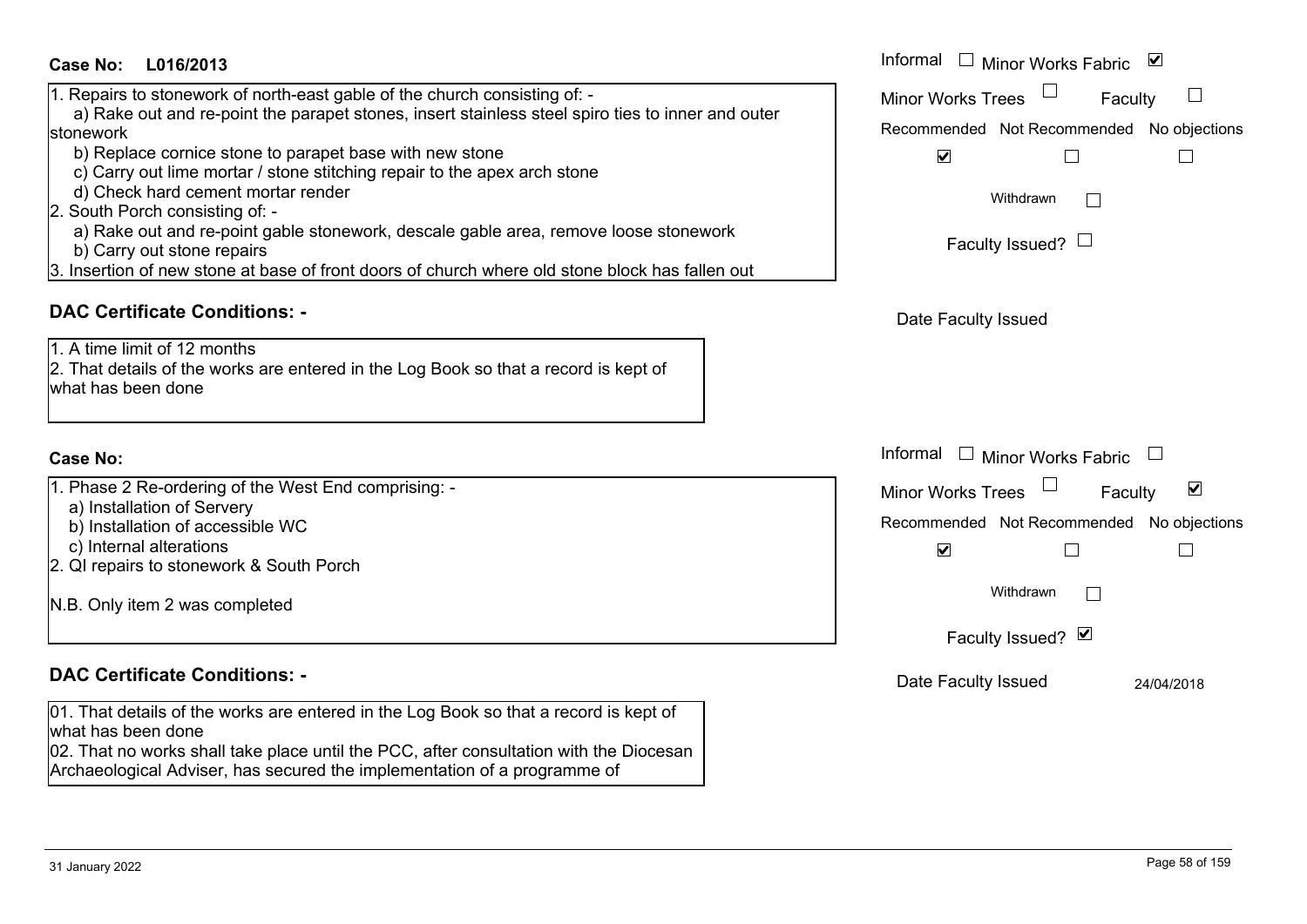| <b>Case No:</b>                                                                                                                                                                  | Informal □ Minor Works Fabric ⊠              |
|----------------------------------------------------------------------------------------------------------------------------------------------------------------------------------|----------------------------------------------|
| Replacement of Temcana Kestrel 400 heater with new model Kestrel 400 Super Economy                                                                                               | $\Box$<br>Minor Works Trees<br>Faculty       |
|                                                                                                                                                                                  | Recommended Not Recommended No objections    |
|                                                                                                                                                                                  | $\blacktriangledown$                         |
|                                                                                                                                                                                  | Withdrawn                                    |
|                                                                                                                                                                                  | Faculty Issued? $\Box$                       |
| <b>DAC Certificate Conditions: -</b>                                                                                                                                             | Date Faculty Issued                          |
| 1. That details of the works are entered in the Log Book so that a record is kept of<br>what has been done<br>2. That the PCC ensures that it is a Low Surface Temperature model |                                              |
| <b>Case No:</b>                                                                                                                                                                  | Informal<br>$\Box$ Minor Works Fabric $\Box$ |
| Replacement of Induction Loop amplifier                                                                                                                                          | Minor Works Trees<br>$\Box$<br>Faculty       |
|                                                                                                                                                                                  | Recommended Not Recommended No objections    |
|                                                                                                                                                                                  | $\blacktriangledown$                         |
|                                                                                                                                                                                  | Withdrawn                                    |
|                                                                                                                                                                                  | Faculty Issued? $\Box$                       |
| <b>DAC Certificate Conditions: -</b>                                                                                                                                             | Date Faculty Issued                          |
| 01. That details of the works are entered in the Log Book so that a record is kept of<br>what has been done                                                                      |                                              |
| 02. Individual checks must be made, whilst the system is in use, for both assistive<br>hearing systems and audible sound reinforcement systems to ensure maximum                 |                                              |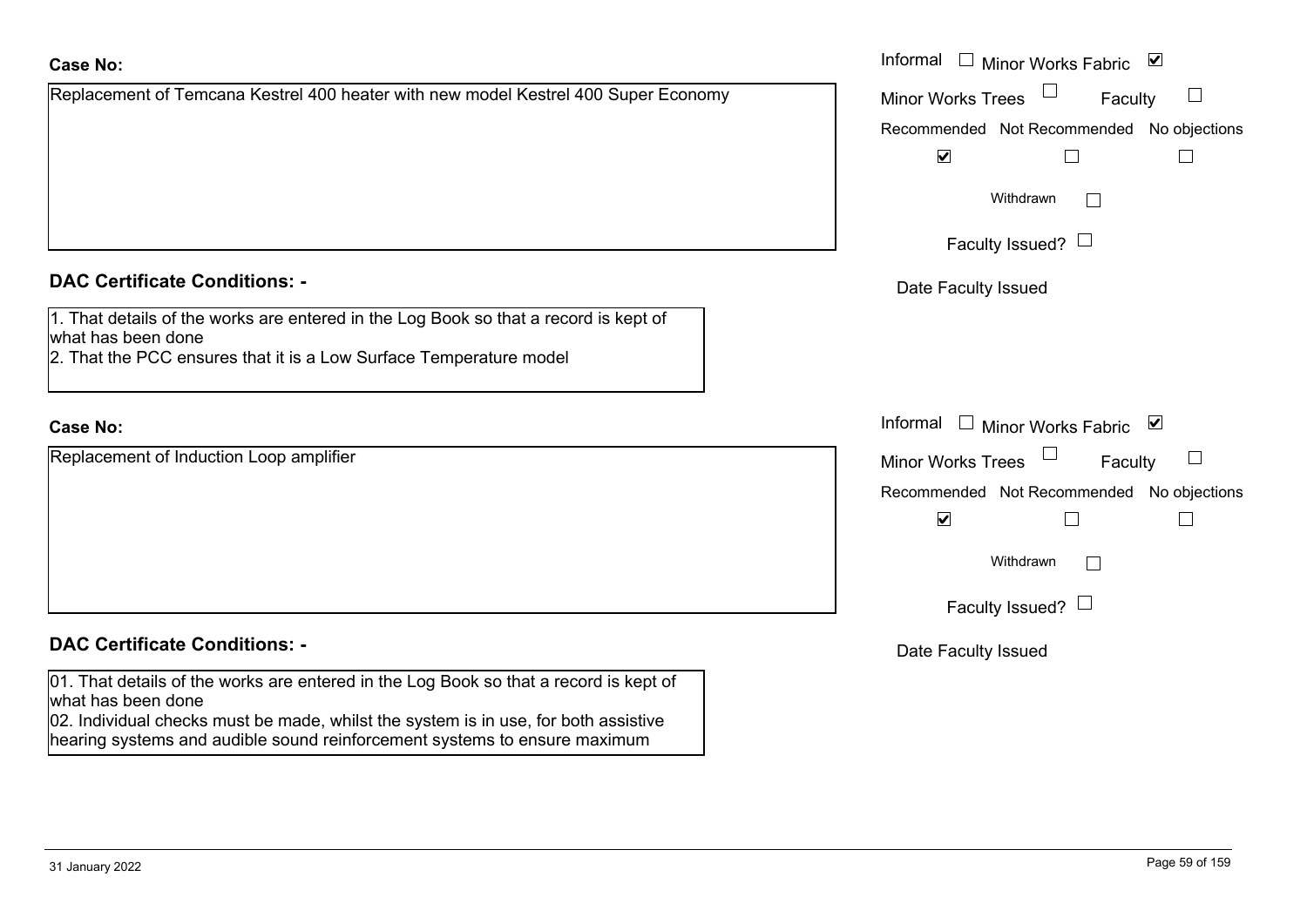| <b>Case No:</b>                                                                                                                                                                                                                 | Informal □ Minor Works Fabric ☑                                                                         |
|---------------------------------------------------------------------------------------------------------------------------------------------------------------------------------------------------------------------------------|---------------------------------------------------------------------------------------------------------|
| To remove and/or prune trees on south side of church                                                                                                                                                                            | <b>Minor Works Trees</b><br>Faculty                                                                     |
|                                                                                                                                                                                                                                 | Recommended Not Recommended No objections<br>$\blacktriangledown$<br>$\Box$<br>$\overline{\phantom{a}}$ |
|                                                                                                                                                                                                                                 | Withdrawn                                                                                               |
|                                                                                                                                                                                                                                 | Faculty Issued? $\Box$                                                                                  |
| <b>DAC Certificate Conditions: -</b>                                                                                                                                                                                            | Date Faculty Issued                                                                                     |
| 1. That details of the works are entered in the Log Book so that a record is kept of<br>what has been done<br>2. That the PCC ensures that Conservation Area Consent has been granted prior to<br>the commencement of the works |                                                                                                         |
| <b>Case No:</b>                                                                                                                                                                                                                 | Informal □ Minor Works Fabric ⊠                                                                         |
| Felling of diseased Pine Tree                                                                                                                                                                                                   | Minor Works Trees<br>Faculty                                                                            |
|                                                                                                                                                                                                                                 | Recommended Not Recommended No objections<br>$\blacktriangledown$                                       |
|                                                                                                                                                                                                                                 | Withdrawn                                                                                               |
|                                                                                                                                                                                                                                 | Faculty Issued? Ø                                                                                       |
| <b>DAC Certificate Conditions: -</b>                                                                                                                                                                                            | Date Faculty Issued                                                                                     |
| 1. That details of the works are entered in the Log Book so that a record is kept of<br>what has been done                                                                                                                      |                                                                                                         |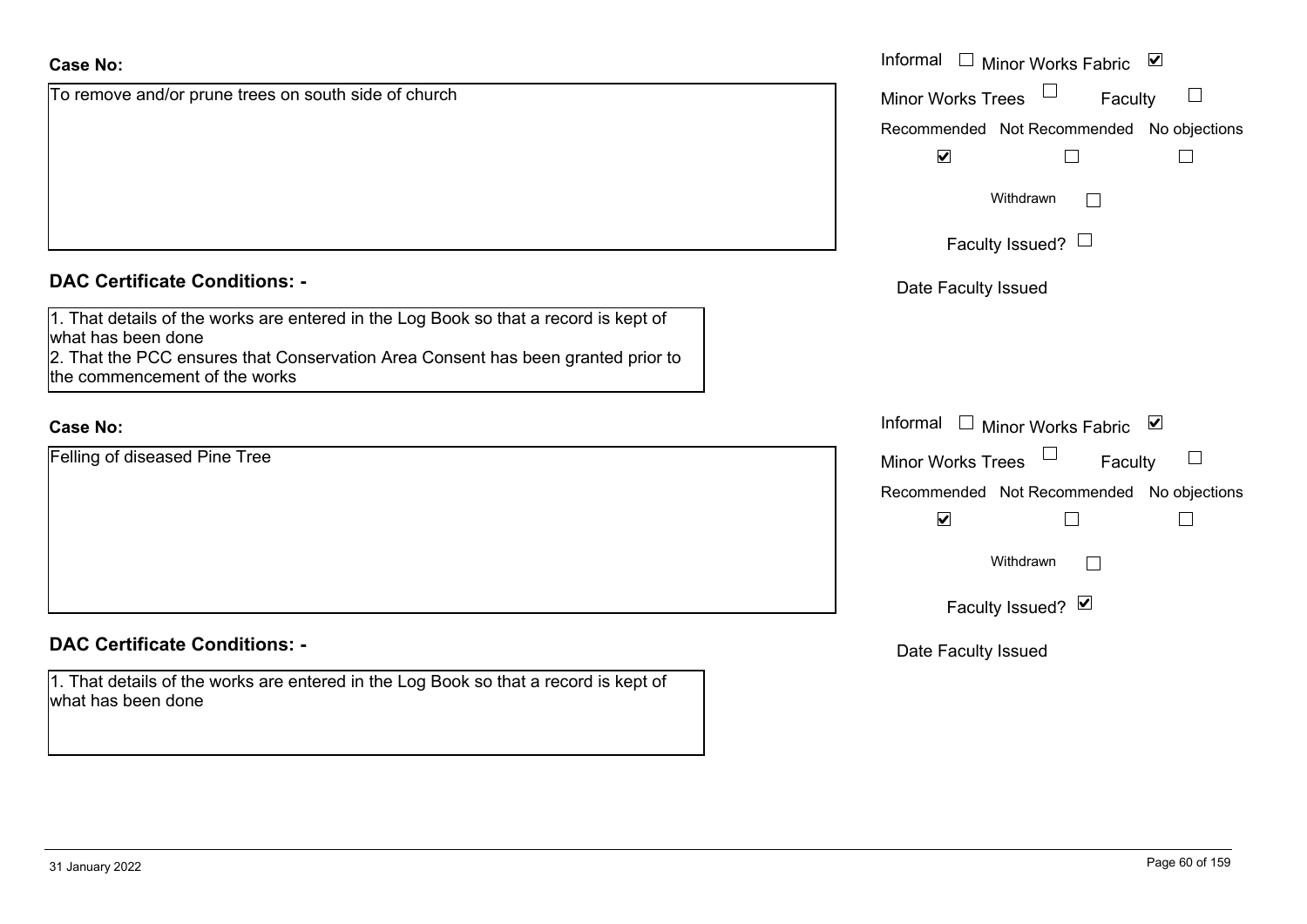| <b>Case No:</b>                                                                                                                                                                                                                                                                            | Informal $\Box$ Minor Works Fabric $\Box$    |
|--------------------------------------------------------------------------------------------------------------------------------------------------------------------------------------------------------------------------------------------------------------------------------------------|----------------------------------------------|
| Installation of new Sound System                                                                                                                                                                                                                                                           | $\Box$<br>Minor Works Trees<br>Faculty       |
|                                                                                                                                                                                                                                                                                            | Recommended Not Recommended No objections    |
|                                                                                                                                                                                                                                                                                            | $\mathbf{L}$                                 |
|                                                                                                                                                                                                                                                                                            | Withdrawn<br>$\mathbb{R}^n$                  |
|                                                                                                                                                                                                                                                                                            | Faculty Issued? $\Box$                       |
| <b>DAC Certificate Conditions: -</b>                                                                                                                                                                                                                                                       | Date Faculty Issued                          |
| 1. That details of the works are entered in the Log Book so that a record is kept of<br>what has been done<br>2. If it is decided to amplify any part of a service, the PCC must install an assistive<br>hearing system to comply with the requirements of the Equality Act 2010 (formerly |                                              |
| <b>Case No:</b>                                                                                                                                                                                                                                                                            | Informal<br>$\Box$ Minor Works Fabric $\Box$ |
| To install a Vis Box within the casing of the church Organ                                                                                                                                                                                                                                 | <b>Minor Works Trees</b><br>Faculty          |
|                                                                                                                                                                                                                                                                                            | Recommended Not Recommended No objections    |
|                                                                                                                                                                                                                                                                                            | $\blacktriangledown$<br>$\mathbf{I}$         |
|                                                                                                                                                                                                                                                                                            | Withdrawn<br>$\Box$                          |
|                                                                                                                                                                                                                                                                                            | Faculty Issued? $\Box$                       |
| <b>DAC Certificate Conditions: -</b>                                                                                                                                                                                                                                                       | Date Faculty Issued                          |
| 1. That details of the works are entered in the Log Book so that a record is kept of<br>what has been done                                                                                                                                                                                 |                                              |
| 2. That great care should be taken when instaling the vis box not to damage the Pipe<br>Organ                                                                                                                                                                                              |                                              |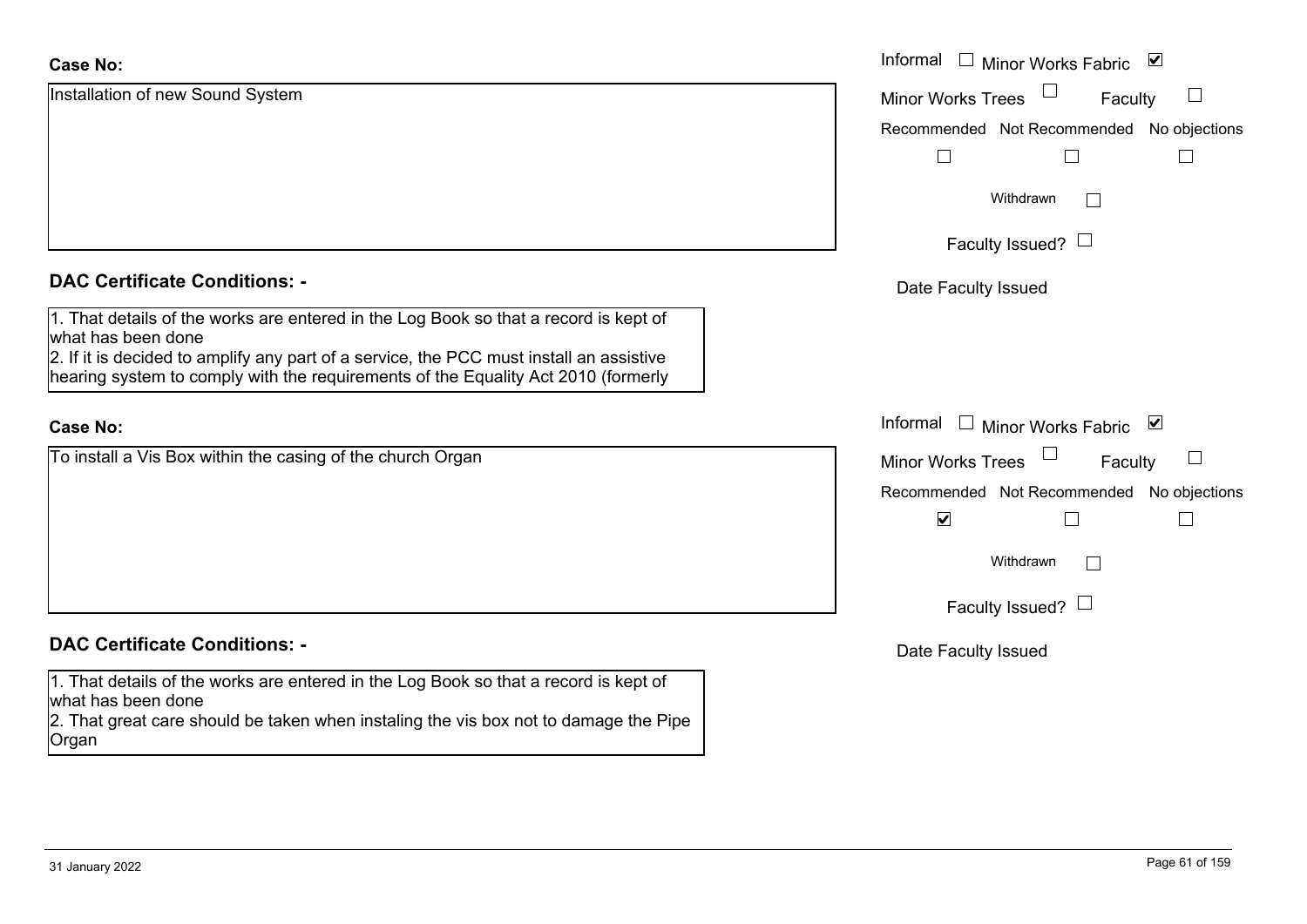| <b>Case No:</b>                                                                                                                                                     | Informal<br>Minor Works Fabric<br>$\mathcal{L}_{\mathcal{A}}$<br>$\overline{\phantom{a}}$ |
|---------------------------------------------------------------------------------------------------------------------------------------------------------------------|-------------------------------------------------------------------------------------------|
| Cutting back of trees in churchyard                                                                                                                                 | $\blacktriangledown$<br><b>Minor Works Trees</b><br>Faculty                               |
|                                                                                                                                                                     | Recommended Not Recommended No objections                                                 |
|                                                                                                                                                                     |                                                                                           |
|                                                                                                                                                                     | Withdrawn<br>$\perp$                                                                      |
|                                                                                                                                                                     | Faculty Issued? $\Box$                                                                    |
| <b>DAC Certificate Conditions: -</b>                                                                                                                                | Date Faculty Issued                                                                       |
| 1. That details of the works are entered in the Log Book so that a record is kept of<br>what has been done                                                          |                                                                                           |
| <b>Case No:</b>                                                                                                                                                     | Informal<br>⊻<br>Minor Works Fabric<br>$\perp$                                            |
| Stonework repairs involving: -<br>1. Re-pointing                                                                                                                    | <b>Minor Works Trees</b><br>Faculty<br>$\Box$                                             |
| 2. Stitching the stonework to the parapets                                                                                                                          | Recommended Not Recommended No objections                                                 |
| of the North and South Aisles                                                                                                                                       | $\blacktriangledown$<br>H                                                                 |
|                                                                                                                                                                     | Withdrawn<br>$\Box$                                                                       |
|                                                                                                                                                                     | Faculty Issued? $\Box$                                                                    |
| <b>DAC Certificate Conditions: -</b>                                                                                                                                | Date Faculty Issued                                                                       |
| 1. That details of the works are entered in the Log Book so that a record is kept of<br>what has been done                                                          |                                                                                           |
| 2. That any stonework to be replaced is carefully checked for tool marks and, if found,<br>the stones are set aside and Diocesan Archaeological Adviser is notified |                                                                                           |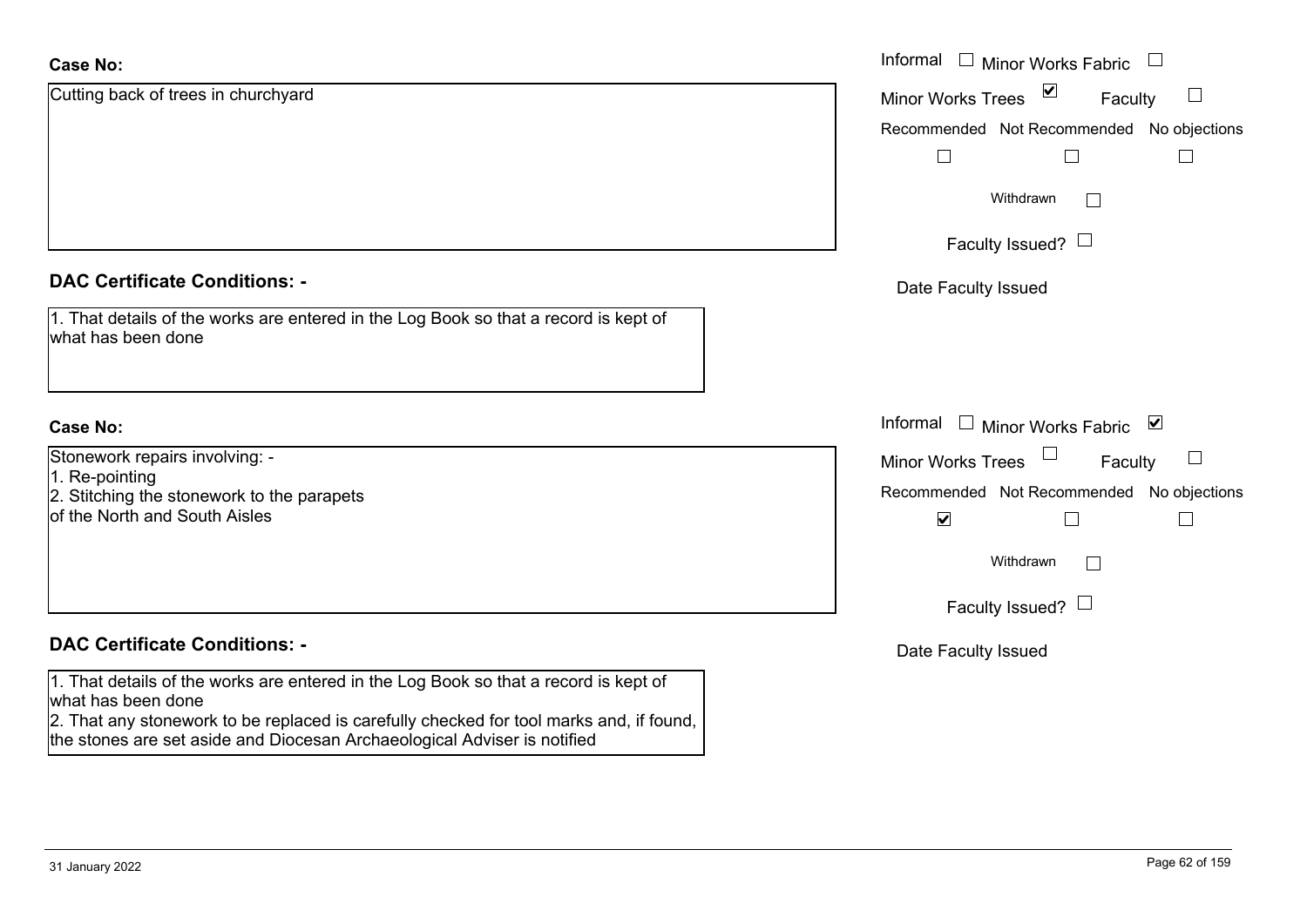|                                                                         | Date |
|-------------------------------------------------------------------------|------|
| Book so that a record is kept of                                        |      |
| on the excavations and trenching.<br>actor who is a member of the CIfA, |      |
|                                                                         |      |

| Il Repairs to stonework comprising: -<br>lidate and re-point south elevation and parapet to the South Aisle                                       | <b>Minor Works Trees</b><br>Faculty                         |
|---------------------------------------------------------------------------------------------------------------------------------------------------|-------------------------------------------------------------|
| int inside the Porch around the doorway and repair damage caused by ironwork                                                                      | Recommended Not Recommended No objections                   |
| int open joints at ground level                                                                                                                   | $\blacktriangledown$                                        |
|                                                                                                                                                   | Withdrawn                                                   |
|                                                                                                                                                   | Faculty Issued? $\Box$                                      |
| rtificate Conditions: -                                                                                                                           | Date Faculty Issued                                         |
| etails of the works are entered in the Log Book so that a record is kept of                                                                       |                                                             |
| been done                                                                                                                                         |                                                             |
| ny stonework to be replaced is carefully checked for tool marks and, if found,<br>s are set aside and Diocesan Archaeological Adviser is notified |                                                             |
|                                                                                                                                                   | Informal<br><b>Minor Works Fabric</b><br>$\Box$             |
| o the churchyard Drainage System                                                                                                                  | $\blacktriangledown$<br><b>Minor Works Trees</b><br>Faculty |
|                                                                                                                                                   | Recommended Not Recommended No objections                   |
|                                                                                                                                                   |                                                             |
|                                                                                                                                                   | Withdrawn                                                   |
|                                                                                                                                                   | Faculty Issued? $\Box$                                      |

Informal  $\Box$  Minor Works Fabric  $\Box$ 

**Faculty Issued** 

Additional Repairs to stonework comprising: -

- 1. Consolidate and re-point south elevation and parapet to the South Aisle
- 2. Re-point inside the Porch around the doorway and repair damage caused by ironwork
- 3. Re-point open joints at ground level

# **DAC Certificate Conditions: -**

1. That details of the works are entered in the Log Book so that a record is kept of what has been done

2. That any stonework to be replaced is carefully checked for tool marks and, if found, the stones are set aside and Diocesan Archaeological Adviser is notified

#### **Case No:**

Repairs to the churchyard Drainage System

## **DAC Certificate Conditions: -**

1. That details of the works are entered in the Log what has been done An archaeological watching brief will be required on

This should be carried out by a professional contra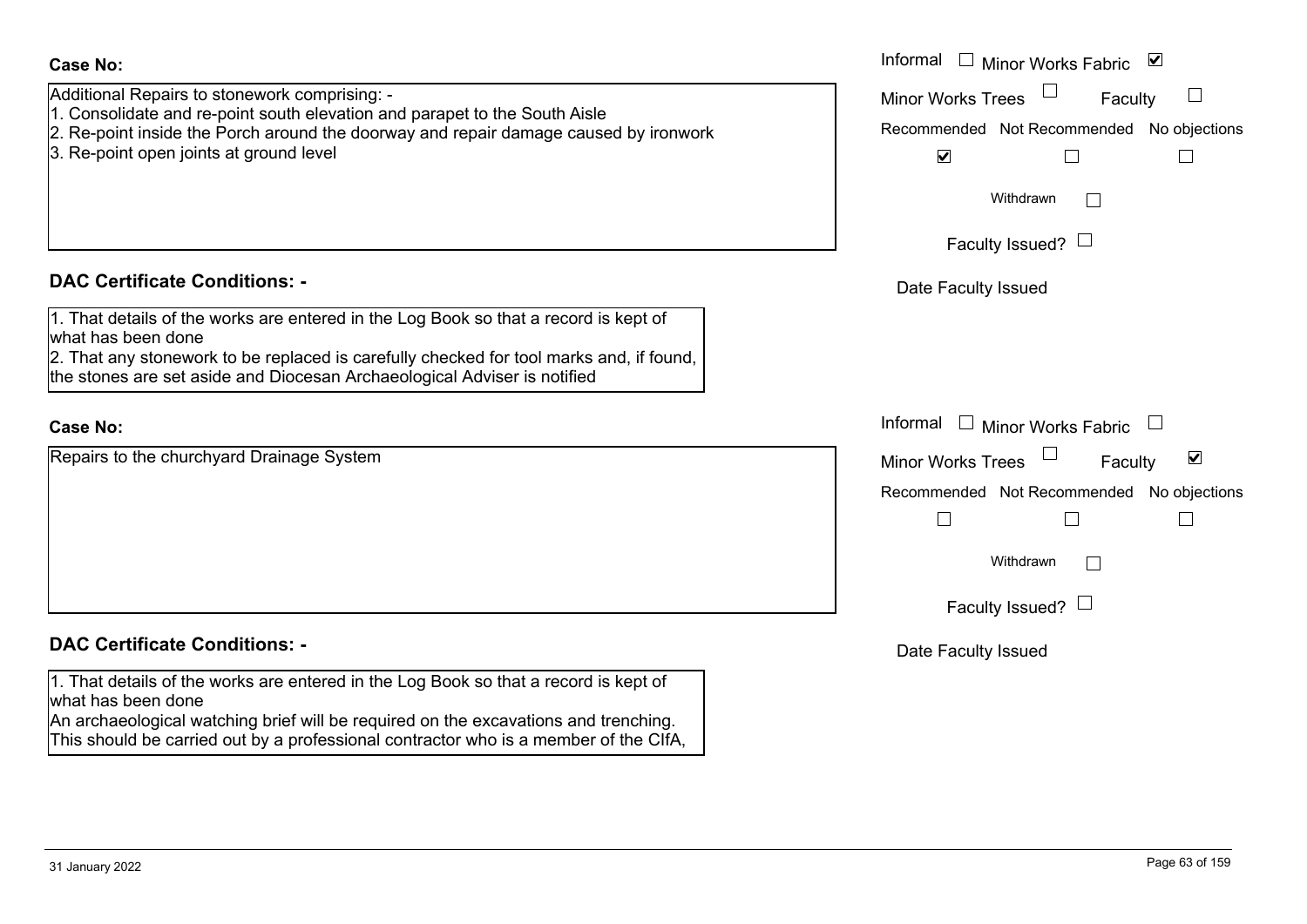**10305 Medbourne, St Giles**

| L/1999<br>Case No:                                                                                              | Informal<br>Minor Works Fabric<br>$\overline{\phantom{a}}$               |
|-----------------------------------------------------------------------------------------------------------------|--------------------------------------------------------------------------|
| 1. Disabled Toilet<br>2. Kitchen facilities                                                                     | $\Box$<br><b>Minor Works Trees</b><br>$\overline{\mathbf{v}}$<br>Faculty |
| 3. New screen                                                                                                   | Recommended Not Recommended<br>No objections                             |
|                                                                                                                 |                                                                          |
|                                                                                                                 | Withdrawn                                                                |
|                                                                                                                 | Faculty Issued? Ø                                                        |
| <b>DAC Certificate Conditions: -</b>                                                                            | Date Faculty Issued<br>20/03/2000                                        |
| 1. A time limit of 12 months<br>2. That all works are carried out in accordance with specification and drawings |                                                                          |

submitted herewith save that there should not be a step from the vestry to the nave

3. That the area hatched red on drawing (00) 03 shall be excavated by archaeological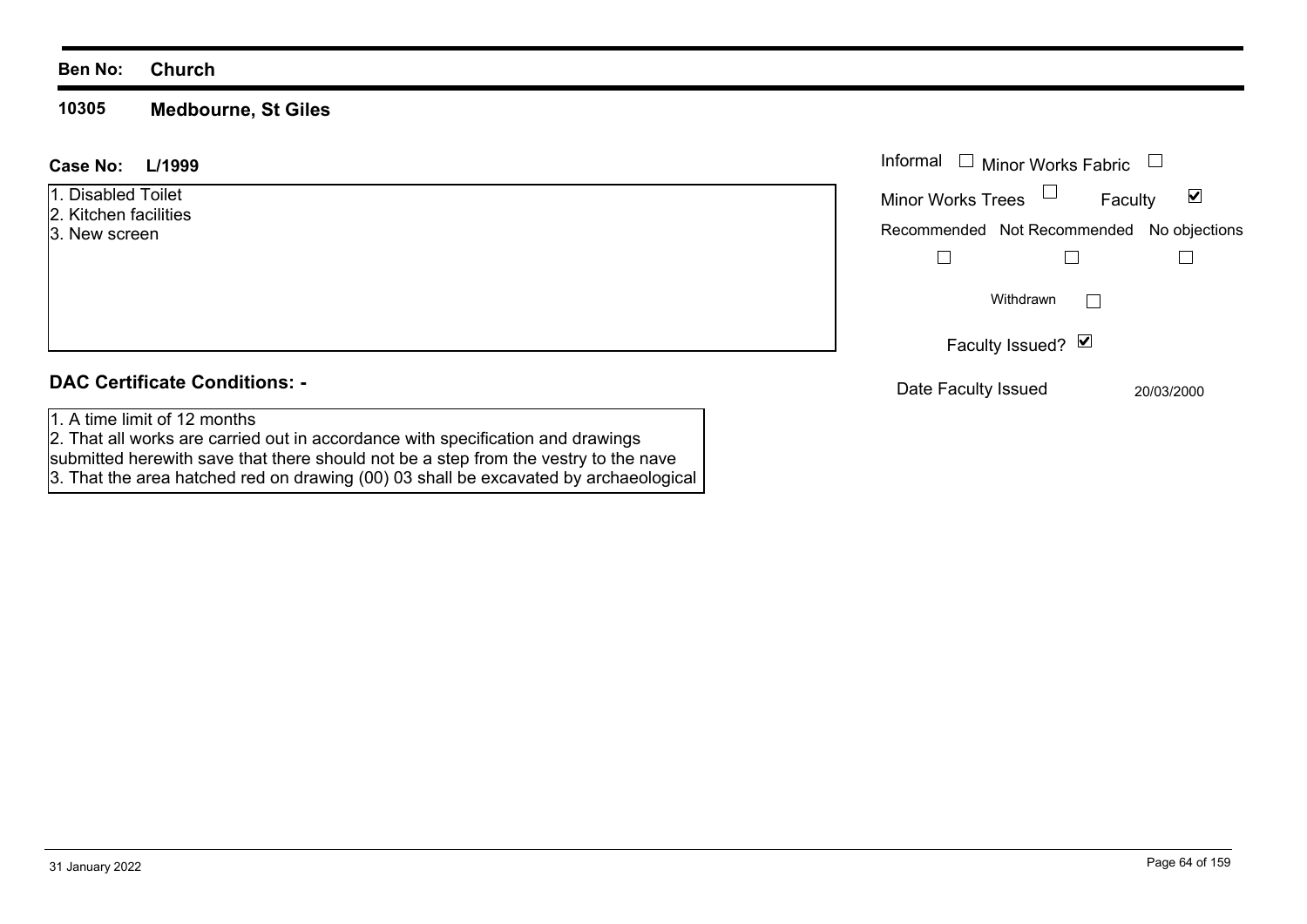| <b>Case No:</b><br>L088/2001                                                                                                                                                                                                        | Informal<br>$\begin{array}{c} \square \end{array}$<br><b>Minor Works Fabric</b> |
|-------------------------------------------------------------------------------------------------------------------------------------------------------------------------------------------------------------------------------------|---------------------------------------------------------------------------------|
| Installation of screen to the Vestry off North Aisle                                                                                                                                                                                | $\blacktriangledown$<br><b>Minor Works Trees</b><br>Faculty                     |
|                                                                                                                                                                                                                                     | No objections<br>Recommended Not Recommended                                    |
|                                                                                                                                                                                                                                     |                                                                                 |
|                                                                                                                                                                                                                                     | Withdrawn                                                                       |
|                                                                                                                                                                                                                                     | Faculty Issued? $\Box$                                                          |
| <b>DAC Certificate Conditions: -</b>                                                                                                                                                                                                | Date Faculty Issued<br>30/03/2001                                               |
| 1. A time limit of 12 months                                                                                                                                                                                                        |                                                                                 |
| <b>Case No:</b><br>L141/2006                                                                                                                                                                                                        | Informal<br>$\Box$ Minor Works Fabric $\Box$                                    |
| Replace 14 existing infra-red heaters with 14 hot spot elite ceramic 3Kw infrared heaters using existing                                                                                                                            | $\blacktriangledown$<br><b>Minor Works Trees</b><br>Faculty                     |
| wiring                                                                                                                                                                                                                              | Recommended Not Recommended No objections                                       |
|                                                                                                                                                                                                                                     | $\blacktriangledown$                                                            |
|                                                                                                                                                                                                                                     | Withdrawn                                                                       |
|                                                                                                                                                                                                                                     | Faculty Issued? Ø                                                               |
| <b>DAC Certificate Conditions: -</b>                                                                                                                                                                                                | Date Faculty Issued<br>20/11/2006                                               |
| 1. A time limit of 12 months<br>2. That the PCC asks the contractor to take them to see a similar installation so they<br>they can satisfy themselves that they will approve of the proposed installation before<br>the works begin |                                                                                 |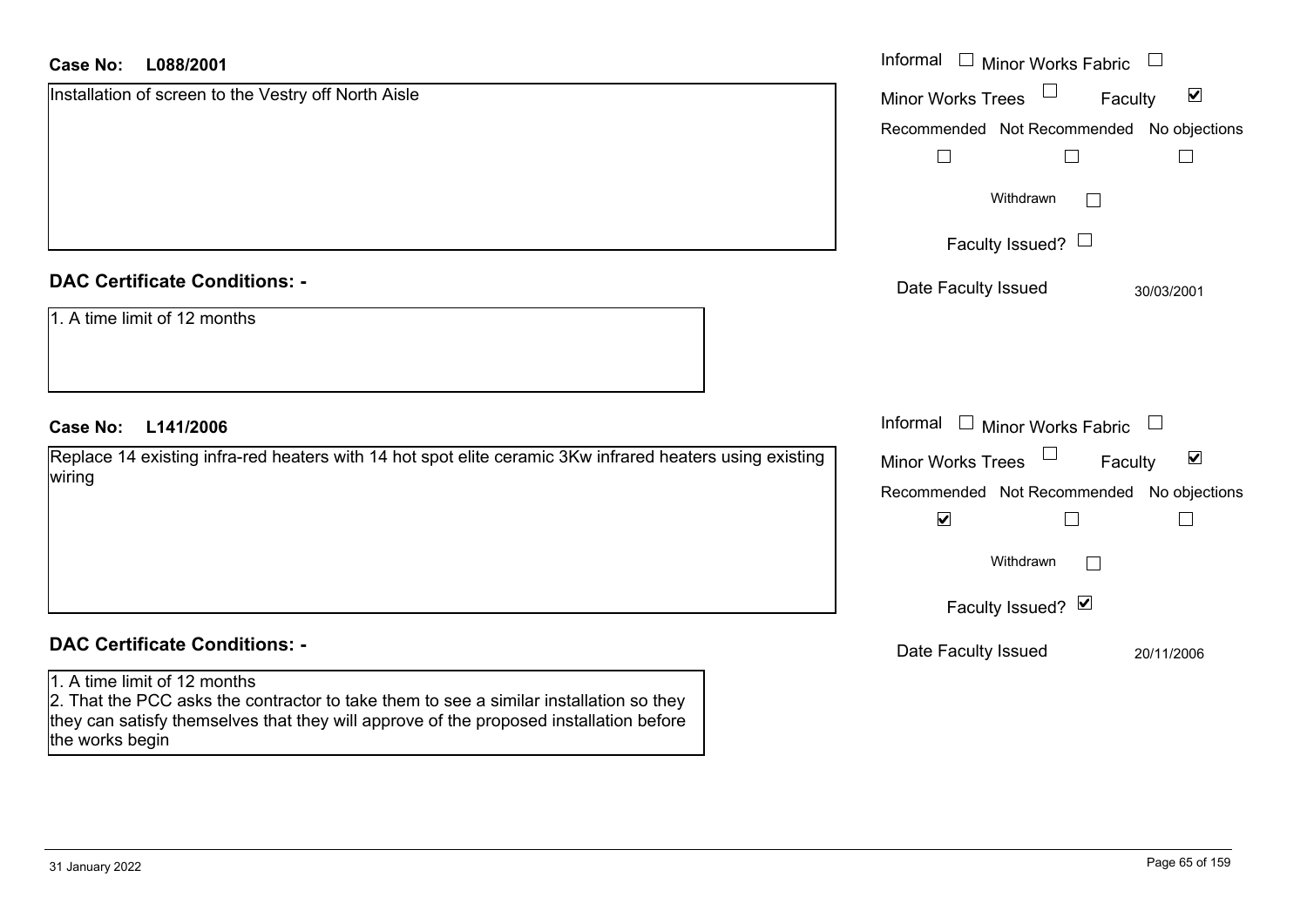| Case No:<br>L121/2008                                                                                                                                                              | Informal $\blacksquare$ Minor Works Fabric $\blacksquare$                                                                                                                                                |
|------------------------------------------------------------------------------------------------------------------------------------------------------------------------------------|----------------------------------------------------------------------------------------------------------------------------------------------------------------------------------------------------------|
| 1. New Lighting Scheme for the Choir Stalls<br>2. New light and door for the South Transept Aumbry                                                                                 | $\blacktriangledown$<br><b>Minor Works Trees</b><br>Faculty<br>Recommended Not Recommended No objections<br>$\blacktriangledown$<br>$\Box$<br>$\Box$<br>Withdrawn<br>$\Box$                              |
|                                                                                                                                                                                    | Faculty Issued? Ø                                                                                                                                                                                        |
| <b>DAC Certificate Conditions: -</b><br>1. A time limit of 12 months<br>2. That details of the works are entered in the Log Book so that a record is kept of<br>what has been done | Date Faculty Issued<br>15/09/2008                                                                                                                                                                        |
| <b>Case No:</b><br>L027/2008                                                                                                                                                       | Informal<br>$\Box$ Minor Works Fabric $\Box$                                                                                                                                                             |
| Restoration and re-pointing of the churchyard wall                                                                                                                                 | $\blacktriangledown$<br><b>Minor Works Trees</b><br>Faculty<br>Recommended Not Recommended No objections<br>$\blacktriangledown$<br>$\Box$<br>$\overline{\phantom{a}}$<br>Withdrawn<br>Faculty Issued? Ø |
| <b>DAC Certificate Conditions: -</b>                                                                                                                                               | Date Faculty Issued<br>16/04/2008                                                                                                                                                                        |
| 1. A time limit of 12 months<br>2. That the work should be carried out at the direction of the church architect                                                                    |                                                                                                                                                                                                          |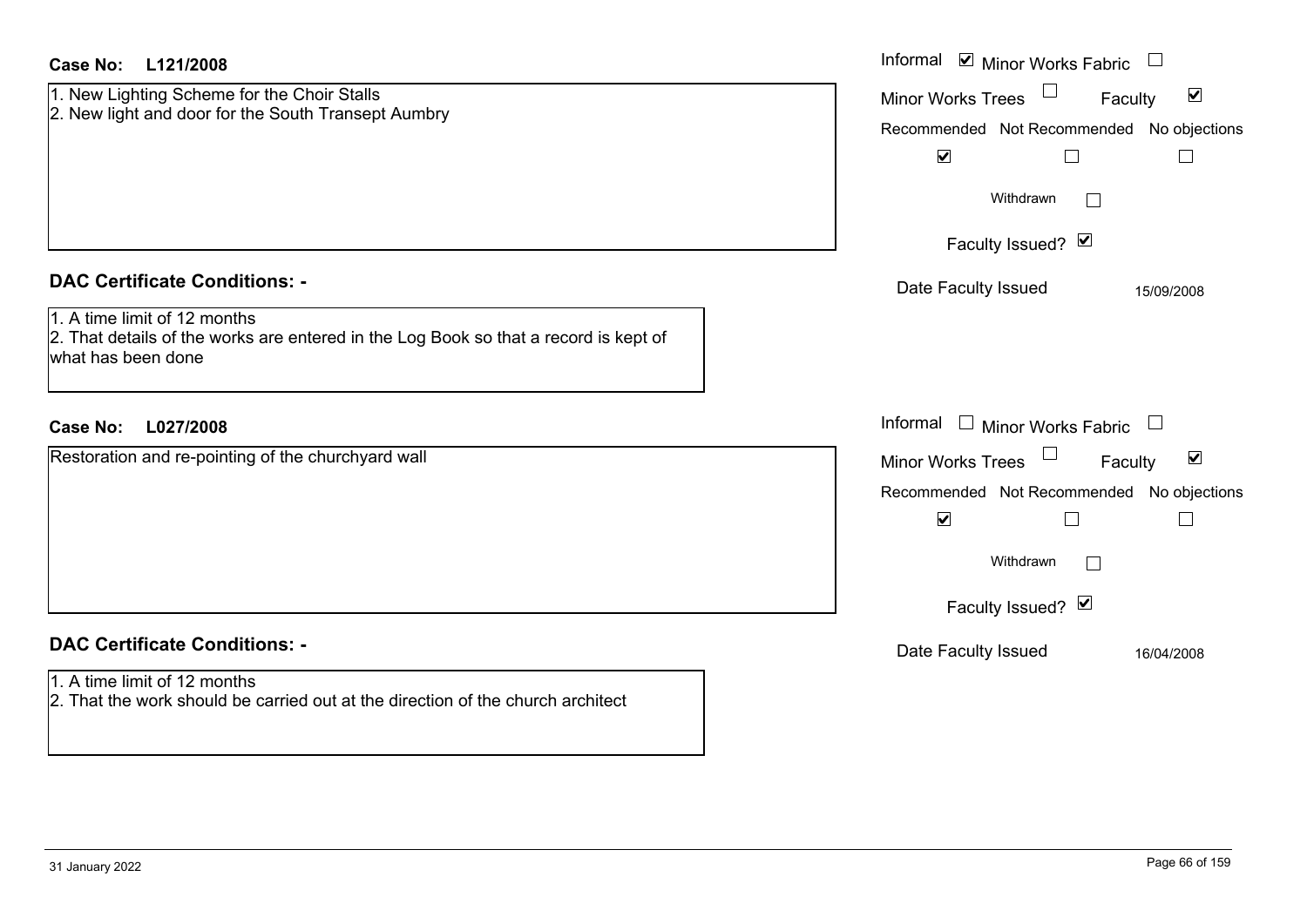| <b>Case No:</b><br>L164/2011                                                                                                                                                                                               | Informal <b>V</b> Minor Works Fabric                         |
|----------------------------------------------------------------------------------------------------------------------------------------------------------------------------------------------------------------------------|--------------------------------------------------------------|
| New stained glass window in north wall of Nave                                                                                                                                                                             | $\Box$<br><b>Minor Works Trees</b><br>Faculty                |
|                                                                                                                                                                                                                            | Recommended Not Recommended No objections                    |
|                                                                                                                                                                                                                            | $\blacktriangledown$                                         |
|                                                                                                                                                                                                                            | Withdrawn<br>$\mathbf{L}$                                    |
|                                                                                                                                                                                                                            | Faculty Issued? Ø                                            |
| <b>DAC Certificate Conditions: -</b>                                                                                                                                                                                       | Date Faculty Issued<br>25/03/2013                            |
| 1. A time limit of 12 months<br>2. That details of the works are entered in the Log Book so that a record is kept of<br>what has been done<br>3. That the PCC considers extending the yellow glass of the "cross" into the |                                                              |
| L232/2013<br><b>Case No:</b>                                                                                                                                                                                               | Informal $\Box$ Minor Works Fabric $\Box$                    |
| <b>Felling of Oak Tree</b>                                                                                                                                                                                                 | Minor Works Trees<br>Faculty<br>$\Box$                       |
|                                                                                                                                                                                                                            | Recommended Not Recommended No objections                    |
|                                                                                                                                                                                                                            | $\blacktriangledown$<br>$\sqcup$<br>$\overline{\phantom{a}}$ |
|                                                                                                                                                                                                                            | Withdrawn<br>$\Box$                                          |
|                                                                                                                                                                                                                            | Faculty Issued? $\Box$                                       |
| <b>DAC Certificate Conditions: -</b>                                                                                                                                                                                       | Date Faculty Issued                                          |
| 1. A time limit of 12 months<br>2. That details of the works are entered in the Log Book so that a record is kept of<br>what has been done                                                                                 |                                                              |
|                                                                                                                                                                                                                            |                                                              |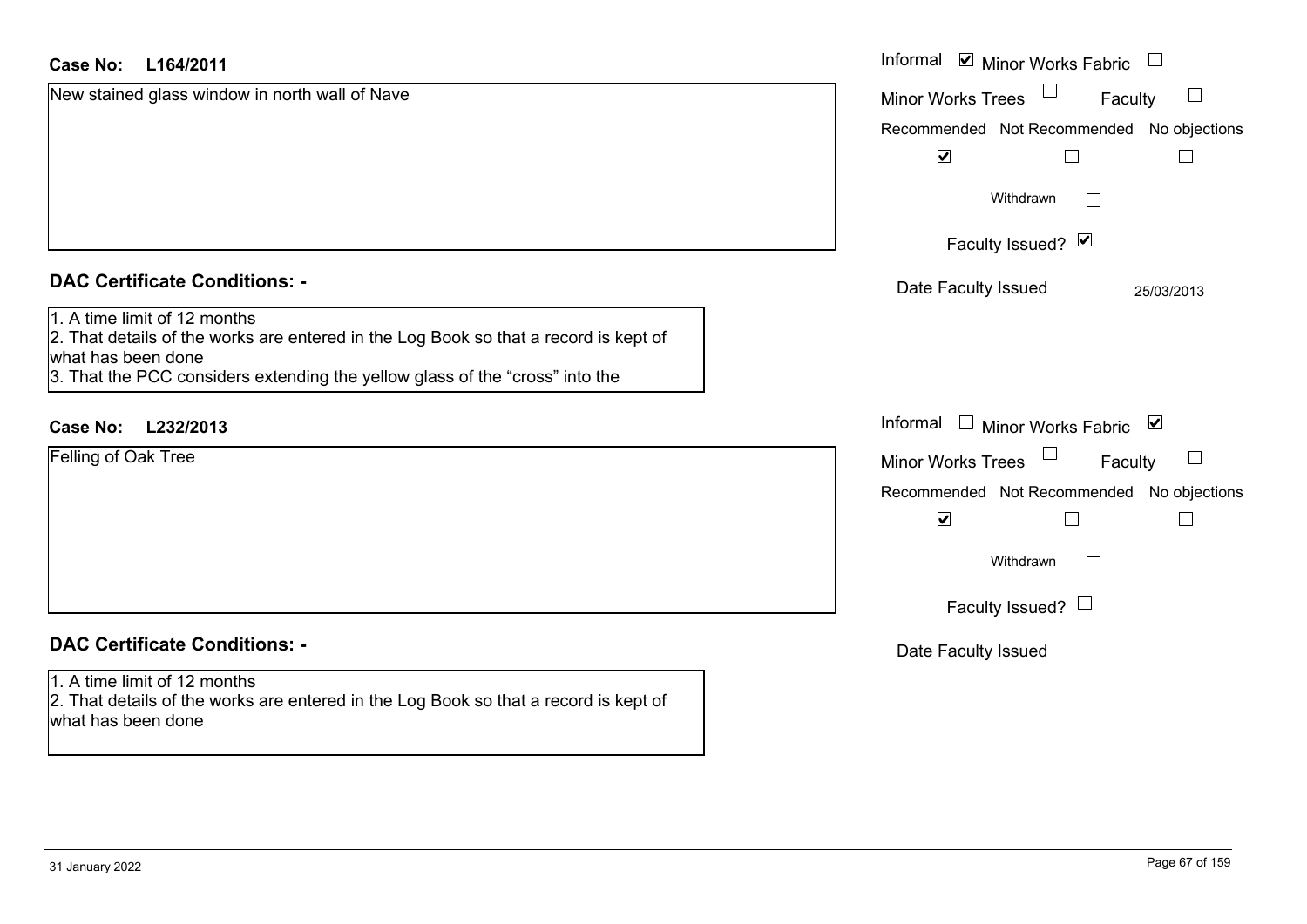| Case No:<br>L204/2013                                                                                                                                                            | Informal $\Box$ Minor Works Fabric $\Box$                                                         |
|----------------------------------------------------------------------------------------------------------------------------------------------------------------------------------|---------------------------------------------------------------------------------------------------|
| In the churchyard, installation of a Bench in memory of Sid and Teresa Burrows to be located close to<br>the bench in memory of Margaret Garfield adjacent to the South Transept | Minor Works Trees<br>Faculty<br>Recommended Not Recommended No objections<br>$\blacktriangledown$ |
|                                                                                                                                                                                  | Withdrawn<br>Faculty Issued? $\Box$                                                               |
| <b>DAC Certificate Conditions: -</b>                                                                                                                                             | Date Faculty Issued                                                                               |
| 1. A time limit of 12 months<br>2. That details of the works are entered in the Log Book so that a record is kept of<br>what has been done                                       |                                                                                                   |
| <b>Case No:</b><br>L188/2013                                                                                                                                                     | Informal $\Box$ Minor Works Fabric $\Box$                                                         |
| In the Ringing Chamber, installation of a Bell Ropes 'Spider'                                                                                                                    | Minor Works Trees<br>Faculty                                                                      |
|                                                                                                                                                                                  | Recommended Not Recommended No objections<br>$\blacktriangledown$<br>$\Box$<br>$\Box$             |
|                                                                                                                                                                                  | Withdrawn<br>$\perp$                                                                              |
|                                                                                                                                                                                  | Faculty Issued? $\Box$                                                                            |
| <b>DAC Certificate Conditions: -</b>                                                                                                                                             | Date Faculty Issued                                                                               |
| 1. A time limit of 12 months<br>2. That details of the works are entered in the Log Book so that a record is kept of<br>what has been done                                       |                                                                                                   |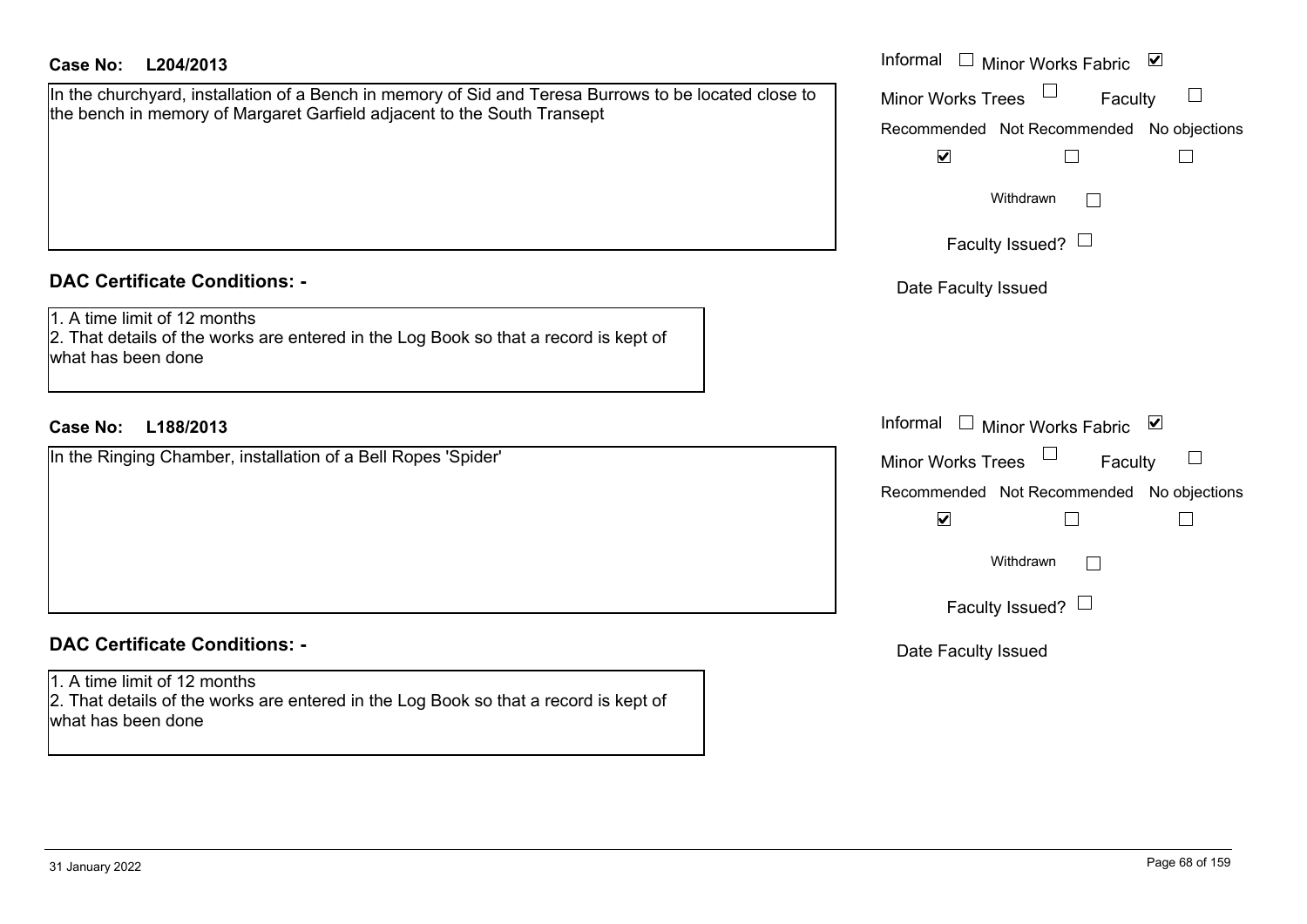#### **L169/2014Case No:**

| Case No:<br>L169/2014                                                                                                                                                                                                               | Informal □ Minor Works Fabric ⊠                             |
|-------------------------------------------------------------------------------------------------------------------------------------------------------------------------------------------------------------------------------------|-------------------------------------------------------------|
| Upgrading of the Lighting System                                                                                                                                                                                                    | <b>Minor Works Trees</b><br>Faculty                         |
|                                                                                                                                                                                                                                     | Recommended Not Recommended No objections                   |
|                                                                                                                                                                                                                                     | $\blacktriangledown$                                        |
|                                                                                                                                                                                                                                     | Withdrawn                                                   |
|                                                                                                                                                                                                                                     | Faculty Issued? $\Box$                                      |
| <b>DAC Certificate Conditions: -</b>                                                                                                                                                                                                | Date Faculty Issued                                         |
| 1. A time limit of 12 months<br>2. That details of the works are entered in the Log Book so that a record is kept of<br>what has been done<br>3. That, where possible, all fixings should be made into joints, not stonework, using |                                                             |
| <b>Case No:</b><br>L060/2014                                                                                                                                                                                                        | Informal<br>$\Box$ Minor Works Fabric                       |
| Installation of a statuette of Our Lady into the piscina alcove to the left of the Altar in the Lady Chapel                                                                                                                         | $\blacktriangledown$<br><b>Minor Works Trees</b><br>Faculty |
|                                                                                                                                                                                                                                     | Recommended Not Recommended No objections                   |
|                                                                                                                                                                                                                                     | $\blacktriangledown$                                        |
|                                                                                                                                                                                                                                     | Withdrawn<br>$\Box$                                         |
|                                                                                                                                                                                                                                     | Faculty Issued? Ø                                           |
| <b>DAC Certificate Conditions: -</b>                                                                                                                                                                                                | Date Faculty Issued<br>23/07/2014                           |
| 1. That details of the works are entered in the Log Book so that a record is kept of<br>what has been done                                                                                                                          |                                                             |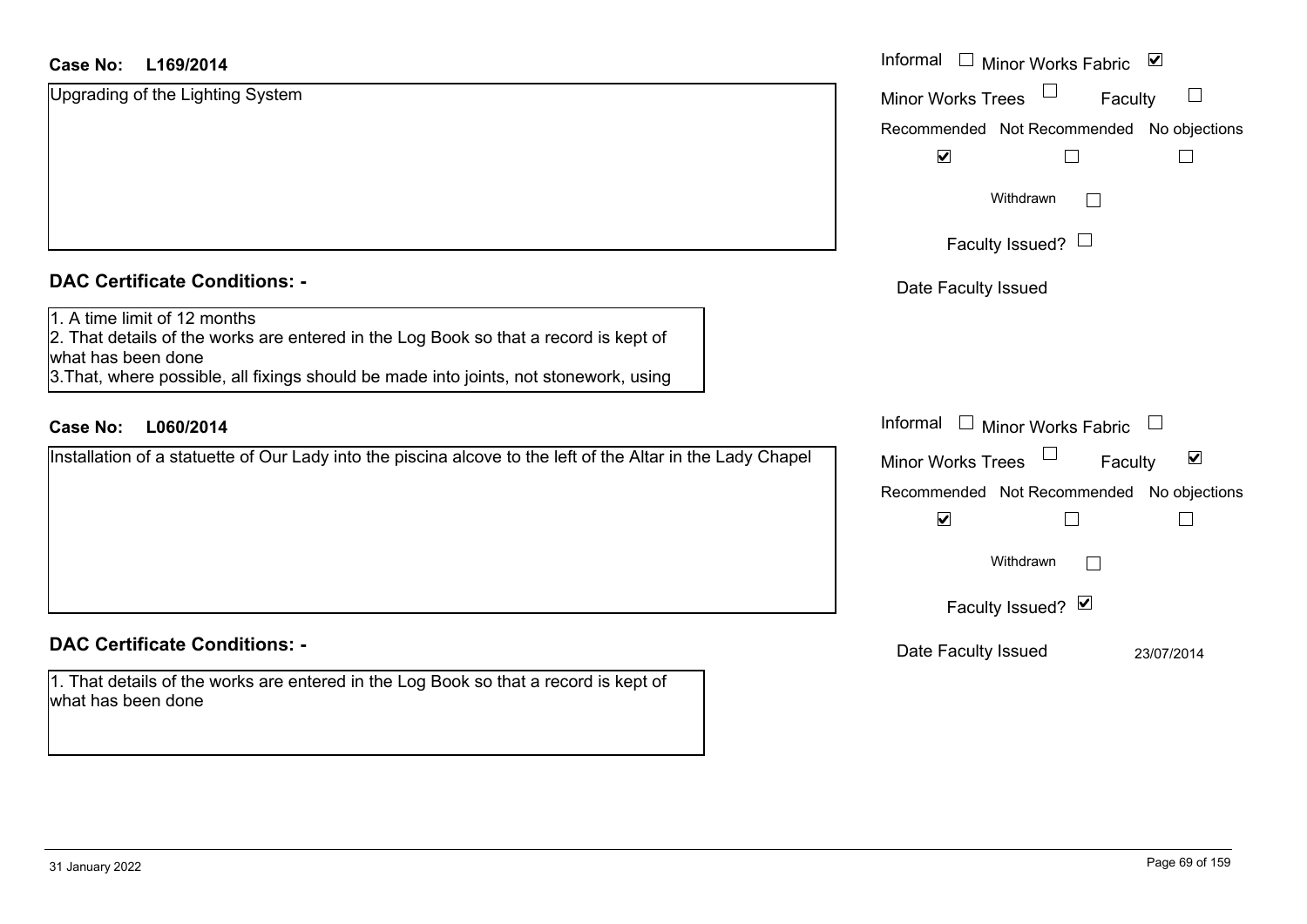| L168/2014<br>Case No:                                                                                                                                                      | Informal <b>☑</b> Minor Works Fabric                           |
|----------------------------------------------------------------------------------------------------------------------------------------------------------------------------|----------------------------------------------------------------|
| Upgrading of the Heating System                                                                                                                                            | $\Box$<br>$\blacktriangledown$<br>Minor Works Trees<br>Faculty |
|                                                                                                                                                                            | Recommended Not Recommended<br>No objections                   |
|                                                                                                                                                                            | $\blacktriangledown$                                           |
|                                                                                                                                                                            | Withdrawn<br>$\vert \ \ \vert$                                 |
|                                                                                                                                                                            | Faculty Issued? Ø                                              |
| <b>DAC Certificate Conditions: -</b>                                                                                                                                       | Date Faculty Issued<br>21/09/2017                              |
| 1. That details of the works are entered in the Log Book so that a record is kept of<br>what has been done                                                                 |                                                                |
| 2. That, in line with the requirement and advice of the Ecclesiastical Insurance Group,<br>the installation and/or testing must be carried out by an electrician who is an |                                                                |
| L017/2014<br><b>Case No:</b>                                                                                                                                               | Informal<br>Minor Works Fabric                                 |
| Installation of new Stained-glass Window in the Baptistry                                                                                                                  | $\blacktriangledown$<br><b>Minor Works Trees</b><br>Faculty    |
|                                                                                                                                                                            | Recommended Not Recommended No objections                      |
|                                                                                                                                                                            | $\blacktriangledown$<br>L                                      |
|                                                                                                                                                                            | Withdrawn                                                      |
|                                                                                                                                                                            | Faculty Issued? Ø                                              |
| <b>DAC Certificate Conditions: -</b>                                                                                                                                       | Date Faculty Issued<br>28/07/2014                              |
| 1. That details of the works are entered in the Log Book so that a record is kept of<br>what has been done                                                                 |                                                                |
| 2. The works proposed have the potential to affect bats so advice should be sought<br>from Natural England on 0845 1300 228 or mailto: Jbarker@bats.org.uk prior to        |                                                                |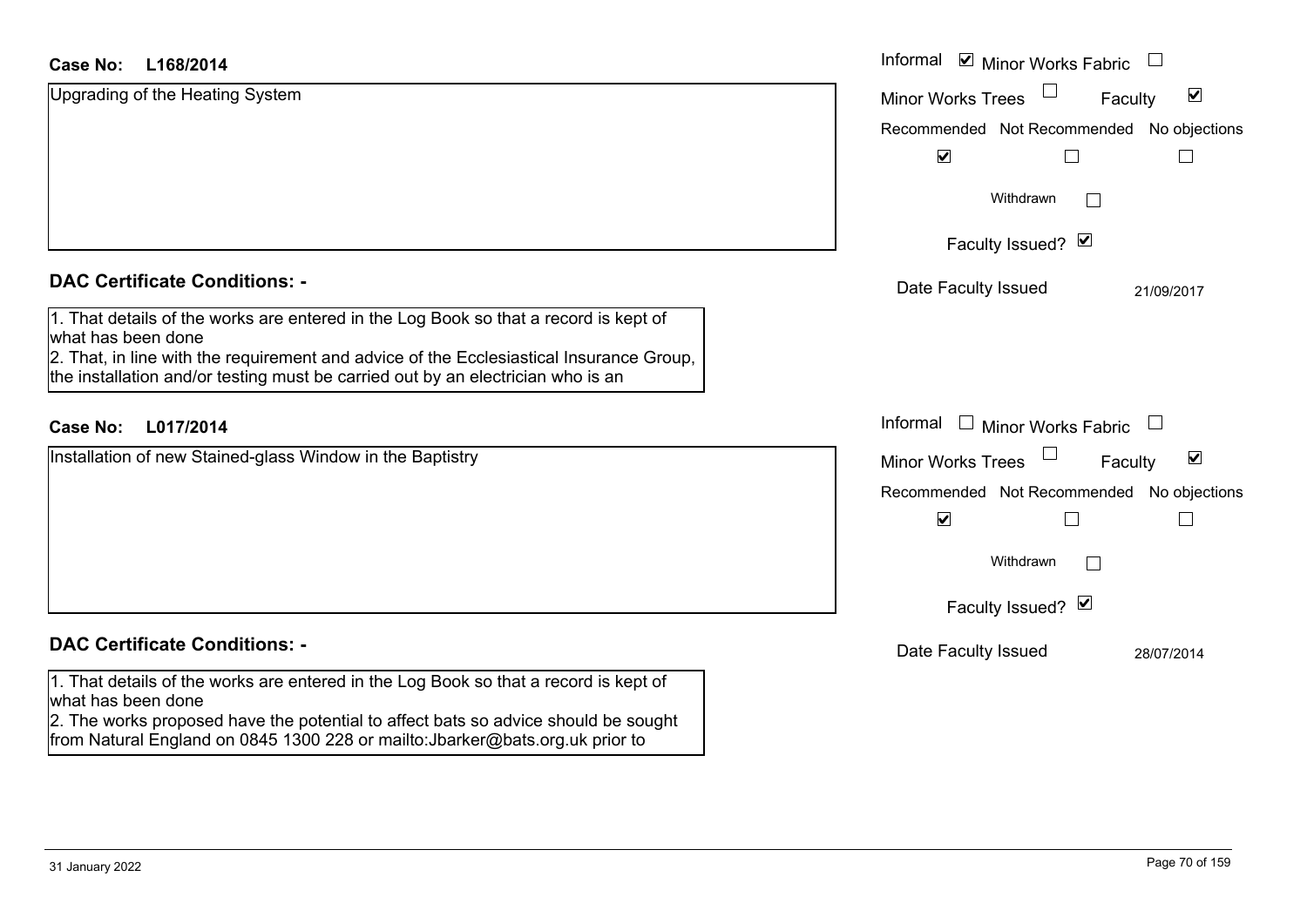| <b>Case No:</b><br>L271/2015                                                                               | Informal $\Box$ Minor Works Fabric $\Box$            |
|------------------------------------------------------------------------------------------------------------|------------------------------------------------------|
| Installation of a: -<br>1. Defibrillator                                                                   | Minor Works Trees<br>$\blacktriangledown$<br>Faculty |
| 2. Protective Case                                                                                         | Recommended Not Recommended No objections            |
| in the South Porch                                                                                         | $\Box$                                               |
|                                                                                                            | Withdrawn<br>$\blacktriangledown$                    |
|                                                                                                            | Faculty Issued? $\Box$                               |
| <b>DAC Certificate Conditions: -</b>                                                                       | Date Faculty Issued                                  |
| 1. That details of the works are entered in the Log Book so that a record is kept of<br>what has been done |                                                      |
|                                                                                                            |                                                      |
| <b>Case No:</b>                                                                                            | Informal $\Box$ Minor Works Fabric $\Box$            |
| Replacement of external Lighting                                                                           | Minor Works Trees<br>$\blacktriangledown$<br>Faculty |
|                                                                                                            | Recommended Not Recommended No objections            |
|                                                                                                            | $\blacktriangledown$<br>$\perp$                      |
|                                                                                                            | Withdrawn<br>$\mathbf{L}$                            |
|                                                                                                            | Faculty Issued? $\Box$                               |
| <b>DAC Certificate Conditions: -</b>                                                                       | Date Faculty Issued                                  |
| 1. That details of the works are entered in the Log Book so that a record is kept of<br>what has been done |                                                      |
| 2. That any fixings (in the case of the light affixed to the side of the porch etc.) will                  |                                                      |
| need to be made into mortar joints and old fixing holes will need to be made good.                         |                                                      |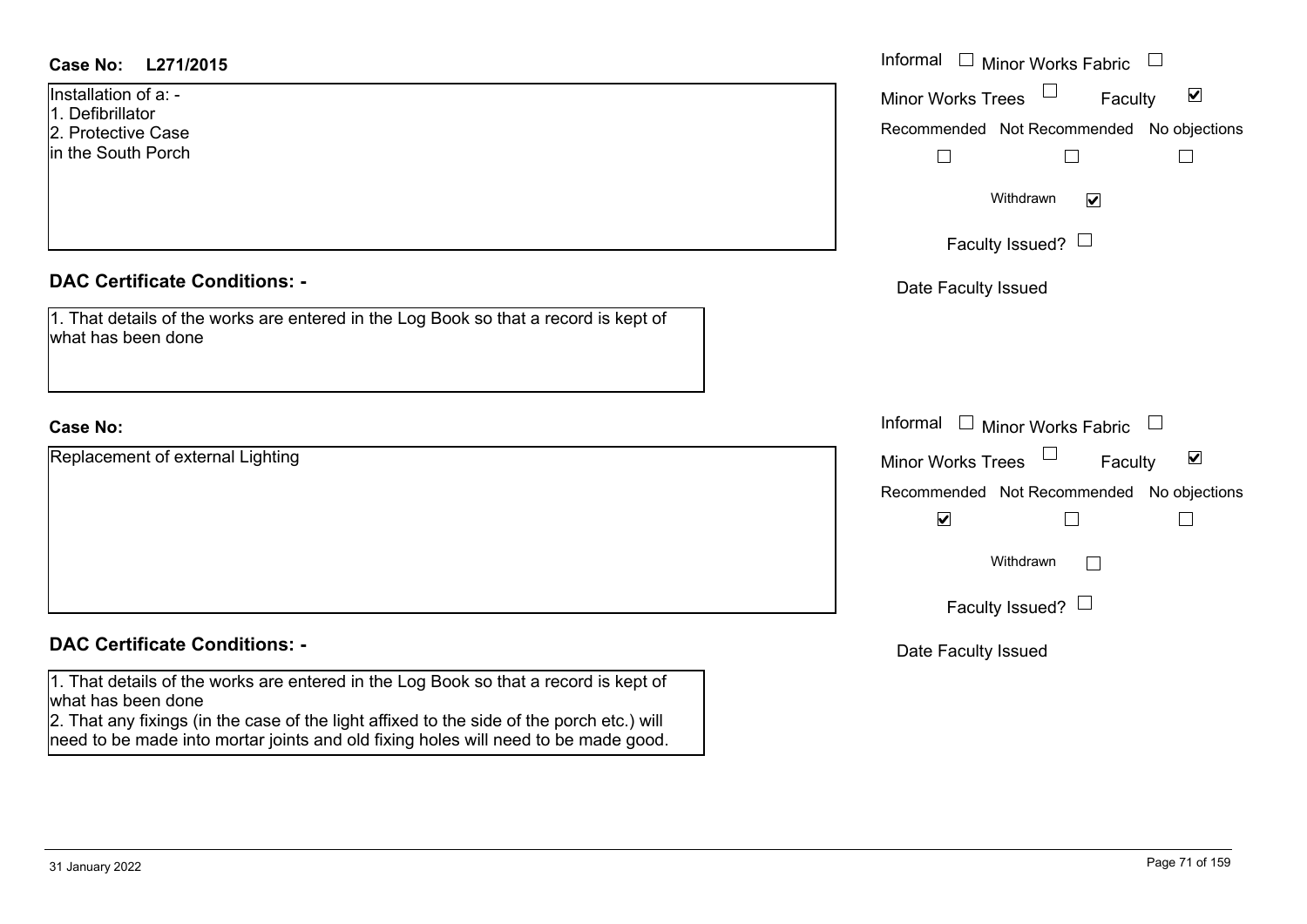| <b>Case No:</b>                                                                                            | Informal □ Minor Works Fabric ⊠                      |
|------------------------------------------------------------------------------------------------------------|------------------------------------------------------|
| Repairs to the Tower roof                                                                                  | Minor Works Trees<br>$\Box$<br>Faculty               |
|                                                                                                            | Recommended Not Recommended No objections            |
|                                                                                                            | $\blacktriangledown$<br>$\mathsf{L}$                 |
|                                                                                                            | Withdrawn<br>$\mathbf{L}$                            |
|                                                                                                            | Faculty Issued? $\Box$                               |
| <b>DAC Certificate Conditions: -</b>                                                                       | Date Faculty Issued                                  |
| 1. That details of the works are entered in the Log Book so that a record is kept of<br>what has been done |                                                      |
|                                                                                                            |                                                      |
| <b>Case No:</b>                                                                                            | Informal<br>$\Box$ Minor Works Fabric $\Box$         |
| Organ repairs (including re-covering belows) as per specification                                          | Minor Works Trees<br>$\blacktriangledown$<br>Faculty |
|                                                                                                            | Recommended Not Recommended No objections            |
|                                                                                                            | $\blacktriangledown$                                 |
|                                                                                                            | Withdrawn<br>$\Box$                                  |
|                                                                                                            | Faculty Issued? $\Box$                               |
| <b>DAC Certificate Conditions: -</b>                                                                       | Date Faculty Issued<br>28/11/2019                    |
| 1. That details of the works are entered in the Log Book so that a record is kept of<br>what has been done |                                                      |
|                                                                                                            |                                                      |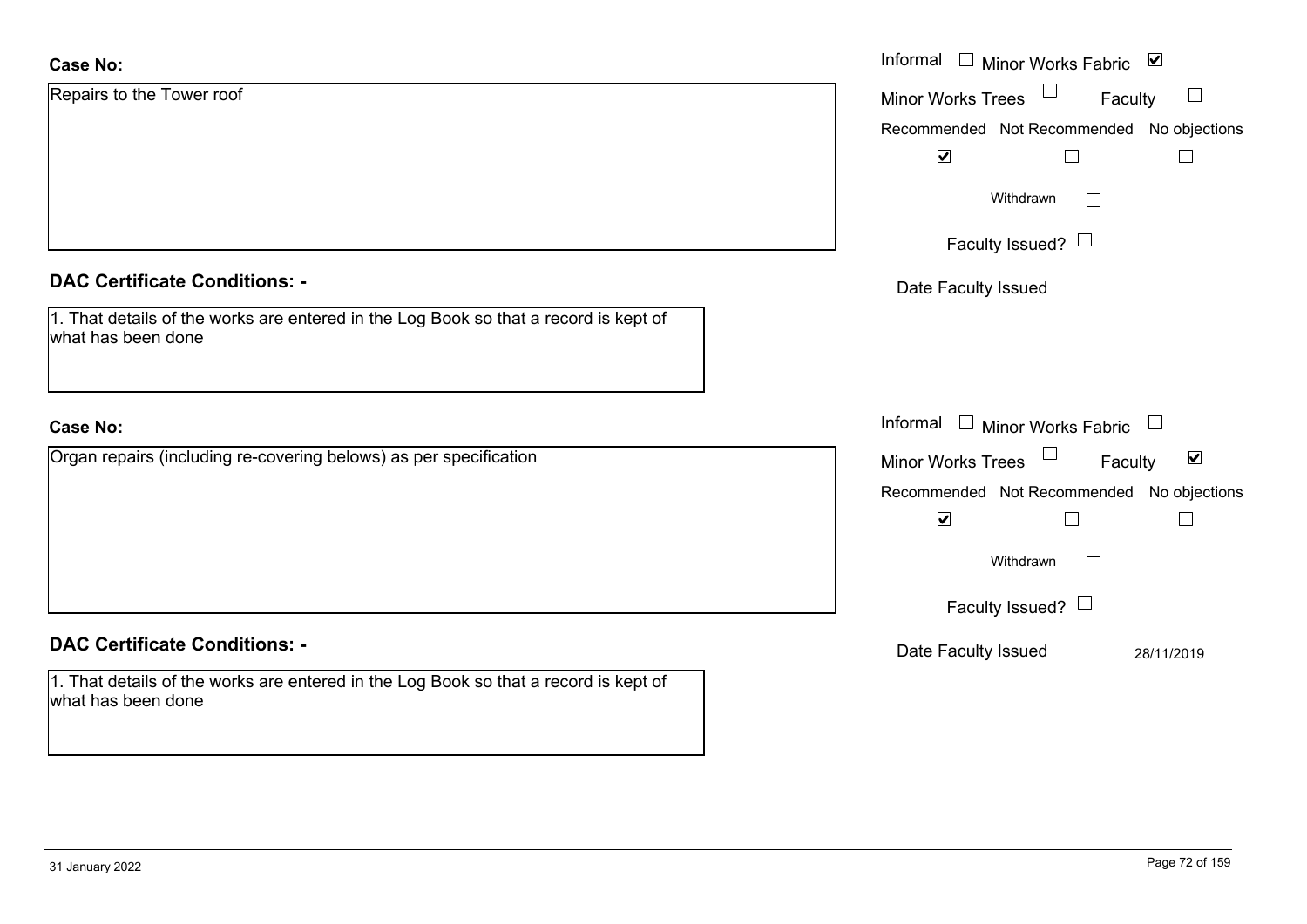#### **Ben No: Church**

# **Melton Mowbray, Pocket Park**

| L051/2014<br>Case No:                                                                                                                                                                                    | Informal<br>Minor Works Fabric                                                                                   |
|----------------------------------------------------------------------------------------------------------------------------------------------------------------------------------------------------------|------------------------------------------------------------------------------------------------------------------|
| In Pocket Park: -<br>$\vert$ 1. To fell: -<br>a) T60, Ash, 24m tall<br>b) T51, Lime, 12m tall<br>2. To crown lift a tree on the same site overhanging the gable wall of an adjoining property in British | M<br><b>Minor Works Trees</b><br>Faculty<br>Recommended Not Recommended No objections<br>$\overline{\mathbf{v}}$ |
| <b>School Gardens</b>                                                                                                                                                                                    | Withdrawn                                                                                                        |
|                                                                                                                                                                                                          | Faculty Issued? $\Box$                                                                                           |
| <b>DAC Certificate Conditions: -</b>                                                                                                                                                                     | Date Faculty Issued                                                                                              |
| 1. A time limit of 12 months                                                                                                                                                                             |                                                                                                                  |

1. A time limit of 12 months 2. That details of the works are entered in the Log Book so that a record is kept of what has been done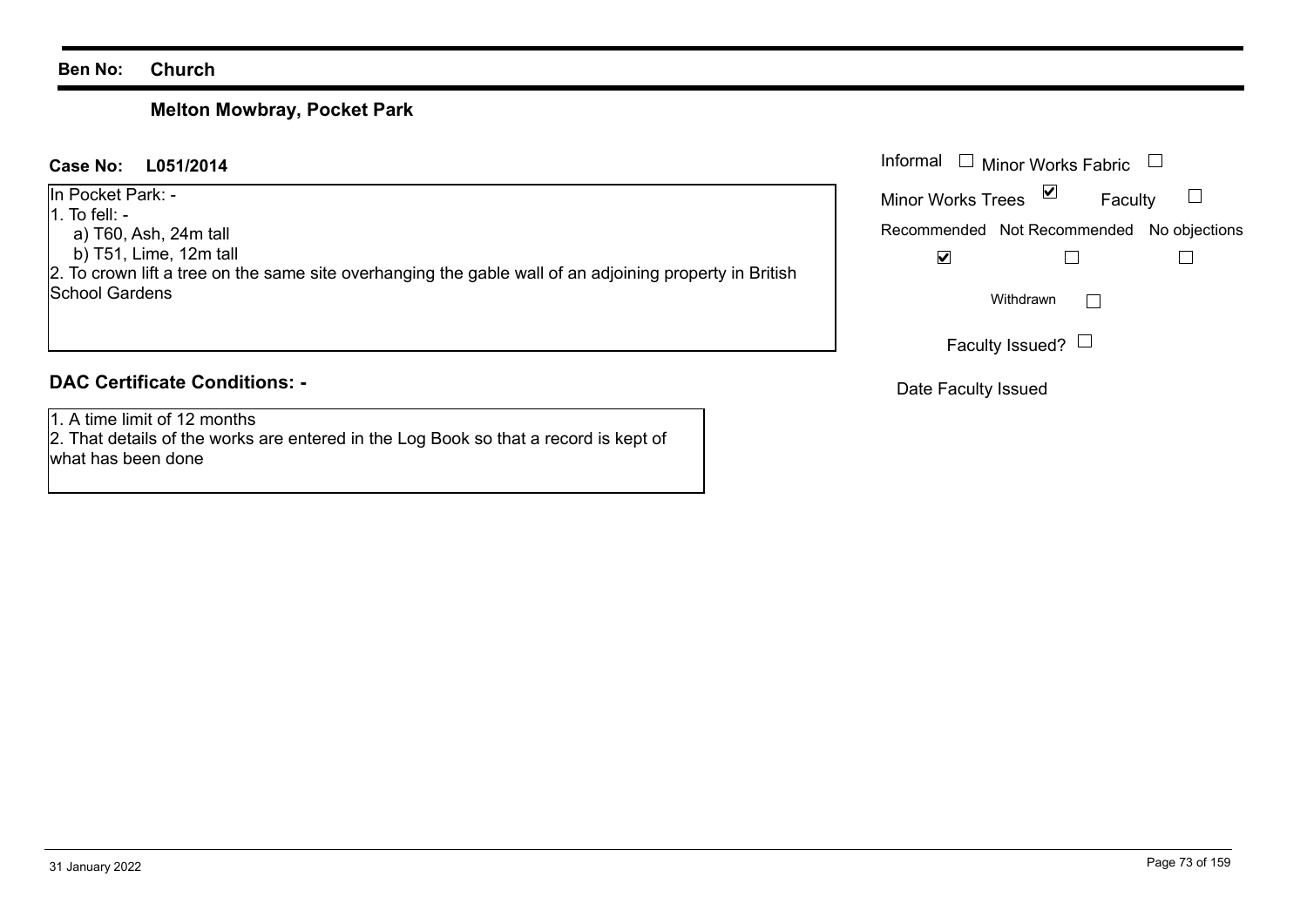# **L037/2014Case No:** Informal

In Pocket Park, the remnant of the churchyard that lies between St Mary's Way and British School Gardens,: - 1. Re-location of: -

a) Approximately 12 upright headstones

b) 4 x headstones laid flat

2. Fell 1 x Tree

currently against the wall of 9 British School Gardens

# **DAC Certificate Conditions: -**

1. Human Remains should be expected when excavating within a churchyard. Any remains should be recovered, treated in a respectful manner and boxed or bagged, and set aside securely for reburial by the incumbent in an appropriate location

### **L133/2014Case No:**

#### 1.Tree to be felled:

a) 1 x Ash tree (T42) 20m tall – tree has previously been crown reduced and thinned on a number occasions, the tree will not survive any further trimming but remains a serious problem for an adjac play school with serious concerns for the children's safety from occasional falling branches as well and the longevity of play equipment which is constantly subjected to corrosive bird droppings from in the tree

2. Re-plant with 3 x similar types of Trees at a point adjacent to where the trees have been felled, obviously either planting at a point where the problem now being caused will not reoccur, or using alternate varieties of the same species that will not as they grow to maturity give rise to the same concerns

# **DAC Certificate Conditions: -**

1. A time limit of 12 months

2. That details of the works are entered in the Log Book so that a record is kept of what has been done

| L037/2014                                                                                                                                                                                                                                                                                                                                                                                                                                                                                                                                                                                                                                                                                                   | Informal ⊠ Minor Works Fabric                                                                                                                 |
|-------------------------------------------------------------------------------------------------------------------------------------------------------------------------------------------------------------------------------------------------------------------------------------------------------------------------------------------------------------------------------------------------------------------------------------------------------------------------------------------------------------------------------------------------------------------------------------------------------------------------------------------------------------------------------------------------------------|-----------------------------------------------------------------------------------------------------------------------------------------------|
| Park, the remnant of the churchyard that lies between St Mary's Way and British School                                                                                                                                                                                                                                                                                                                                                                                                                                                                                                                                                                                                                      | <b>Minor Works Trees</b><br>Faculty                                                                                                           |
| ation of: -<br>roximately 12 upright headstones<br>headstones laid flat<br>x Tree<br>against the wall of 9 British School Gardens                                                                                                                                                                                                                                                                                                                                                                                                                                                                                                                                                                           | Recommended Not Recommended No objections<br>$\blacktriangledown$<br>Withdrawn                                                                |
|                                                                                                                                                                                                                                                                                                                                                                                                                                                                                                                                                                                                                                                                                                             | Faculty Issued? Ø                                                                                                                             |
| rtificate Conditions: -<br>n Remains should be expected when excavating within a churchyard. Any<br>should be recovered, treated in a respectful manner and boxed or bagged,<br>iside securely for reburial by the incumbent in an appropriate location                                                                                                                                                                                                                                                                                                                                                                                                                                                     | Date Faculty Issued<br>09/11/2015                                                                                                             |
| L133/2014                                                                                                                                                                                                                                                                                                                                                                                                                                                                                                                                                                                                                                                                                                   | Informal<br>Minor Works Fabric                                                                                                                |
| be felled:<br>Ash tree (T42) 20m tall – tree has previously been crown reduced and thinned on a number of<br>s, the tree will not survive any further trimming but remains a serious problem for an adjacent<br>ool with serious concerns for the children's safety from occasional falling branches as well as<br>ongevity of play equipment which is constantly subjected to corrosive bird droppings from birds<br>nt with 3 x similar types of Trees at a point adjacent to where the trees have been felled,<br>either planting at a point where the problem now being caused will not reoccur, or using<br>varieties of the same species that will not as they grow to maturity give rise to the same | ⊻<br>Minor Works Trees<br>Faculty<br>Recommended Not Recommended No objections<br>$\blacktriangledown$<br>Withdrawn<br>Faculty Issued? $\Box$ |

Date Faculty Issued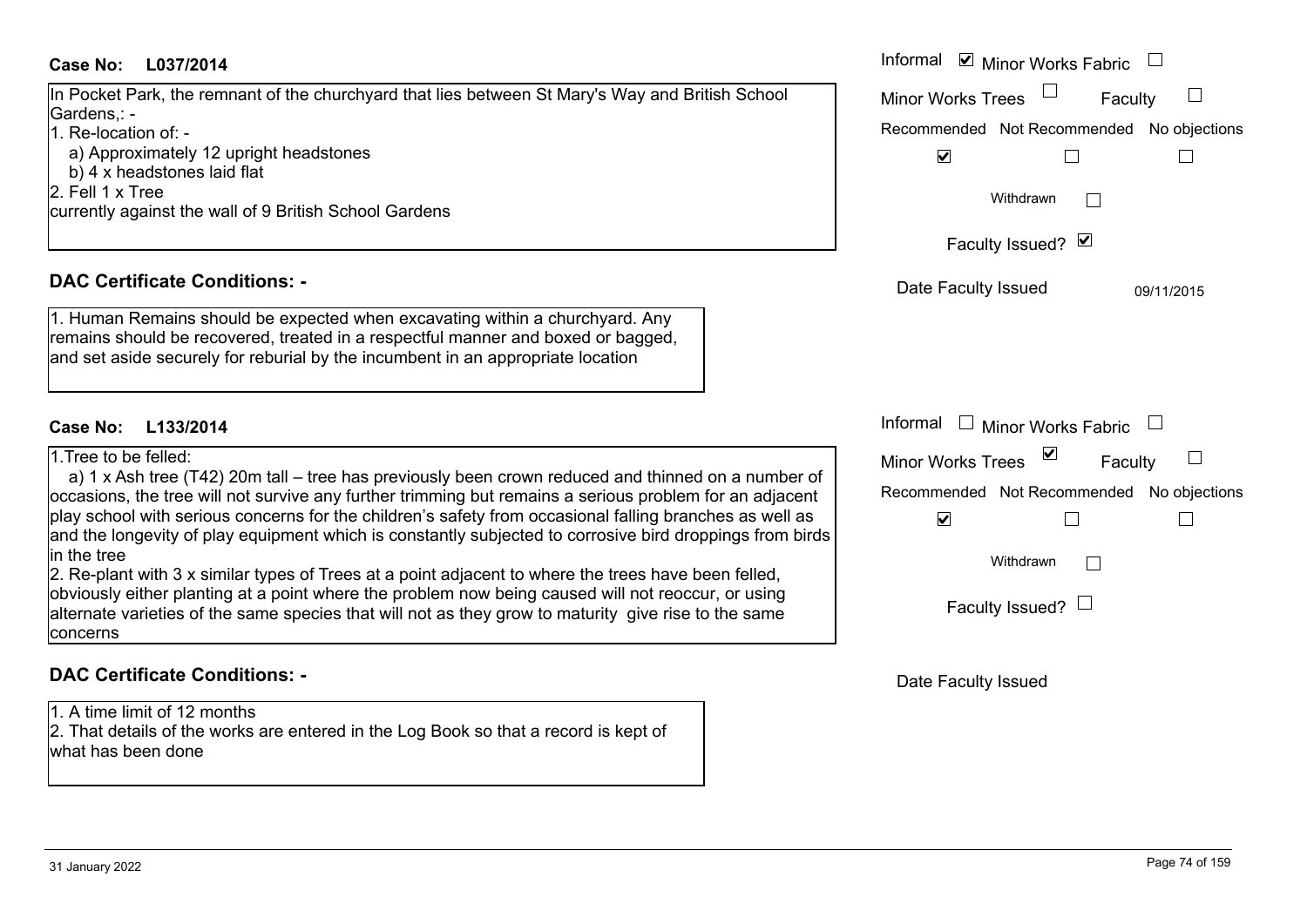#### **Ben No: Church**

#### **10205 Melton Mowbray, St Mary**

| L/1999<br><b>Case No:</b>            | Informal $\square$<br>Minor Works Fabric                    |
|--------------------------------------|-------------------------------------------------------------|
| CONFIRMATORY FACULTY: -              | Minor Works Trees $\Box$<br>$\blacktriangledown$<br>Faculty |
| <b>Restoration of Carillon</b>       | Recommended Not Recommended No objections                   |
|                                      |                                                             |
|                                      | Withdrawn                                                   |
|                                      | Faculty Issued? $\boxed{\triangleright}$                    |
| <b>DAC Certificate Conditions: -</b> | Date Faculty Issued<br>05/01/2001                           |
| 1. A time limit of 12 months         |                                                             |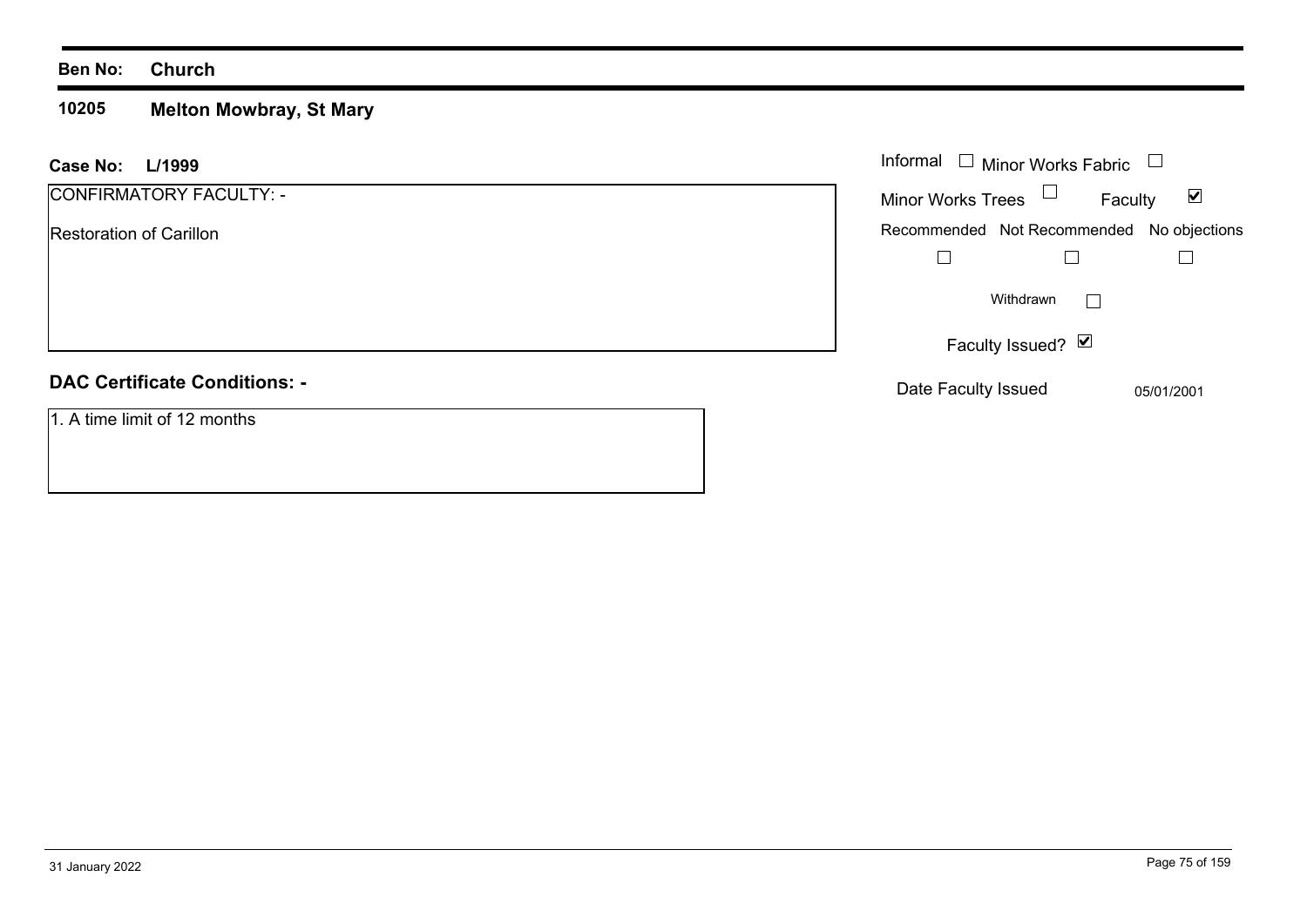#### **L119/2000Case No:**

| <b>Case No:</b><br>L119/2000                                                                                                        | Informal □ Minor Works Fabric □                      |
|-------------------------------------------------------------------------------------------------------------------------------------|------------------------------------------------------|
| Installation of two new silver candlesticks                                                                                         | Minor Works Trees<br>$\blacktriangledown$<br>Faculty |
|                                                                                                                                     | Recommended Not Recommended No objections            |
|                                                                                                                                     | $\blacktriangledown$<br>$\Box$<br>$\Box$             |
|                                                                                                                                     | Withdrawn<br>$\Box$                                  |
|                                                                                                                                     | Faculty Issued? Ø                                    |
| <b>DAC Certificate Conditions: -</b>                                                                                                | Date Faculty Issued<br>06/02/2001                    |
| 1. A time limit of 12 months                                                                                                        |                                                      |
| <b>Case No:</b><br>L089/2001                                                                                                        | Informal $\Box$ Minor Works Fabric $\Box$            |
| Removal of boiler house and landscaping in the churchyard                                                                           | Minor Works Trees<br>$\blacktriangledown$<br>Faculty |
|                                                                                                                                     | Recommended Not Recommended No objections            |
|                                                                                                                                     | $\blacktriangledown$<br>$\overline{\phantom{a}}$     |
|                                                                                                                                     | Withdrawn<br>$\Box$                                  |
|                                                                                                                                     | Faculty Issued? $\Box$                               |
| <b>DAC Certificate Conditions: -</b>                                                                                                | Date Faculty Issued                                  |
| 1. A time limit of 12 months<br>2. That there should be an Archaeological Watching Brief whilst the works were being<br>carried out |                                                      |

3. At least fifteen working days notice of commencement of work should eb given to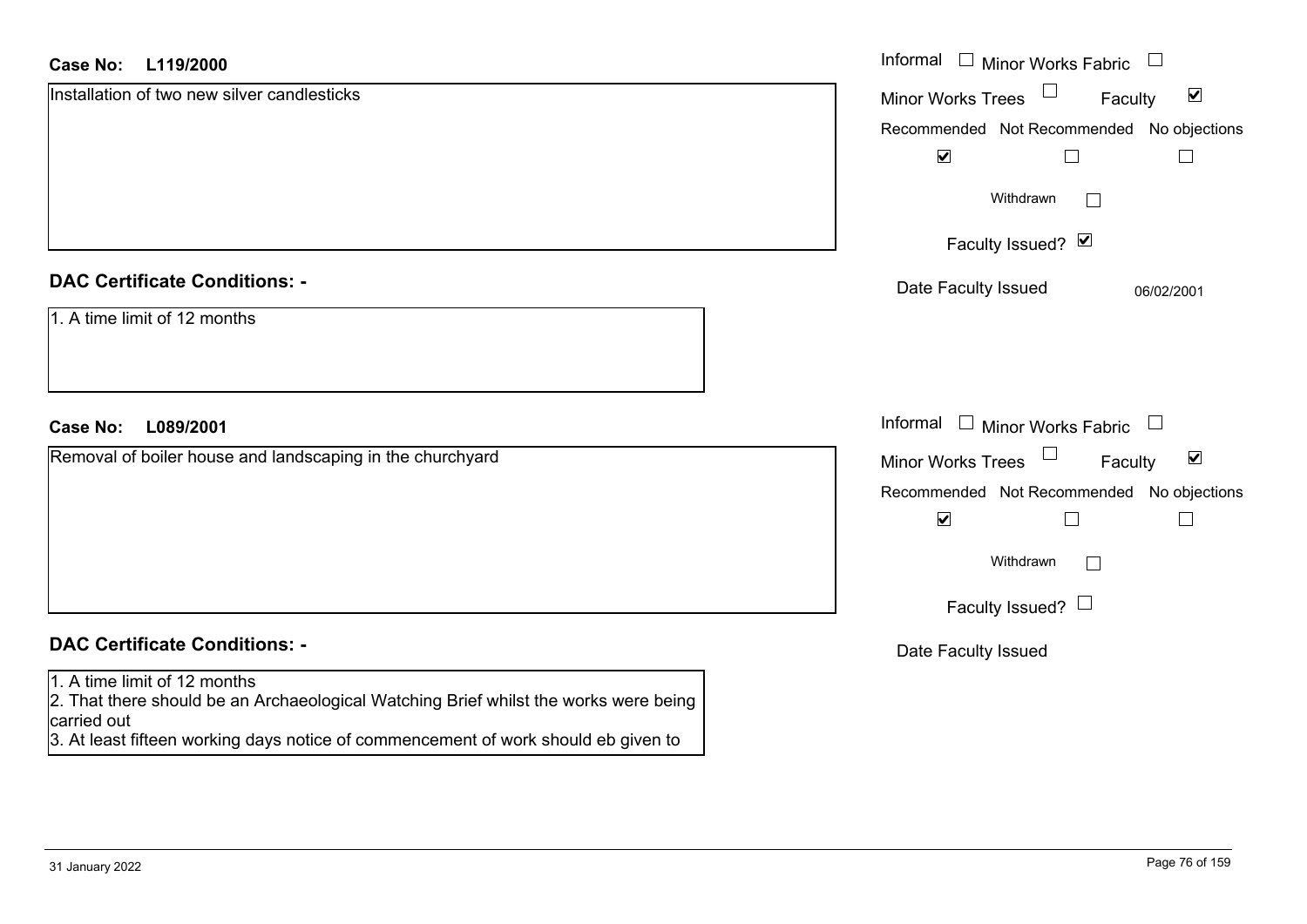| <b>Case No:</b><br>L044/2001                                         | Informal<br>$\perp$<br>Minor Works Fabric                        |
|----------------------------------------------------------------------|------------------------------------------------------------------|
| Re-leading of roof coverings to the east aisle of the South Transept | Minor Works Trees<br>$\blacktriangledown$<br>Faculty             |
|                                                                      | No objections<br>Recommended Not Recommended                     |
|                                                                      | $\blacktriangledown$<br>$\Box$<br>$\Box$                         |
|                                                                      | Withdrawn<br>$\mathbf{L}$                                        |
|                                                                      | Faculty Issued? Ø                                                |
| <b>DAC Certificate Conditions: -</b>                                 | Date Faculty Issued<br>03/08/2001                                |
| 1. A time limit of 12 months                                         |                                                                  |
| <b>Case No:</b><br>L056/2001                                         | Informal<br>$\Box$ Minor Works Fabric $\Box$                     |
| Additions to 151/156 Airborne Memorial in the North Aisle            | Minor Works Trees<br>$\blacktriangledown$<br>Faculty             |
|                                                                      | Recommended Not Recommended<br>No objections                     |
|                                                                      | $\blacktriangledown$<br>$\overline{\phantom{a}}$<br>$\mathsf{L}$ |
|                                                                      | Withdrawn<br>$\mathbb{R}^n$                                      |
|                                                                      | Faculty Issued? Ø                                                |
| <b>DAC Certificate Conditions: -</b>                                 | Date Faculty Issued<br>26/09/2001                                |
| 1. A time limit of 12 months                                         |                                                                  |
|                                                                      |                                                                  |
|                                                                      |                                                                  |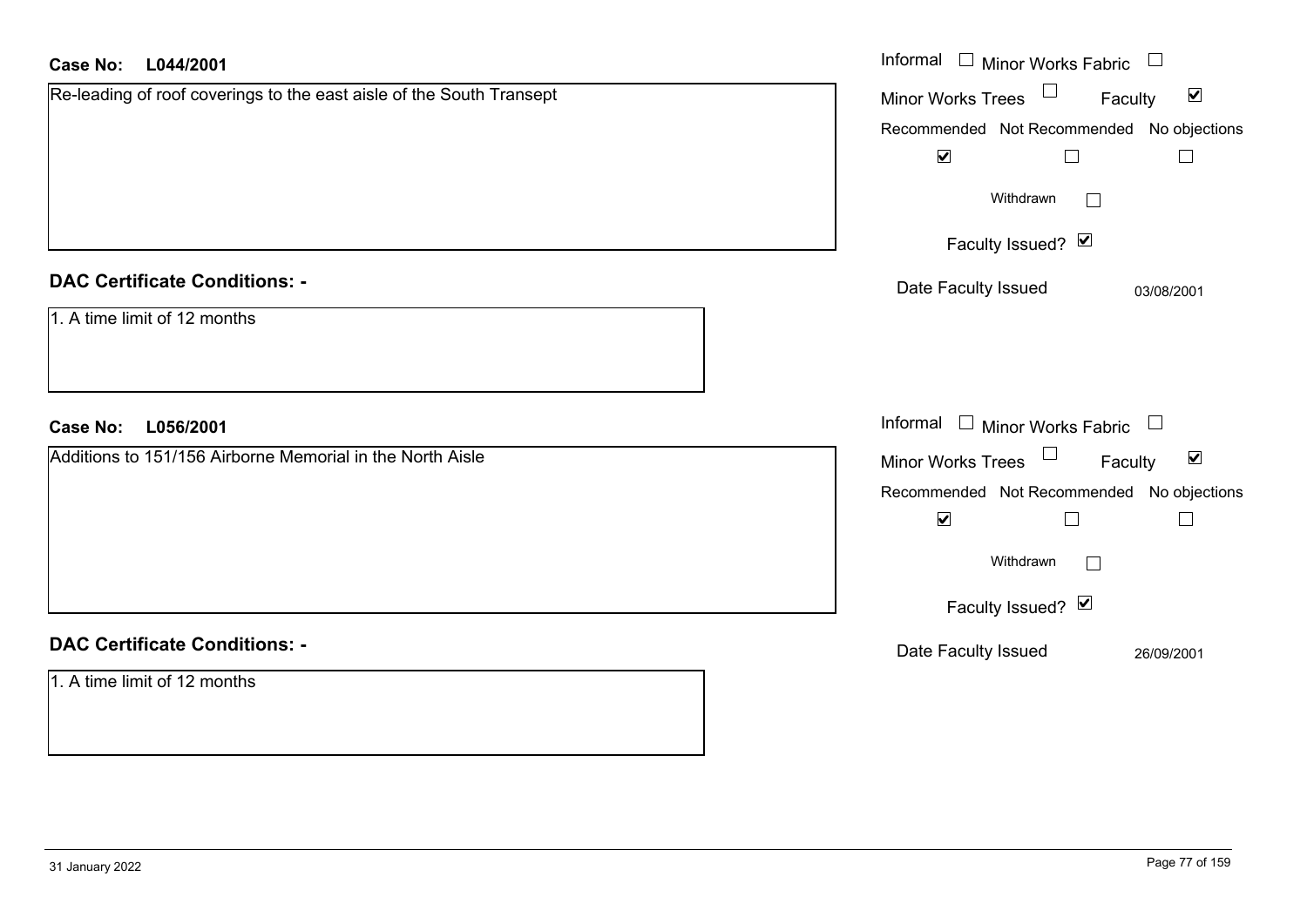# **DAC Certificate Conditions: -**

| Case No:<br>L142/2003                                                                                                                                         | Informal <b>v</b> Minor Works Fabric                                                                                                                                                                  |
|---------------------------------------------------------------------------------------------------------------------------------------------------------------|-------------------------------------------------------------------------------------------------------------------------------------------------------------------------------------------------------|
| Informal advice on various proposals for: -<br>1. New Heating and Lighting Schemes<br>2. Re-ordering                                                          | <b>Minor Works Trees</b><br>Faculty<br>Recommended Not Recommended No objections<br>Withdrawn<br>Faculty Issued? $\Box$                                                                               |
| <b>DAC Certificate Conditions: -</b>                                                                                                                          | Date Faculty Issued                                                                                                                                                                                   |
| 1. A time limit of 12 months<br><b>Case No:</b><br>L035/2003                                                                                                  | Informal $\Box$ Minor Works Fabric $\Box$                                                                                                                                                             |
| 1. Repairs to the east parapet central pinnacle of the central Tower<br>2. Replacement of damaged floor slab adjacent to the lectern on a like-for-like basis | Minor Works Trees<br>$\blacktriangledown$<br>Faculty<br>Recommended Not Recommended No objections<br>$\blacktriangledown$<br>$\Box$<br>$\perp$<br>Withdrawn<br>$\mathbf{1}$<br>Faculty Issued? $\Box$ |
| <b>DAC Certificate Conditions: -</b>                                                                                                                          | Date Faculty Issued                                                                                                                                                                                   |
| 1. A time limit of 12 months                                                                                                                                  |                                                                                                                                                                                                       |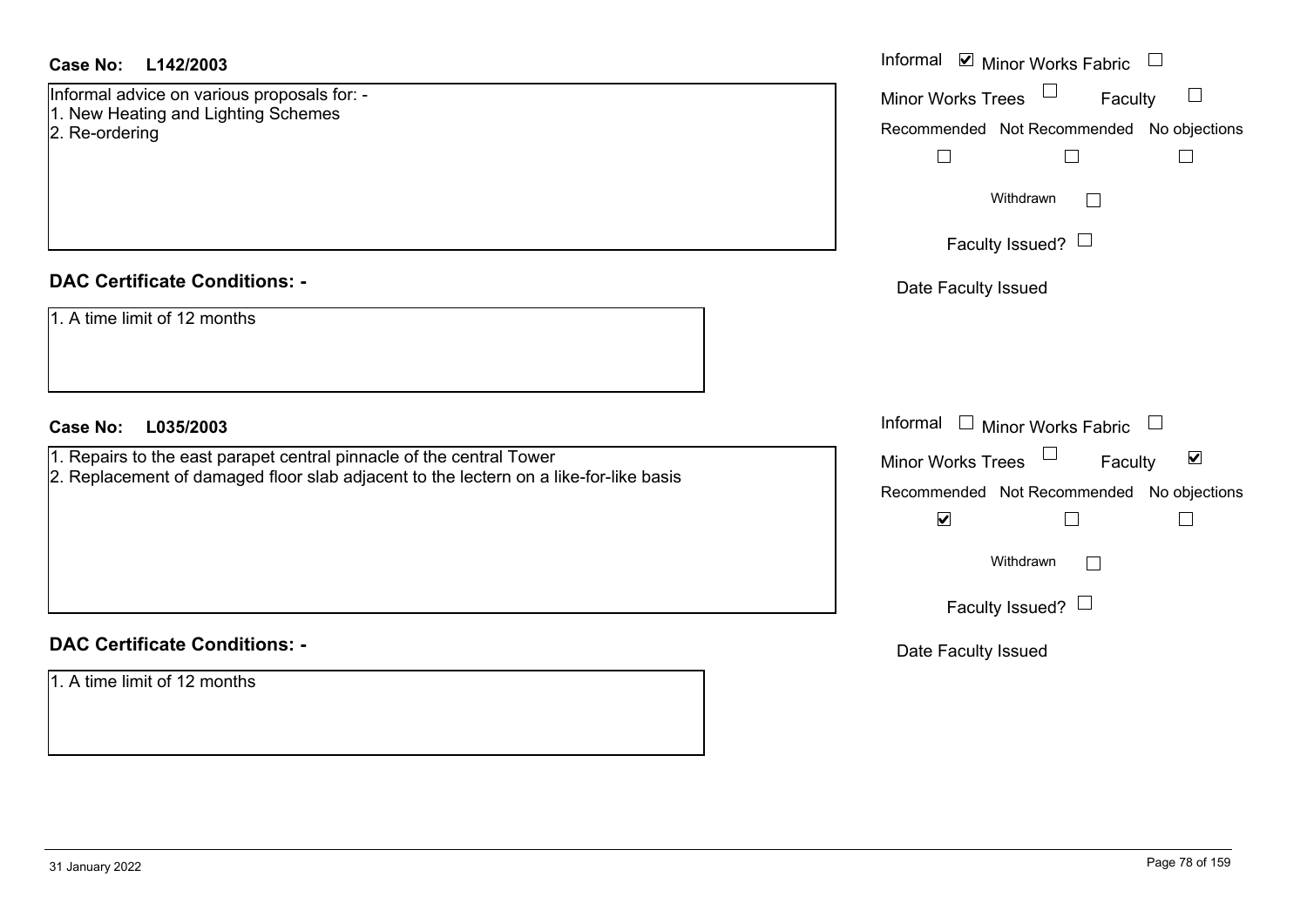#### **L130/2003Case No:**

| <b>Case No:</b><br>L130/2003                                                                     | Informal ⊠ Minor Works Fabric                                  |
|--------------------------------------------------------------------------------------------------|----------------------------------------------------------------|
| Conservation of military effigy of circa 1300                                                    | Minor Works Trees<br>Faculty<br>$\Box$                         |
|                                                                                                  | Recommended Not Recommended No objections                      |
|                                                                                                  | $\Box$<br>$\Box$                                               |
|                                                                                                  | Withdrawn<br>$\vert \ \ \vert$                                 |
|                                                                                                  | Faculty Issued? $\Box$                                         |
| <b>DAC Certificate Conditions: -</b>                                                             | Date Faculty Issued                                            |
| 1. A time limit of 12 months                                                                     |                                                                |
| <b>Case No:</b><br>L036/2003                                                                     | Informal<br>$\Box$ Minor Works Fabric<br>$\Box$                |
| Replacement of two existing Noticeboards - one to be re-positioned from North Door to a position | $\Box$<br>$\blacktriangledown$<br>Minor Works Trees<br>Faculty |
| adjacent to the north side of the West Door {Planning permission has been granted}               | Recommended Not Recommended No objections                      |
|                                                                                                  | $\Box$<br>$\Box$                                               |
|                                                                                                  | Withdrawn<br>$\mathbb{R}^n$                                    |
|                                                                                                  | Faculty Issued? $\Box$                                         |
| <b>DAC Certificate Conditions: -</b>                                                             | Date Faculty Issued                                            |
| 1. A time limit of 12 months                                                                     |                                                                |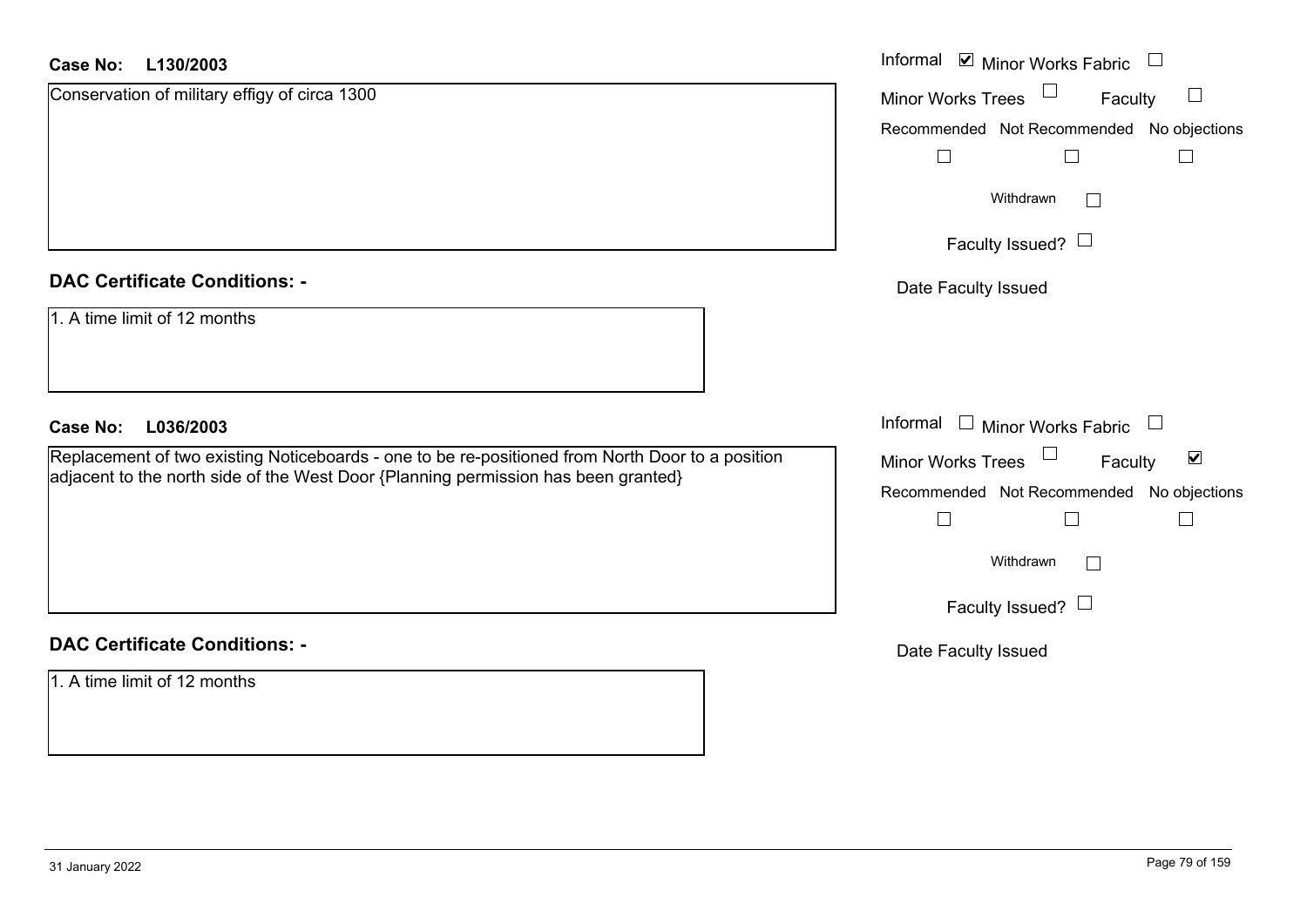| <b>Case No:</b><br>L060/2004                                                                                                       | Informal ⊠ Minor Works Fabric □                            |
|------------------------------------------------------------------------------------------------------------------------------------|------------------------------------------------------------|
| Repairs to the West Window                                                                                                         | $\Box$<br><b>Minor Works Trees</b><br>Faculty<br>$\Box$    |
|                                                                                                                                    | Recommended Not Recommended No objections                  |
|                                                                                                                                    | $\blacktriangledown$<br>$\Box$                             |
|                                                                                                                                    | Withdrawn<br>$\sim$                                        |
|                                                                                                                                    | Faculty Issued? $\Box$                                     |
| <b>DAC Certificate Conditions: -</b>                                                                                               | Date Faculty Issued                                        |
| 1. A time limit of 12 months                                                                                                       |                                                            |
| <b>Case No:</b><br>L105/2005                                                                                                       | Informal $\Box$ Minor Works Fabric $\Box$                  |
| Restoration of the Great West Window in accordance with plans and specification drawn up by Mr                                     | Minor Works Trees<br>$\blacktriangledown$<br>Faculty       |
| Richard Wood of Drew Edwards Keene Ltd (attached)                                                                                  | Recommended Not Recommended No objections                  |
|                                                                                                                                    | $\blacktriangledown$<br>$\overline{\phantom{a}}$<br>$\Box$ |
|                                                                                                                                    | Withdrawn<br>$\mathbb{R}^n$                                |
|                                                                                                                                    | Faculty Issued? Ø                                          |
| <b>DAC Certificate Conditions: -</b>                                                                                               | Date Faculty Issued<br>07/12/2005                          |
| 1. A time limit of 12 months<br>2. A report must record where new glass is inserted<br>3. That new glass must be dated on its edge |                                                            |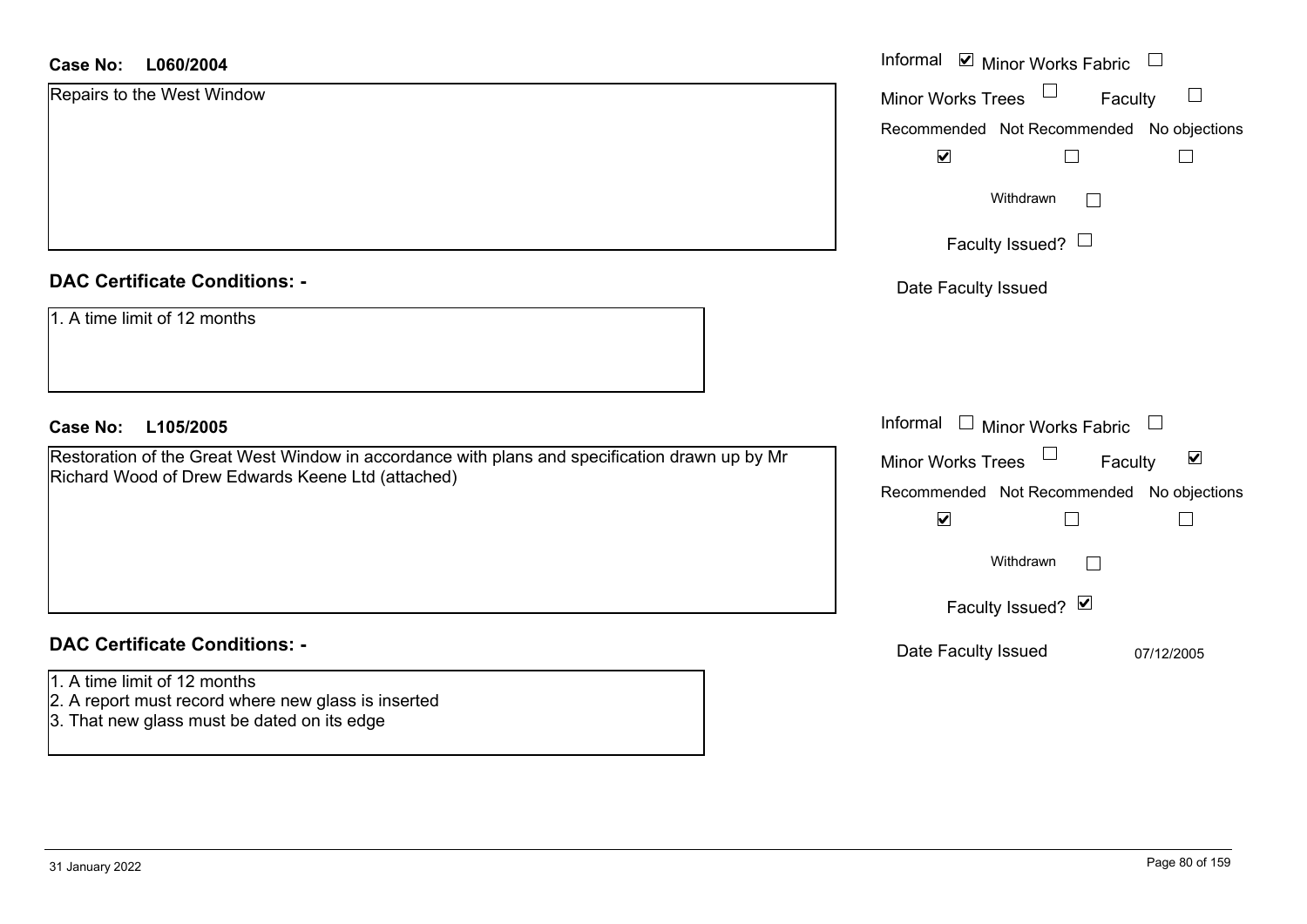| <b>Case No:</b>                                            | L119/2005                                                                                                                                                                                                 | Informal □ Minor Works Fabric □           |                                 |
|------------------------------------------------------------|-----------------------------------------------------------------------------------------------------------------------------------------------------------------------------------------------------------|-------------------------------------------|---------------------------------|
|                                                            | Construction of a new chimney for the church boilers on the north side of the churchyard adjacent to<br>the outbuilding to the Samworth Centre, including the re-location of gravestones in the immediate | <b>Minor Works Trees</b>                  | $\blacktriangledown$<br>Faculty |
|                                                            | vicinity of the works according with the specification and plans prepared by Mr R Wood of Drew                                                                                                            | Recommended Not Recommended No objections |                                 |
|                                                            | Edwards Keene Ltd (attached)                                                                                                                                                                              | $\blacktriangledown$                      |                                 |
|                                                            |                                                                                                                                                                                                           | Withdrawn                                 |                                 |
|                                                            |                                                                                                                                                                                                           | Faculty Issued? $\Box$                    |                                 |
|                                                            | <b>DAC Certificate Conditions: -</b>                                                                                                                                                                      | Date Faculty Issued                       |                                 |
|                                                            | 1. A time limit of 12 months                                                                                                                                                                              |                                           |                                 |
|                                                            |                                                                                                                                                                                                           |                                           |                                 |
| Case No:                                                   | L107/2006                                                                                                                                                                                                 | Informal $\Box$ Minor Works Fabric $\Box$ |                                 |
| Repair, Restoration & Re-positioning of Archdeacon's Stall |                                                                                                                                                                                                           | <b>Minor Works Trees</b>                  | $\blacktriangledown$<br>Faculty |
|                                                            |                                                                                                                                                                                                           | Recommended Not Recommended No objections |                                 |
|                                                            |                                                                                                                                                                                                           | $\blacktriangledown$                      |                                 |
|                                                            |                                                                                                                                                                                                           | Withdrawn                                 |                                 |
|                                                            |                                                                                                                                                                                                           | Faculty Issued? Ø                         |                                 |
|                                                            | <b>DAC Certificate Conditions: -</b>                                                                                                                                                                      | Date Faculty Issued                       | 06/09/2006                      |
|                                                            | 1. A time limit of 12 months                                                                                                                                                                              |                                           |                                 |
|                                                            | 2. That the stall is checked for woodworm and treated if necessary                                                                                                                                        |                                           |                                 |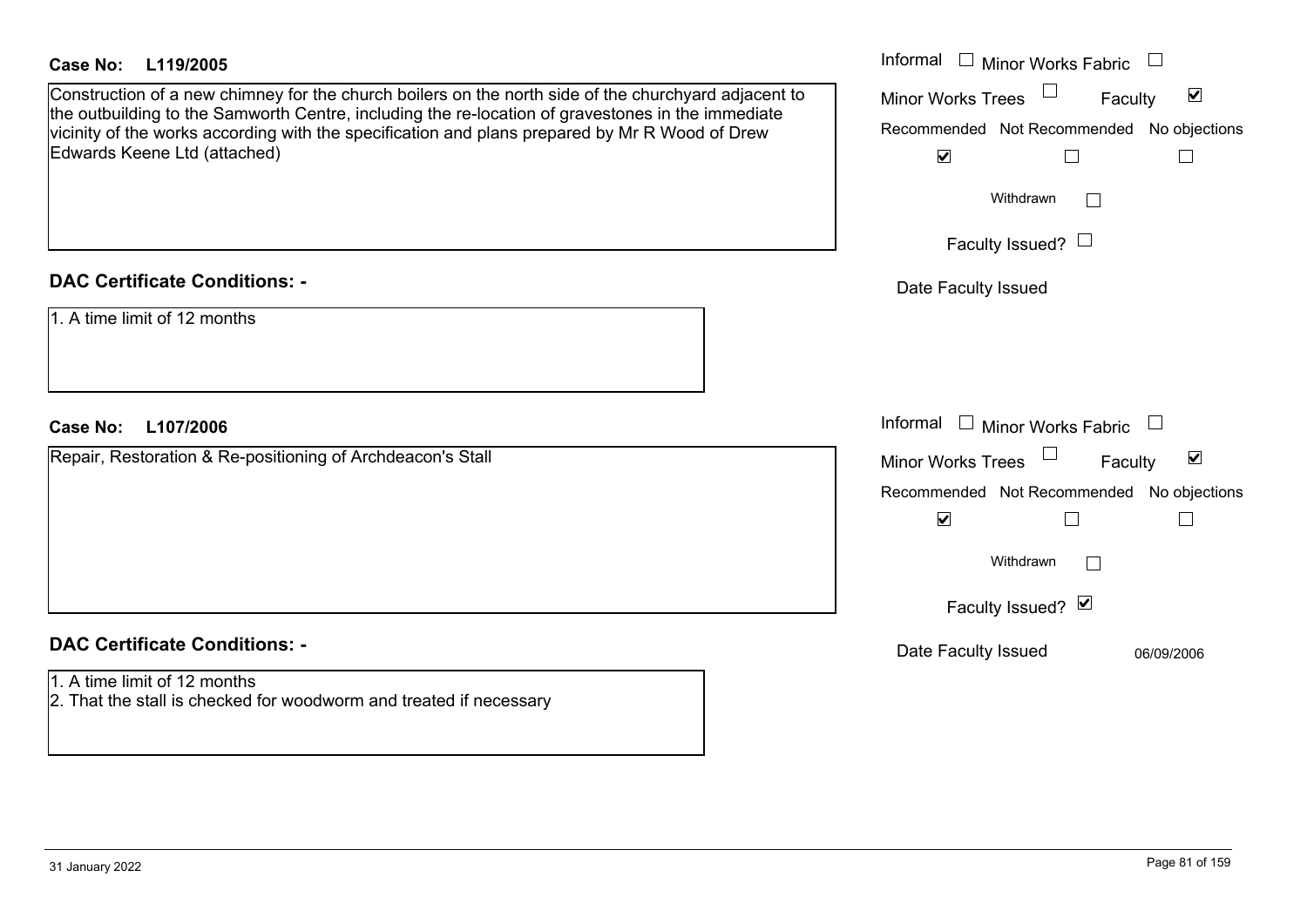| Case No: | L183/2006 |
|----------|-----------|
|----------|-----------|

| Lead roof repairs |  |  |
|-------------------|--|--|
|                   |  |  |
|                   |  |  |
|                   |  |  |

# **DAC Certificate Conditions: -**

# 1. A time limit of 12 months

# **DAC Certificate Conditions: -**

# 1. A time limit of 12 months

2. That, where possible, all fixings should be made into joints, not stonework, using stainless steel or non-ferrous screws in fibre plugs

| <b>Case No:</b><br>L183/2006                                                                                                                                                                                                                                                 | Informal $\Box$ Minor Works Fabric $\Box$                                                                                                                             |
|------------------------------------------------------------------------------------------------------------------------------------------------------------------------------------------------------------------------------------------------------------------------------|-----------------------------------------------------------------------------------------------------------------------------------------------------------------------|
| Lead roof repairs                                                                                                                                                                                                                                                            | $\blacktriangledown$<br><b>Minor Works Trees</b><br>Faculty<br>Recommended Not Recommended No objections<br>$\blacktriangledown$                                      |
|                                                                                                                                                                                                                                                                              | Withdrawn<br>$\Box$<br>Faculty Issued? $\Box$                                                                                                                         |
| <b>DAC Certificate Conditions: -</b>                                                                                                                                                                                                                                         | Date Faculty Issued                                                                                                                                                   |
| 1. A time limit of 12 months<br>2. That all lead work must take place under a "Hot Work" Permit<br>3. That any plumbers marks found on existing lead should be identified and cut-out,<br>then retained or spot-welded back into the new leadwork according to the advice of |                                                                                                                                                                       |
| L108/2006<br><b>Case No:</b>                                                                                                                                                                                                                                                 | Informal $\Box$ Minor Works Fabric $\Box$                                                                                                                             |
| Erection of Standard of 156 Battalion, The Parachute Regiment in frame on North Aisle                                                                                                                                                                                        | $\blacktriangledown$<br>Minor Works Trees<br>Faculty<br>Recommended Not Recommended No objections<br>$\blacktriangledown$<br>Withdrawn<br>$\Box$<br>Faculty Issued? Ø |
| <b>DAC Certificate Conditions: -</b>                                                                                                                                                                                                                                         | Date Faculty Issued<br>06/09/2006                                                                                                                                     |
| 1. A time limit of 12 months                                                                                                                                                                                                                                                 |                                                                                                                                                                       |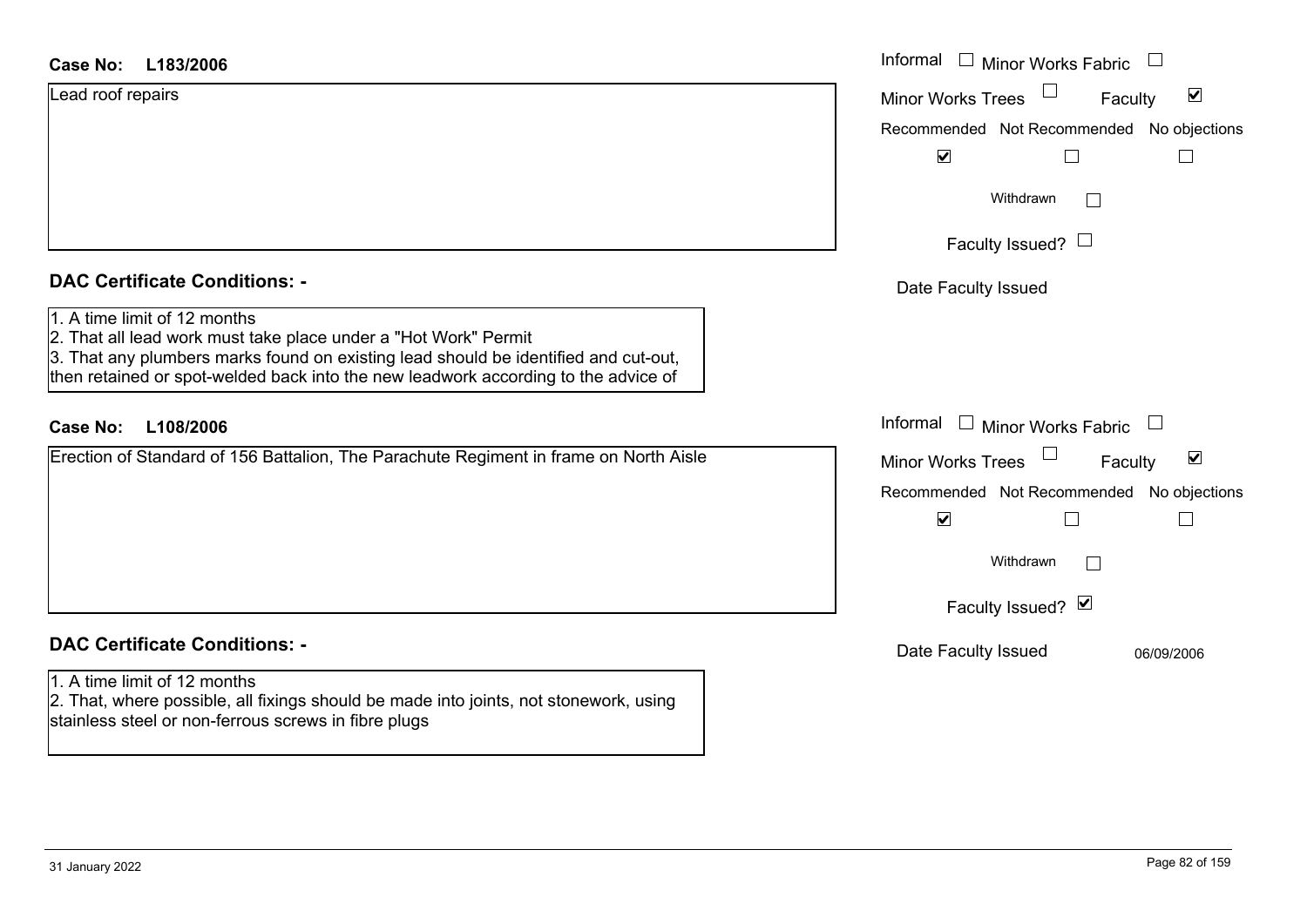| Case No:<br>L089/2007                                                                                                                                                                                                                                                    | Informal □ Minor Works Fabric                               |
|--------------------------------------------------------------------------------------------------------------------------------------------------------------------------------------------------------------------------------------------------------------------------|-------------------------------------------------------------|
| Installation of light sensors to the floodlighting system                                                                                                                                                                                                                | $\blacktriangledown$<br><b>Minor Works Trees</b><br>Faculty |
|                                                                                                                                                                                                                                                                          | Recommended Not Recommended No objections                   |
|                                                                                                                                                                                                                                                                          | $\blacktriangledown$<br>$\Box$<br>$\Box$                    |
|                                                                                                                                                                                                                                                                          | Withdrawn                                                   |
|                                                                                                                                                                                                                                                                          | Faculty Issued? Ø                                           |
| <b>DAC Certificate Conditions: -</b>                                                                                                                                                                                                                                     | Date Faculty Issued<br>10/07/2007                           |
| 1. A time limit of 12 months                                                                                                                                                                                                                                             |                                                             |
| <b>Case No:</b><br>L088/2007                                                                                                                                                                                                                                             | Informal □ Minor Works Fabric                               |
| Installation of additional spotlights to provide improved lighting to the Nave Altar                                                                                                                                                                                     | $\blacktriangledown$<br><b>Minor Works Trees</b><br>Faculty |
|                                                                                                                                                                                                                                                                          | Recommended Not Recommended No objections                   |
|                                                                                                                                                                                                                                                                          | $\blacktriangledown$<br>П<br>$\overline{\phantom{a}}$       |
|                                                                                                                                                                                                                                                                          | Withdrawn                                                   |
|                                                                                                                                                                                                                                                                          | Faculty Issued? Ø                                           |
| <b>DAC Certificate Conditions: -</b>                                                                                                                                                                                                                                     | Date Faculty Issued<br>10/07/2007                           |
| 1. A time limit of 12 months<br>2. That, where possible, all fixings should be made into joints, not stonework, using<br>stainless steel or non-ferrous screws in fibre plugs<br>3. That all wiring should be as unobtrusive as possible and of an appropriate colour to |                                                             |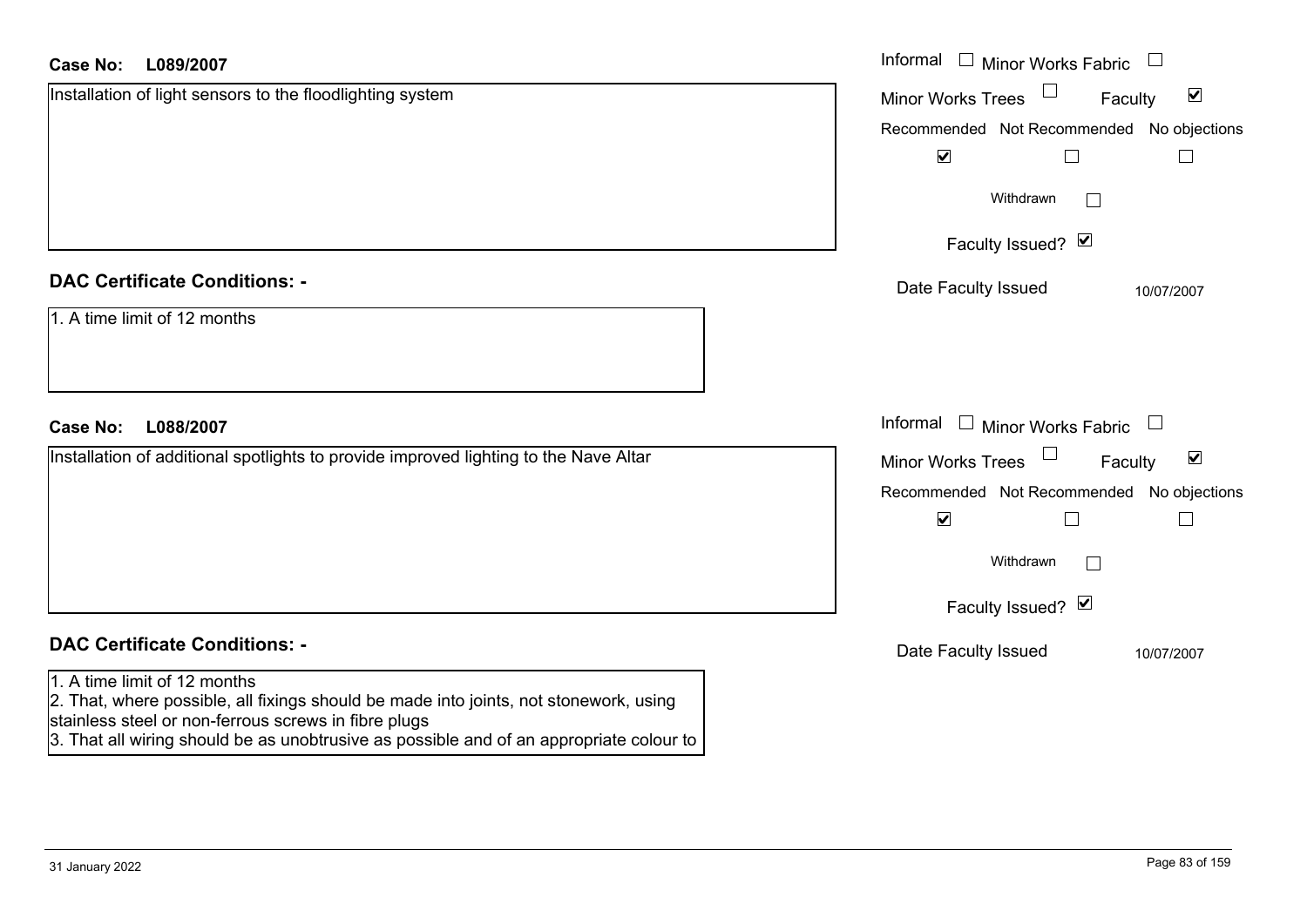| <b>Case No:</b><br>L087/2007                                                                                                           | Informal<br>$\Box$ Minor Works Fabric                       |
|----------------------------------------------------------------------------------------------------------------------------------------|-------------------------------------------------------------|
| Installation of A4 advertising / Noticeboards (with removable inserts) to the west, south and east doors                               | $\blacktriangledown$<br><b>Minor Works Trees</b><br>Faculty |
|                                                                                                                                        | No objections<br>Recommended Not Recommended                |
|                                                                                                                                        | $\blacktriangledown$<br>$\Box$<br>$\Box$                    |
|                                                                                                                                        | Withdrawn                                                   |
|                                                                                                                                        | Faculty Issued? $\Box$                                      |
| <b>DAC Certificate Conditions: -</b>                                                                                                   | Date Faculty Issued                                         |
| 1. A time limit of 12 months                                                                                                           |                                                             |
| <b>Case No:</b><br>L066/2007                                                                                                           | Informal □ Minor Works Fabric                               |
| Repairs as identified in the 2006 Quinquennial Report comprising: -                                                                    | $\blacktriangledown$<br>Minor Works Trees<br>Faculty        |
| 1. Masonry repairs in the: -<br>a) Nave                                                                                                | Recommended Not Recommended<br>No objections                |
| b) North & South Transept clerestories                                                                                                 | $\blacktriangledown$<br>$\Box$<br>$\Box$                    |
| c) Southwest pinnacle of South Aisle<br>Window protection repairs to the West Porch<br>2.<br>3. Floor tiling repair in the North Aisle | Withdrawn                                                   |
| 4. Repairs to the heating duct inside the North Transept door                                                                          | Faculty Issued? Ø                                           |
| <b>DAC Certificate Conditions: -</b>                                                                                                   | Date Faculty Issued<br>08/06/2007                           |
| 1. A time limit of 12 months                                                                                                           |                                                             |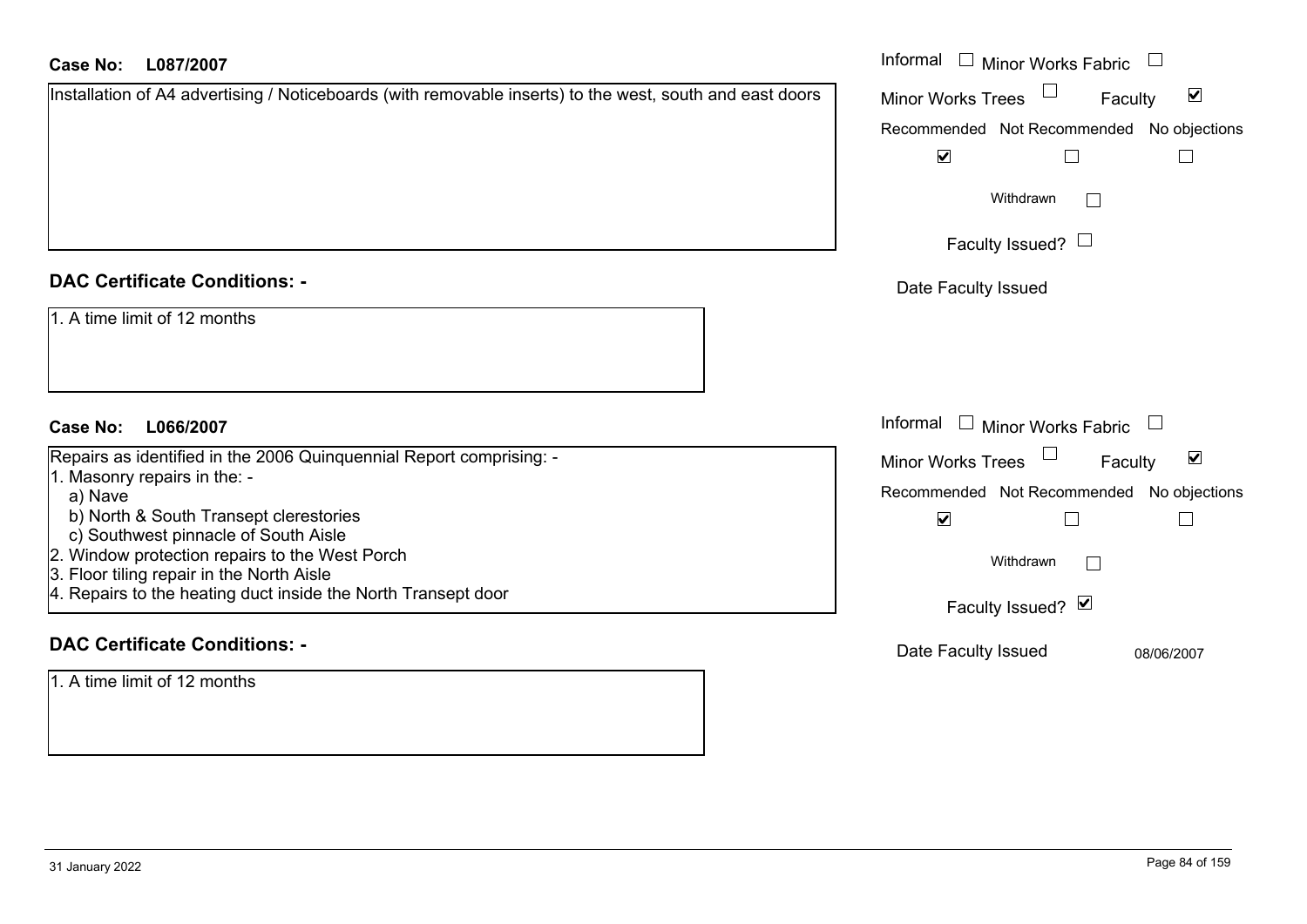| <b>Case No:</b><br>L026/2007                                                                                                                                                                                                                                                              | Informal $\Box$ Minor Works Fabric                                                                                                                                                               |
|-------------------------------------------------------------------------------------------------------------------------------------------------------------------------------------------------------------------------------------------------------------------------------------------|--------------------------------------------------------------------------------------------------------------------------------------------------------------------------------------------------|
| 1. Installation of new Boiler as per detailed specification dated 29.07.2004<br>2. Removal of existing heating pipes and asbestos lagging on existing pipes in duct under footpath on<br>north side of church and installation of new pipes                                               | $\blacktriangledown$<br><b>Minor Works Trees</b><br>Faculty<br>Recommended Not Recommended No objections<br>$\blacktriangledown$<br>Withdrawn<br>$\sim$<br>Faculty Issued? Ø                     |
| <b>DAC Certificate Conditions: -</b>                                                                                                                                                                                                                                                      | Date Faculty Issued<br>06/06/2007                                                                                                                                                                |
| 1. A time limit of 12 months<br>2. That no works shall take place until the petitioner has secured the implementation<br>of a programme of archaeological works in accordance with a written scheme of<br>investigation which has been submitted by the applicant and approved by the DAC |                                                                                                                                                                                                  |
| Case No:<br>L134/2007                                                                                                                                                                                                                                                                     | Informal $\Box$ Minor Works Fabric                                                                                                                                                               |
| Replacement of the switch work to the Carillon                                                                                                                                                                                                                                            | $\blacktriangledown$<br><b>Minor Works Trees</b><br>Faculty<br>Recommended Not Recommended No objections<br>$\blacktriangledown$<br>$\Box$<br>$\Box$<br>Withdrawn<br>$\sim$<br>Faculty Issued? Ø |
| <b>DAC Certificate Conditions: -</b>                                                                                                                                                                                                                                                      | Date Faculty Issued<br>11/12/2007                                                                                                                                                                |
| 1. A time limit of 12 months                                                                                                                                                                                                                                                              |                                                                                                                                                                                                  |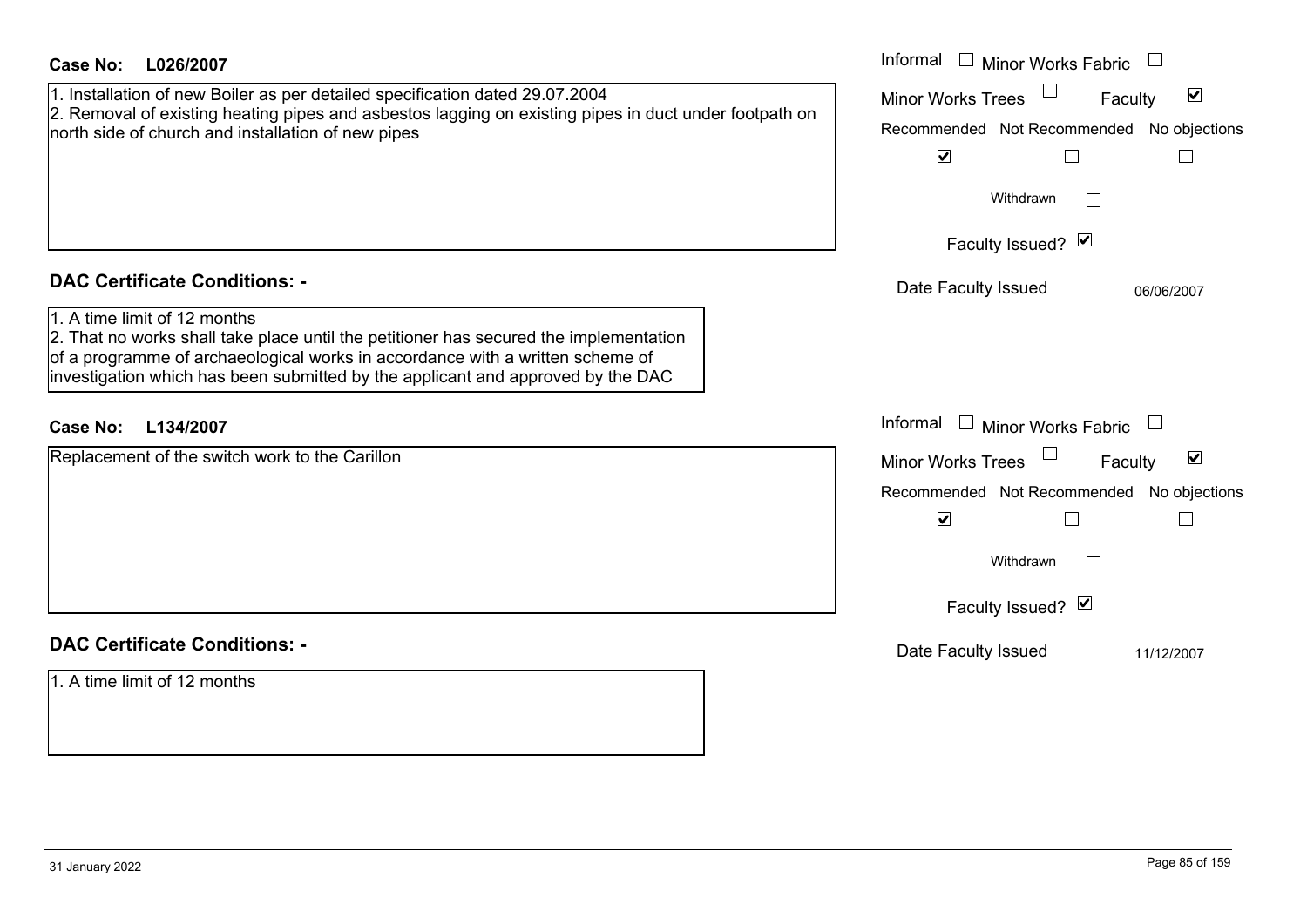| Case No:<br>L171/2008                                                                                                                                                                | Informal $\Box$ Minor Works Fabric $\Box$                                                                                                                                                      |
|--------------------------------------------------------------------------------------------------------------------------------------------------------------------------------------|------------------------------------------------------------------------------------------------------------------------------------------------------------------------------------------------|
| 1. Removal and disposal of existing chairs<br>2. Introduction of: -<br>a) 430 new York chairs<br>b) 170 Taper deluxe stacking chairs<br>3. Installation of plaques to the new chairs | Minor Works Trees <sup>1</sup><br>$\blacktriangledown$<br>Faculty<br>Recommended Not Recommended No objections<br>$\blacktriangledown$<br>$\Box$<br>$\Box$<br>Withdrawn                        |
|                                                                                                                                                                                      | Faculty Issued? Ø                                                                                                                                                                              |
| <b>DAC Certificate Conditions: -</b><br>1. A time limit of 12 months<br>2. That details of the works are entered in the Log Book so that a record is kept of<br>what has been done   | Date Faculty Issued<br>14/01/2009                                                                                                                                                              |
| <b>Case No:</b><br>L198/2008                                                                                                                                                         | Informal<br>$\Box$ Minor Works Fabric $\Box$                                                                                                                                                   |
| Restoration of the Organ                                                                                                                                                             | $\blacktriangledown$<br><b>Minor Works Trees</b><br>Faculty<br>Recommended Not Recommended No objections<br>$\blacktriangledown$<br>$\Box$<br>$\mathbb{R}^n$<br>Withdrawn<br>Faculty Issued? Ø |
| <b>DAC Certificate Conditions: -</b>                                                                                                                                                 | Date Faculty Issued<br>18/03/2009                                                                                                                                                              |
| 1. A time limit of 12 months                                                                                                                                                         |                                                                                                                                                                                                |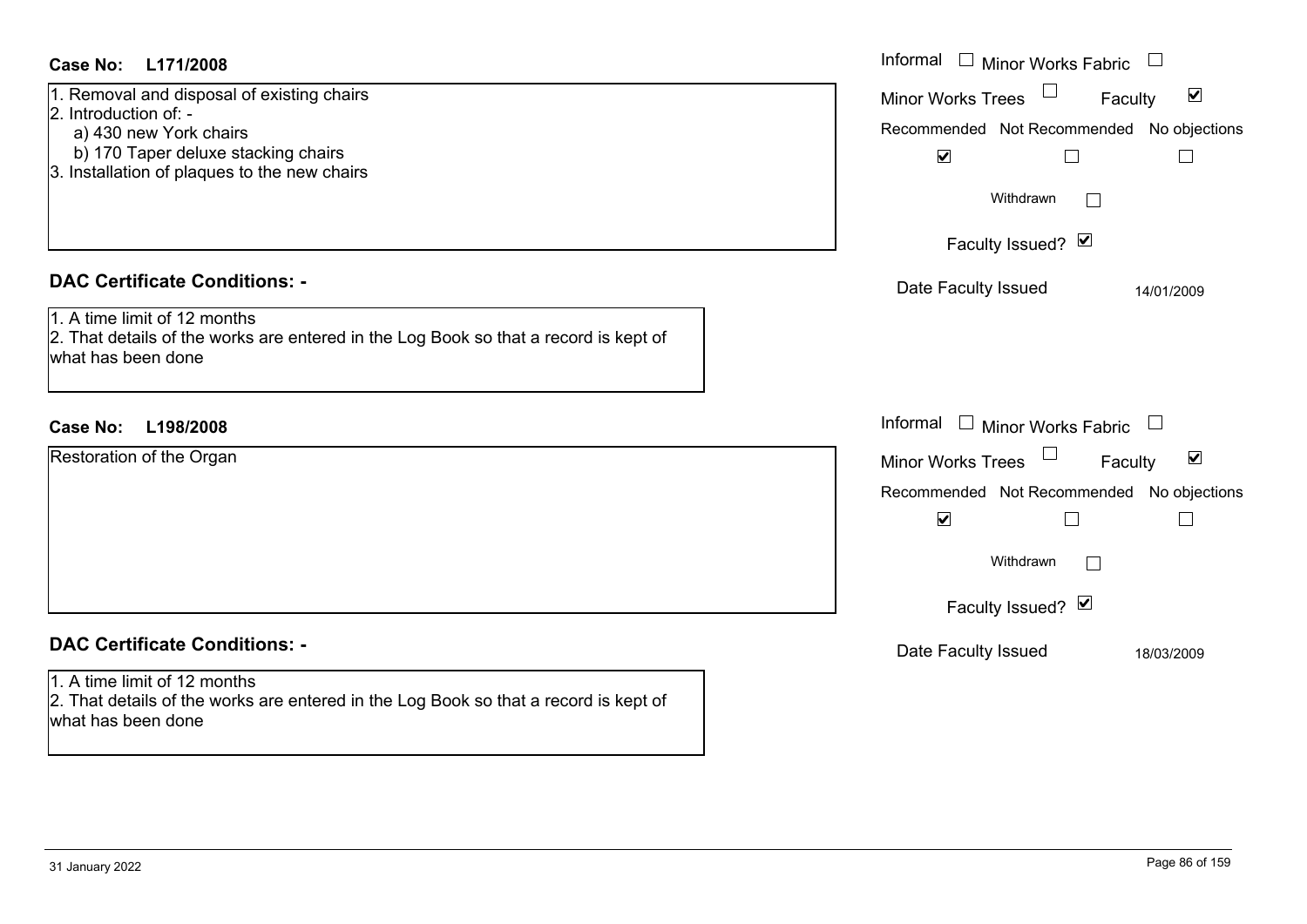- 1. Railings
- 2. Lamp posts
- 3. Bins
- 4. Bollard & Barrier
- in "Melton Blue & Gold"

## **DAC Certificate Conditions: -**

- 1. CONFIRMATORY FACULTY for the removal of part of the existing railings
- 2. Restoration of the section of railings to match existing style and colour
- 3. Grassing over of flower beds as per sketch plan

# **DAC Certificate Conditions: -**

# 1. A time limit of 12 months

2. That details of the works are entered in the Log Book so that a record is kept of what has been done

3. That the PCC asks the appropriate department of Melton Borough Council, with the

| Case No:<br>L213/2008                                                                                                                                                                                          | Informal Ø Minor Works Fabric □                                                                                                                  |
|----------------------------------------------------------------------------------------------------------------------------------------------------------------------------------------------------------------|--------------------------------------------------------------------------------------------------------------------------------------------------|
| Re-painting of churchyard: -<br>1. Railings<br>2. Lamp posts                                                                                                                                                   | Minor Works Trees<br>Faculty<br>$\Box$<br>Recommended Not Recommended No objections                                                              |
| 3. Bins<br>4. Bollard & Barrier<br>in "Melton Blue & Gold"                                                                                                                                                     | $\blacktriangledown$<br>Г<br>$\Box$<br>Withdrawn                                                                                                 |
|                                                                                                                                                                                                                | Faculty Issued? $\Box$                                                                                                                           |
| <b>DAC Certificate Conditions: -</b>                                                                                                                                                                           | Date Faculty Issued                                                                                                                              |
| 1. That details of the works are entered in the Log Book so that a record is kept of<br>what has been done                                                                                                     |                                                                                                                                                  |
| <b>Case No:</b><br>L063/2008                                                                                                                                                                                   | Informal □ Minor Works Fabric                                                                                                                    |
| 1. CONFIRMATORY FACULTY for the removal of part of the existing railings<br>2. Restoration of the section of railings to match existing style and colour<br>3. Grassing over of flower beds as per sketch plan | $\blacktriangledown$<br><b>Minor Works Trees</b><br>Faculty<br>Recommended Not Recommended No objections<br>$\blacktriangledown$<br>$\mathbf{L}$ |
|                                                                                                                                                                                                                | Withdrawn<br>$\vert \ \ \vert$                                                                                                                   |
|                                                                                                                                                                                                                | Faculty Issued? Ø                                                                                                                                |
| <b>DAC Certificate Conditions: -</b>                                                                                                                                                                           | Date Faculty Issued<br>16/06/2008                                                                                                                |
| 1. A time limit of 12 months                                                                                                                                                                                   |                                                                                                                                                  |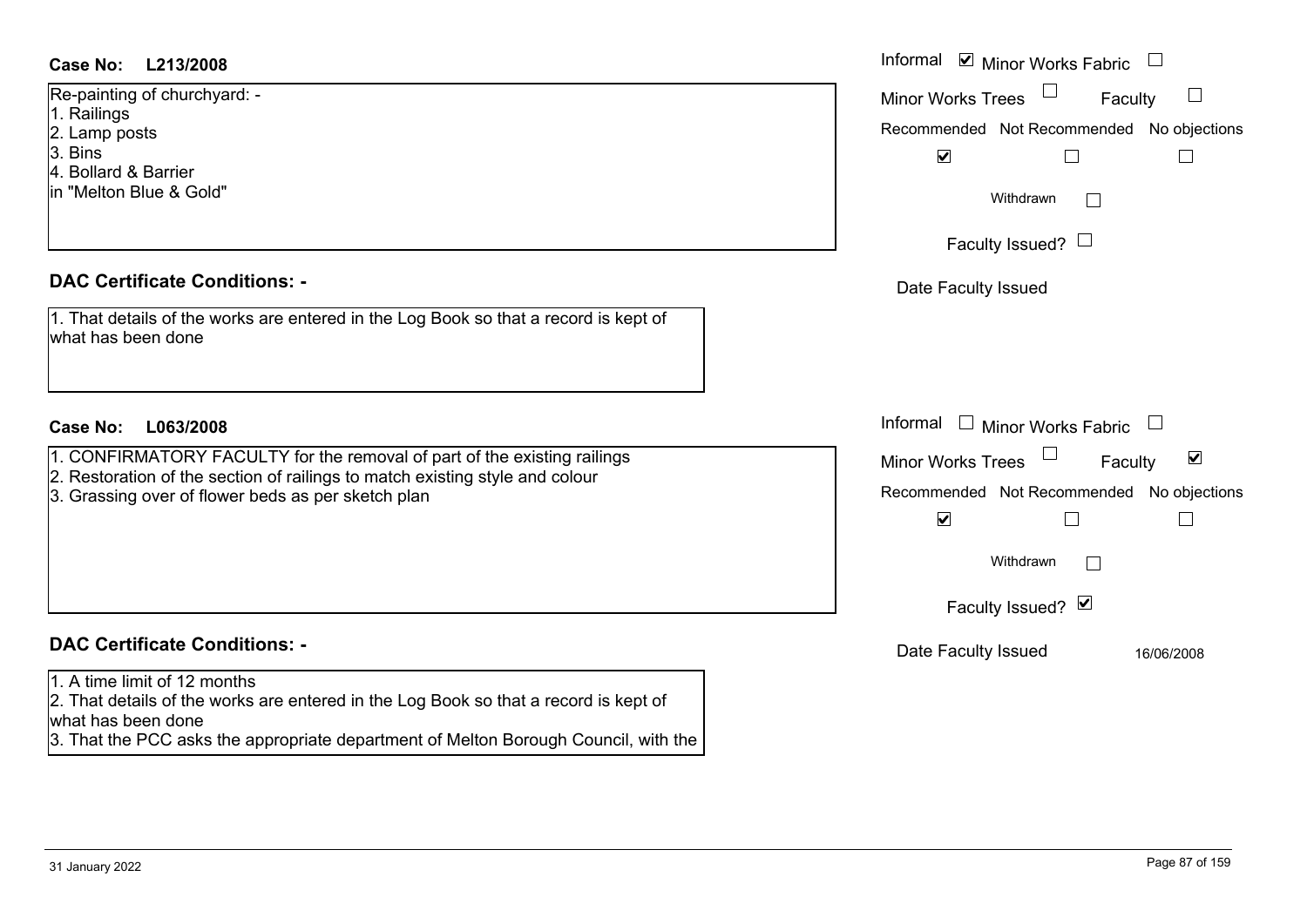| <b>Case No:</b><br>L062/2008                                                                                                                                                                                          | Informal $\Box$ Minor Works Fabric $\Box$                   |
|-----------------------------------------------------------------------------------------------------------------------------------------------------------------------------------------------------------------------|-------------------------------------------------------------|
| Repair of broken memorial slab at entrance to North Transept                                                                                                                                                          | $\blacktriangledown$<br><b>Minor Works Trees</b><br>Faculty |
|                                                                                                                                                                                                                       | Recommended Not Recommended No objections                   |
|                                                                                                                                                                                                                       | $\blacktriangledown$<br>$\Box$                              |
|                                                                                                                                                                                                                       | Withdrawn                                                   |
|                                                                                                                                                                                                                       | Faculty Issued? Ø                                           |
| <b>DAC Certificate Conditions: -</b>                                                                                                                                                                                  | Date Faculty Issued<br>29/05/2008                           |
| 1. A time limit of 12 months<br>2. That details of the works are entered in the Log Book so that a record is kept of<br>what has been done                                                                            |                                                             |
| L148/2008<br><b>Case No:</b>                                                                                                                                                                                          | Informal<br>$\Box$ Minor Works Fabric<br>$\Box$             |
| Installation of additional Arnhem Veterans Memorial Stone adjacent to existing memorial                                                                                                                               | $\blacktriangledown$<br><b>Minor Works Trees</b><br>Faculty |
|                                                                                                                                                                                                                       | Recommended Not Recommended No objections                   |
|                                                                                                                                                                                                                       | $\blacktriangledown$                                        |
|                                                                                                                                                                                                                       | Withdrawn                                                   |
|                                                                                                                                                                                                                       | Faculty Issued? Ø                                           |
| <b>DAC Certificate Conditions: -</b>                                                                                                                                                                                  | Date Faculty Issued<br>08/09/2008                           |
| 1. A time limit of 12 months<br>2. That details of the works are entered in the Log Book so that a record is kept of<br>what has been done<br>3. That the new plaque should be the same shape as the existing plaques |                                                             |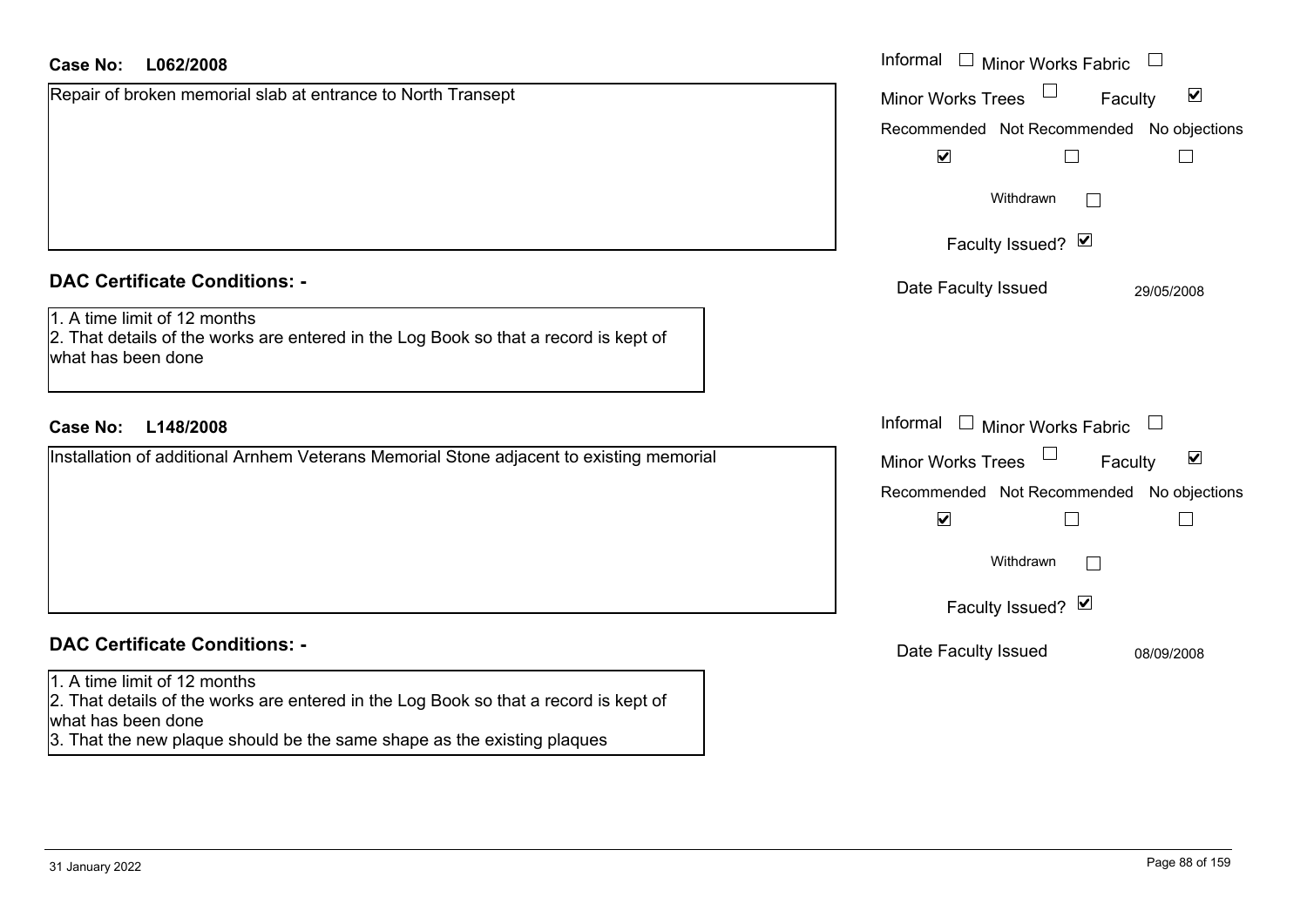#### Informal  $\Box$  Minor Works Fabric  $\Box$ **L100/2009Case No:** Informal Repair of a damaged glass window, part of The Martyrs Window, in the south aisle of the Nave  $\blacktriangledown$ Faculty Minor Works Trees Recommended Not Recommended No objections  $\overline{\mathbf{v}}$  $\Box$  $\Box$ Withdrawn $\Box$ Faculty Issued? Ø **DAC Certificate Conditions: -**Date Faculty Issued 06/08/2009 1. A time limit of 12 months2. That details of the works are entered in the Log Book so that a record is kept of what has been done 3. That the PCC makes a separate Faculty application if window protection is to be Informal  $\Box$  Minor Works Fabric  $\Box$ **L104/2009Case No:** Informal Plant 1 Tree $\Box$ Faculty Minor Works Trees Recommended Not Recommended No objections  $\Box$  $\Box$  $\Box$ Withdrawn $\Box$ Faculty Issued?  $\Box$ **DAC Certificate Conditions: -**Date Faculty Issued 1. A time limit of 12 months2. That details of the works are entered in the Log Book so that a record is kept of what has been done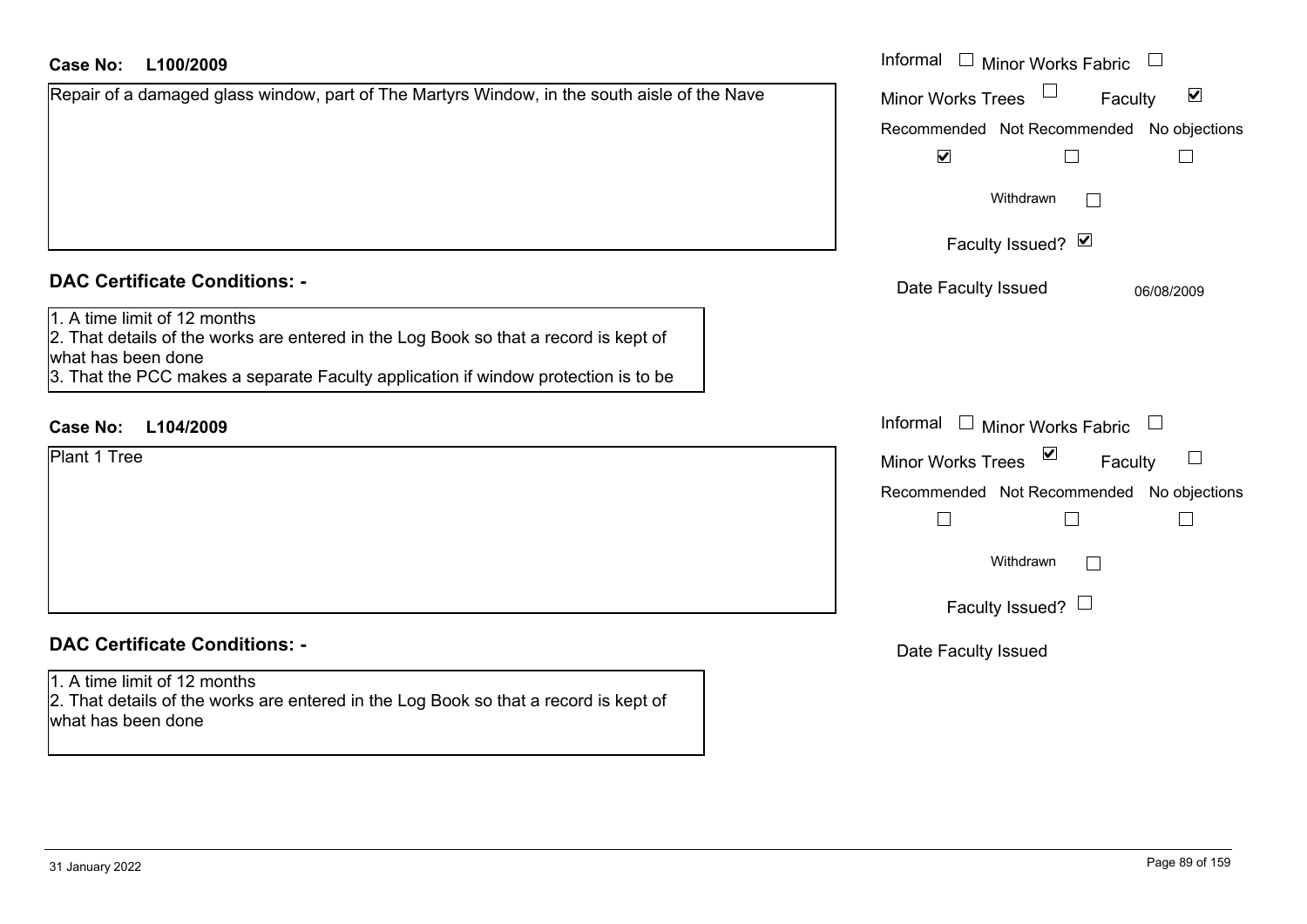## **L089/2009Case No:** Informal

Following the 2008 Quinquennial inspection remedial works to the: - 1. Fabric comprising repairs to the: a) External masonry b) Internal walls and floors c) Windows d) External drainage channel e) Clock face 2. Roofs comprising repairs to the Chancel, Vestry, N and S Transepts, N and S Aisles, Nave and Tower

# **DAC Certificate Conditions: -**

1. A time limit of 12 months 2. That details of the works are entered in the Log Book so that a record is kept of what has been done

# **L173/2010Case No:** Informal

Installation of new Noticeboards

# **DAC Certificate Conditions: -**

1. A time limit of 12 months

2. That details of the works are entered in the Log Book so that a record is kept of what has been done

3. That the PCC submits the finalised wording for the Noticeboards to be approved by

| Informal<br>Minor Works Fabric            |                        |
|-------------------------------------------|------------------------|
| <b>Minor Works Trees</b><br>Faculty       | ⊻                      |
| Recommended Not Recommended No objections |                        |
| $\blacktriangledown$                      |                        |
| Withdrawn                                 |                        |
| Faculty Issued? Ø                         |                        |
| Date Faculty Issued                       | 06/08/2009             |
|                                           |                        |
|                                           |                        |
| Informal<br><b>Minor Works Fabric</b>     |                        |
| <b>Minor Works Trees</b><br>Faculty       | $\vert\mathbf{v}\vert$ |
| Recommended Not Recommended No objections |                        |
| $\blacktriangledown$                      |                        |
| Withdrawn                                 |                        |
| Faculty Issued? Ø                         |                        |
| Date Faculty Issued                       | 26/07/2011             |
|                                           |                        |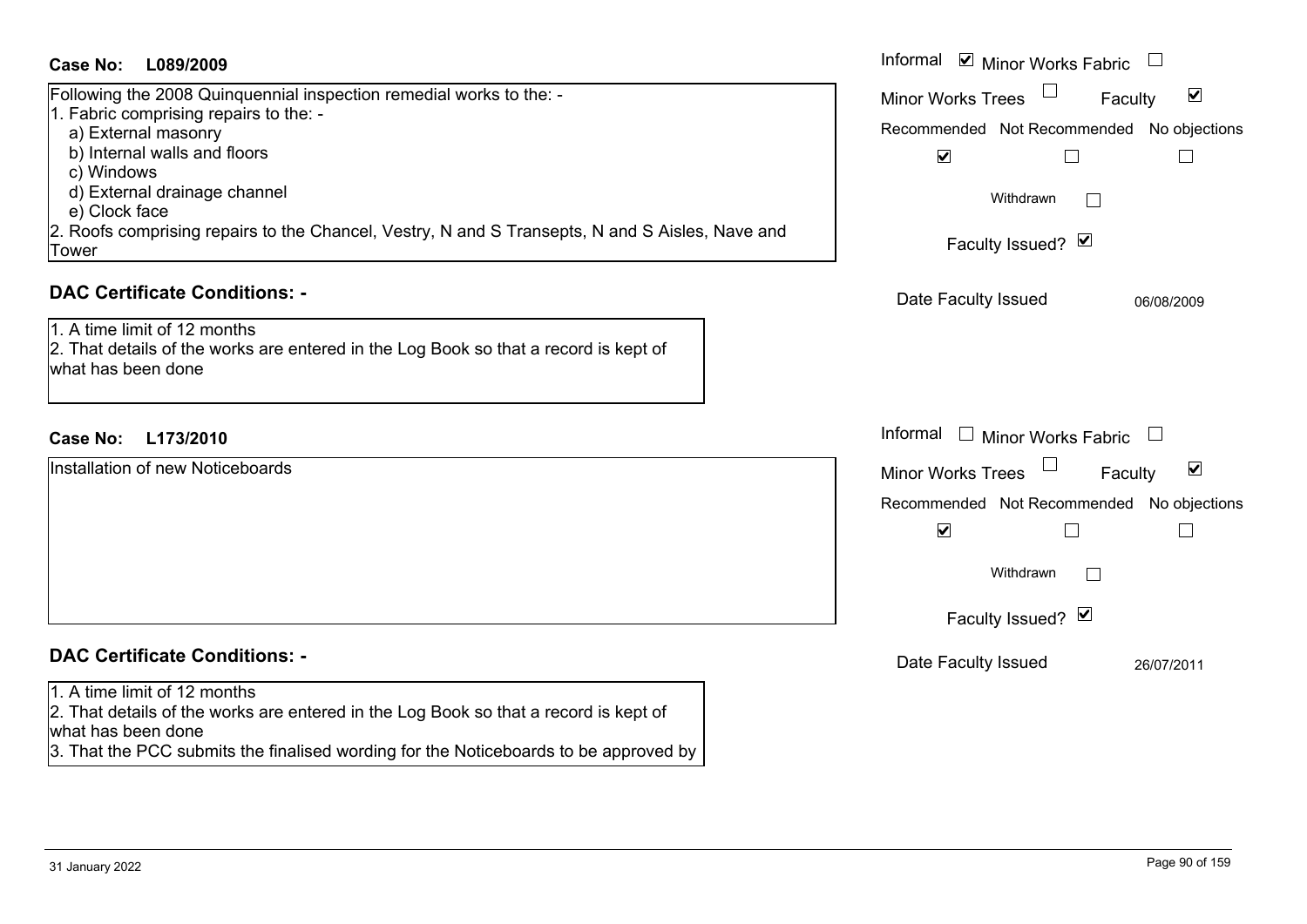| <b>Case No:</b><br>L123/2011                                                                                                                                                                                               | Informal □ Minor Works Fabric<br>$\mathcal{L}$              |
|----------------------------------------------------------------------------------------------------------------------------------------------------------------------------------------------------------------------------|-------------------------------------------------------------|
| Repair of Earl of Wilton's window                                                                                                                                                                                          | $\blacktriangledown$<br><b>Minor Works Trees</b><br>Faculty |
|                                                                                                                                                                                                                            | Recommended Not Recommended No objections                   |
|                                                                                                                                                                                                                            | $\blacktriangledown$                                        |
|                                                                                                                                                                                                                            | Withdrawn                                                   |
|                                                                                                                                                                                                                            | Faculty Issued? Ø                                           |
| <b>DAC Certificate Conditions: -</b>                                                                                                                                                                                       | Date Faculty Issued<br>23/08/2011                           |
| 1. A time limit of 12 months<br>2. That details of the works are entered in the Log Book so that a record is kept of<br>what has been done<br>3. That the PCC submits a photograph of the window                           |                                                             |
| L186/2013<br><b>Case No:</b>                                                                                                                                                                                               | Informal □ Minor Works Fabric<br>⊻                          |
| Repairs to the Martyrs Window following vandalism                                                                                                                                                                          | <b>Minor Works Trees</b><br>Faculty                         |
|                                                                                                                                                                                                                            | Recommended Not Recommended No objections                   |
|                                                                                                                                                                                                                            |                                                             |
|                                                                                                                                                                                                                            | Withdrawn                                                   |
|                                                                                                                                                                                                                            | Faculty Issued? $\Box$                                      |
| <b>DAC Certificate Conditions: -</b>                                                                                                                                                                                       | Date Faculty Issued                                         |
| 1. A time limit of 12 months<br>2. That details of the works are entered in the Log Book so that a record is kept of<br>what has been done<br>3. That a copy of the Conservation Repoort is submitted to the DAC Secretary |                                                             |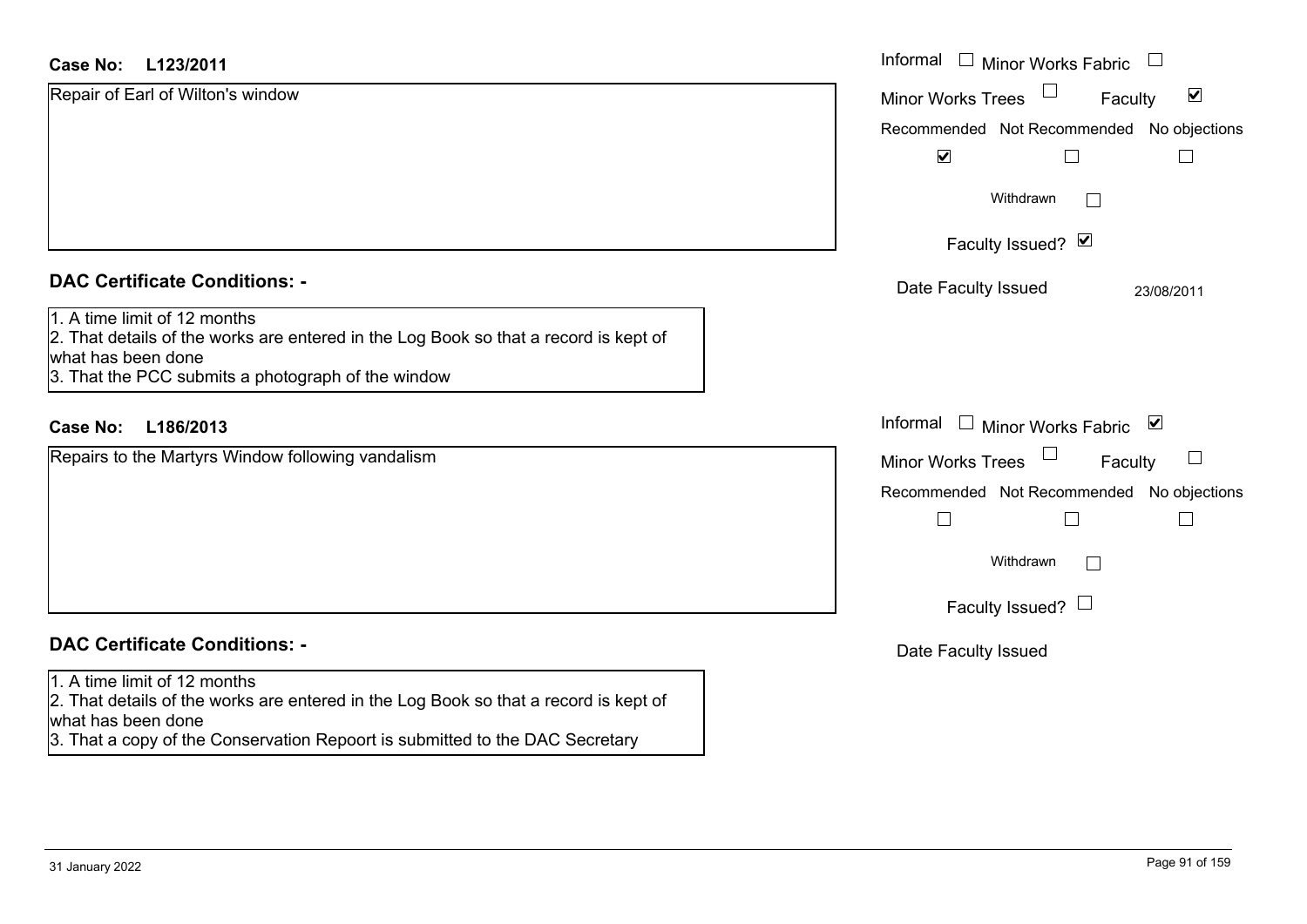| <b>Case No:</b><br>L091/2013                                                                                                               | Informal $\square$<br><b>Minor Works Fabric</b>                                                                                                                       |
|--------------------------------------------------------------------------------------------------------------------------------------------|-----------------------------------------------------------------------------------------------------------------------------------------------------------------------|
| Trimming back of: -<br>1. Cedar Tree adjacent to the church building<br>2. Yew Trees surrounding the church building                       | $\triangledown$<br>Minor Works Trees<br>$\Box$<br>Faculty<br>Recommended Not Recommended No objections<br>$\blacktriangledown$<br>$\mathbb{R}^n$<br>$\vert \ \ \vert$ |
|                                                                                                                                            | Withdrawn<br>$\Box$                                                                                                                                                   |
|                                                                                                                                            | Faculty Issued? $\Box$                                                                                                                                                |
| <b>DAC Certificate Conditions: -</b>                                                                                                       | Date Faculty Issued                                                                                                                                                   |
| 1. A time limit of 12 months<br>2. That details of the works are entered in the Log Book so that a record is kept of<br>what has been done |                                                                                                                                                                       |
| <b>Case No:</b><br>L022/2013                                                                                                               | Informal<br>$\Box$<br>Minor Works Fabric ⊠                                                                                                                            |
| Repair of Earl of Wilton's window                                                                                                          | Minor Works Trees<br>$\Box$<br>Faculty                                                                                                                                |
|                                                                                                                                            | Recommended Not Recommended No objections                                                                                                                             |
|                                                                                                                                            | $\blacktriangledown$                                                                                                                                                  |
|                                                                                                                                            | Withdrawn<br>$\Box$                                                                                                                                                   |
|                                                                                                                                            | Faculty Issued? $\Box$                                                                                                                                                |
| <b>DAC Certificate Conditions: -</b>                                                                                                       | Date Faculty Issued                                                                                                                                                   |
| 1. A time limit of 12 months<br>2. That details of the works are entered in the Log Book so that a record is kept of<br>what has been done |                                                                                                                                                                       |
|                                                                                                                                            |                                                                                                                                                                       |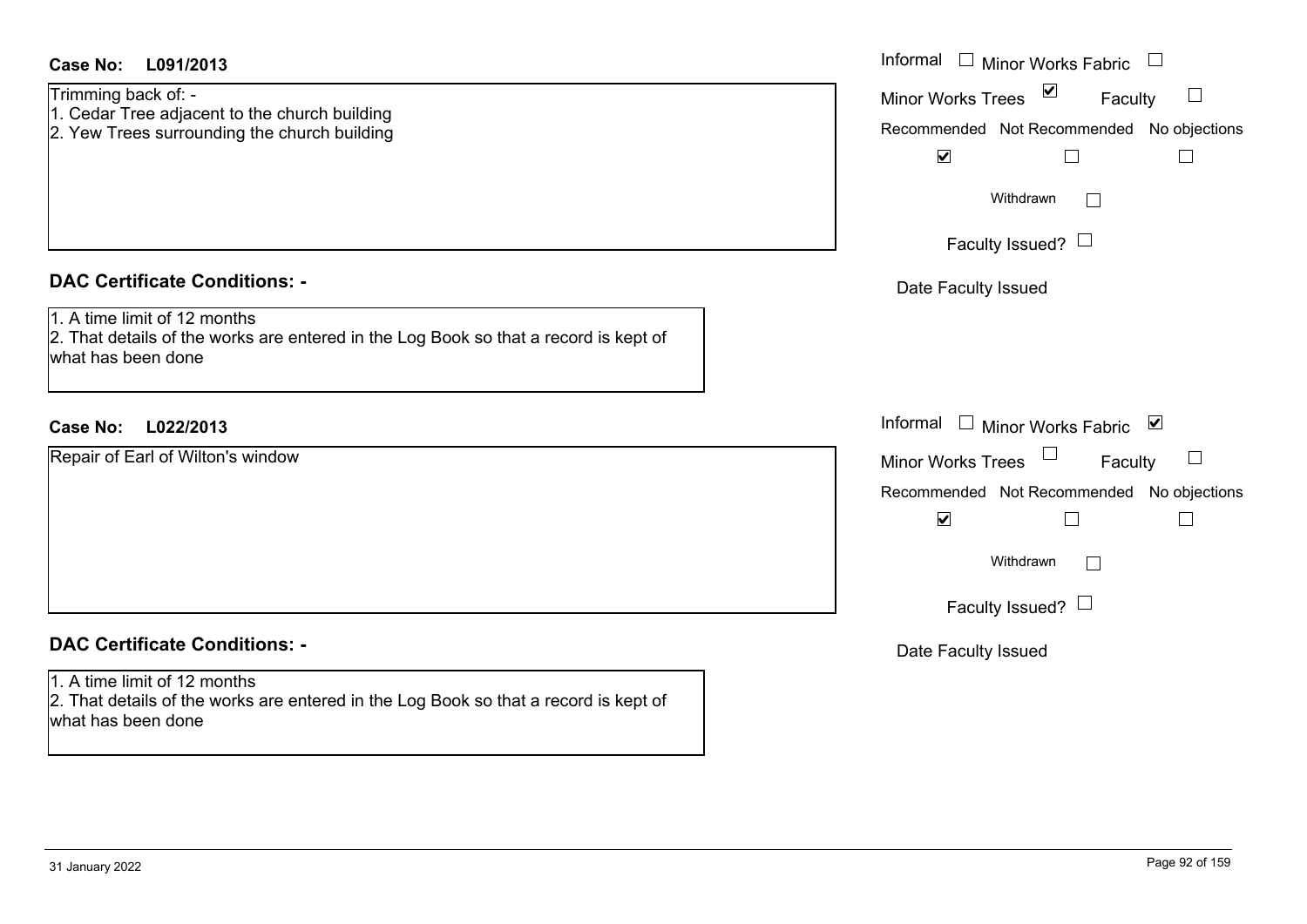# **L143/2014 Case No:** Informal

Cable to be laid in the ducting between Pulpit and Lectern

|                                                                                                                                                                                                                                          | Recomm            |
|------------------------------------------------------------------------------------------------------------------------------------------------------------------------------------------------------------------------------------------|-------------------|
|                                                                                                                                                                                                                                          |                   |
| <b>DAC Certificate Conditions: -</b>                                                                                                                                                                                                     | Date I            |
| 1. A time limit of 12 months<br>2. That details of the works are entered in the Log Book so that a record is kept of<br>what has been done<br>3. That some sort of conduit be laid in the ducting first for ease of access to "pull" the |                   |
| Case No:<br>L142/2014                                                                                                                                                                                                                    | Informal          |
| Repair of Bartholomew Tomb in South Transept as described in Conservators report of 24.01.14                                                                                                                                             | Minor W<br>Recomm |
|                                                                                                                                                                                                                                          |                   |

### **DAC Certificate Conditions: -**

1. That details of the works are entered in the Log Book so that a record is kept of what has been done

| Informal<br>□ Minor Works Fabric $\vert \mathbf{v} \vert$<br><b>Minor Works Trees</b><br>Faculty<br>Recommended Not Recommended No objections<br>$\blacktriangledown$<br>Withdrawn |
|------------------------------------------------------------------------------------------------------------------------------------------------------------------------------------|
| Faculty Issued? $\Box$                                                                                                                                                             |
| Date Faculty Issued                                                                                                                                                                |
| Informal<br>Minor Works Fabric                                                                                                                                                     |
| ☑<br><b>Minor Works Trees</b><br>Faculty                                                                                                                                           |
| Recommended Not Recommended No objections<br>V<br>Withdrawn                                                                                                                        |
| Faculty Issued? Ø                                                                                                                                                                  |
| Date Faculty Issued<br>13/01/2016                                                                                                                                                  |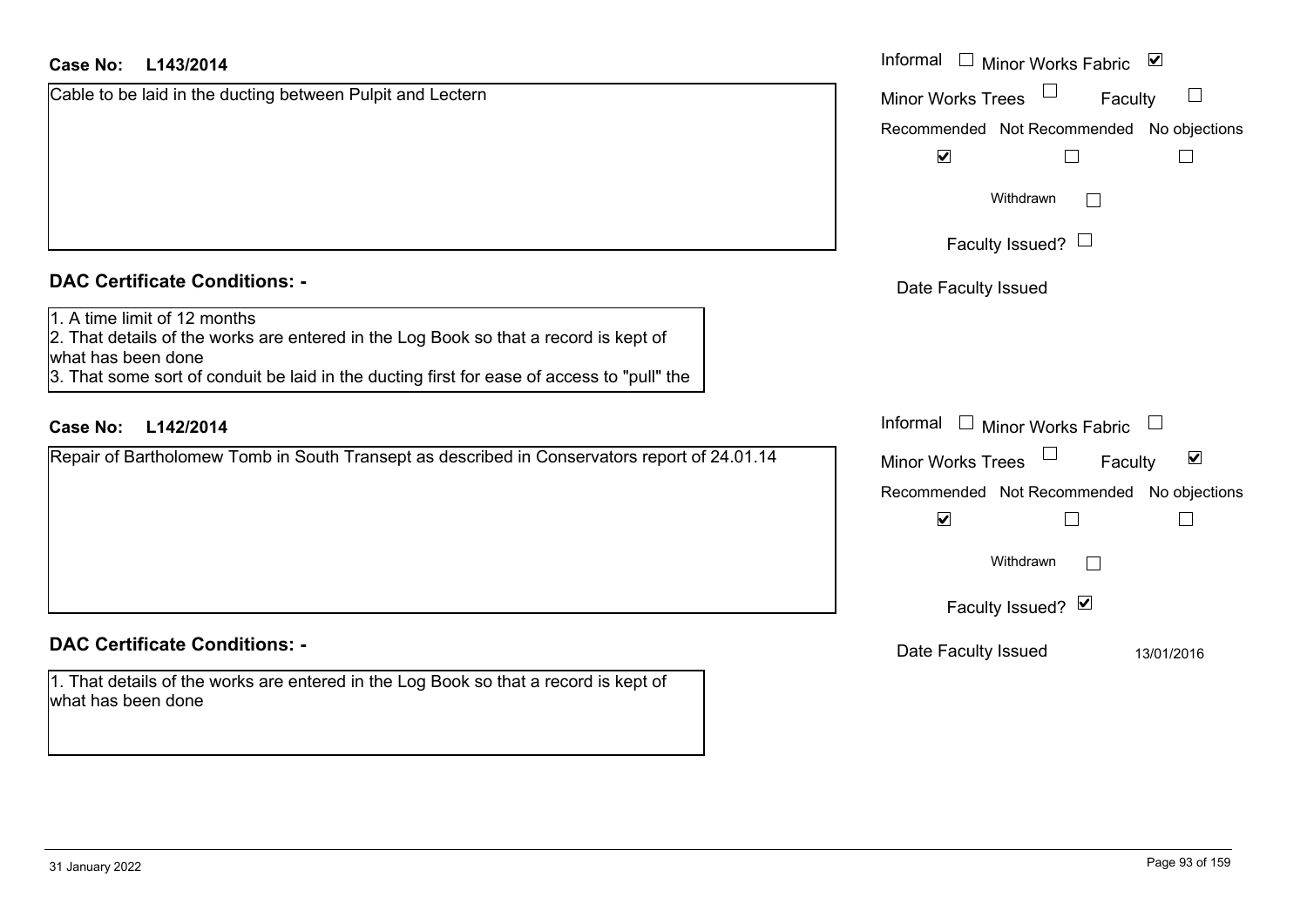| <b>Case No:</b><br>L141/2014                                                                                                               | Informal $\Box$ Minor Works Fabric $\Box$                                                         |
|--------------------------------------------------------------------------------------------------------------------------------------------|---------------------------------------------------------------------------------------------------|
| Repairs to: -<br>1. Portable Font<br>2. Bread Table                                                                                        | Minor Works Trees<br>$\blacktriangledown$<br>Faculty<br>Recommended Not Recommended No objections |
|                                                                                                                                            | $\blacktriangledown$<br>$\Box$<br>$\Box$                                                          |
|                                                                                                                                            | Withdrawn<br>$\mathbf{1}$                                                                         |
|                                                                                                                                            | Faculty Issued? Ø                                                                                 |
| <b>DAC Certificate Conditions: -</b>                                                                                                       | Date Faculty Issued<br>07/10/2014                                                                 |
| 1. That details of the works are entered in the Log Book so that a record is kept of<br>what has been done                                 |                                                                                                   |
|                                                                                                                                            |                                                                                                   |
| <b>Case No:</b><br>L131/2014                                                                                                               | Informal $\blacksquare$ Minor Works Fabric $\Box$                                                 |
| Installation in the churchyard of a metal memorial to Sir Malcolm Sargent, Organist & Choir Master<br>1914 - 1924                          | Minor Works Trees<br>$\sqcup$<br>Faculty<br>Recommended Not Recommended No objections             |
|                                                                                                                                            | $\Box$<br>$\Box$<br>$\Box$                                                                        |
|                                                                                                                                            | Withdrawn<br>$\mathbb{R}^n$                                                                       |
|                                                                                                                                            | Faculty Issued? $\Box$                                                                            |
| <b>DAC Certificate Conditions: -</b>                                                                                                       | Date Faculty Issued                                                                               |
| 1. A time limit of 12 months<br>2. That details of the works are entered in the Log Book so that a record is kept of<br>what has been done |                                                                                                   |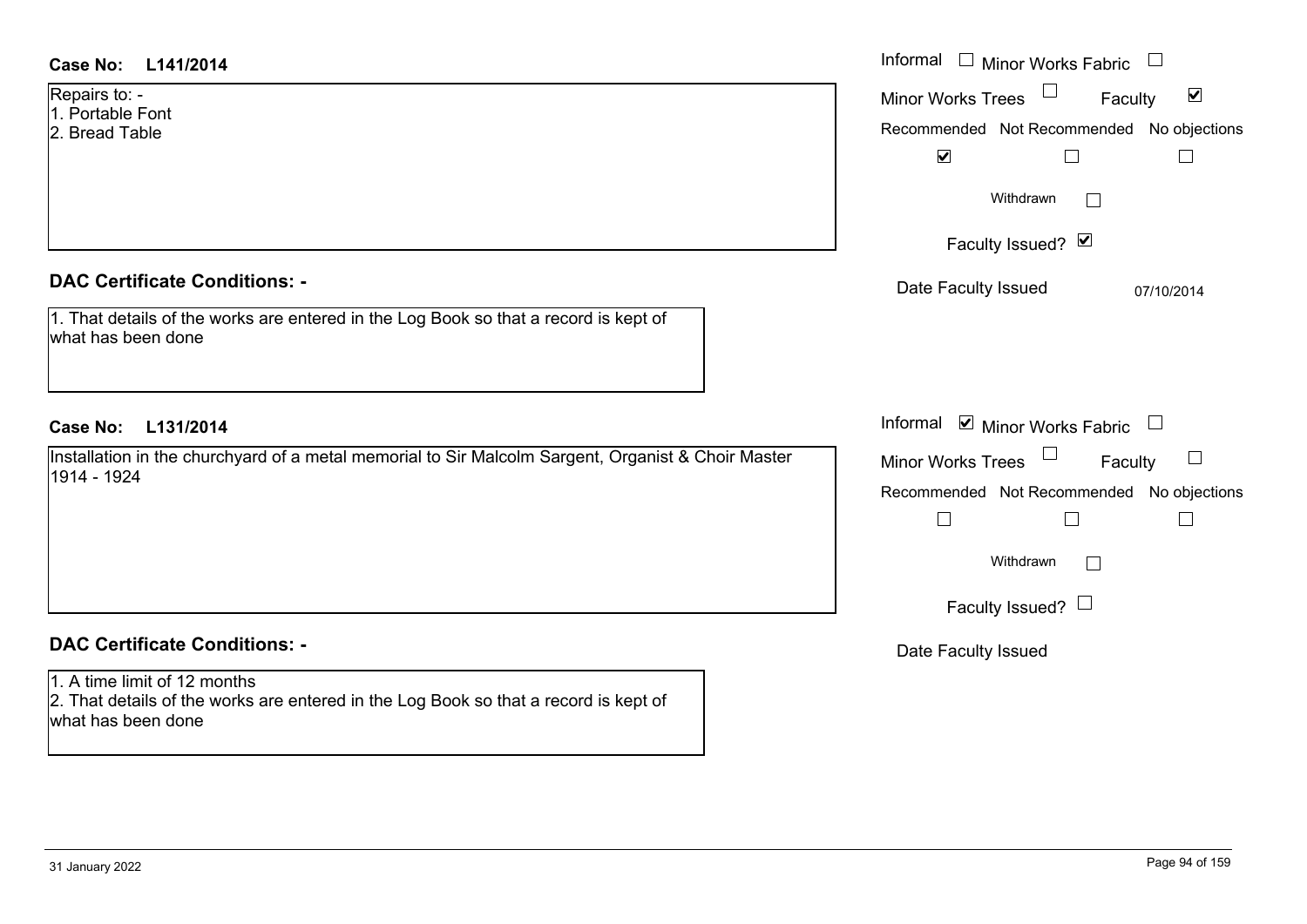# **L128/2014Case No:** Informal

1. To fell and remove two Trees: -

- a) 1 x Spruce
- b) 1 x Conifer

at the front of the church

2. Trim the very ends off some over long tree branches starting to impact on the external walls of the church itself and on property walls outside of the church boundary

# **DAC Certificate Conditions: -**

1. A time limit of 12 months2. That details of the works are entered in the Log Book so that a record is kept of what has been done

# **L101/2014Case No:** Informal

Opening up of trial holes in the 1. Nave2. South Transept floors to investigate the sub-strata

# **DAC Certificate Conditions: -**

1. That details of the works are entered in the Log Book so that a record is kept of what has been done

2. That the excavations should be undertaken by archaeological contractor must be eitehr a personal member of the IFA or employed by a 'registered organisation'

| Informal<br><b>Minor Works Fabric</b>     |
|-------------------------------------------|
| ⊻<br><b>Minor Works Trees</b><br>Faculty  |
| Recommended Not Recommended No objections |
| $\blacktriangledown$                      |
| Withdrawn                                 |
| Faculty Issued? $\Box$                    |
| Date Faculty Issued                       |
|                                           |
|                                           |
|                                           |
| Informal<br>$\Box$ Minor Works Fabric     |
| ⊻<br><b>Minor Works Trees</b><br>Faculty  |
| Recommended Not Recommended No objections |
| $\blacktriangledown$                      |
| Withdrawn                                 |
| Faculty Issued? Ø                         |
| Date Faculty Issued<br>19/06/2014         |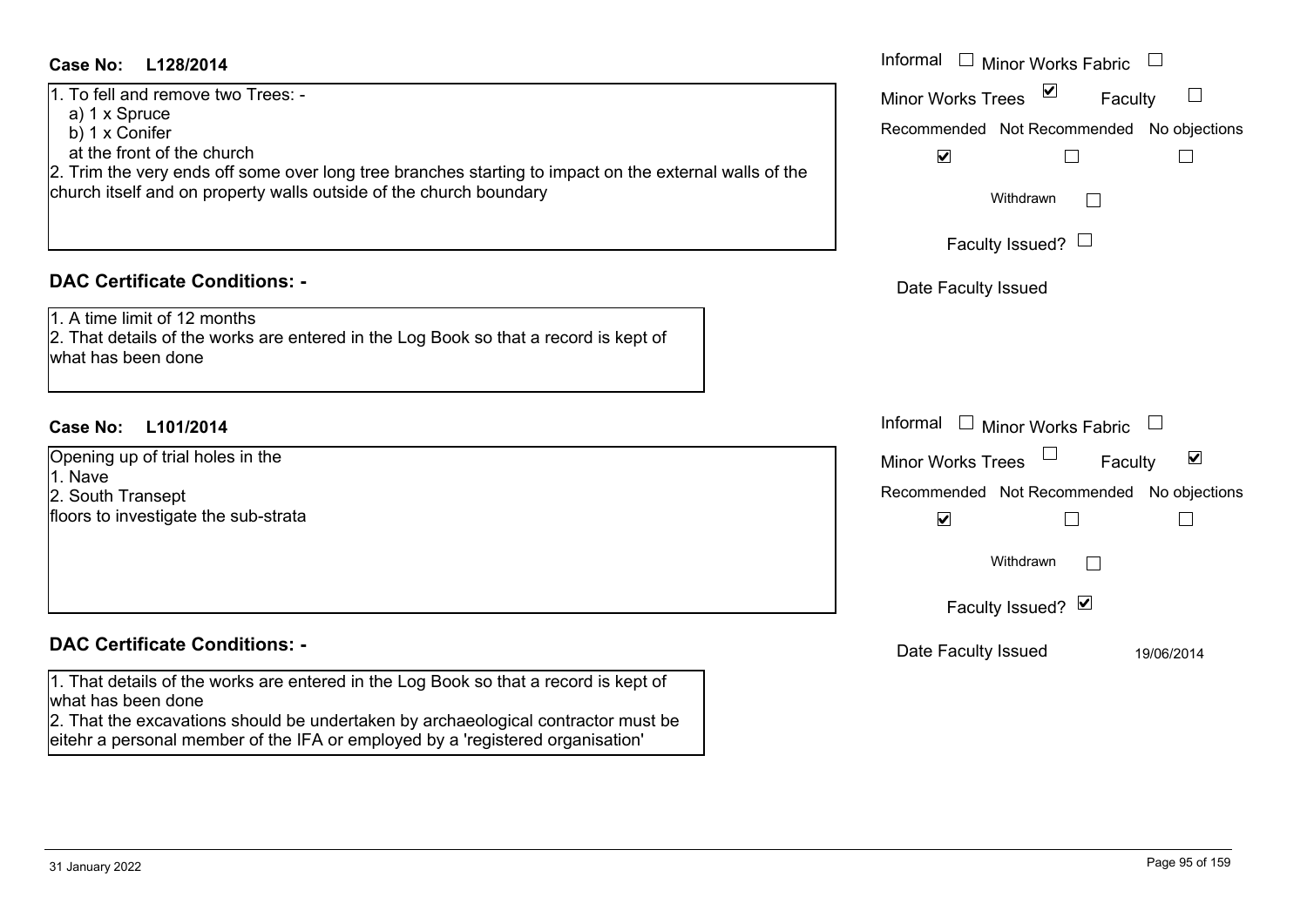| Case No:<br>L170/2014                                                                                                                      | Informal □ Minor Works Fabric<br>$\blacktriangledown$       |
|--------------------------------------------------------------------------------------------------------------------------------------------|-------------------------------------------------------------|
| Removal of graffiti from headstone                                                                                                         | <b>Minor Works Trees</b><br>ப<br>Faculty                    |
|                                                                                                                                            | Recommended Not Recommended No objections                   |
|                                                                                                                                            | $\blacktriangledown$                                        |
|                                                                                                                                            | Withdrawn                                                   |
|                                                                                                                                            | Faculty Issued? $\Box$                                      |
| <b>DAC Certificate Conditions: -</b>                                                                                                       | Date Faculty Issued                                         |
| 1. A time limit of 12 months<br>2. That details of the works are entered in the Log Book so that a record is kept of<br>what has been done |                                                             |
| <b>Case No:</b><br>L244/2014                                                                                                               | Informal □ Minor Works Fabric                               |
| 1. Reducing size of 1 x Yew Tree                                                                                                           | $\blacktriangledown$<br><b>Minor Works Trees</b><br>Faculty |
| 2. Reduction of base of 7 x Tilia sp. Trees                                                                                                | Recommended Not Recommended No objections                   |
|                                                                                                                                            | $\blacktriangledown$<br>$\Box$<br>$\Box$                    |
|                                                                                                                                            | Withdrawn<br>$\sim$                                         |
|                                                                                                                                            | Faculty Issued? $\Box$                                      |
| <b>DAC Certificate Conditions: -</b>                                                                                                       | Date Faculty Issued                                         |
| 1. A time limit of 12 months<br>2. That details of the works are entered in the Log Book so that a record is kept of<br>what has been done |                                                             |
| 3. That Melton Borough Council submits a copy of the estimate from George Walker                                                           |                                                             |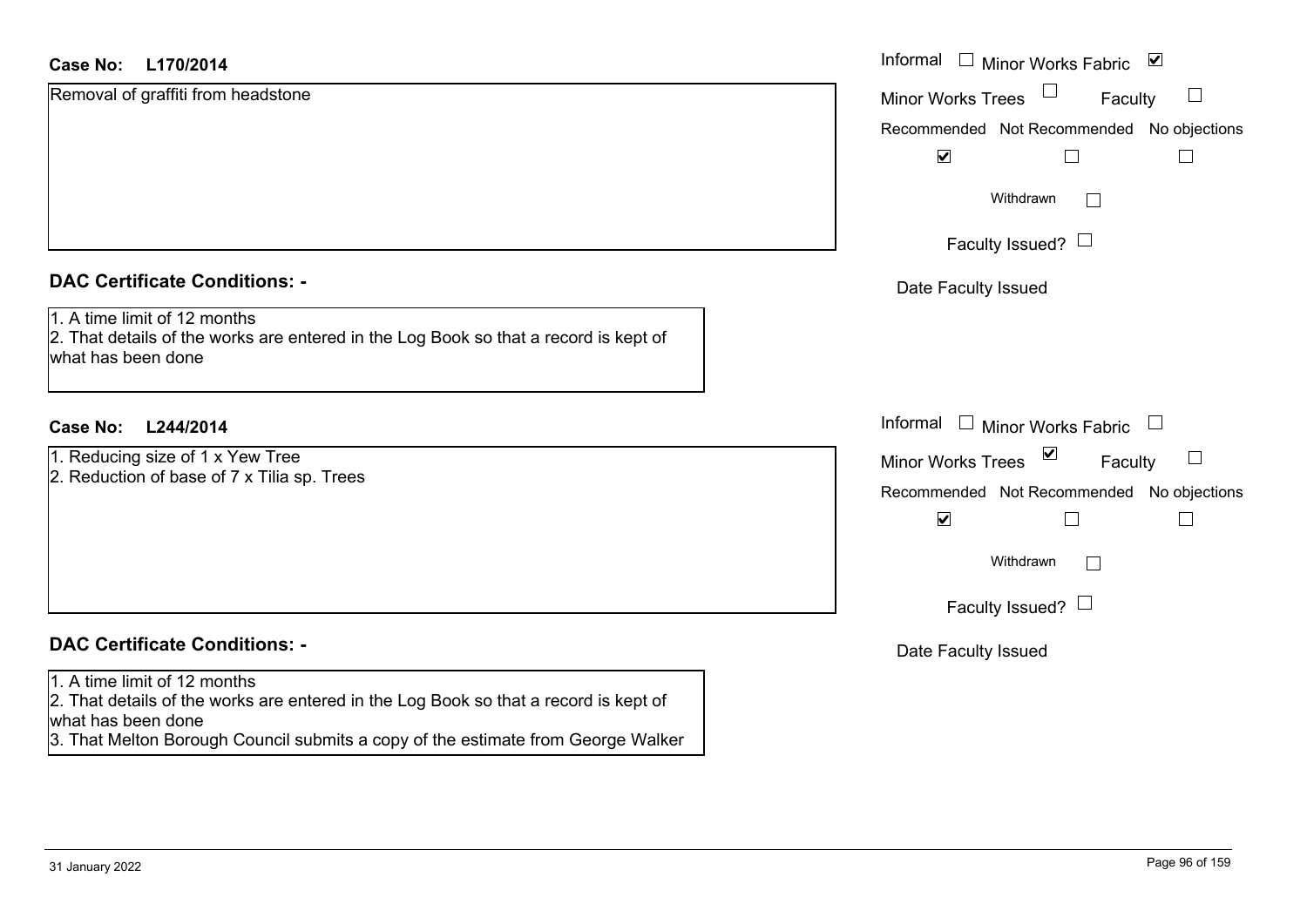| <b>Case No:</b><br>L240/2015                                                                               | Informal $\Box$ Minor Works Fabric $\Box$                   |
|------------------------------------------------------------------------------------------------------------|-------------------------------------------------------------|
| Laying flat of an illegible and broken headstone in the churchyard                                         | $\blacktriangledown$<br>Faculty<br><b>Minor Works Trees</b> |
|                                                                                                            | Recommended Not Recommended No objections                   |
|                                                                                                            | $\blacktriangledown$<br>$\Box$<br>$\Box$                    |
|                                                                                                            | Withdrawn<br>$\overline{\phantom{a}}$                       |
|                                                                                                            | Faculty Issued? Ø                                           |
| <b>DAC Certificate Conditions: -</b>                                                                       | Date Faculty Issued<br>06/01/2016                           |
| 1. That details of the works are entered in the Log Book so that a record is kept of<br>what has been done |                                                             |
| L123/2015<br>Case No:                                                                                      | Informal □ Minor Works Fabric ⊠                             |
| Removal of partly broken off Tree branch                                                                   | Minor Works Trees<br>Faculty                                |
|                                                                                                            | Recommended Not Recommended No objections                   |
|                                                                                                            | $\blacktriangledown$<br>$\Box$<br>$\Box$                    |
|                                                                                                            | Withdrawn<br>$\Box$                                         |
|                                                                                                            | Faculty Issued? $\Box$                                      |
| <b>DAC Certificate Conditions: -</b>                                                                       | Date Faculty Issued                                         |
| 1. A time limit of 12 months                                                                               |                                                             |
| 2. That details of the works are entered in the Log Book so that a record is kept of<br>what has been done |                                                             |
|                                                                                                            |                                                             |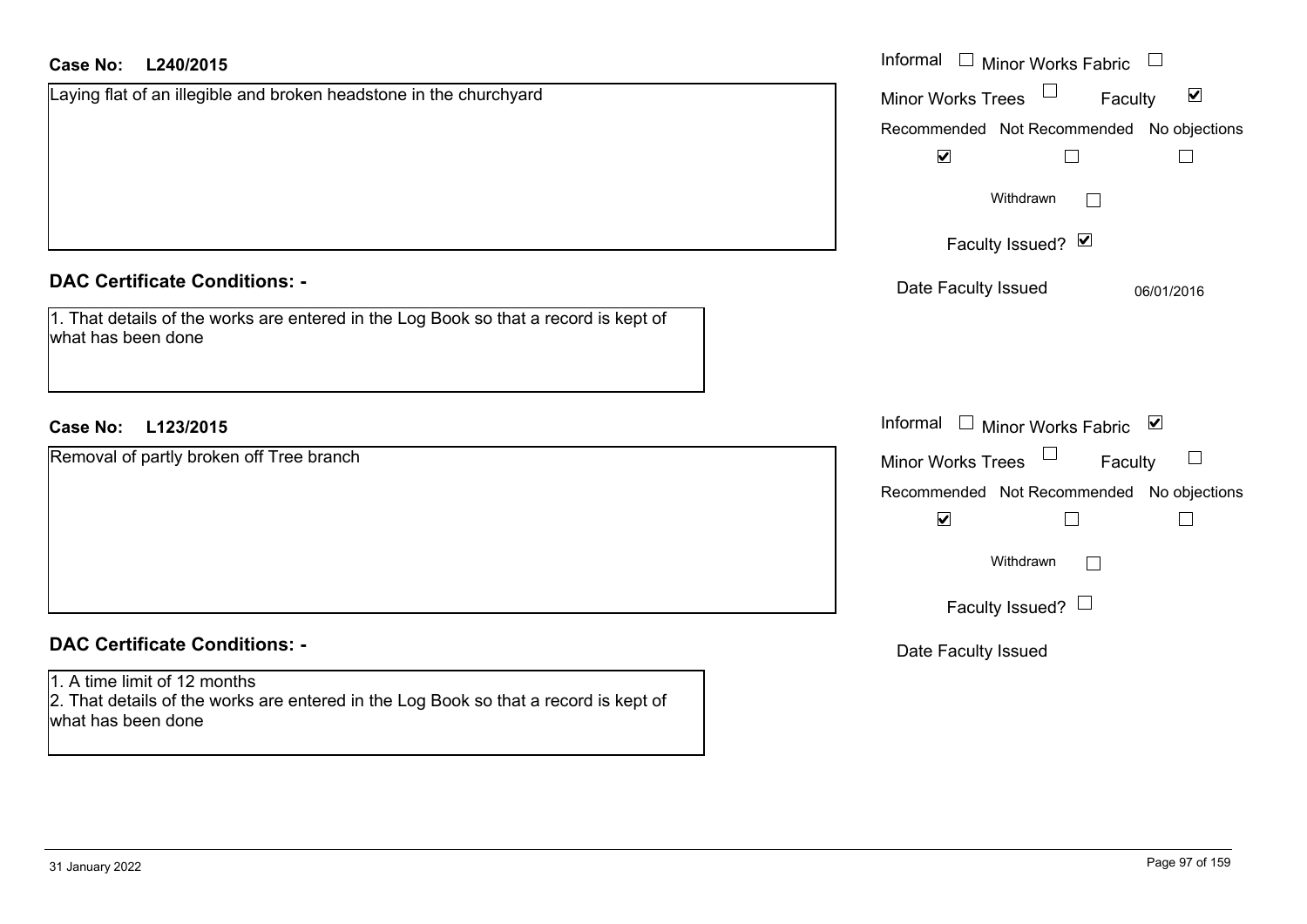# **L197/2015Case No:** Informal

Repairs to the Clock strike hammers

# **DAC Certificate Conditions: -**

1. A time limit of 12 months

 2. That details of the works are entered in the Log Book so that a record is kept of what has been done

| Informal                 | $\Box$ Minor Works Fabric                 | ⊻ |
|--------------------------|-------------------------------------------|---|
| <b>Minor Works Trees</b> | Faculty                                   |   |
|                          | Recommended Not Recommended No objections |   |
|                          |                                           |   |
| Withdrawn                |                                           |   |
|                          | Faculty Issued?                           |   |

Date Faculty Issued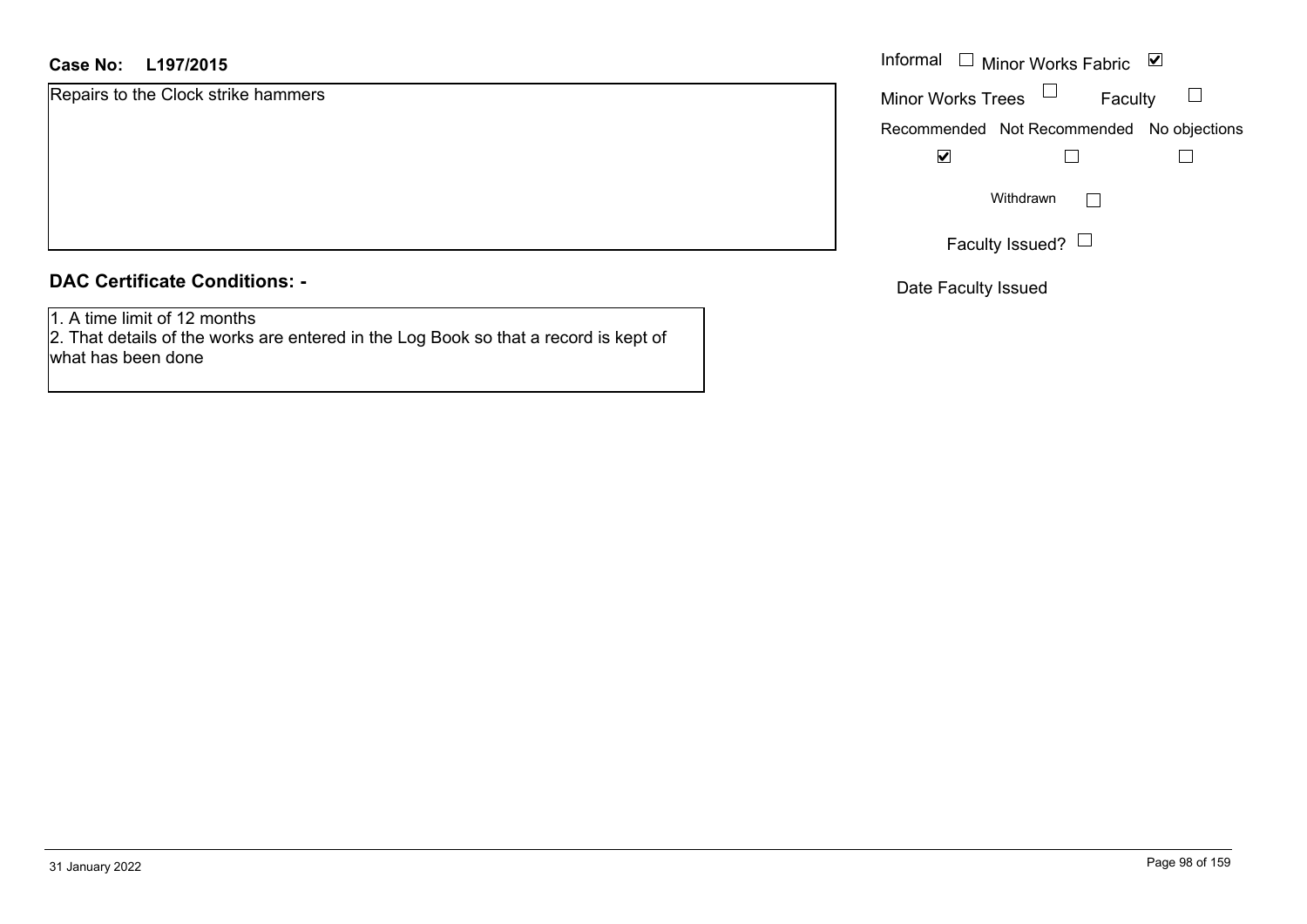| Case No:<br>L075/2015                                                                                      | Informal □ Minor Works Fabric                               |
|------------------------------------------------------------------------------------------------------------|-------------------------------------------------------------|
| Quinquennial Repairs to the exterior of St Mary's Church, as listed in Peter Rogan's Specification dated   | $\blacktriangledown$<br><b>Minor Works Trees</b><br>Faculty |
| 15.10.14, comprising: -                                                                                    |                                                             |
| 1. Roof repairs to: -                                                                                      | Recommended Not Recommended No objections                   |
| a) Tower                                                                                                   | $\blacktriangledown$                                        |
| b) Nave                                                                                                    |                                                             |
| c) North Transept                                                                                          | Withdrawn<br>$\mathbf{L}$                                   |
| d) South Transept                                                                                          |                                                             |
| e) South Aisle                                                                                             |                                                             |
| f) North Transept                                                                                          | Faculty Issued? $\Box$                                      |
| g) Vestry                                                                                                  |                                                             |
| h) Chancel                                                                                                 |                                                             |
| 2. Stonework repairs to: -                                                                                 |                                                             |
| a) Nave Clerestory                                                                                         |                                                             |
| b) South Aisle                                                                                             |                                                             |
| c) South Transept                                                                                          |                                                             |
| d) North Transept                                                                                          |                                                             |
| e) Chancel                                                                                                 |                                                             |
| f) Vestry                                                                                                  |                                                             |
| 3. Glazing repairs                                                                                         |                                                             |
| 4. Drainage channel repairs                                                                                |                                                             |
| 5. Repairs to exterior metalwork                                                                           |                                                             |
| <b>DAC Certificate Conditions: -</b>                                                                       | Date Faculty Issued<br>30/06/2015                           |
| 1. That details of the works are entered in the Log Book so that a record is kept of<br>what has been done |                                                             |

2. That any plumbers marks found on existing lead should be photographed, identified and cut-out, then retained or spot-welded back into the new lead work according to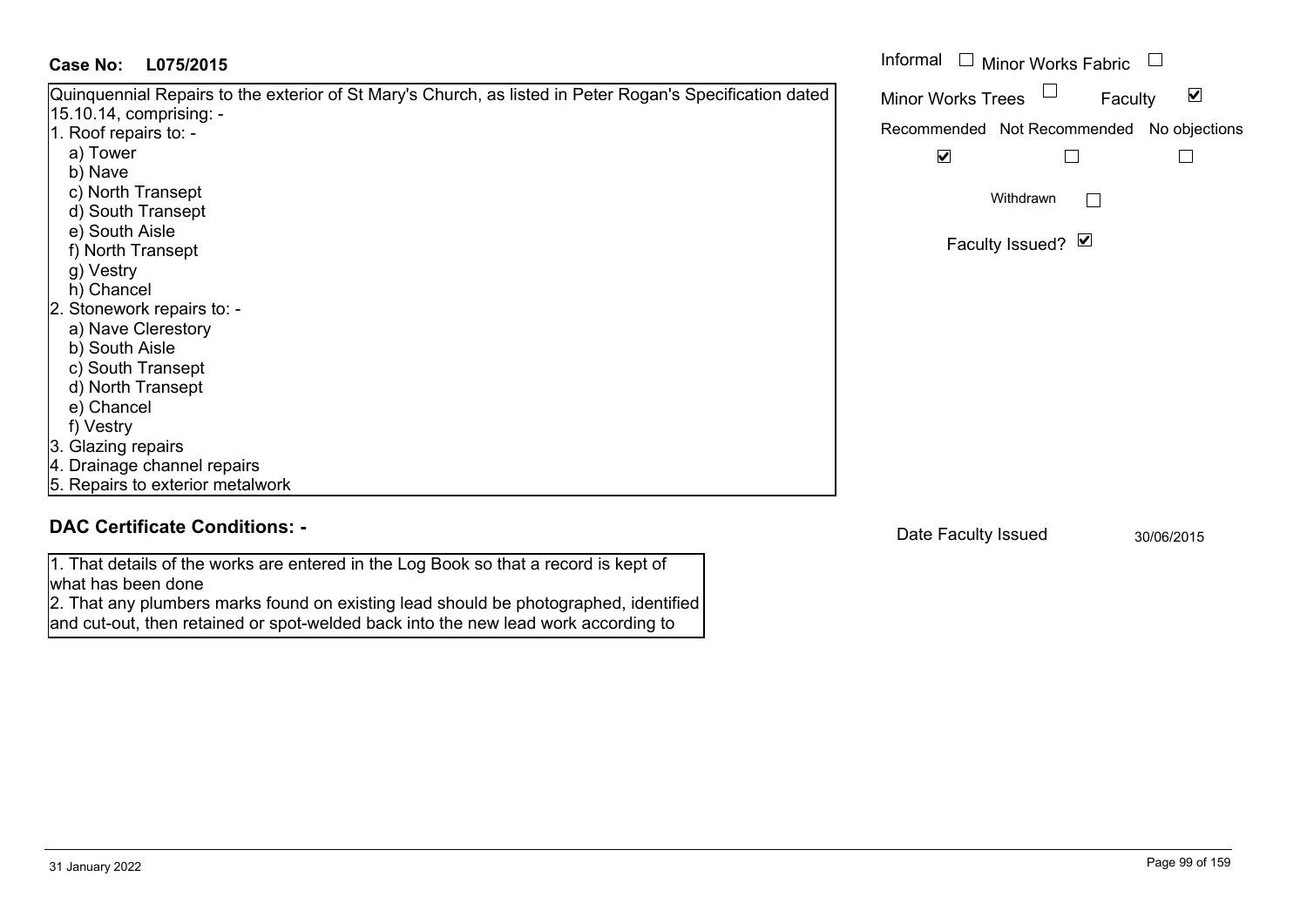| <b>Case No:</b> | L217/2015 |
|-----------------|-----------|
|-----------------|-----------|

1. Felling of existing 2. Planting of replacement Blue Cedar Tree

# **DAC Certificate Conditions: -**

1. A time limit of 12 months

2. That details of the works are entered in the Log Book so that a record is kept of what has been done

### **Case No:**

Installation of new: -

- 1. Stained-glass window showing the Tree of Life
- 2. Window protection grill

to window on north side of Nave in memory of Mr John Plumb

# **DAC Certificate Conditions: -**

1. That details of the works are entered in the Log Book so that a record is kept of what has been done

2. That, if the installation occurs ahead of the re-ordering proposals, that the PCC ensures that the window is adequately protected during the re-ordering works

| L217/2015                                                                                                                           | Informal $\Box$ Minor Works Fabric $\Box$                                                                                                                                                                |
|-------------------------------------------------------------------------------------------------------------------------------------|----------------------------------------------------------------------------------------------------------------------------------------------------------------------------------------------------------|
| of existing<br>g of replacement<br>lar Tree                                                                                         | $\overline{\mathbf{v}}$<br>$\begin{array}{c} \hline \end{array}$<br><b>Minor Works Trees</b><br>Faculty<br>Recommended Not Recommended No objections<br>$\blacktriangledown$<br>$\overline{\phantom{a}}$ |
|                                                                                                                                     | Withdrawn<br>$\mathbb{R}^n$<br>Faculty Issued? $\Box$                                                                                                                                                    |
| rtificate Conditions: -                                                                                                             | Date Faculty Issued                                                                                                                                                                                      |
| limit of 12 months<br>etails of the works are entered in the Log Book so that a record is kept of<br>been done                      |                                                                                                                                                                                                          |
|                                                                                                                                     | Informal $\Box$ Minor Works Fabric $\Box$                                                                                                                                                                |
| on of new: -<br>d-glass window showing the Tree of Life<br>w protection grill<br>w on north side of Nave in memory of Mr John Plumb | $\blacktriangledown$<br>Minor Works Trees<br>Faculty<br>Recommended Not Recommended No objections<br>$\blacktriangledown$                                                                                |
|                                                                                                                                     | Withdrawn<br>$\mathbf{L}$<br>Faculty Issued? V                                                                                                                                                           |
| rtificate Conditions: -                                                                                                             | Date Faculty Issued<br>04/07/2016                                                                                                                                                                        |
| etails of the works are entered in the Log Book so that a record is kept of                                                         |                                                                                                                                                                                                          |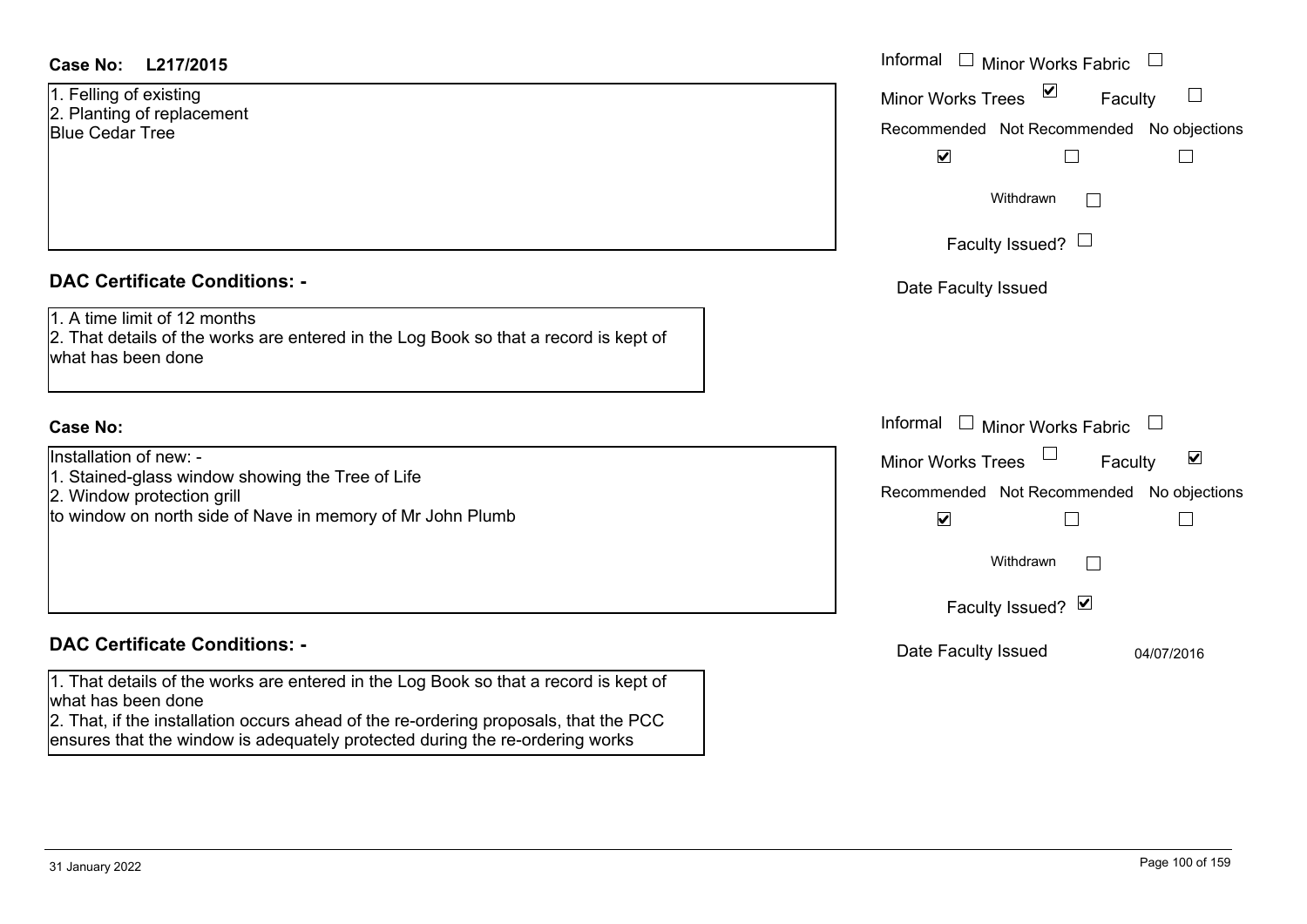| <b>Case No:</b>                                                                                            | Informal $\Box$ Minor Works Fabric $\Box$            |
|------------------------------------------------------------------------------------------------------------|------------------------------------------------------|
| Removal of broken Bench from the churchyard                                                                | Minor Works Trees<br>$\blacktriangledown$<br>Faculty |
|                                                                                                            | Recommended Not Recommended No objections            |
|                                                                                                            | $\blacktriangledown$<br>$\Box$<br>⊔                  |
|                                                                                                            | Withdrawn<br>$\Box$                                  |
|                                                                                                            | Faculty Issued? Ø                                    |
| <b>DAC Certificate Conditions: -</b>                                                                       | Date Faculty Issued<br>26/01/2017                    |
| 1. That details of the works are entered in the Log Book so that a record is kept of<br>what has been done |                                                      |
| <b>Case No:</b>                                                                                            | Informal $\Box$ Minor Works Fabric $\Box$            |
| Disposal of Archdeacon's Stall                                                                             | Minor Works Trees<br>$\blacktriangledown$<br>Faculty |
|                                                                                                            | Recommended Not Recommended No objections            |
|                                                                                                            | $\blacktriangledown$<br>$\overline{\phantom{a}}$     |
|                                                                                                            | Withdrawn<br>$\overline{a}$                          |
|                                                                                                            | Faculty Issued? Ø                                    |
| <b>DAC Certificate Conditions: -</b>                                                                       | Date Faculty Issued<br>20/03/2017                    |
| 1. That details of the works are entered in the Log Book so that a record is kept of<br>what has been done |                                                      |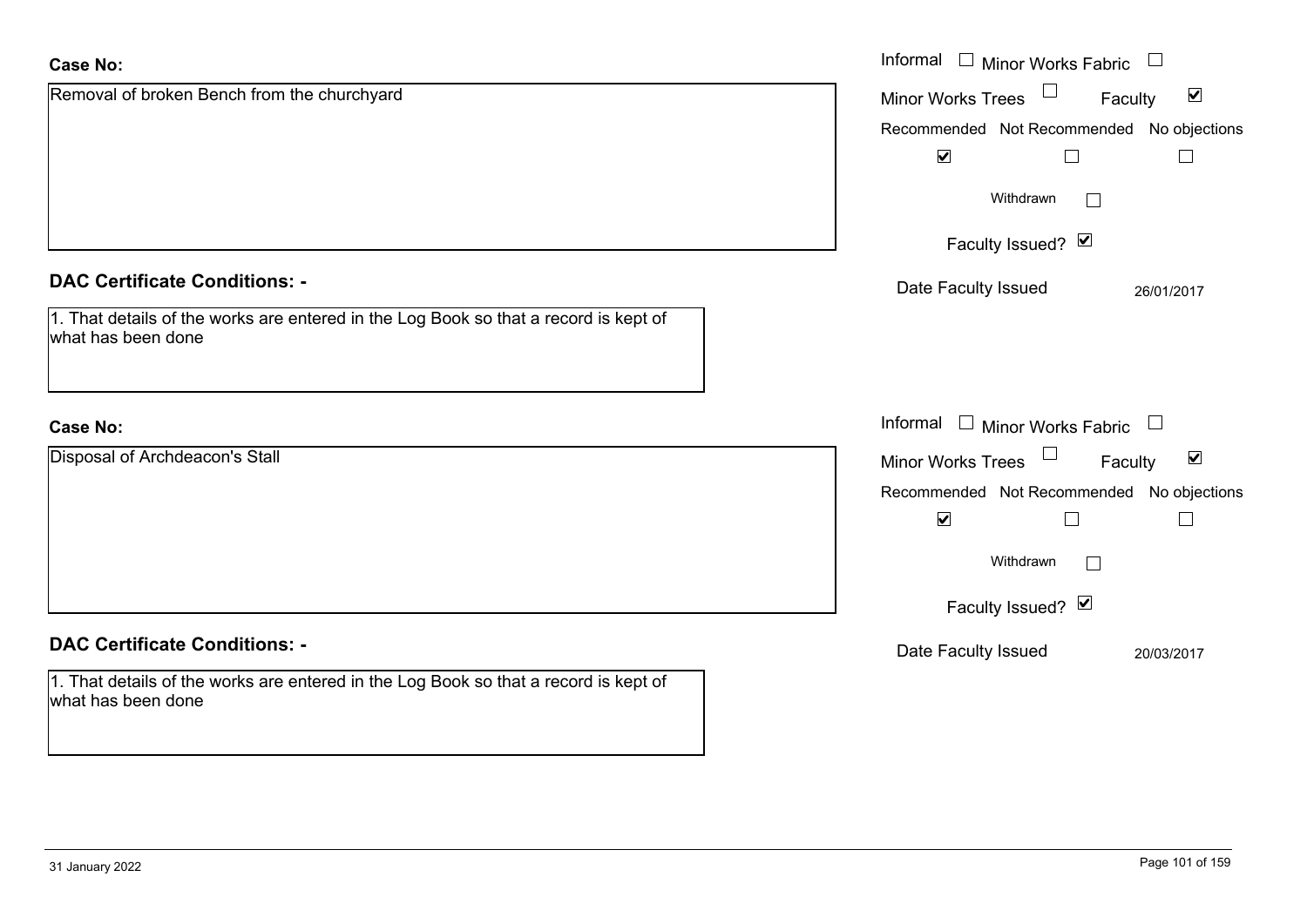| <b>Case No:</b>                                                                                                                                                                                                                                                                 | Informal $\Box$ Minor Works Fabric $\Box$                                                                     |
|---------------------------------------------------------------------------------------------------------------------------------------------------------------------------------------------------------------------------------------------------------------------------------|---------------------------------------------------------------------------------------------------------------|
| Re-ordering Phase 2: -                                                                                                                                                                                                                                                          | $\blacktriangledown$<br><b>Minor Works Trees</b><br>Faculty                                                   |
| Installation of WCs in North Transept Vestry                                                                                                                                                                                                                                    | Recommended Not Recommended No objections<br>$\blacktriangledown$                                             |
|                                                                                                                                                                                                                                                                                 | Withdrawn<br>$\mathbf{I}$                                                                                     |
|                                                                                                                                                                                                                                                                                 | Faculty Issued? Ø                                                                                             |
| <b>DAC Certificate Conditions: -</b>                                                                                                                                                                                                                                            | Date Faculty Issued<br>16/01/2017                                                                             |
| 1. That details of the works are entered in the Log Book so that a record is kept of<br>what has been done<br>2. That no works shall take place until the PCC, after consultation with the Diocesan<br>Archaeological Adviser, has secured the implementation of a programme of |                                                                                                               |
| <b>Case No:</b>                                                                                                                                                                                                                                                                 | Informal<br>$\Box$ Minor Works Fabric $\Box$                                                                  |
| To trim lower branches and remove suckers of tree to allow air to the main stump preventing rotting<br>and to also allow light into a property which is next to the tree                                                                                                        | ⊻<br><b>Minor Works Trees</b><br>Faculty<br>Recommended Not Recommended No objections<br>$\blacktriangledown$ |
|                                                                                                                                                                                                                                                                                 | Withdrawn                                                                                                     |
|                                                                                                                                                                                                                                                                                 | Faculty Issued? $\Box$                                                                                        |
| <b>DAC Certificate Conditions: -</b>                                                                                                                                                                                                                                            | Date Faculty Issued                                                                                           |
| 1. That details of the works are entered in the Log Book so that a record is kept of<br>what has been done                                                                                                                                                                      |                                                                                                               |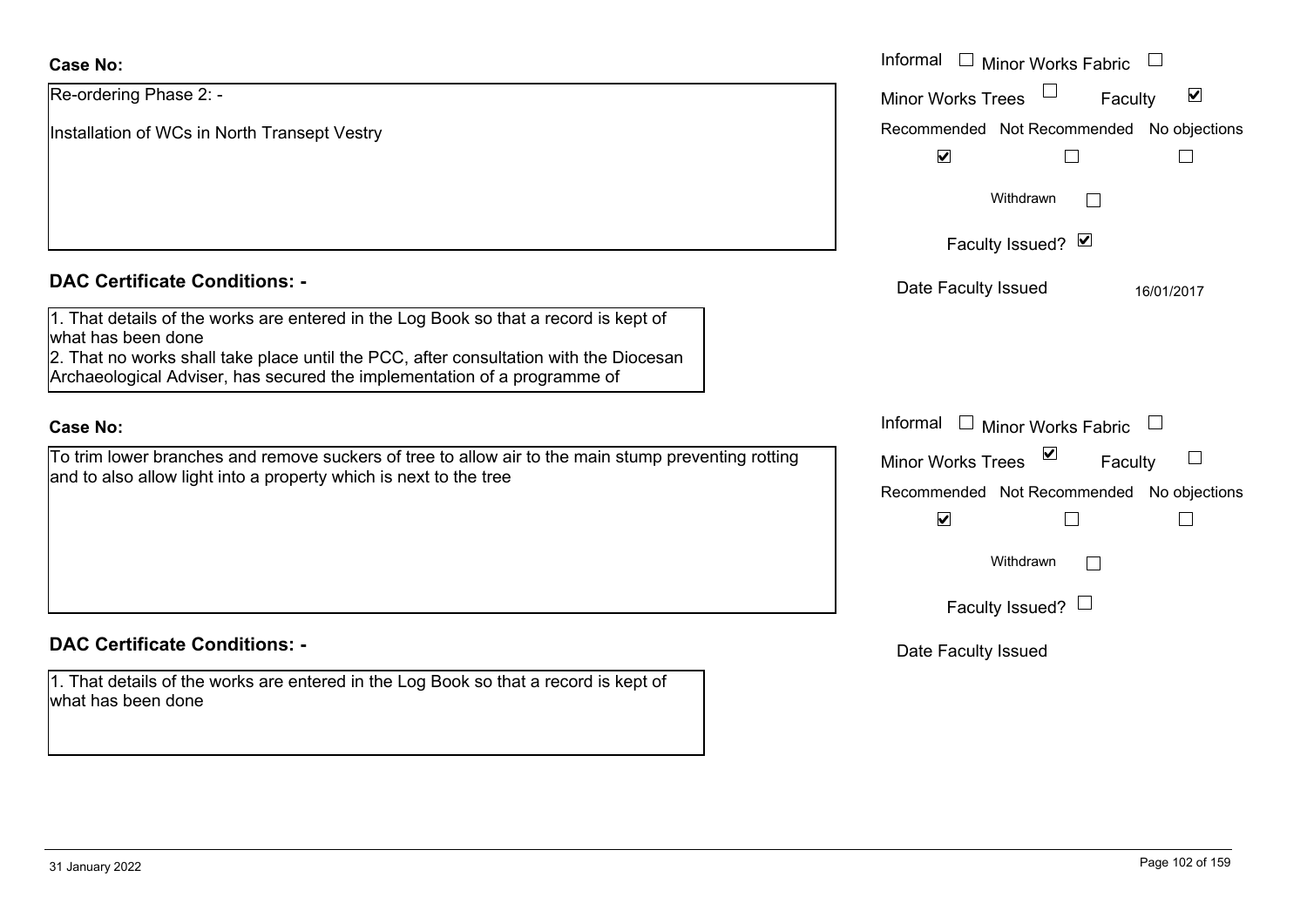Re-ordering Phase 3: -

Works to the external paths and lighting

# **DAC Certificate Conditions: -**

1. That details of the works are entered in the Log Book so that a record is kept of what has been done

2. That no works shall take place until the PCC, after consultation with the Diocesan Archaeological Adviser, has secured the implementation of a programme of

|                                 | Informal [<br>$\Box$ Minor Works Fabric $\Box$              |
|---------------------------------|-------------------------------------------------------------|
| ing Phase 3: -                  | Minor Works Trees $\Box$<br>$\blacktriangledown$<br>Faculty |
| the external paths and lighting | Recommended Not Recommended No objections                   |
|                                 | $\blacktriangledown$                                        |
|                                 | Withdrawn<br>$\mathbf{L}$                                   |
|                                 | Faculty Issued? Ø                                           |
| rtificate Conditions: -         | Date Faculty Issued<br>24/05/2017                           |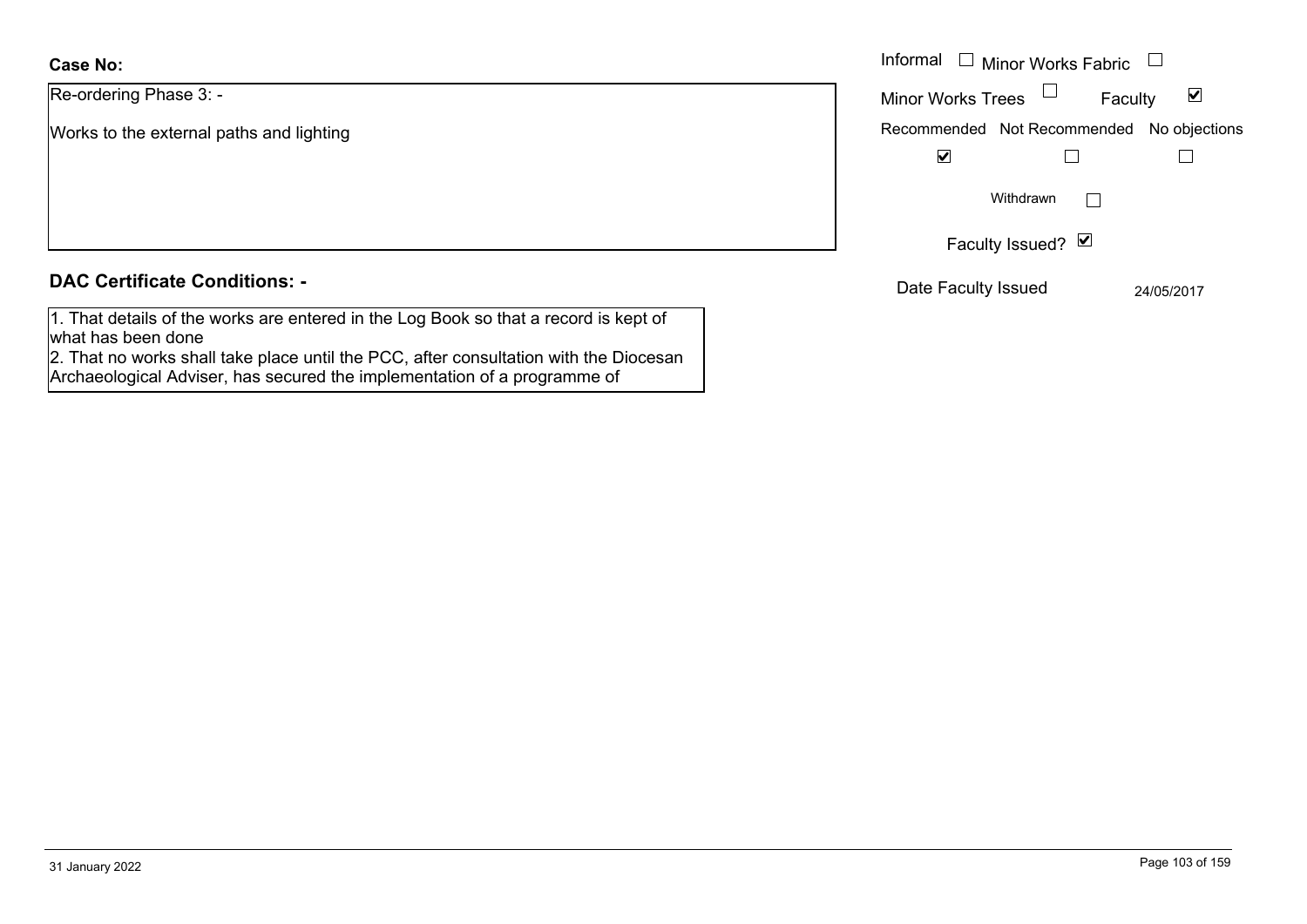| Case No:                                                                                                                                                                                                                                                                                                                                                                                                                                                                                                                                                                                                                                                                                                              | Informal $\Box$ Minor Works Fabric $\Box$                                                                                                            |
|-----------------------------------------------------------------------------------------------------------------------------------------------------------------------------------------------------------------------------------------------------------------------------------------------------------------------------------------------------------------------------------------------------------------------------------------------------------------------------------------------------------------------------------------------------------------------------------------------------------------------------------------------------------------------------------------------------------------------|------------------------------------------------------------------------------------------------------------------------------------------------------|
| Re-ordering Phase 5 comprising: -<br>1. To dispose of the following items of furniture: -<br>a) Credence Table<br>b) Clergy Desks and Chairs (x2)<br>c) Servers' Desks and Chairs (x3)<br>d) Choir Stalls (for 24)<br>e) Communion Rails (x5)<br>f) Book Storage Cupboards (x2)<br>2. Introduction of a suite of matching liturgical furniture around a Nave Altar for clergy, servers and<br>choir, that blends in with the furniture in the Nave, comprising the following: -<br>a) Nave Altar<br>b) Platform for Nave Altar<br>c) Credence Table<br>d) Clergy Desks & Chairs (x2)<br>e) Servers' Desks & Chairs (x3)<br>f) Choir Stalls (for 24)<br>g) Lectern<br>h) Communion Rails (x4)<br>i) Book Trollies (x2) | <b>Minor Works Trees</b><br>V<br>Faculty<br>Recommended Not Recommended No objections<br>$\blacktriangledown$<br>Withdrawn<br>Faculty Issued? $\Box$ |
| 3. Introduction of replacement Advent Candle Stand<br><b>DAC Certificate Conditions: -</b>                                                                                                                                                                                                                                                                                                                                                                                                                                                                                                                                                                                                                            | Date Faculty Issued<br>14/11/2018                                                                                                                    |

1. That details of the works are entered in the Log Book so that a record is kept of what has been done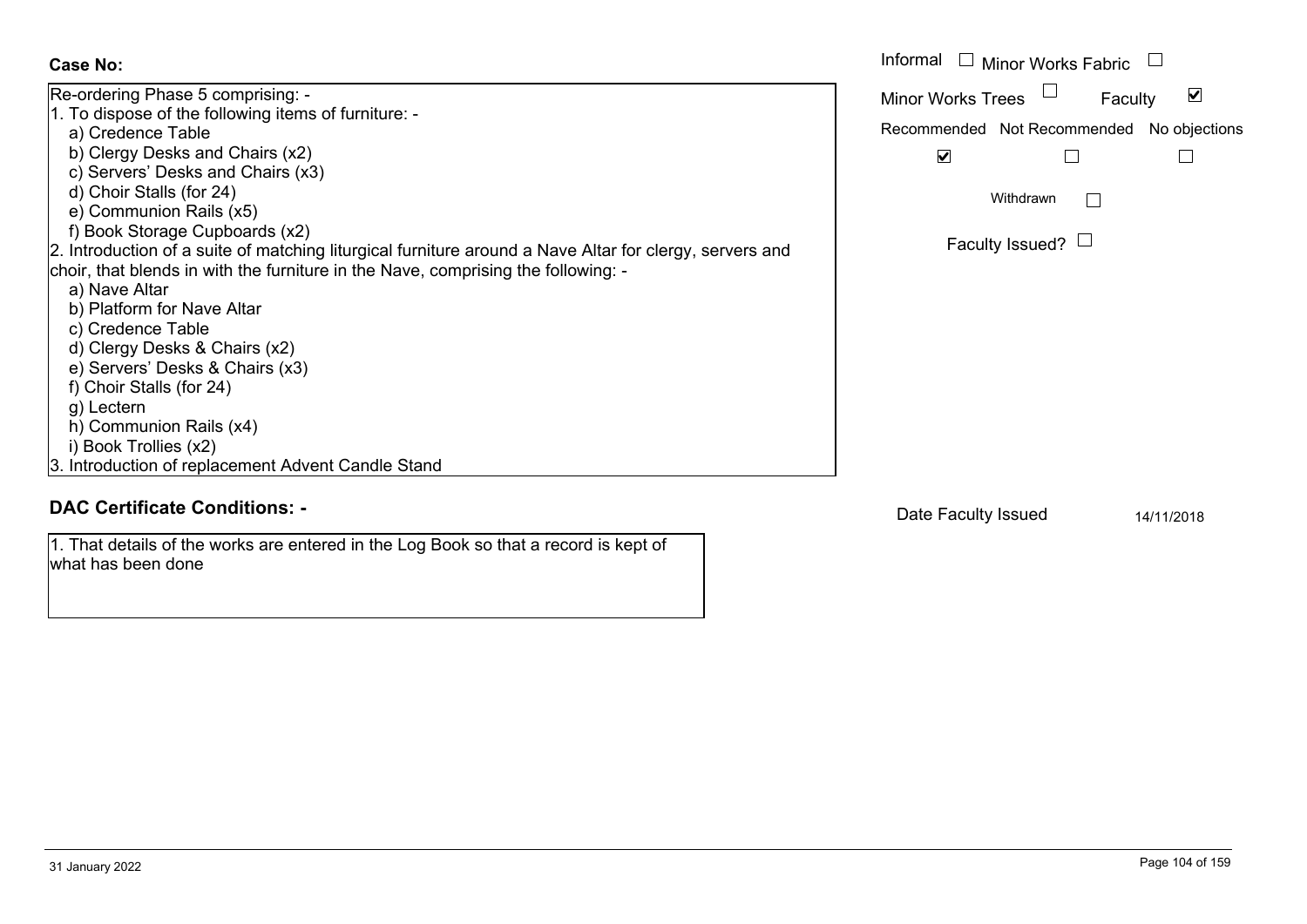| <b>Case No:</b>                                                                                            | Informal $\Box$ Minor Works Fabric $\Box$                   |
|------------------------------------------------------------------------------------------------------------|-------------------------------------------------------------|
| Re-ordering Phase 8: -                                                                                     | Minor Works Trees<br>$\blacktriangledown$<br>Faculty        |
| Construction of new detached multi-purpose building in the churchyard                                      | Recommended Not Recommended No objections<br>$\Box$         |
|                                                                                                            | Withdrawn<br>$\Box$                                         |
|                                                                                                            | Faculty Issued? $\Box$                                      |
| <b>DAC Certificate Conditions: -</b>                                                                       | Date Faculty Issued                                         |
| 1. That details of the works are entered in the Log Book so that a record is kept of<br>what has been done |                                                             |
| <b>Case No:</b>                                                                                            | Informal $\Box$ Minor Works Fabric $\Box$                   |
| Removal of Common Box Tree                                                                                 | $\blacktriangledown$<br><b>Minor Works Trees</b><br>Faculty |
|                                                                                                            | Recommended Not Recommended No objections                   |
|                                                                                                            | $\blacktriangledown$<br>$\Box$                              |
|                                                                                                            | Withdrawn<br>$\Box$                                         |
|                                                                                                            | Faculty Issued? Ø                                           |
| <b>DAC Certificate Conditions: -</b>                                                                       | Date Faculty Issued<br>30/05/2018                           |
| 1. That details of the works are entered in the Log Book so that a record is kept of<br>what has been done |                                                             |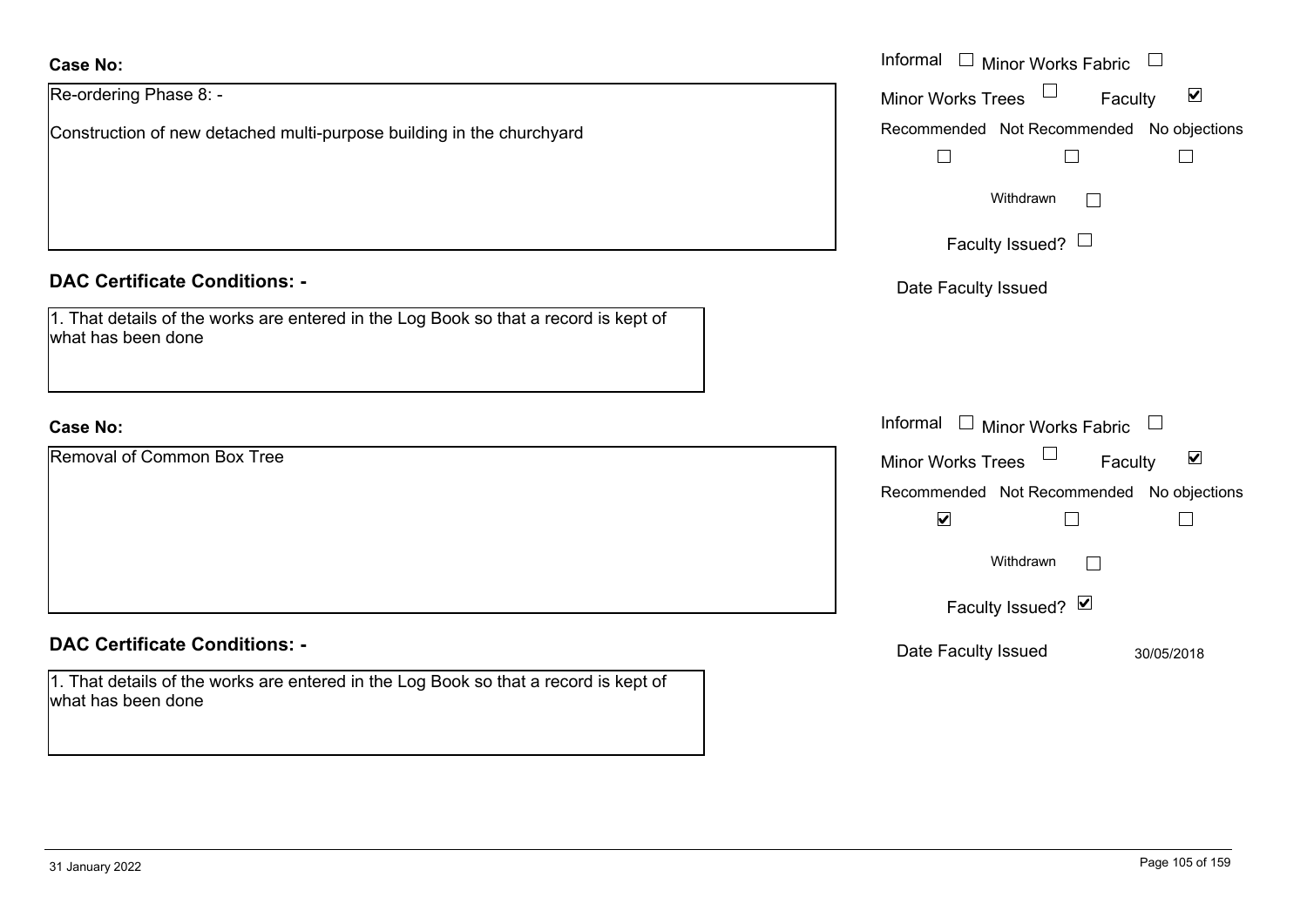| <b>Case No:</b>                                                                                            | Informal □ Minor Works Fabric                        |
|------------------------------------------------------------------------------------------------------------|------------------------------------------------------|
| Installation of Crockery Cupboard in the North Transept between the Servery and the accessible WC          | $\blacktriangledown$<br>Minor Works Trees<br>Faculty |
|                                                                                                            | Recommended Not Recommended No objections            |
|                                                                                                            | $\blacktriangledown$                                 |
|                                                                                                            | Withdrawn<br>$\mathbb{R}^n$                          |
|                                                                                                            | Faculty Issued? Ø                                    |
| <b>DAC Certificate Conditions: -</b>                                                                       | Date Faculty Issued<br>26/07/2018                    |
| 1. That details of the works are entered in the Log Book so that a record is kept of<br>what has been done |                                                      |
| <b>Case No:</b>                                                                                            | Informal $\Box$ Minor Works Fabric $\Box$            |
| Removal of Redundant Items of Furniture: -                                                                 | $\Box$<br>Minor Works Trees<br>Faculty               |
| 1. Approximately 50 x old Colles Hall Chairs<br>2. Miscellaneous children 's corner furniture              | Recommended Not Recommended No objections            |
|                                                                                                            | $\blacktriangledown$                                 |
|                                                                                                            | Withdrawn<br>$\mathcal{L}^{\mathcal{A}}$             |
|                                                                                                            | Faculty Issued? $\Box$                               |
| <b>DAC Certificate Conditions: -</b>                                                                       | Date Faculty Issued                                  |
| 1. That details of the works are entered in the Log Book so that a record is kept of<br>what has been done |                                                      |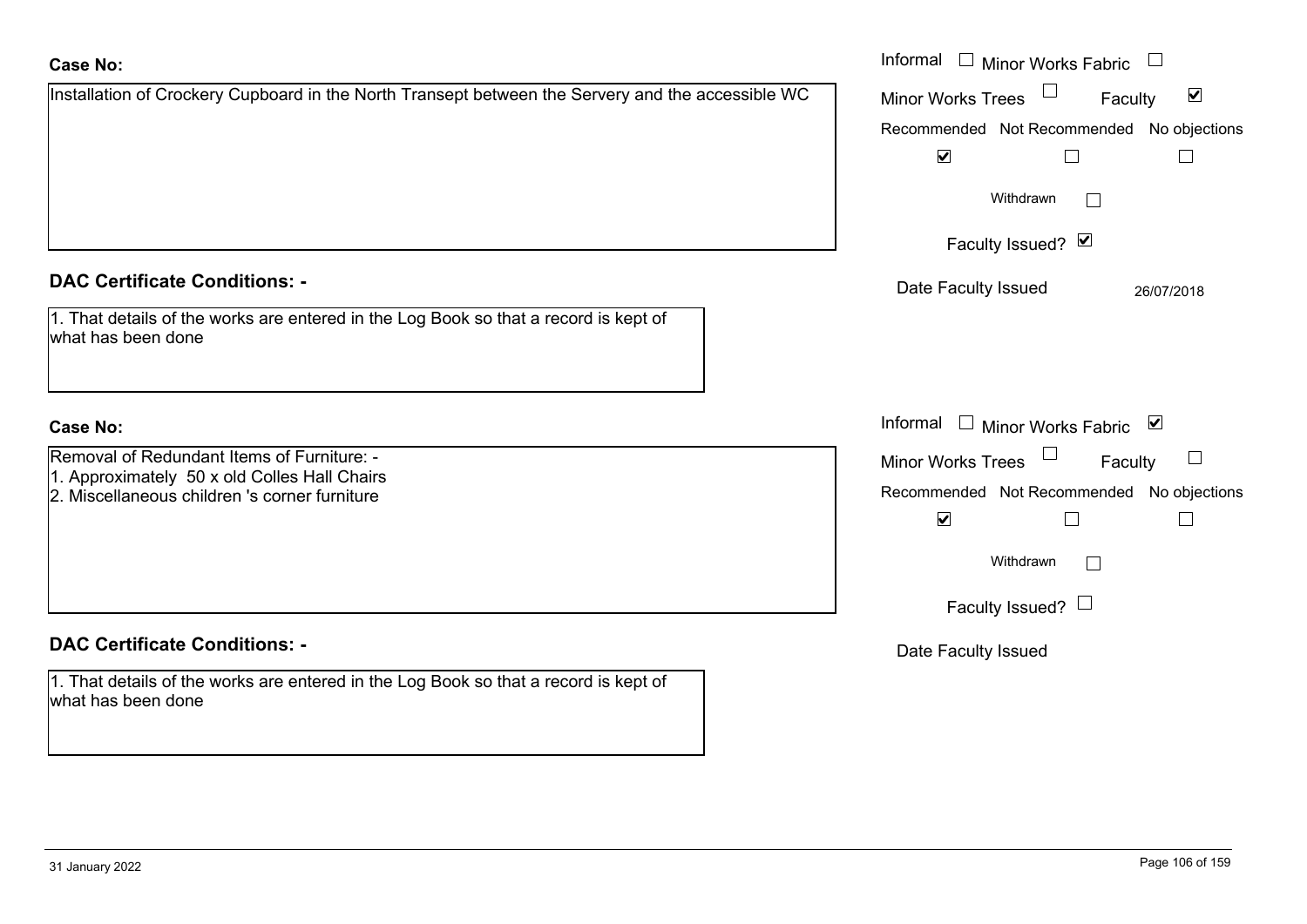| <b>Case No:</b>                                                                                                                                                                       | Informal □ Minor Works Fabric                        |
|---------------------------------------------------------------------------------------------------------------------------------------------------------------------------------------|------------------------------------------------------|
| Disposal of 2 x softwood Altar Rails                                                                                                                                                  | $\blacktriangledown$<br>Minor Works Trees<br>Faculty |
|                                                                                                                                                                                       | Recommended Not Recommended No objections            |
|                                                                                                                                                                                       | $\blacktriangledown$<br>$\mathsf{L}$                 |
|                                                                                                                                                                                       | Withdrawn                                            |
|                                                                                                                                                                                       | Faculty Issued? $\Box$                               |
| <b>DAC Certificate Conditions: -</b>                                                                                                                                                  | Date Faculty Issued                                  |
| 1. That details of the works are entered in the Log Book so that a record is kept of<br>what has been done<br>2. That the Altar Rails should be found another home if at all possible |                                                      |
| <b>Case No:</b>                                                                                                                                                                       | Informal $\Box$ Minor Works Fabric $\Box$            |
| Removal of dead Hawthorn Tree                                                                                                                                                         | $\Box$<br><b>Minor Works Trees</b><br>Faculty        |
|                                                                                                                                                                                       | Recommended Not Recommended No objections            |
|                                                                                                                                                                                       | $\blacktriangledown$<br>Г                            |
|                                                                                                                                                                                       | Withdrawn                                            |
|                                                                                                                                                                                       | Faculty Issued? $\Box$                               |
| <b>DAC Certificate Conditions: -</b>                                                                                                                                                  | Date Faculty Issued                                  |
| 1. That details of the works are entered in the Log Book so that a record is kept of<br>what has been done                                                                            |                                                      |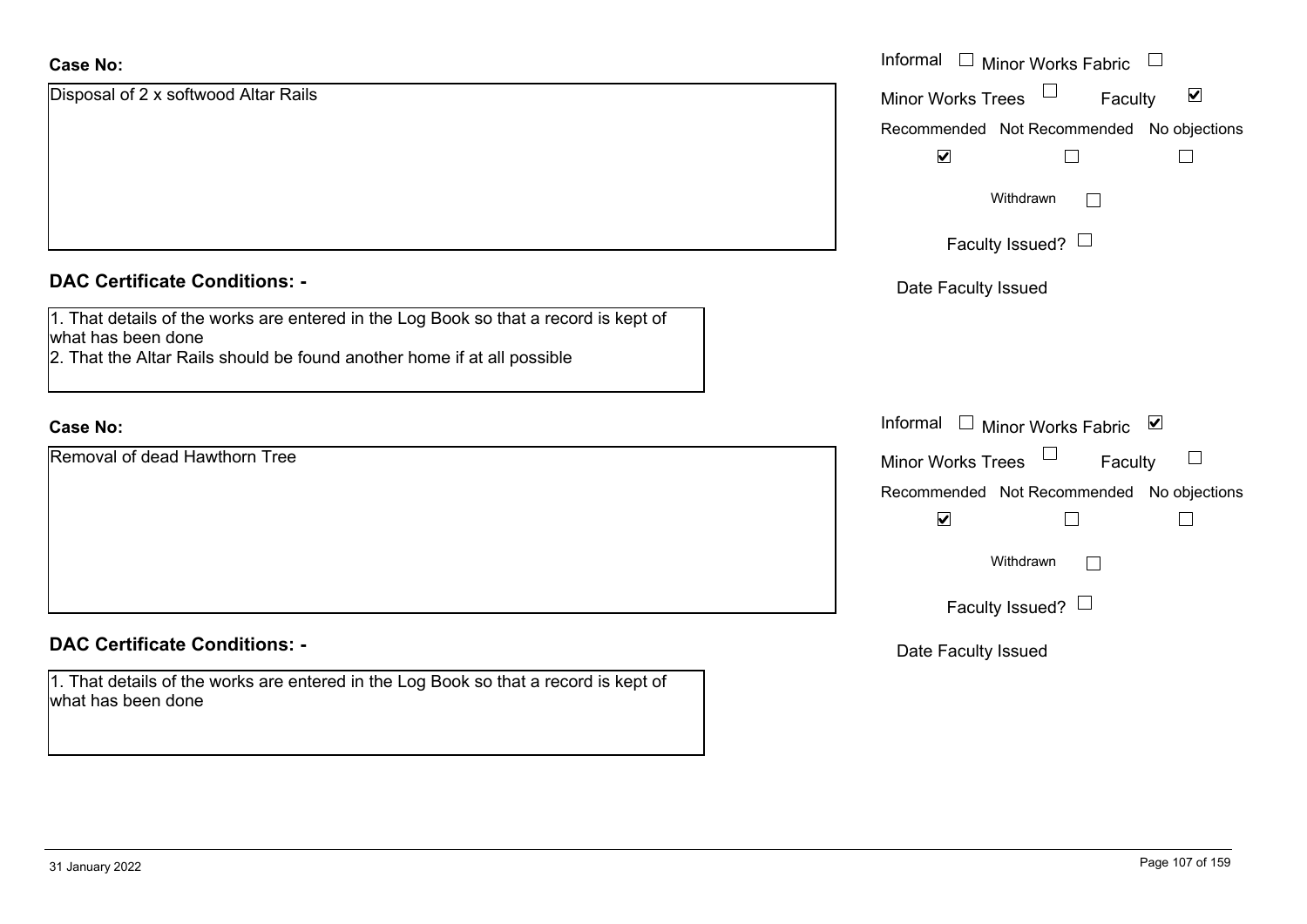| <b>Case No:</b>                                                                                                                                                                                                                             | Informal $\Box$ Minor Works Fabric                                |
|---------------------------------------------------------------------------------------------------------------------------------------------------------------------------------------------------------------------------------------------|-------------------------------------------------------------------|
| Re-ordering Scheme Phase 6: -                                                                                                                                                                                                               | $\blacktriangledown$<br><b>Minor Works Trees</b><br>Faculty       |
| Excavation of Trial Holes ahead of potential construction of new building                                                                                                                                                                   | Recommended Not Recommended No objections<br>$\blacktriangledown$ |
|                                                                                                                                                                                                                                             | Withdrawn                                                         |
|                                                                                                                                                                                                                                             | Faculty Issued? Ø                                                 |
| <b>DAC Certificate Conditions: -</b>                                                                                                                                                                                                        | Date Faculty Issued<br>23/07/2018                                 |
| 1. That details of the works are entered in the Log Book so that a record is kept of<br>what has been done<br>2. That a copy of the report on the archaeological &/or other investigations be<br>submitted to the DAC Secretary             |                                                                   |
| <b>Case No:</b>                                                                                                                                                                                                                             | Informal<br>$\Box$ Minor Works Fabric                             |
| Installation of Burglar alarm                                                                                                                                                                                                               | $\blacktriangledown$<br><b>Minor Works Trees</b><br>Faculty       |
|                                                                                                                                                                                                                                             | Recommended Not Recommended No objections<br>$\blacktriangledown$ |
|                                                                                                                                                                                                                                             | Withdrawn                                                         |
|                                                                                                                                                                                                                                             | Faculty Issued? $\Box$                                            |
| <b>DAC Certificate Conditions: -</b>                                                                                                                                                                                                        | Date Faculty Issued<br>12/12/2018                                 |
| 1. That details of the works are entered in the Log Book so that a record is kept of<br>what has been done<br>2. That an updated Electrical Condition Report is commissioned, and submitted to the<br>DAC Secretary, after the installation |                                                                   |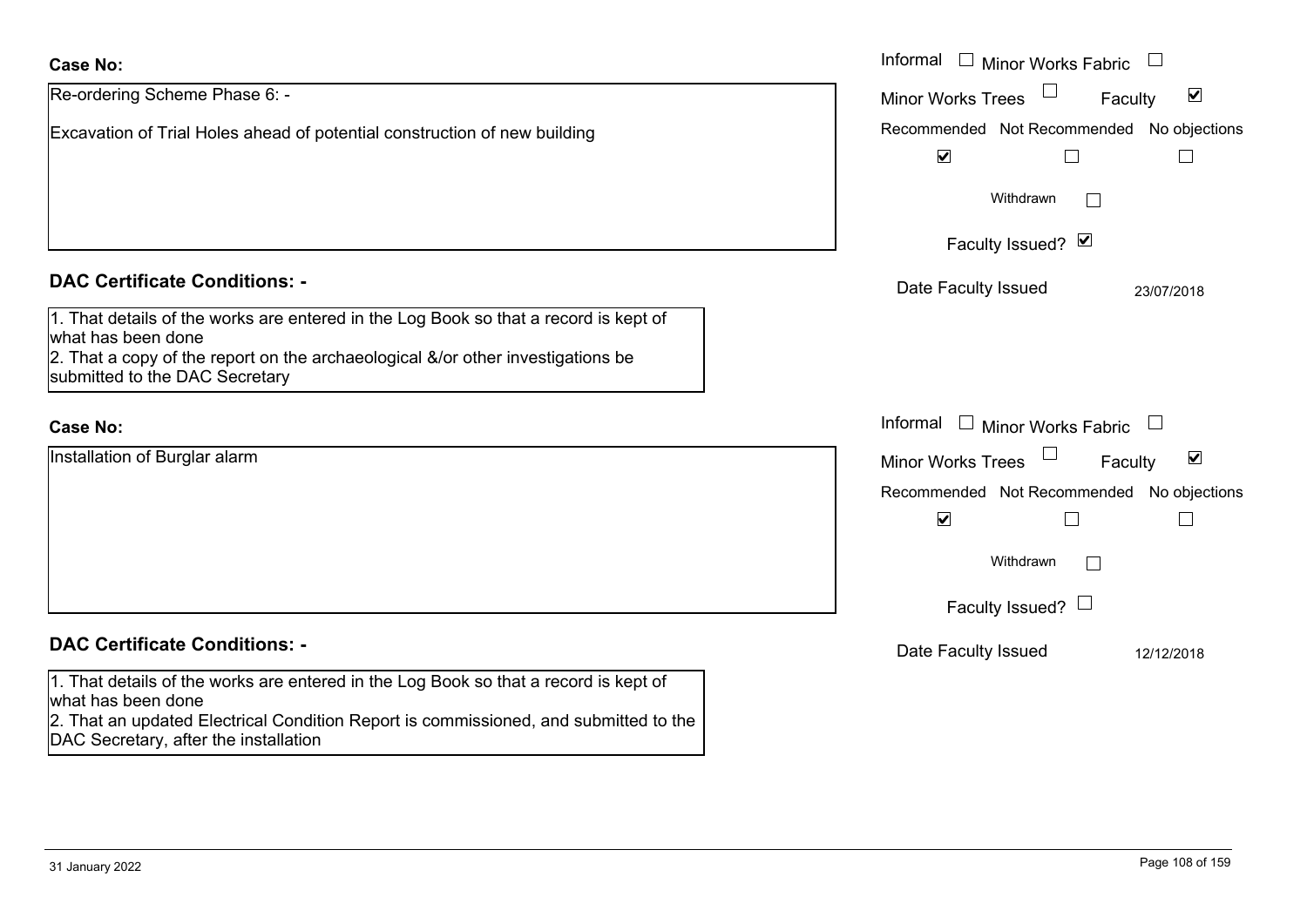| <b>Case No:</b>                                                                                                              | Informal $\Box$ Minor Works Fabric $\Box$                                                                                                                                              |
|------------------------------------------------------------------------------------------------------------------------------|----------------------------------------------------------------------------------------------------------------------------------------------------------------------------------------|
| CONFIRMATORY APPLICATION for works undertaken:                                                                               | $\Box$<br>$\blacktriangledown$<br>Minor Works Trees<br>Faculty                                                                                                                         |
| Cleaning of Royal Coat of Arms                                                                                               | Recommended Not Recommended No objections<br>$\hfill \square$<br>$\Box$<br>$\blacktriangledown$                                                                                        |
|                                                                                                                              | Withdrawn<br>$\vert \hspace{.06cm} \vert$                                                                                                                                              |
|                                                                                                                              | Faculty Issued? $\Box$                                                                                                                                                                 |
| <b>DAC Certificate Conditions: -</b><br>1. That details of the works are entered in the Log Book so that a record is kept of | Date Faculty Issued<br>18/06/2019                                                                                                                                                      |
| what has been done                                                                                                           |                                                                                                                                                                                        |
| <b>Case No:</b>                                                                                                              | Informal<br>$\Box$ Minor Works Fabric $\Box$                                                                                                                                           |
| 1. Investigation of<br>2. Repairs to<br>the Nave roof                                                                        | $\Box$<br>$\blacktriangledown$<br>Minor Works Trees<br>Faculty<br>Recommended Not Recommended No objections<br>$\Box$<br>$\Box$<br>$\Box$<br>Withdrawn<br>L.<br>Faculty Issued? $\Box$ |
| <b>DAC Certificate Conditions: -</b>                                                                                         | Date Faculty Issued                                                                                                                                                                    |
| 1. That details of the works are entered in the Log Book so that a record is kept of<br>what has been done                   |                                                                                                                                                                                        |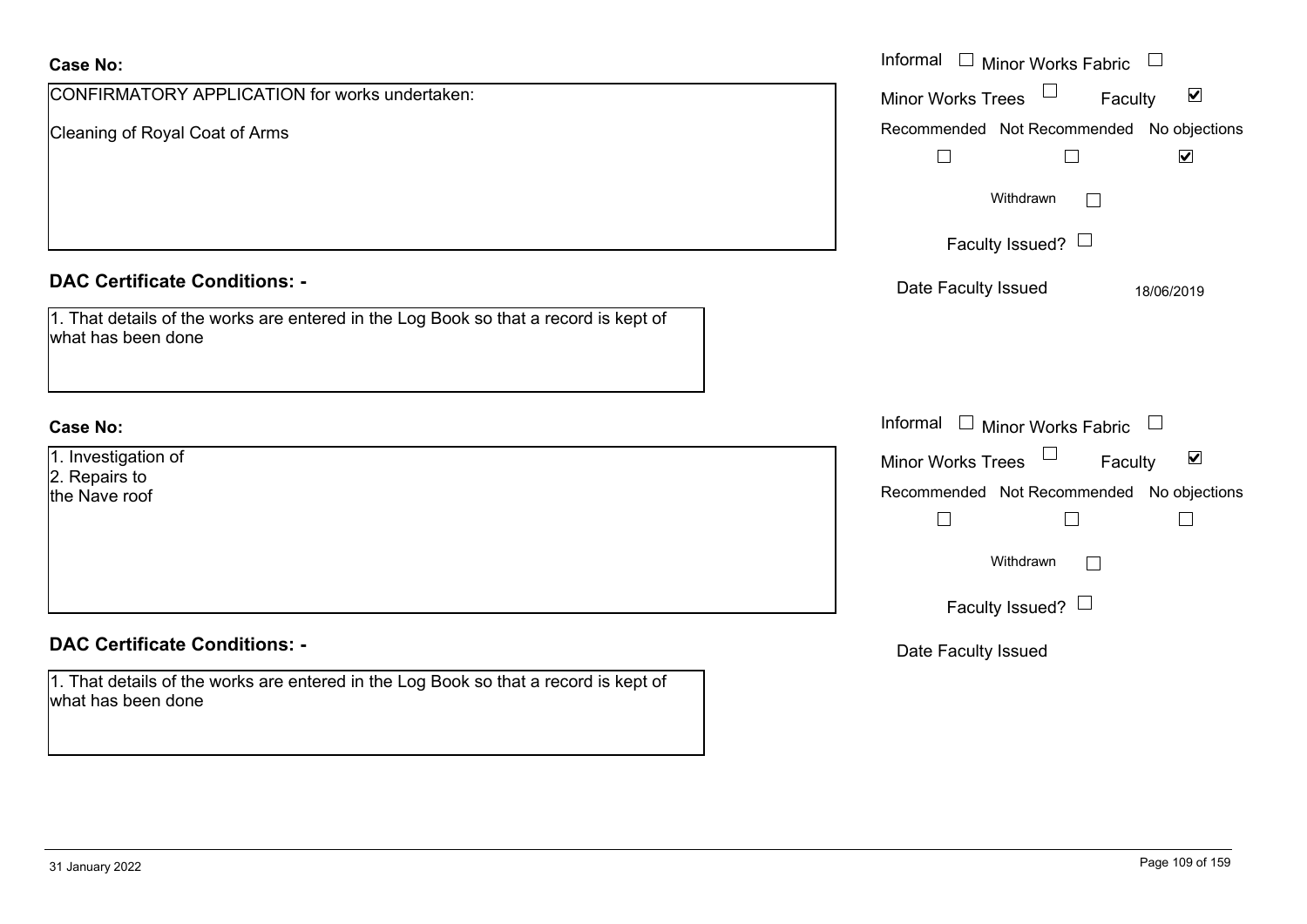#### **Case No:**

Purchase of Altar Frontals, etc and Vestments to co-ordinate with new Furniture being made (Faculty 2017 - 011526 obtained): - 4 High Altar Frontals 4 Nave Altar Frontals 4 South Transept Alter Super Frontals 4 Lectern Frontals4 Burses4 Veils8 Stoles 8 Chasubles8 Bookmarks4 Pulpit Falls 1 South Transept Wall Panel

# **DAC Certificate Conditions: -**

1. That details of the works are entered in the Log Book so that a record is kept of what has been done

|                                                                                                                                                                                              | Informal<br>$\Box$ Minor Works Fabric                                                                         |
|----------------------------------------------------------------------------------------------------------------------------------------------------------------------------------------------|---------------------------------------------------------------------------------------------------------------|
| e of Altar Frontals, etc and Vestments to co-ordinate with new Furniture being made (Faculty<br>l 1526 obtained): -<br>tar Frontals<br>ltar Frontals<br><b>Transept Alter Super Frontals</b> | <b>Minor Works Trees</b><br>⊻<br>Faculty<br>Recommended Not Recommended No objections<br>$\blacktriangledown$ |
| ì Frontals                                                                                                                                                                                   | Withdrawn                                                                                                     |
|                                                                                                                                                                                              | Faculty Issued? $\Box$                                                                                        |
| bles<br>arks<br>alls <sup>-</sup><br>Transent Wall Panel                                                                                                                                     |                                                                                                               |

Date Faculty Issued 15/01/2020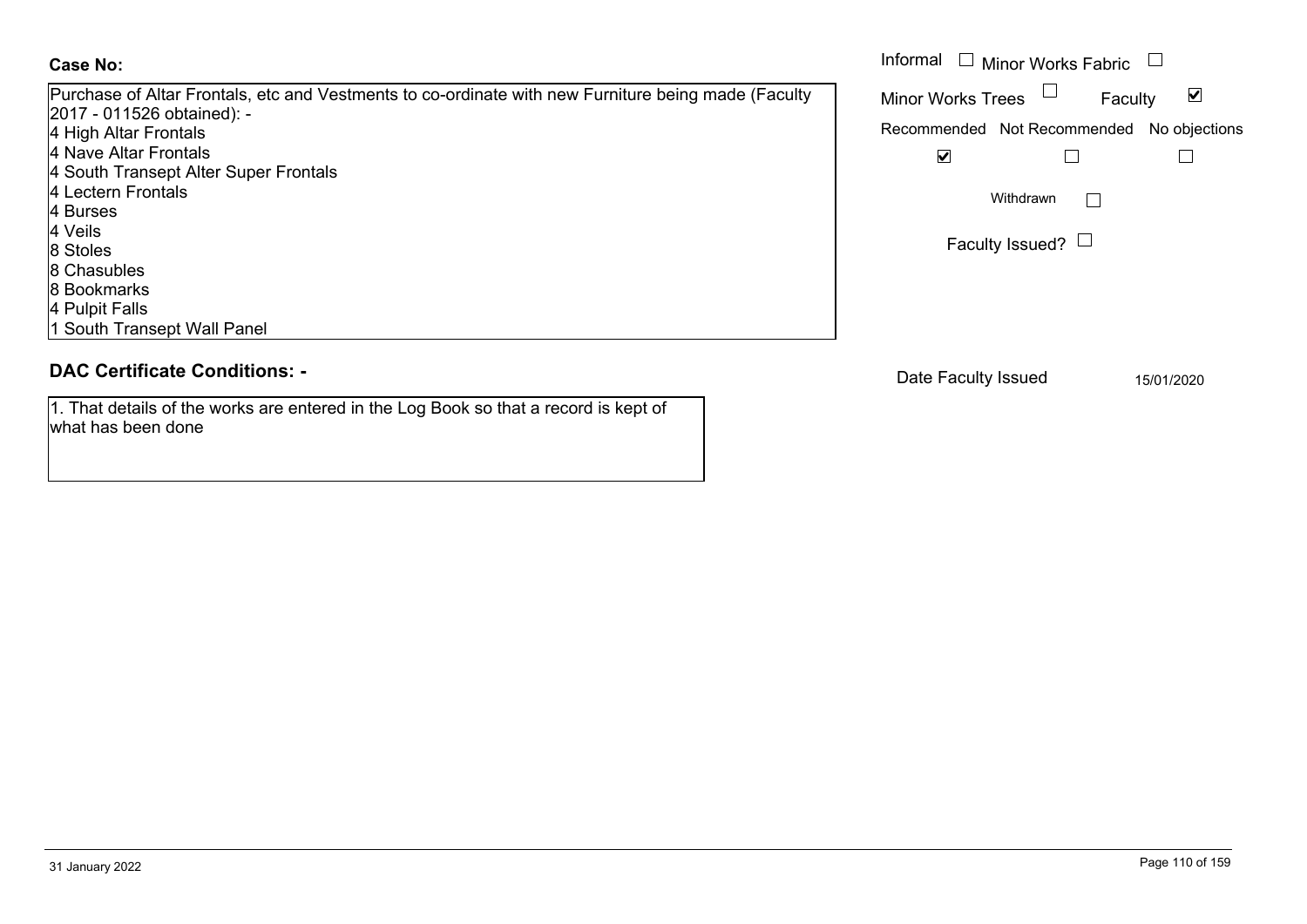| <b>Case No:</b>                                                                                                                                                                                                                             | Informal<br>$\Box$ Minor Works Fabric                       |
|---------------------------------------------------------------------------------------------------------------------------------------------------------------------------------------------------------------------------------------------|-------------------------------------------------------------|
| Installation of Virgin Media cabling for neighbour's use                                                                                                                                                                                    | $\blacktriangledown$<br><b>Minor Works Trees</b><br>Faculty |
|                                                                                                                                                                                                                                             | Recommended Not Recommended No objections                   |
|                                                                                                                                                                                                                                             |                                                             |
|                                                                                                                                                                                                                                             | Withdrawn<br>$\blacktriangledown$                           |
|                                                                                                                                                                                                                                             | Faculty Issued? $\Box$                                      |
| <b>DAC Certificate Conditions: -</b>                                                                                                                                                                                                        | Date Faculty Issued                                         |
| 1. That details of the works are entered in the Log Book so that a record is kept of<br>what has been done<br>2. That any trenches should be dug by hand and the DAC Archaeological Adviser<br>invited to be present during the excavations |                                                             |
| <b>Case No:</b>                                                                                                                                                                                                                             | Informal<br>$\Box$ Minor Works Fabric                       |
| In the area of the Turnaround, re-location of 2 Headstones: -                                                                                                                                                                               | $\blacktriangledown$<br><b>Minor Works Trees</b><br>Faculty |
| 1. James Powell (1836)<br>2. Sarah Skerritt (1797)                                                                                                                                                                                          | Recommended Not Recommended No objections                   |
| to a location against the south wall alongside other headstones                                                                                                                                                                             | $\blacktriangledown$                                        |
|                                                                                                                                                                                                                                             | Withdrawn                                                   |
|                                                                                                                                                                                                                                             | Faculty Issued? $\Box$                                      |
| <b>DAC Certificate Conditions: -</b>                                                                                                                                                                                                        | Date Faculty Issued<br>06/04/2020                           |
| 1. That details of the works are entered in the Log Book so that a record is kept of<br>what has been done                                                                                                                                  |                                                             |
| 2. That the installation of grasscrete be the subject of a separate application                                                                                                                                                             |                                                             |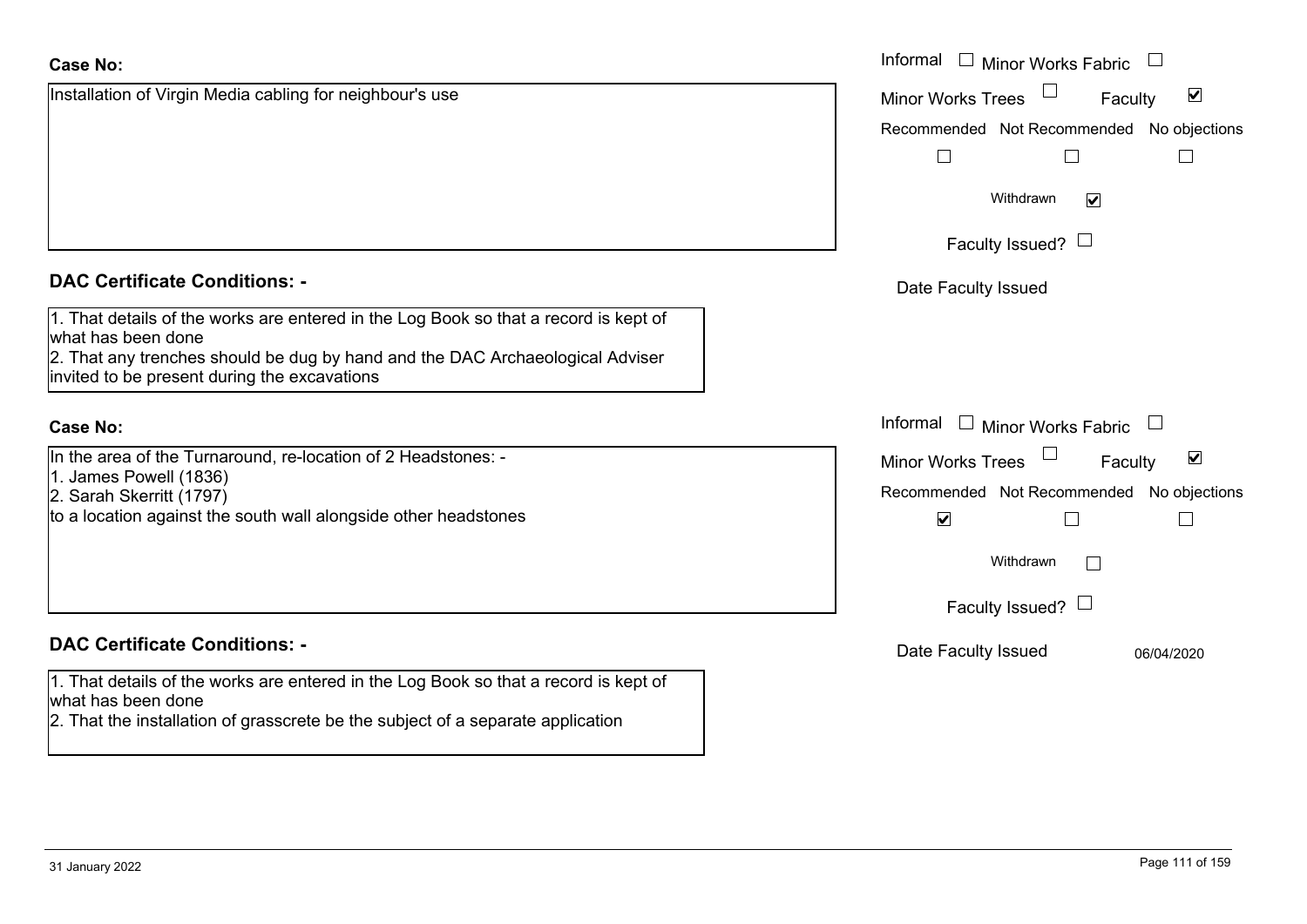| <b>Case No:</b>                                                                                                                                                            | Informal □ Minor Works Fabric<br>⊻                   |
|----------------------------------------------------------------------------------------------------------------------------------------------------------------------------|------------------------------------------------------|
| Installation of a Roof Alarm                                                                                                                                               | $\sqcup$<br><b>Minor Works Trees</b><br>Faculty      |
|                                                                                                                                                                            | Recommended Not Recommended<br>No objections         |
|                                                                                                                                                                            | $\blacktriangledown$                                 |
|                                                                                                                                                                            | Withdrawn<br>$\perp$                                 |
|                                                                                                                                                                            | Faculty Issued? $\Box$                               |
| <b>DAC Certificate Conditions: -</b>                                                                                                                                       | Date Faculty Issued                                  |
| 1. That details of the works are entered in the Log Book so that a record is kept of<br>what has been done                                                                 |                                                      |
| 2. That, in line with the requirement and advice of the Ecclesiastical Insurance Group,<br>the installation and/or testing must be carried out by an electrician who is an |                                                      |
| <b>Case No:</b>                                                                                                                                                            | Informal $\Box$ Minor Works Fabric                   |
| Erection of two plaques in the church: -<br>1. Organ Console                                                                                                               | $\blacktriangledown$<br>Minor Works Trees<br>Faculty |
| 2. West end of the Nave                                                                                                                                                    | Recommended Not Recommended No objections            |
|                                                                                                                                                                            | $\blacktriangledown$                                 |
|                                                                                                                                                                            | Withdrawn<br>$\Box$                                  |
|                                                                                                                                                                            | Faculty Issued? $\Box$                               |
| <b>DAC Certificate Conditions: -</b>                                                                                                                                       | Date Faculty Issued<br>27/03/2020                    |
| 1. That details of the works are entered in the Log Book so that a record is kept of<br>what has been done                                                                 |                                                      |
| 2. That, where possible, all fixings should be made into joints, not stonework, using<br>stainless steel or non-ferrous screws in fibre plugs                              |                                                      |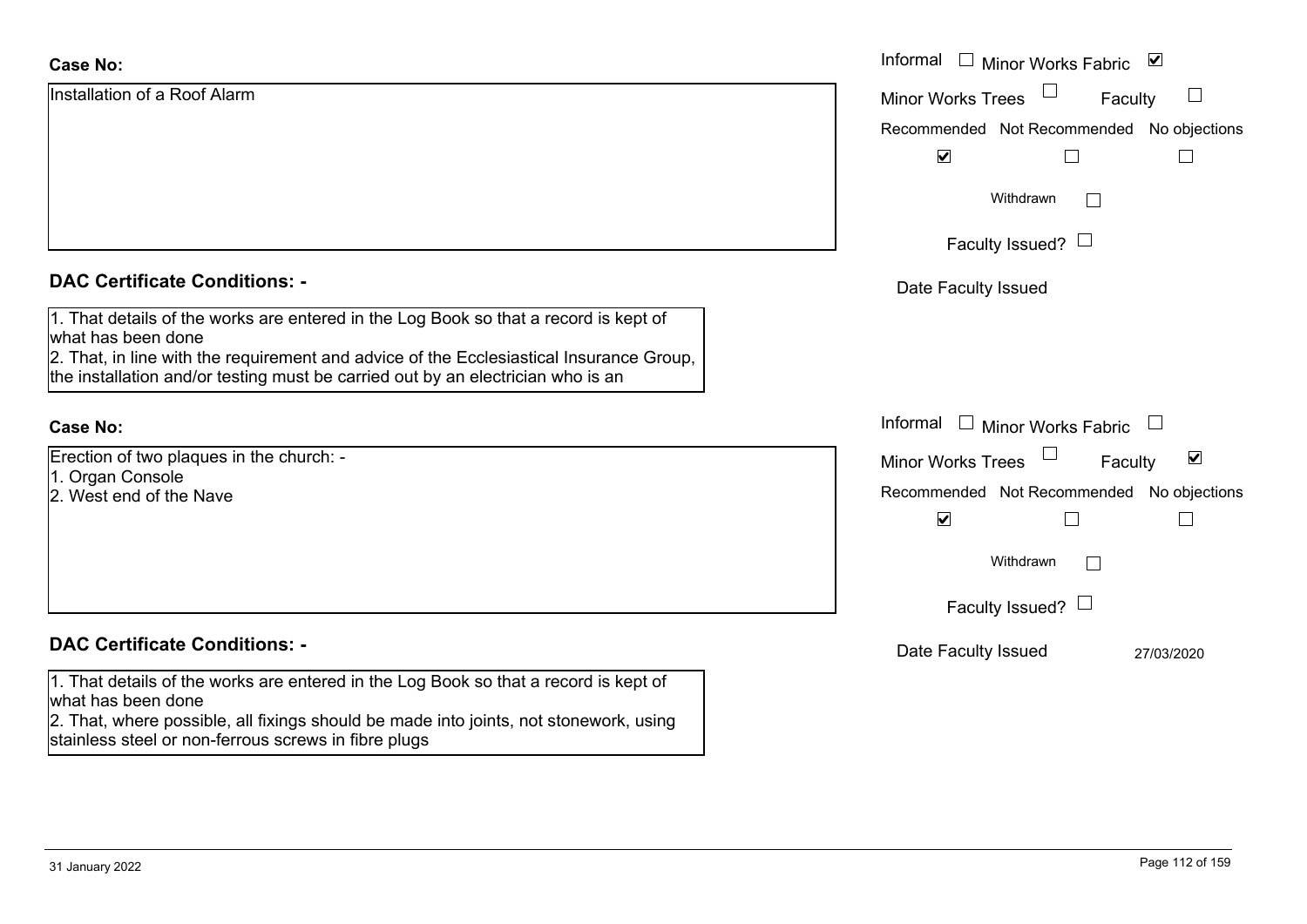| <b>Case No:</b>                                                                                                                                                                                                                                                             | Informal $\Box$ Minor Works Fabric $\Box$                         |
|-----------------------------------------------------------------------------------------------------------------------------------------------------------------------------------------------------------------------------------------------------------------------------|-------------------------------------------------------------------|
| Re-ordering Phase 7: -                                                                                                                                                                                                                                                      | $\blacktriangledown$<br><b>Minor Works Trees</b><br>Faculty       |
| Bore holes for foundation design of proposed outreach centre                                                                                                                                                                                                                | Recommended Not Recommended No objections<br>$\blacktriangledown$ |
|                                                                                                                                                                                                                                                                             | Withdrawn                                                         |
|                                                                                                                                                                                                                                                                             | Faculty Issued? Ø                                                 |
| <b>DAC Certificate Conditions: -</b>                                                                                                                                                                                                                                        | Date Faculty Issued<br>23/06/2021                                 |
| 1. That details of the works are entered in the Log Book so that a record is kept of<br>what has been done<br>2. That Human Remains should be expected when excavating within a churchyard.<br>Any remains should be recovered, treated in a respectful manner and boxed or |                                                                   |
| <b>Case No:</b>                                                                                                                                                                                                                                                             | Informal $\Box$ Minor Works Fabric                                |
| Re-positioning of the Pulpit from the Crossing in the Nave to the Chancel                                                                                                                                                                                                   | $\blacktriangledown$<br><b>Minor Works Trees</b><br>Faculty       |
|                                                                                                                                                                                                                                                                             | Recommended Not Recommended No objections                         |
|                                                                                                                                                                                                                                                                             | $\blacktriangledown$                                              |
|                                                                                                                                                                                                                                                                             | Withdrawn                                                         |
|                                                                                                                                                                                                                                                                             | Faculty Issued? Ø                                                 |
| <b>DAC Certificate Conditions: -</b>                                                                                                                                                                                                                                        | Date Faculty Issued<br>13/04/2021                                 |
| 1. That details of the works are entered in the Log Book so that a record is kept of<br>what has been done                                                                                                                                                                  |                                                                   |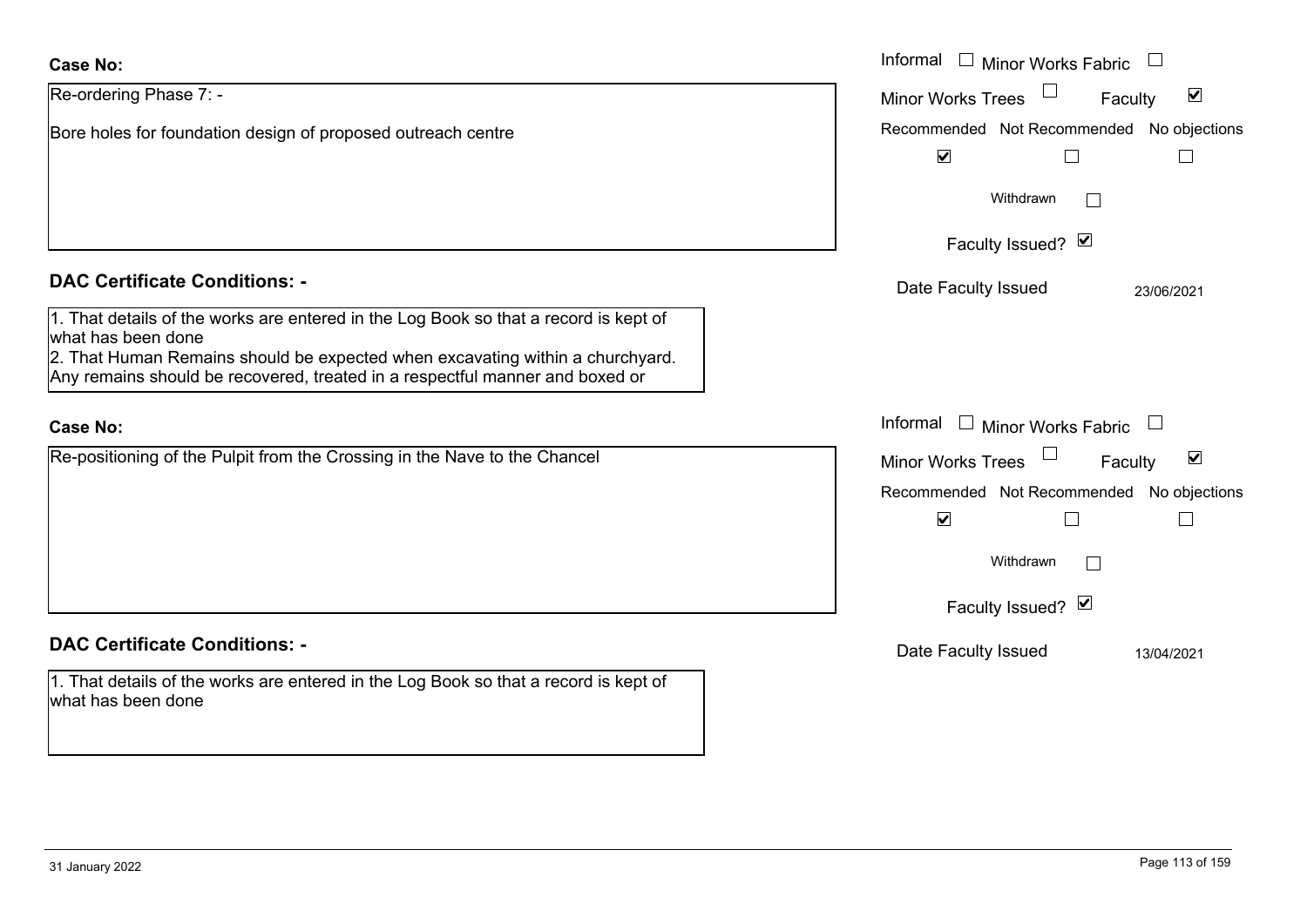| <b>Case No:</b>                                                                                                                               | Informal □ Minor Works Fabric<br>$\blacktriangledown$       |
|-----------------------------------------------------------------------------------------------------------------------------------------------|-------------------------------------------------------------|
| Polishing of the Chancel floor                                                                                                                | $\Box$<br><b>Minor Works Trees</b><br>⊔<br>Faculty          |
|                                                                                                                                               | Recommended Not Recommended No objections                   |
|                                                                                                                                               | $\blacktriangledown$                                        |
|                                                                                                                                               | Withdrawn                                                   |
|                                                                                                                                               | Faculty Issued? $\Box$                                      |
| <b>DAC Certificate Conditions: -</b>                                                                                                          | Date Faculty Issued                                         |
| 1. That details of the works are entered in the Log Book so that a record is kept of<br>what has been done                                    |                                                             |
| 2. That the works be undertaken according to specification provided by Skillingtons                                                           |                                                             |
| <b>Case No:</b>                                                                                                                               | Informal □ Minor Works Fabric                               |
| Install WiFi camera to enable organist to see west door for Funerals and Weddings, and Chancel to                                             | $\blacktriangledown$<br><b>Minor Works Trees</b><br>Faculty |
| monitor Choir                                                                                                                                 | Recommended Not Recommended No objections                   |
|                                                                                                                                               | $\sqcup$<br>$\Box$                                          |
|                                                                                                                                               | Withdrawn<br>$\mathbf{L}$                                   |
|                                                                                                                                               | Faculty Issued?                                             |
| <b>DAC Certificate Conditions: -</b>                                                                                                          | Date Faculty Issued                                         |
| 1. That details of the works are entered in the Log Book so that a record is kept of<br>what has been done                                    |                                                             |
| 2. That, where possible, all fixings should be made into joints, not stonework, using<br>stainless steel or non-ferrous screws in fibre plugs |                                                             |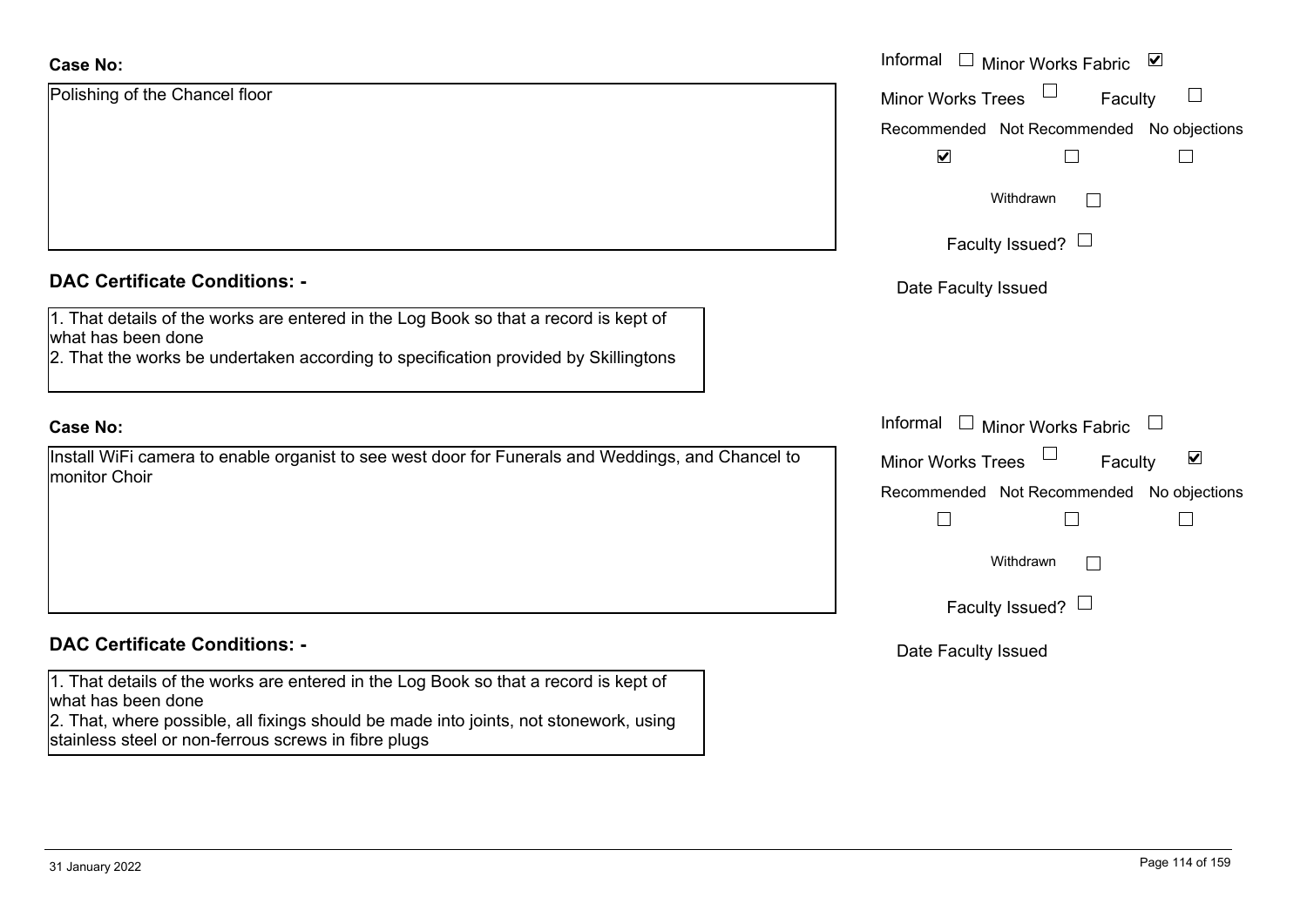#### **Ben No: Church**

# **Melton Mowbray, Thorpe Road (Local Authority) Cemetery**

| Informal $\square$<br><b>Minor Works Fabric</b><br><b>Case No:</b>       |                                           |
|--------------------------------------------------------------------------|-------------------------------------------|
| No application for Informal Advice / Minor Works / Faculty has been made | Minor Works Trees $\Box$<br>Faculty       |
|                                                                          | Recommended Not Recommended No objections |
|                                                                          |                                           |
|                                                                          | Withdrawn                                 |
|                                                                          | Faculty Issued? $\Box$                    |
| <b>DAC Certificate Conditions: -</b>                                     | Date Faculty Issued                       |
| 1. A time limit of 12 months                                             |                                           |
|                                                                          |                                           |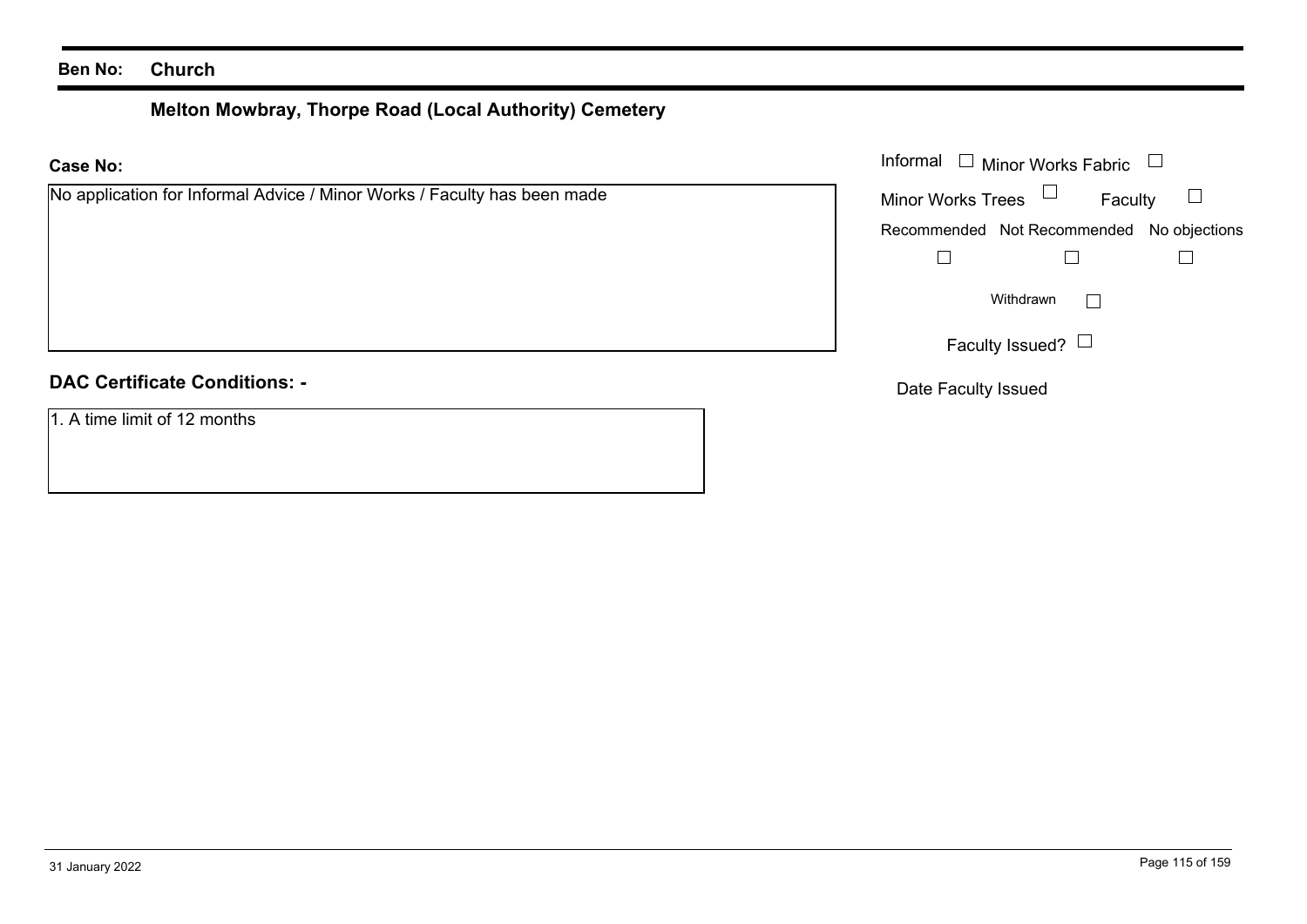#### **Ben No: Church**

#### **20308Misterton, St Leonard**

#### **L082/2003Case No:** Informal

1. General repairwork to Tower and Belfry windows

- 2. Refurbishment of ferramenta
- 3. Glazing repairs
- 4. Stonework repairs, re-pointing, roof repairs to Aisles
- 5. Timber treatment throughout

following Quinquennial Inspection

# **DAC Certificate Conditions: -**

1. A time limit of 12 months

| Informal<br>$\Box$                        | Minor Works Fabric |         |  |
|-------------------------------------------|--------------------|---------|--|
| <b>Minor Works Trees</b>                  |                    | Faculty |  |
| Recommended Not Recommended No objections |                    |         |  |
|                                           |                    |         |  |
|                                           | Withdrawn          |         |  |
|                                           | Faculty Issued?    |         |  |

Date Faculty Issued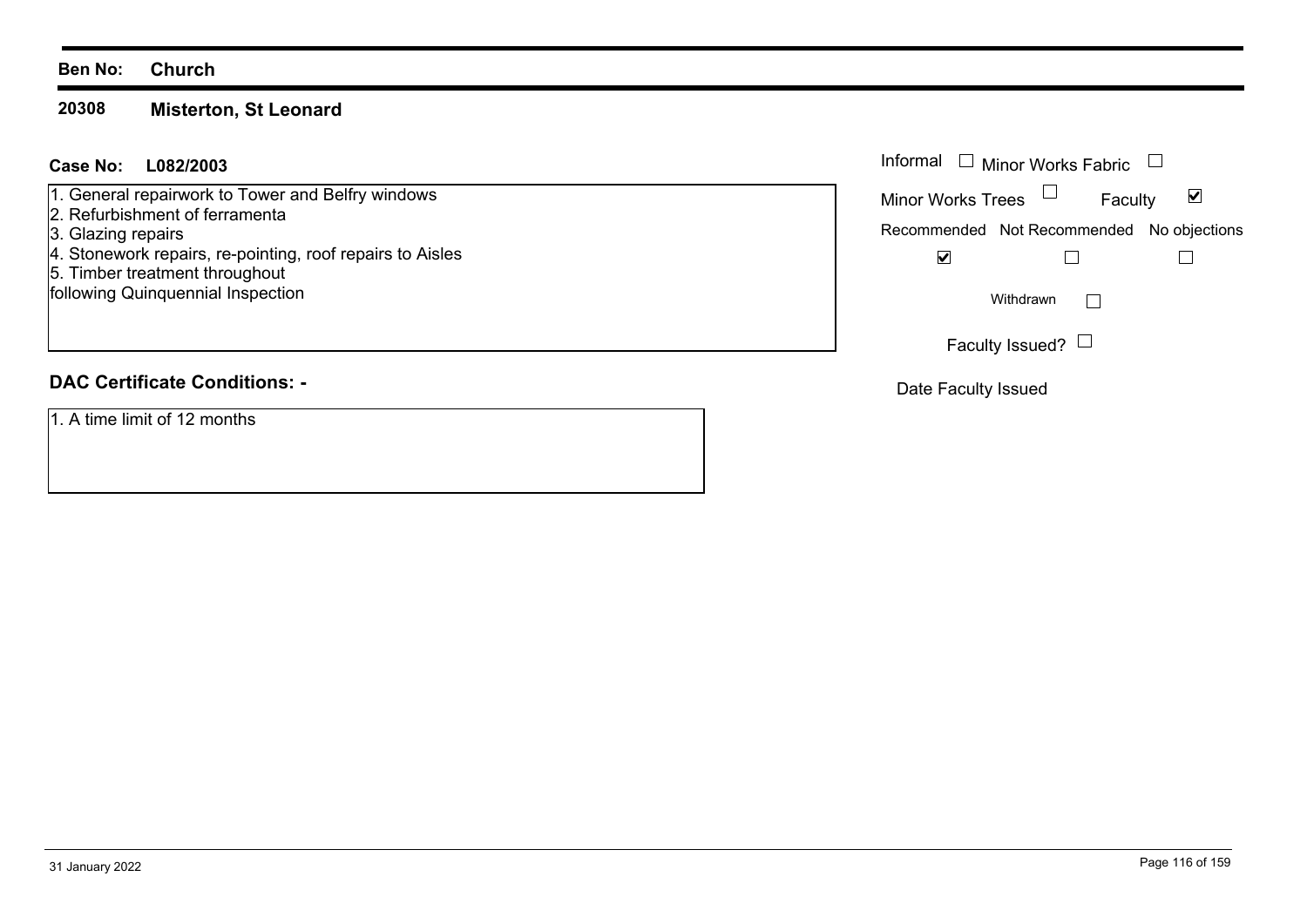| <b>Case No:</b><br>L190/2011                                                                                                                                                       | Informal $\Box$ Minor Works Fabric<br>$\Box$                                                                                                                      |
|------------------------------------------------------------------------------------------------------------------------------------------------------------------------------------|-------------------------------------------------------------------------------------------------------------------------------------------------------------------|
| Repairs to Organ                                                                                                                                                                   | $\blacktriangledown$<br>Minor Works Trees<br>Faculty<br>Recommended Not Recommended No objections<br>$\blacktriangledown$<br>$\Box$                               |
|                                                                                                                                                                                    | Withdrawn<br>$\perp$<br>Faculty Issued? Ø                                                                                                                         |
| <b>DAC Certificate Conditions: -</b><br>1. A time limit of 12 months<br>2. That details of the works are entered in the Log Book so that a record is kept of<br>what has been done | Date Faculty Issued<br>30/01/2012                                                                                                                                 |
| <b>Case No:</b><br>L189/2011                                                                                                                                                       | Informal $\Box$ Minor Works Fabric $\Box$                                                                                                                         |
| Repairs to the roof, including re-pointing                                                                                                                                         | Minor Works Trees<br>$\blacktriangledown$<br>Faculty<br>Recommended Not Recommended No objections<br>$\Box$<br>$\Box$<br>Withdrawn<br>$\Box$<br>Faculty Issued? Ø |
| <b>DAC Certificate Conditions: -</b>                                                                                                                                               | Date Faculty Issued<br>10/10/2011                                                                                                                                 |
| 1. A time limit of 12 months<br>2. That details of the works are entered in the Log Book so that a record is kept of<br>what has been done                                         |                                                                                                                                                                   |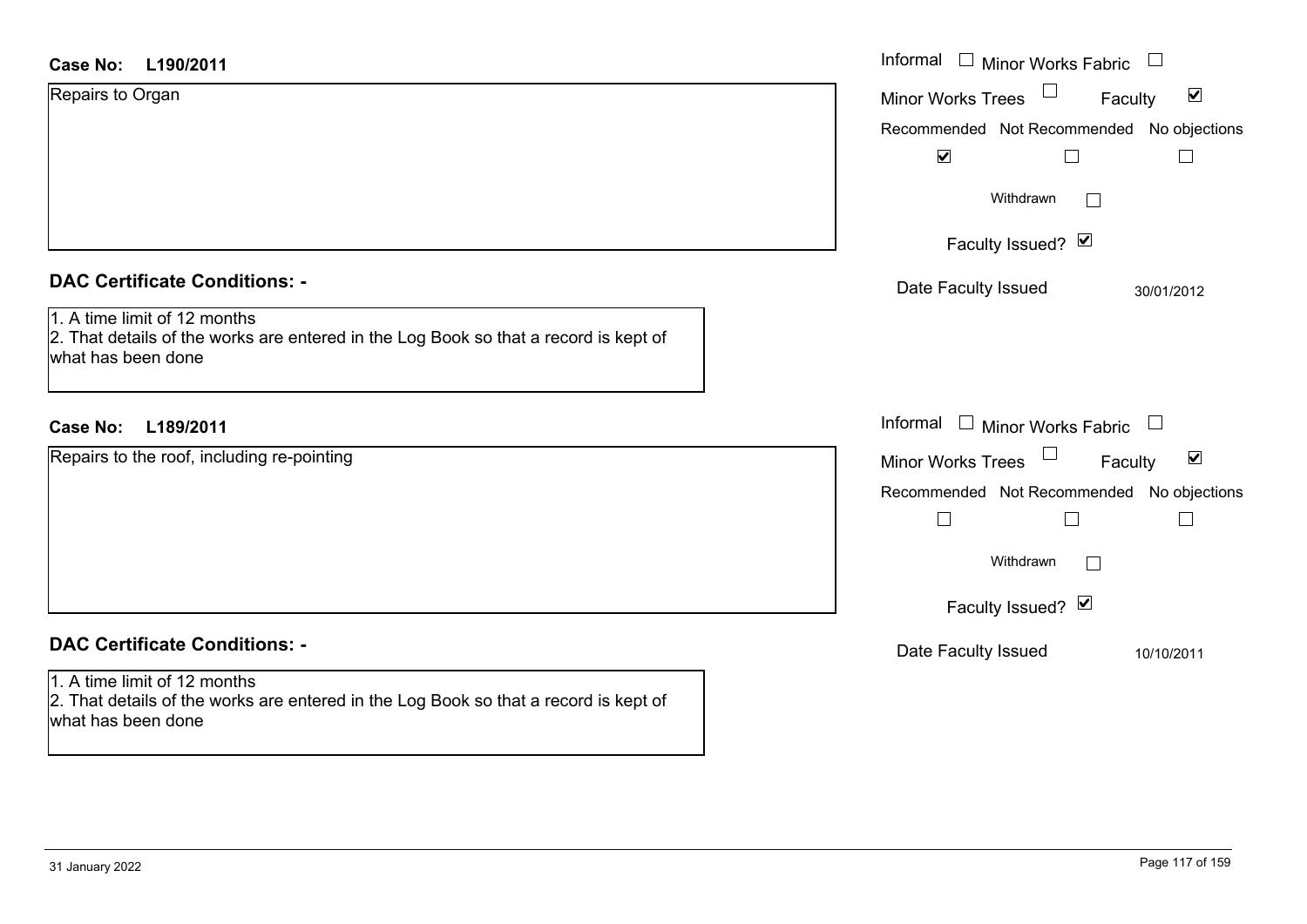## **L035/2012Case No:** Informal

| 1. Installation of: -                                                                                     |
|-----------------------------------------------------------------------------------------------------------|
| a) New Ringing Chamber in the Tower                                                                       |
| b) WC in the base of the Tower                                                                            |
| c) Servery in east end of North Aisle                                                                     |
| d) Trench Arch Drainage System in the churchyard                                                          |
| e) Mains Water across the churchyard                                                                      |
| 2. Creation of wheelchair access to the tower/toilet by removing the font and re-siting it in the Welcome |
| Area to the west of the South Door                                                                        |
| 3. Creation of wheelchair access to the church                                                            |
| 4. Re-location of water pipes over the North and South Doors so as to be under the floor                  |
| 5. Creation of a Welcome Area west of the North Door by removing, and disposing of, 'old' Pew front       |
| and lowering the floor                                                                                    |

## **DAC Certificate Conditions: -**

1. That details of the works are entered in the Log Book so that a record is kept of what has been done2. That no works shall take place until the PCC, after consultation with the Diocesan

Archaeological Adviser, has secured the implementation of a programme of

|   | Informal<br>$\triangleright$ Minor Works Fabric |  |
|---|-------------------------------------------------|--|
|   | <b>Minor Works Trees</b><br>Faculty             |  |
|   | Recommended Not Recommended No objections       |  |
|   |                                                 |  |
| e | Withdrawn                                       |  |
|   | Faculty Issued? Ø                               |  |
|   |                                                 |  |

Date Faculty Issued 23/07/2014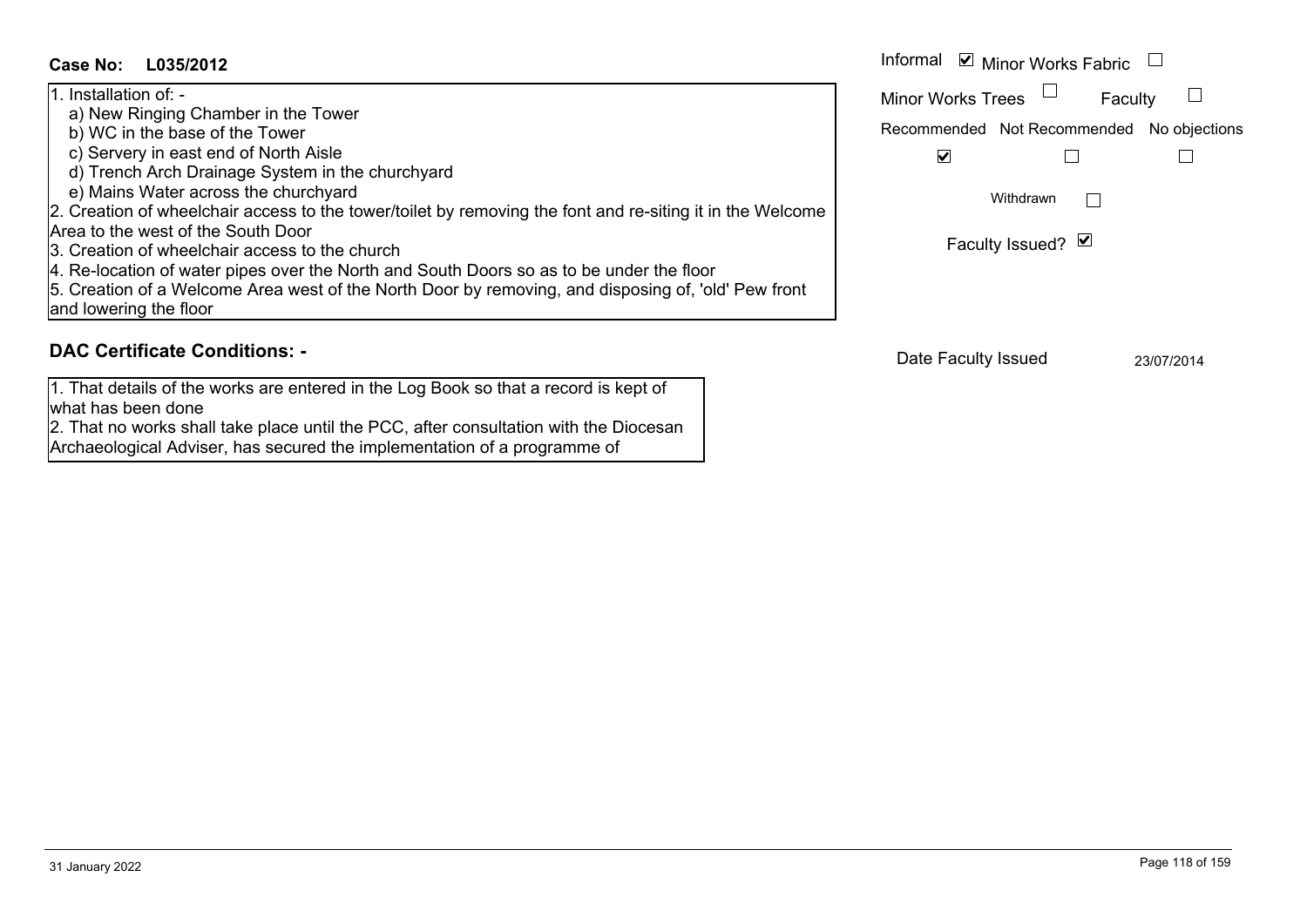#### **L043/2012Case No:** Informal

| 1. CONFIRMATORY APPLICATION for works undertaken: -                           |
|-------------------------------------------------------------------------------|
| a) Installation of: -                                                         |
| i) Under-pew heaters                                                          |
| ii) 4 x panel convector heaters                                               |
| 2. Removal of 2 x panel convector heaters located at the east end of the Nave |
| [3. Re-location of 2 x panel heaters from the west end of the Nave to the: -  |
| a) Vestry                                                                     |
| b) East wall of the North Aisle adjacent to the Organ                         |
| 4. Installation of 3 x Quartzray heaters in the Nave                          |

#### **DAC Certificate Conditions: -**

#### 1. A time limit of 12 months

2. That details of the works are entered in the Log Book so that a record is kept of what has been done

3. That the proposed locations and fixing of the free-standing heaters should be seen

## **L187/2014Case No:** Informal

CONFIRMATORY APPLICATION for works undertaken following the 2009 QI Report:

- 1. Re-pointing and replacement of masonry
- 2. Repair and re-glazing of Stained-glass Windows
- 3. Installation of Window guards

#### **DAC Certificate Conditions: -**

1. A time limit of 12 months

2. That details of the works are entered in the Log Book so that a record is kept of what has been done

| Informal<br>Minor Works Fabric                              |  |  |
|-------------------------------------------------------------|--|--|
| $\blacktriangledown$<br><b>Minor Works Trees</b><br>Faculty |  |  |
| Recommended Not Recommended No objections                   |  |  |
| $\overline{\mathsf{v}}$                                     |  |  |
| Withdrawn                                                   |  |  |
| Faculty Issued? $\Box$                                      |  |  |
| Date Faculty Issued                                         |  |  |
|                                                             |  |  |
|                                                             |  |  |
| Informal<br>$\mathrel{\boxdot}$ Minor Works Fabric          |  |  |
| $\blacktriangledown$<br><b>Minor Works Trees</b><br>Faculty |  |  |
| Recommended Not Recommended No objections                   |  |  |
|                                                             |  |  |
| Withdrawn                                                   |  |  |
| Faculty Issued? $\Box$                                      |  |  |
| Date Faculty Issued                                         |  |  |
|                                                             |  |  |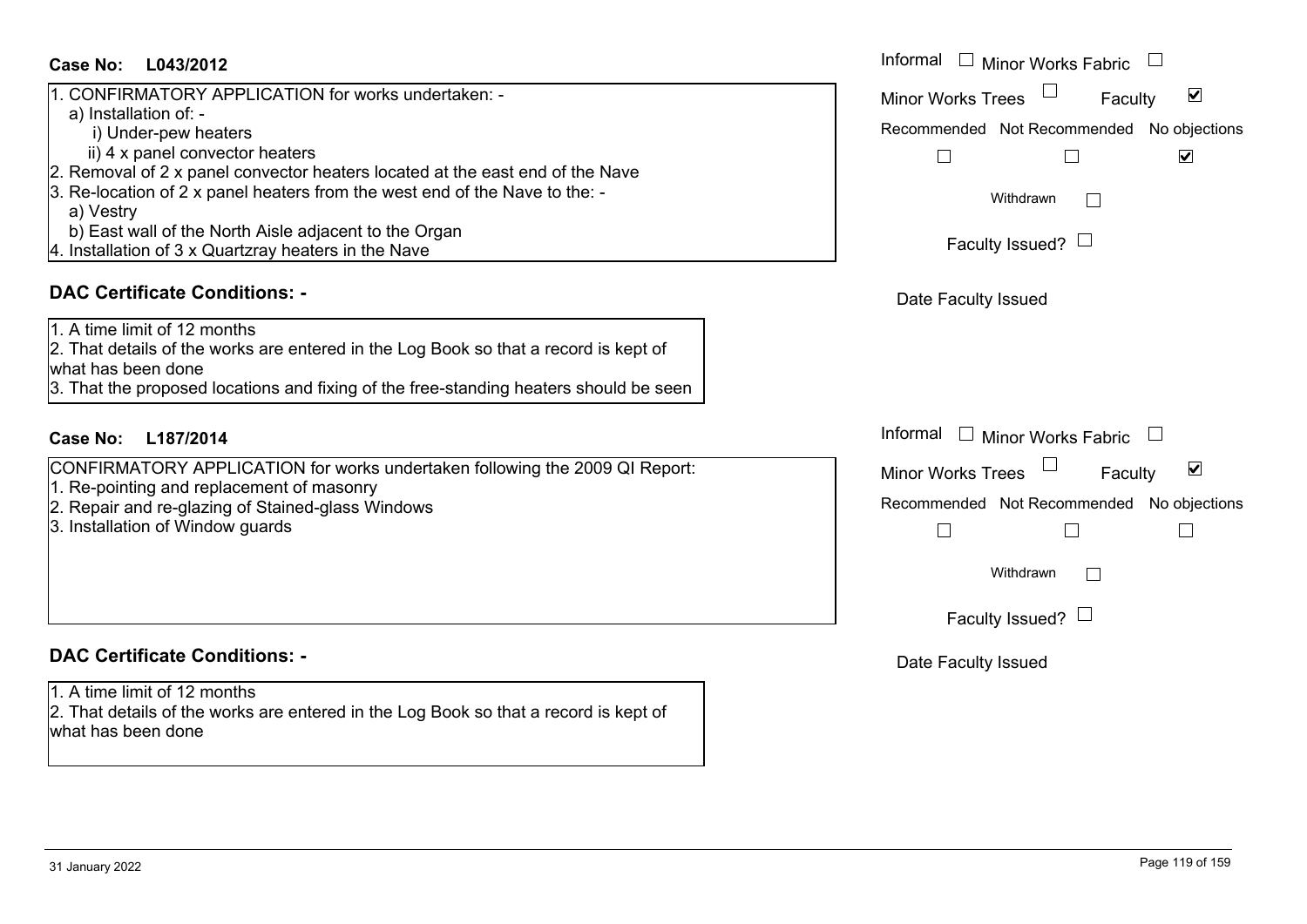| <b>Case No:</b>                                                                                                                                                                                                                                                                          | Informal □ Minor Works Fabric ⊠                      |
|------------------------------------------------------------------------------------------------------------------------------------------------------------------------------------------------------------------------------------------------------------------------------------------|------------------------------------------------------|
| Replacement of Boiler                                                                                                                                                                                                                                                                    | Minor Works Trees<br>$\Box$<br>Faculty               |
|                                                                                                                                                                                                                                                                                          | Recommended Not Recommended No objections            |
|                                                                                                                                                                                                                                                                                          | $\blacktriangledown$<br>$\Box$                       |
|                                                                                                                                                                                                                                                                                          | Withdrawn<br>$\mathbb{R}^n$                          |
|                                                                                                                                                                                                                                                                                          | Faculty Issued? $\Box$                               |
| <b>DAC Certificate Conditions: -</b>                                                                                                                                                                                                                                                     | Date Faculty Issued                                  |
| 1. That details of the works are entered in the Log Book so that a record is kept of<br>what has been done<br>2. That, in line with the requirement and advice of the Ecclesiastical Insurance Group,<br>the installation and/or testing must be carried out by an electrician who is an |                                                      |
| <b>Case No:</b>                                                                                                                                                                                                                                                                          | Informal<br>$\Box$ Minor Works Fabric                |
| Replacement of roof covering                                                                                                                                                                                                                                                             | $\blacktriangledown$<br>Minor Works Trees<br>Faculty |
|                                                                                                                                                                                                                                                                                          | Recommended Not Recommended No objections            |
|                                                                                                                                                                                                                                                                                          | $\blacktriangledown$<br>$\mathbf{L}$                 |
|                                                                                                                                                                                                                                                                                          | Withdrawn<br>$\mathbf{1}$                            |
|                                                                                                                                                                                                                                                                                          | Faculty Issued? $\Box$                               |
| <b>DAC Certificate Conditions: -</b>                                                                                                                                                                                                                                                     | Date Faculty Issued<br>31/10/2019                    |
| 1. That details of the works are entered in the Log Book so that a record is kept of<br>what has been done                                                                                                                                                                               |                                                      |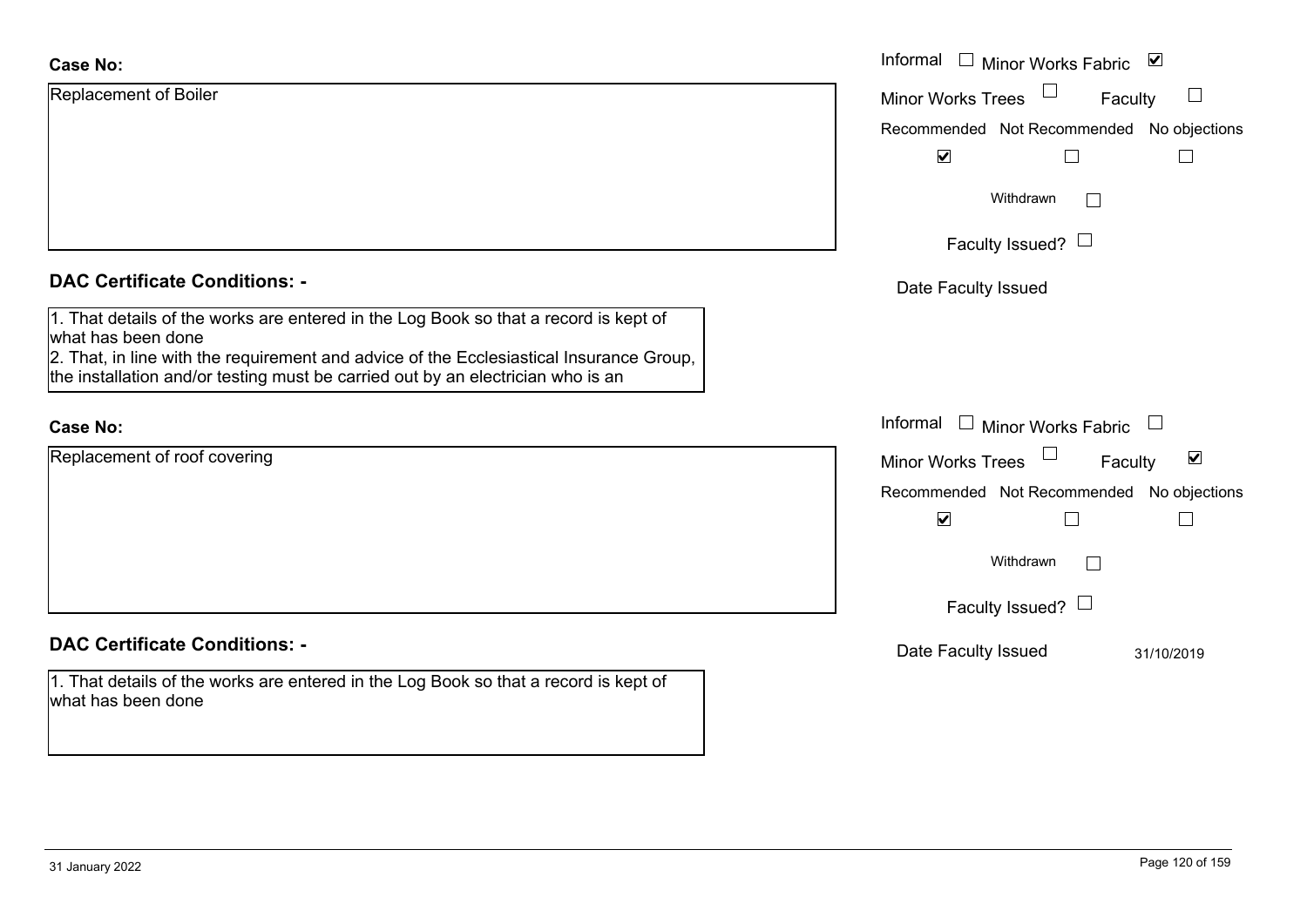| <b>Case No:</b>                                                                                               | Informal $\square$<br><b>Minor Works Fabric</b>             |
|---------------------------------------------------------------------------------------------------------------|-------------------------------------------------------------|
| Repairs to the Pipe Organ                                                                                     | $\blacktriangledown$<br><b>Minor Works Trees</b><br>Faculty |
|                                                                                                               | Recommended Not Recommended No objections                   |
|                                                                                                               | $\blacktriangledown$                                        |
|                                                                                                               | Withdrawn<br>$\vert \ \ \vert$                              |
|                                                                                                               | Faculty Issued? Ø                                           |
| <b>DAC Certificate Conditions: -</b>                                                                          | Date Faculty Issued<br>28/09/2017                           |
| 1. That details of the works are entered in the Log Book so that a record is kept of                          |                                                             |
| what has been done<br>2. That in all cases it will be necessary to match new pipework into the existing tonal |                                                             |
| structure of each rank of pipes, which will be successfully carried out paying close                          |                                                             |
|                                                                                                               |                                                             |
| <b>Case No:</b>                                                                                               | Informal □ Minor Works Fabric ⊠                             |
| Replacement of: -                                                                                             | <b>Minor Works Trees</b><br>Faculty                         |
| 1. South Aisle<br>2. Nave                                                                                     | Recommended Not Recommended No objections                   |
| roof coverings                                                                                                | $\blacktriangledown$<br>$\Box$                              |
|                                                                                                               | Withdrawn<br>$\Box$                                         |
|                                                                                                               | Faculty Issued? $\Box$                                      |
|                                                                                                               |                                                             |
| <b>DAC Certificate Conditions: -</b>                                                                          | Date Faculty Issued                                         |
| 1. That details of the works are entered in the Log Book so that a record is kept of<br>what has been done    |                                                             |
|                                                                                                               |                                                             |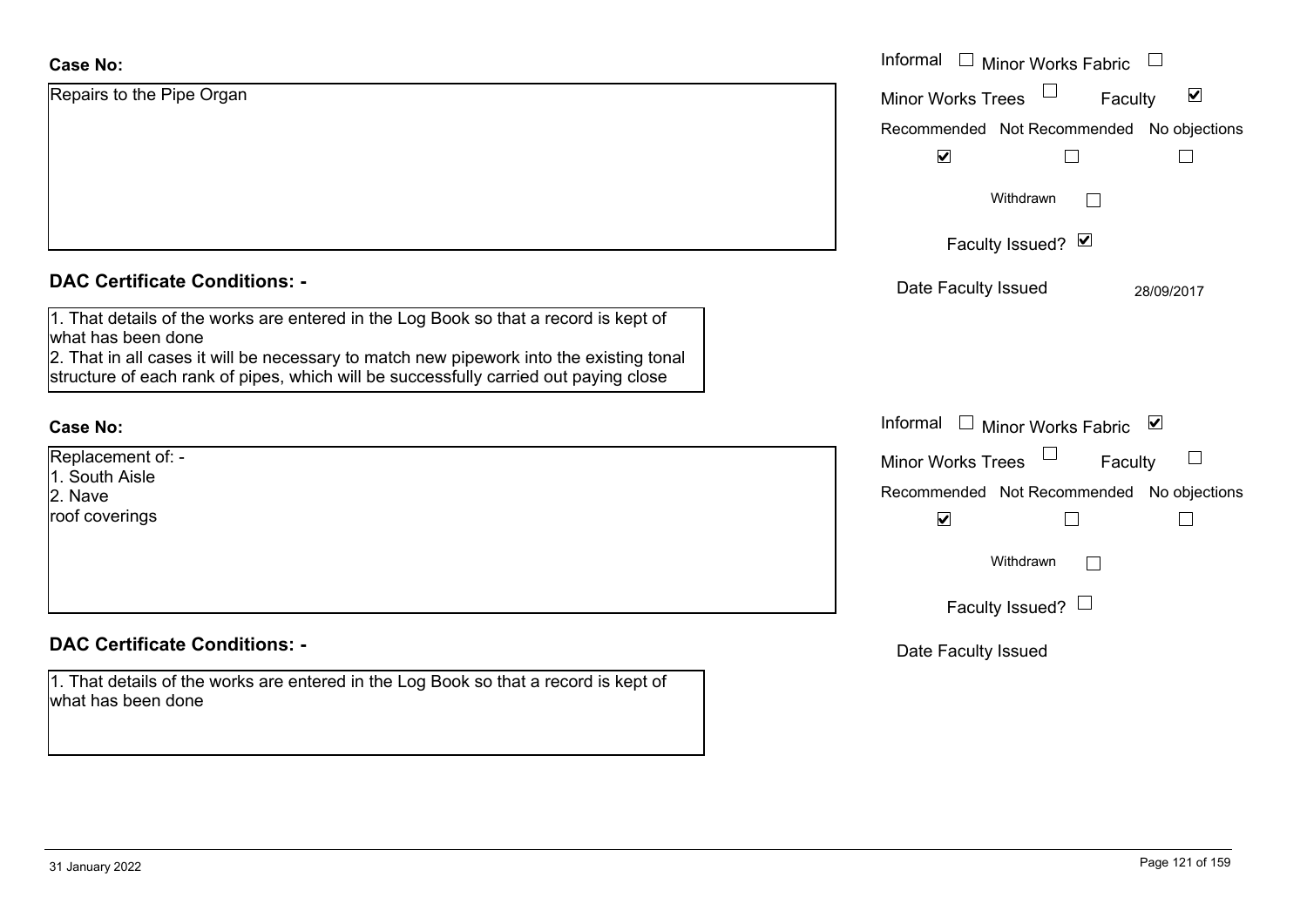| <b>Case No:</b>                                                                                                                                                                                                                             | Informal $\Box$ Minor Works Fabric $\Box$                        |
|---------------------------------------------------------------------------------------------------------------------------------------------------------------------------------------------------------------------------------------------|------------------------------------------------------------------|
| Replacing the heating system with 'heating chandeliers': -                                                                                                                                                                                  | Minor Works Trees<br>$\blacktriangledown$<br>Faculty             |
| 1. 3 in the Nave<br>2. 1 in the Chancel                                                                                                                                                                                                     | Recommended Not Recommended No objections                        |
|                                                                                                                                                                                                                                             | $\blacktriangledown$<br>$\Box$                                   |
|                                                                                                                                                                                                                                             | Withdrawn                                                        |
|                                                                                                                                                                                                                                             | Faculty Issued? Ø                                                |
| <b>DAC Certificate Conditions: -</b>                                                                                                                                                                                                        | Date Faculty Issued<br>04/01/2019                                |
| 1. That details of the works are entered in the Log Book so that a record is kept of<br>what has been done<br>2. That an updated Electrical Condition Report is commissioned, and submitted to the<br>DAC Secretary, after the installation |                                                                  |
| <b>Case No:</b>                                                                                                                                                                                                                             | Informal $\Box$ Minor Works Fabric $\Box$                        |
| Re-location of the Boiler to the Tower                                                                                                                                                                                                      | $\blacktriangledown$<br>Minor Works Trees<br>Faculty             |
|                                                                                                                                                                                                                                             | Recommended Not Recommended No objections<br>Г<br>$\mathbb{R}^n$ |
|                                                                                                                                                                                                                                             | Withdrawn<br>$\blacktriangledown$                                |
|                                                                                                                                                                                                                                             | Faculty Issued? $\Box$                                           |
| <b>DAC Certificate Conditions: -</b>                                                                                                                                                                                                        | Date Faculty Issued                                              |
| 1. That details of the works are entered in the Log Book so that a record is kept of<br>what has been done                                                                                                                                  |                                                                  |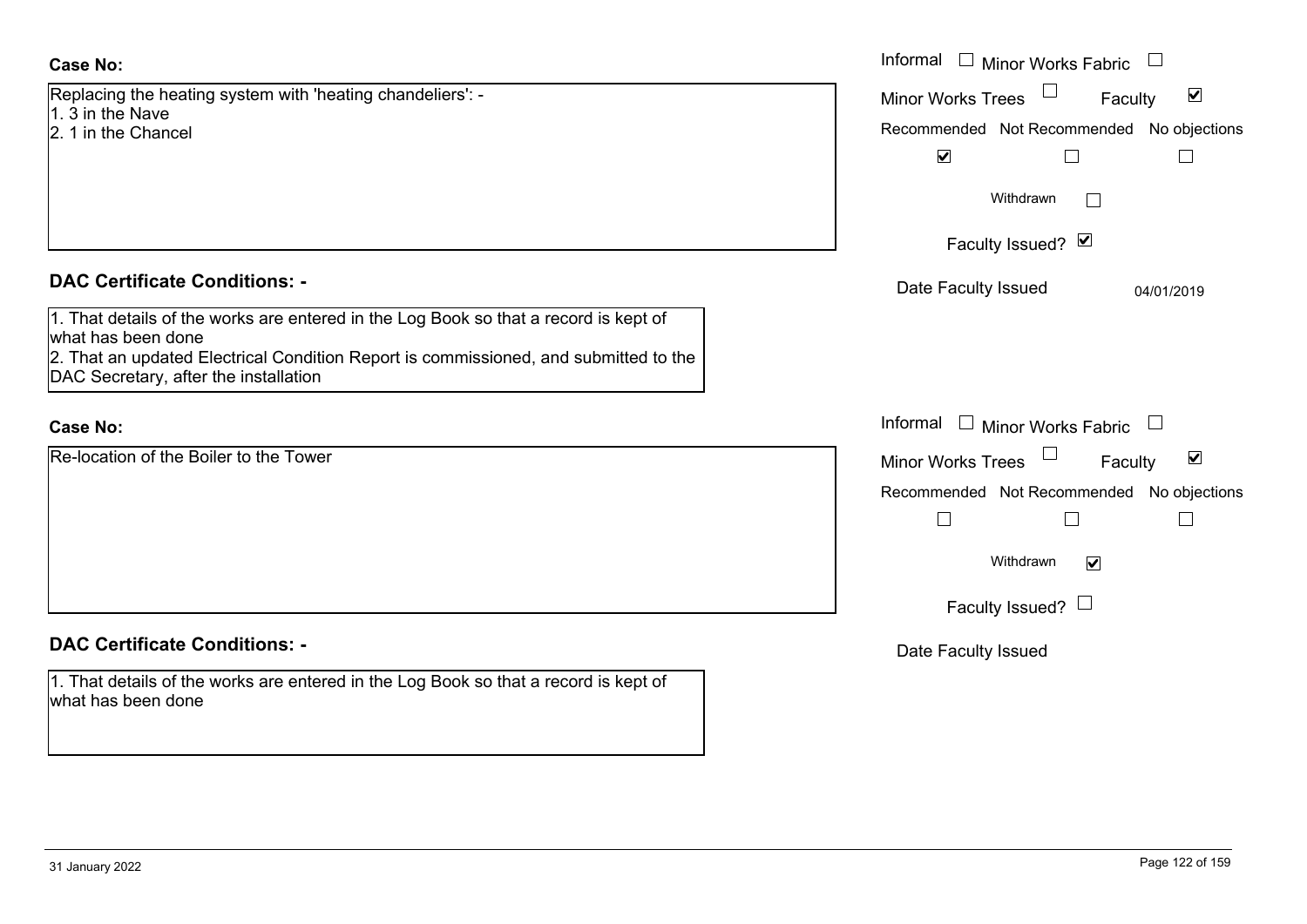#### **Case No:**

1. Re-covering of the South Aisle roof following theft 2. Associated Masonry Repairs

|                                                                        | Informal<br>$\mathrel{\boxdot}$ Minor Works Fabric          |
|------------------------------------------------------------------------|-------------------------------------------------------------|
| vering of the South Aisle roof following theft<br>ated Masonry Repairs | $\blacktriangledown$<br><b>Minor Works Trees</b><br>Faculty |
|                                                                        | Recommended Not Recommended No objections                   |
|                                                                        | $\overline{\mathbf{v}}$                                     |
|                                                                        | Withdrawn<br>$\mathbf{L}$                                   |
|                                                                        | Faculty Issued? $\Box$                                      |
| rtificate Conditions: -                                                | Date Faculty Issued<br>02/09/2020                           |

#### **DAC Certificate Conditions: -**

1. That details of the works are entered in the Log Book so that a record is kept of what has been done

2. That, in order to maintain similarity of appearance and performance with lead, the Terne-coated stainless steel is laid with traditional round batten rolls as opposed to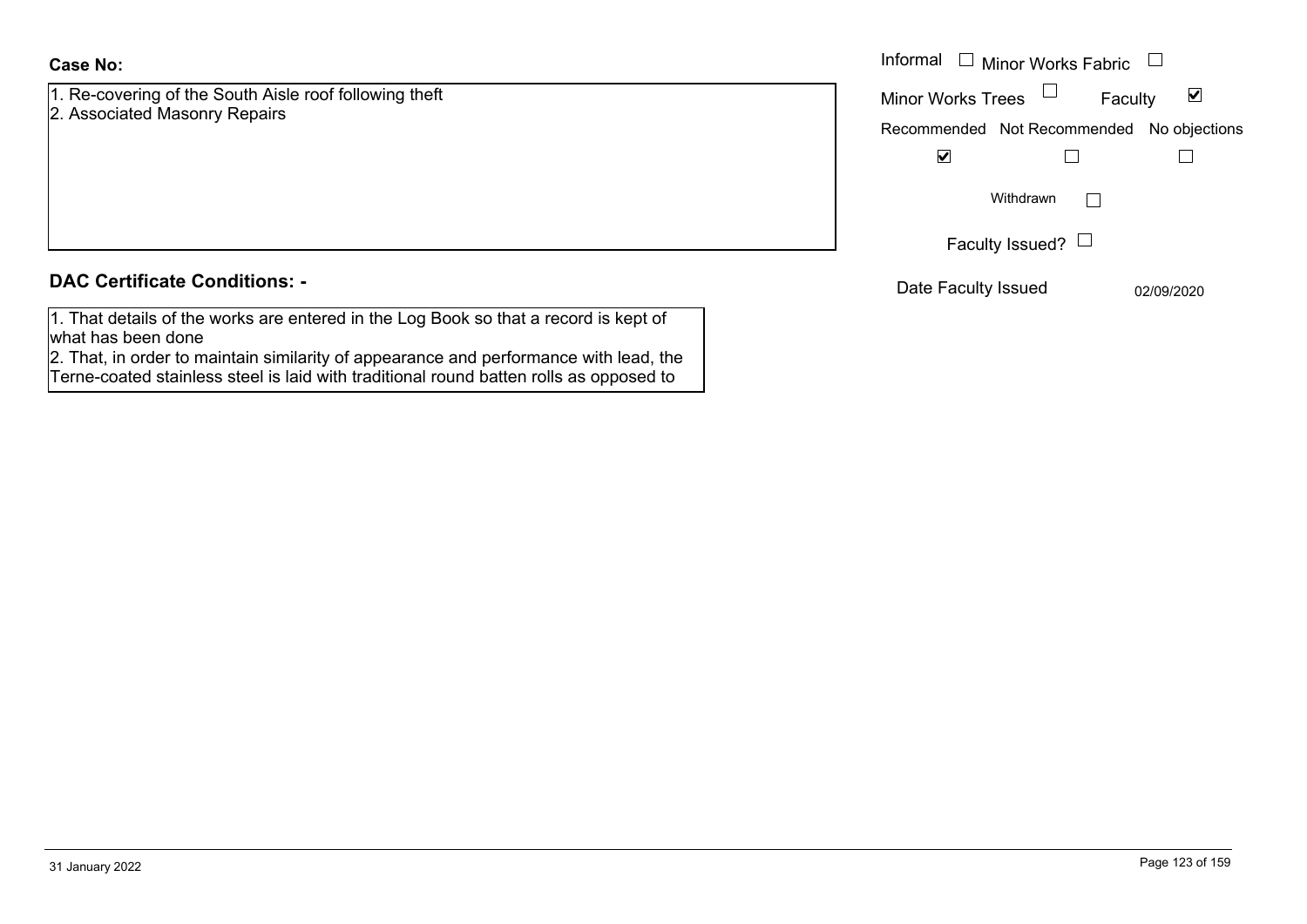#### **Ben No: Church**

#### **20107Mountsorrel, Christ Church**

#### **L/1999 Case No:**

- 1. Re-pointing
- 2. Various repairs
- 3. Re-plastering
- 4. Re-decoration

# **DAC Certificate Conditions: -**

1. A time limit of 12 months

| L/1999<br>$\mathbf{L}$         | Informal $\Box$ Minor Works Fabric $\Box$                                                                |
|--------------------------------|----------------------------------------------------------------------------------------------------------|
| inting<br>s repairs<br>stering | Minor Works Trees $\Box$<br>Faculty<br>$\blacktriangledown$<br>Recommended Not Recommended No objections |
| coration                       | Withdrawn                                                                                                |
|                                | Faculty Issued? $\Box$                                                                                   |
| rtificate Conditions: -        | Date Faculty Issued<br>20/03/2000                                                                        |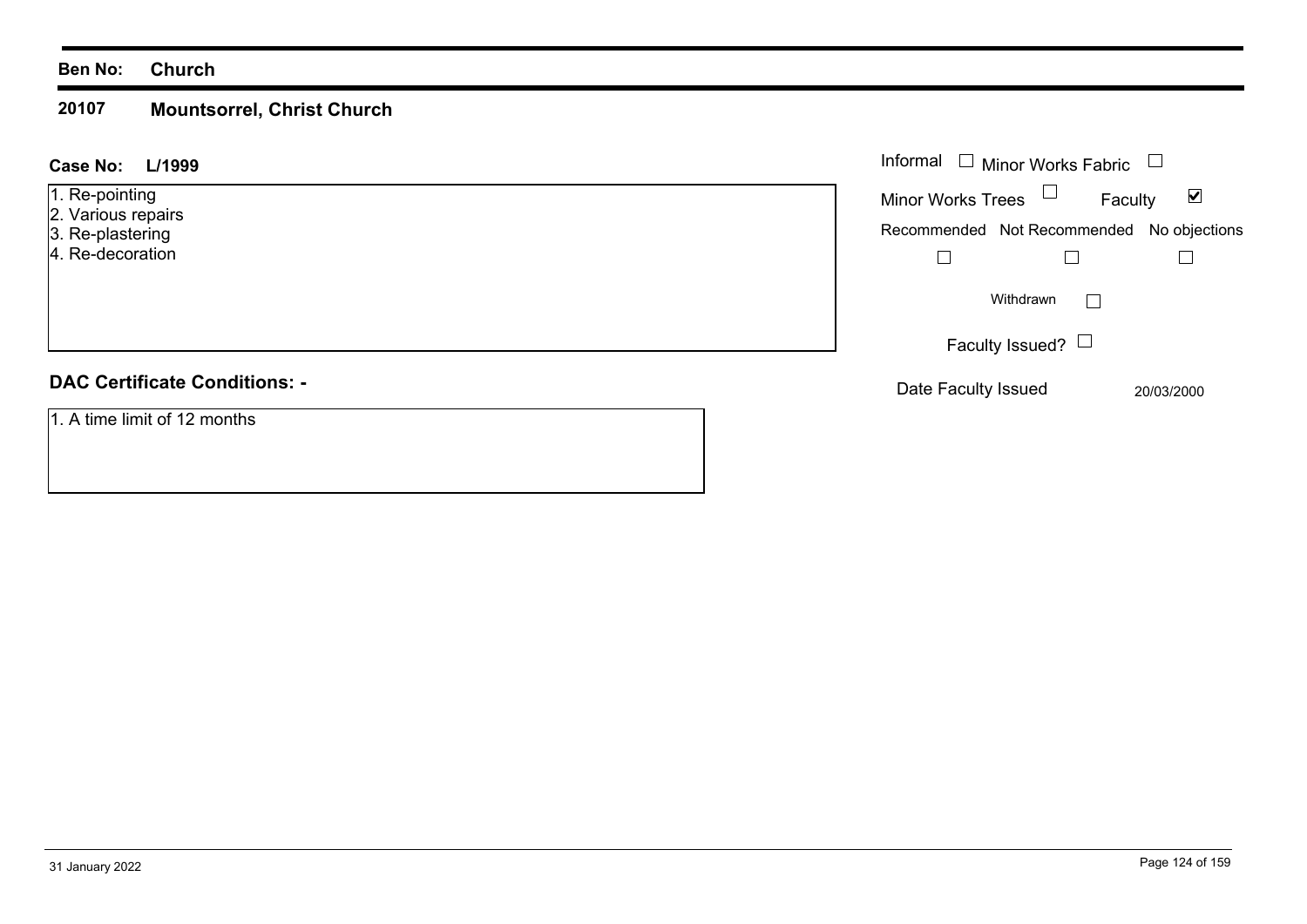#### **L046/2001Case No:**

| L046/2001<br>Case No:                                                                                                                                                                                                                                          | Informal Ø Minor Works Fabric □                                                 |
|----------------------------------------------------------------------------------------------------------------------------------------------------------------------------------------------------------------------------------------------------------------|---------------------------------------------------------------------------------|
| Extension to provide additional meeting rooms                                                                                                                                                                                                                  | $\blacktriangledown$<br>Minor Works Trees<br>Faculty                            |
|                                                                                                                                                                                                                                                                | Recommended Not Recommended No objections                                       |
|                                                                                                                                                                                                                                                                |                                                                                 |
|                                                                                                                                                                                                                                                                | Withdrawn<br>$\blacktriangledown$                                               |
|                                                                                                                                                                                                                                                                | Faculty Issued? $\Box$                                                          |
| <b>DAC Certificate Conditions: -</b>                                                                                                                                                                                                                           | Date Faculty Issued                                                             |
| 1. A time limit of 12 months                                                                                                                                                                                                                                   |                                                                                 |
| L084/2006<br><b>Case No:</b>                                                                                                                                                                                                                                   | Informal<br>$\Box$ Minor Works Fabric<br>$\begin{array}{c} \square \end{array}$ |
| Upgrading of the Sound Reinforcement and Loop System                                                                                                                                                                                                           | $\Box$<br>$\blacktriangledown$<br><b>Minor Works Trees</b><br>Faculty           |
|                                                                                                                                                                                                                                                                | Recommended Not Recommended No objections                                       |
|                                                                                                                                                                                                                                                                | $\blacktriangledown$                                                            |
|                                                                                                                                                                                                                                                                | Withdrawn                                                                       |
|                                                                                                                                                                                                                                                                | Faculty Issued? Ø                                                               |
| <b>DAC Certificate Conditions: -</b>                                                                                                                                                                                                                           | Date Faculty Issued<br>04/08/2006                                               |
| 1. A time limit of 12 months<br>2. That, where possible, all fixings should be made into joints, not stonework, using<br>stainless steel or non-ferrous screws in fibre plugs<br>3. That the wiring and speakers should be as unobtrusive as possible an of an |                                                                                 |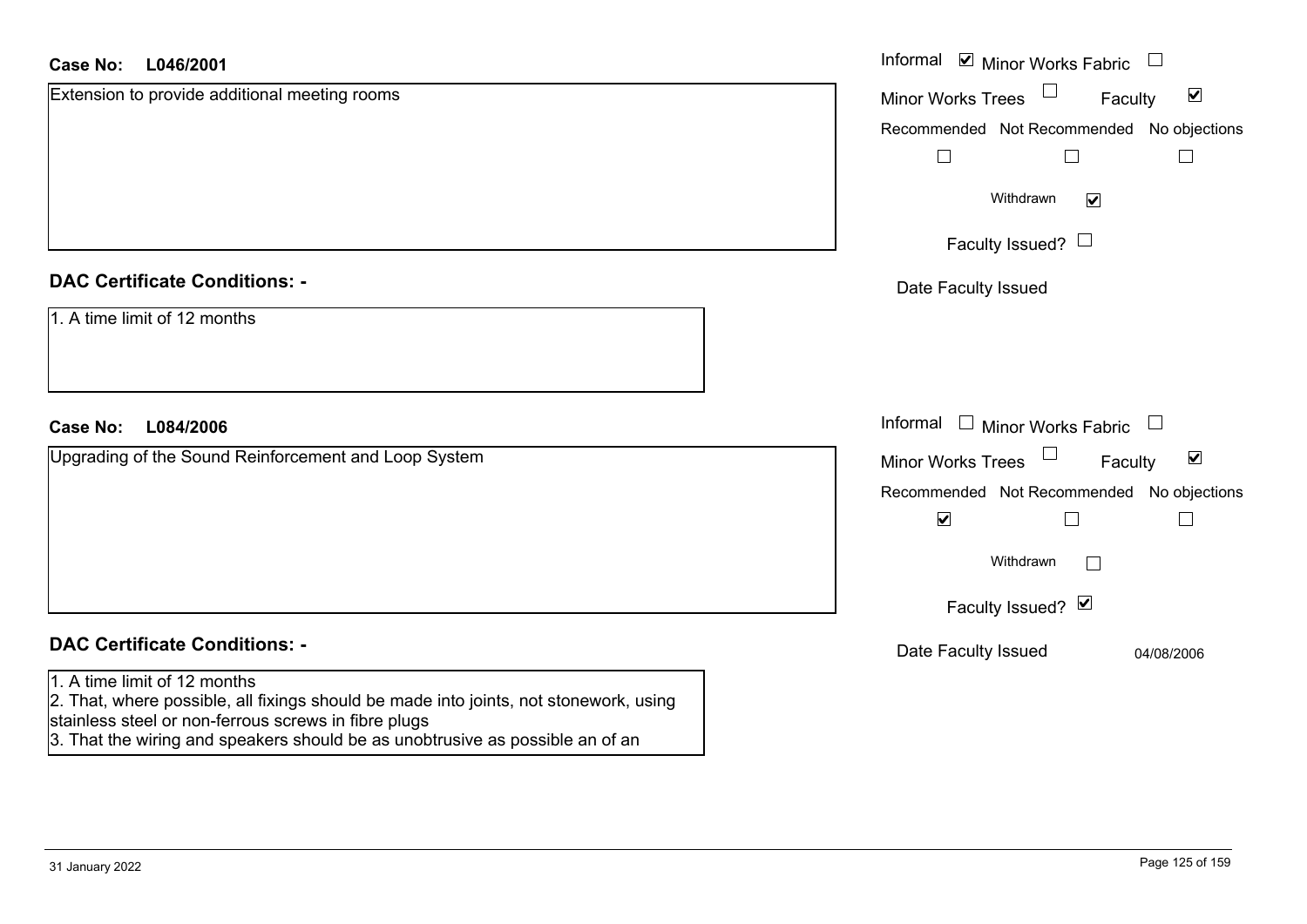| Case No:<br>L144/2008                                                                                       | Informal<br><b>Minor Works Fabric</b>                       |
|-------------------------------------------------------------------------------------------------------------|-------------------------------------------------------------|
| 1. Removal of internal walling forming sub-standard servery & WC facilities to provide enlarged & up-       | $\blacktriangledown$<br><b>Minor Works Trees</b><br>Faculty |
| graded servery<br>2. Replacement of existing boiler and radiators                                           | Recommended Not Recommended No objections                   |
| 3. Installation of secondary glazing to existing Bower Room window                                          | $\blacktriangledown$                                        |
| 4. Construction of extension for: -                                                                         |                                                             |
| a) Entrance to the church                                                                                   | Withdrawn                                                   |
| b) WCs                                                                                                      |                                                             |
| c) Storage cupboard for new boiler                                                                          | Faculty Issued? Ø                                           |
|                                                                                                             |                                                             |
| <b>DAC Certificate Conditions: -</b>                                                                        | Date Faculty Issued<br>09/10/2008                           |
| 1. A time limit of 12 months                                                                                |                                                             |
| 2. That details of the works are entered in the Log Book so that a record is kept of                        |                                                             |
| what has been done                                                                                          |                                                             |
| 3. That any human remains that are unearthed must be treated with respect and put                           |                                                             |
| <b>Case No:</b><br>L120/2009                                                                                | Informal<br>Minor Works Fabric                              |
| Following inspection, up-grading of the electrical system comprising: -                                     | $\blacktriangledown$                                        |
| 1. Replacement of the wiring between the vestry and the Tower                                               | <b>Minor Works Trees</b><br>Faculty                         |
| 2. Replacing the fuse-box in the Tower porch                                                                | Recommended Not Recommended No objections                   |
| 3. Re-wiring of security lights                                                                             | $\blacktriangledown$                                        |
|                                                                                                             |                                                             |
|                                                                                                             | Withdrawn<br>$\Box$                                         |
|                                                                                                             |                                                             |
|                                                                                                             | Faculty Issued? M                                           |
| <b>DAC Certificate Conditions: -</b>                                                                        | Date Faculty Issued<br>02/09/2009                           |
| 1. A time limit of 12 months                                                                                |                                                             |
| 2. That details of the works are entered in the Log Book so that a record is kept of                        |                                                             |
| what has been done<br>3. That, where possible, all fixings should be made into joints, not stonework, using |                                                             |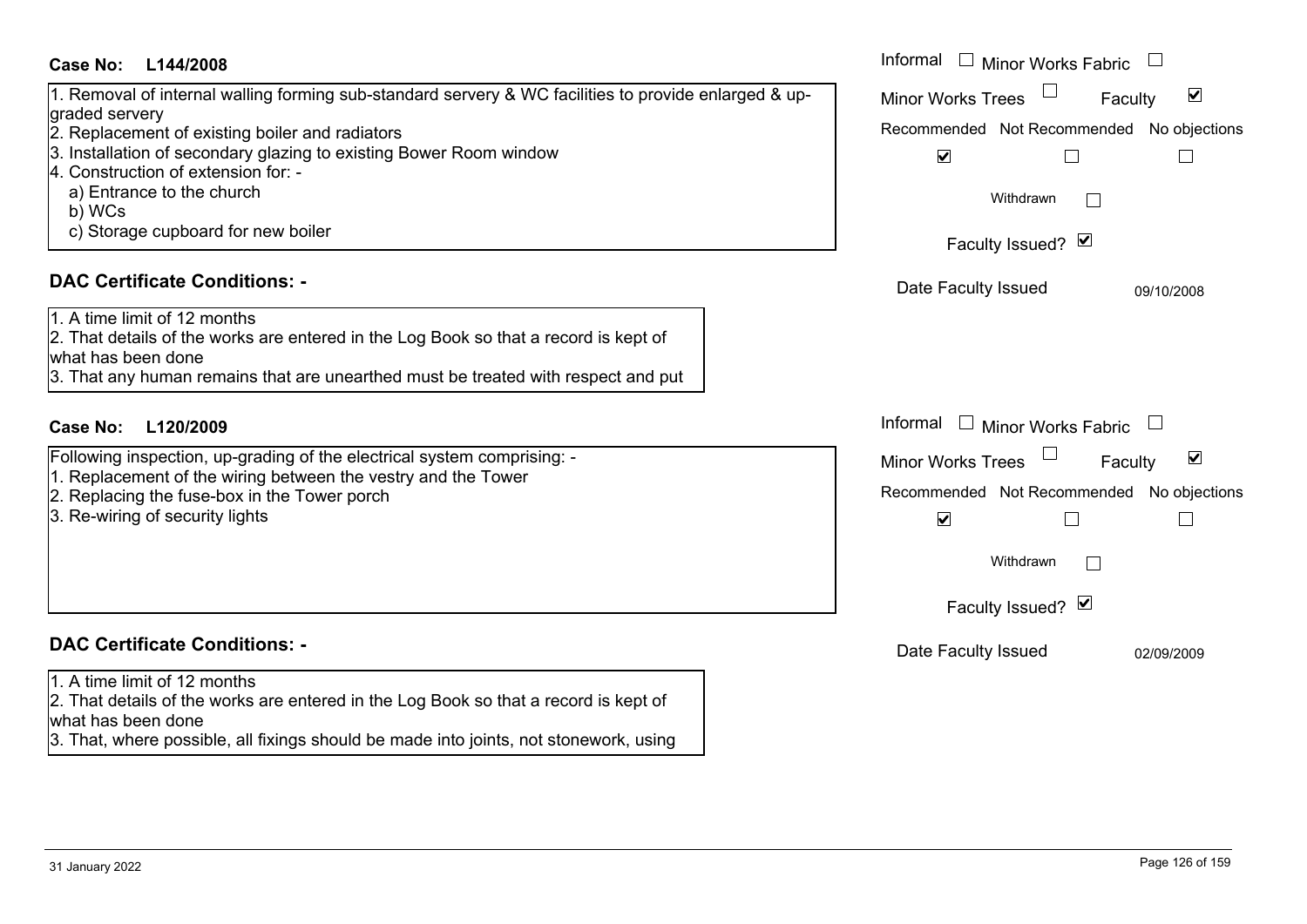| Case No: | L132/2010 |
|----------|-----------|
|----------|-----------|

| <b>Case No:</b><br>L132/2010                                                                                                                                                                                                         | Informal □ Minor Works Fabric                                  |
|--------------------------------------------------------------------------------------------------------------------------------------------------------------------------------------------------------------------------------------|----------------------------------------------------------------|
| Roof repairs to Vestry                                                                                                                                                                                                               | $\Box$<br>$\blacktriangledown$<br>Minor Works Trees<br>Faculty |
|                                                                                                                                                                                                                                      | Recommended Not Recommended No objections                      |
|                                                                                                                                                                                                                                      | $\blacktriangledown$                                           |
|                                                                                                                                                                                                                                      | Withdrawn                                                      |
|                                                                                                                                                                                                                                      | Faculty Issued? Ø                                              |
| <b>DAC Certificate Conditions: -</b>                                                                                                                                                                                                 | Date Faculty Issued<br>11/10/2010                              |
| 1. A time limit of 12 months<br>2. That details of the works are entered in the Log Book so that a record is kept of<br>what has been done<br>3. That, as far as possible, the original materials should be re-used as the flashings |                                                                |
| <b>Case No:</b><br>L191/2011                                                                                                                                                                                                         | Informal<br>$\Box$ Minor Works Fabric                          |
| Internal and external re-decoration of church                                                                                                                                                                                        | $\blacktriangledown$<br><b>Minor Works Trees</b><br>Faculty    |
|                                                                                                                                                                                                                                      | Recommended Not Recommended No objections                      |
|                                                                                                                                                                                                                                      | $\blacktriangledown$                                           |
|                                                                                                                                                                                                                                      | Withdrawn<br>$\vert \ \ \vert$                                 |
|                                                                                                                                                                                                                                      | Faculty Issued? $\Box$                                         |
| <b>DAC Certificate Conditions: -</b>                                                                                                                                                                                                 | Date Faculty Issued                                            |
| 1. A time limit of 12 months<br>2. That details of the works are entered in the Log Book so that a record is kept of<br>what has been done                                                                                           |                                                                |

3. The Vestry is painted in the same breathable paint specified elsewhere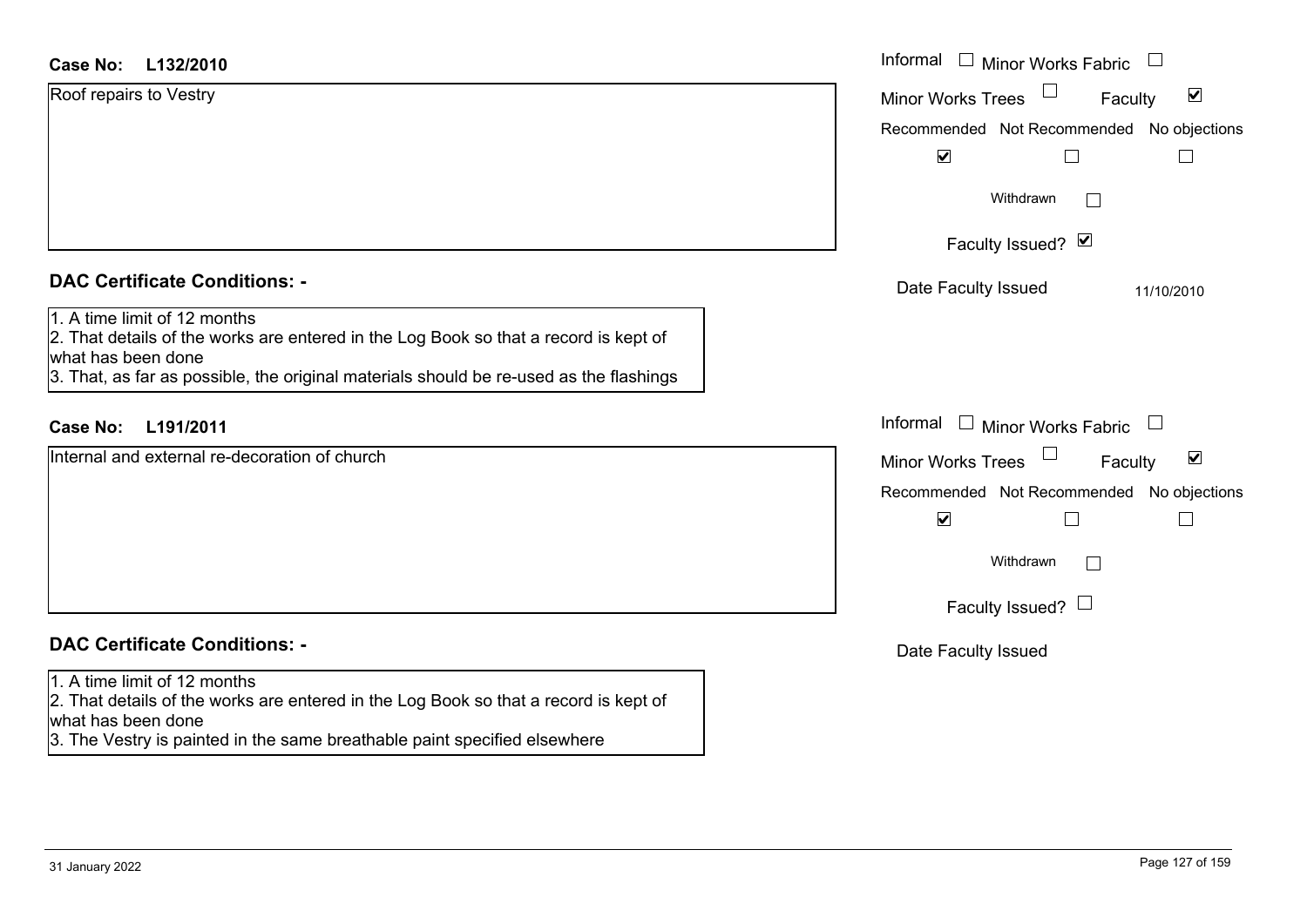| Case No:<br>L208/2012                                                                                      | Informal ☑ Minor Works Fabric                |
|------------------------------------------------------------------------------------------------------------|----------------------------------------------|
| Re-ordering comprising: -                                                                                  | <b>Minor Works Trees</b><br>Faculty          |
| 1. In the Chancel: -                                                                                       |                                              |
| a) Re-location of Choir Stalls to the west end of the Nave                                                 | Recommended Not Recommended<br>No objections |
| b) Removal and disposal of wooden portable Font but retention of bowl for use in re-located                | $\blacktriangledown$                         |
| traditional Font                                                                                           |                                              |
| 2. In the Nave: -                                                                                          | Withdrawn                                    |
| a) Removal and disposal of Pews                                                                            |                                              |
| b) Introduction of 200 x chairs                                                                            |                                              |
| c) Removal and disposal of Pulpit                                                                          | Faculty Issued? Ø                            |
| d) Replacement of internal west door with glass doors                                                      |                                              |
| e) Raising and re-location of the Font to the east end of the Nave by the South Door into the              |                                              |
| extension                                                                                                  |                                              |
| f) Installation of de-stratification fans                                                                  |                                              |
| g) Creation of storage facilities at the west end                                                          |                                              |
| h) Re-location of OHP Screen                                                                               |                                              |
| i) Re-location of plaque from north wall                                                                   |                                              |
| j) Replacement of Sound and Induction Loop System                                                          |                                              |
| k) Removal and disposal of carpeting                                                                       |                                              |
| 3. In the extension, creation of table store in corridor                                                   |                                              |
|                                                                                                            |                                              |
| <b>DAC Certificate Conditions: -</b>                                                                       | Date Faculty Issued<br>05/01/2016            |
| 1. That details of the works are entered in the Log Book so that a record is kept of<br>what has been done |                                              |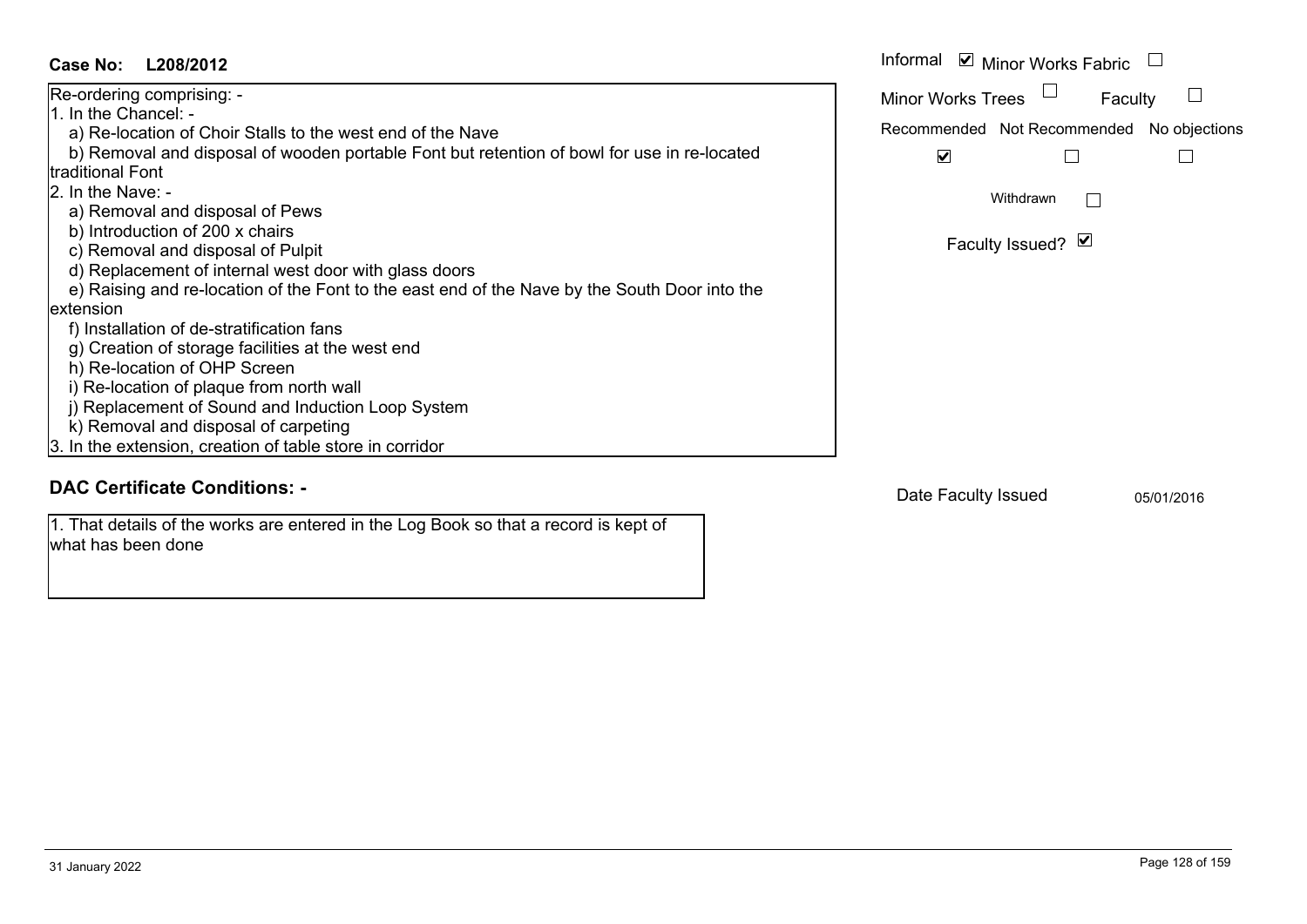#### **L076/2013Case No:**

| <b>Case No:</b><br>L076/2013                                                                                                                                                                                                  | Informal □ Minor Works Fabric                               |
|-------------------------------------------------------------------------------------------------------------------------------------------------------------------------------------------------------------------------------|-------------------------------------------------------------|
| Felling of Weeping Ash Tree                                                                                                                                                                                                   | $\sum$<br><b>Minor Works Trees</b><br>ப<br>Faculty          |
|                                                                                                                                                                                                                               | Recommended Not Recommended No objections                   |
|                                                                                                                                                                                                                               | $\blacktriangledown$<br>$\Box$<br>$\overline{\phantom{a}}$  |
|                                                                                                                                                                                                                               | Withdrawn                                                   |
|                                                                                                                                                                                                                               | Faculty Issued? $\Box$                                      |
| <b>DAC Certificate Conditions: -</b>                                                                                                                                                                                          | Date Faculty Issued                                         |
| 1. A time limit of 12 months<br>2. That details of the works are entered in the Log Book so that a record is kept of<br>what has been done<br>3. That Charnwood Borough Council submits a photograph of the Tree before it is |                                                             |
| <b>Case No:</b><br>L114/2015                                                                                                                                                                                                  | Informal $\Box$ Minor Works Fabric $\Box$                   |
| Replace and repair to rainwater goods and drainage                                                                                                                                                                            | $\blacktriangledown$<br><b>Minor Works Trees</b><br>Faculty |
|                                                                                                                                                                                                                               | Recommended Not Recommended No objections                   |
|                                                                                                                                                                                                                               | $\blacktriangledown$<br>$\Box$<br>$\Box$                    |
|                                                                                                                                                                                                                               | Withdrawn                                                   |
|                                                                                                                                                                                                                               | Faculty Issued? Ø                                           |
| <b>DAC Certificate Conditions: -</b>                                                                                                                                                                                          | Date Faculty Issued<br>04/08/2015                           |
| 1. That details of the works are entered in the Log Book so that a record is kept of<br>what has been done<br>2. That the excavations for the new soakaway are hand dug                                                       |                                                             |

3. Human Remains should be expected when excavating within a churchyard. Any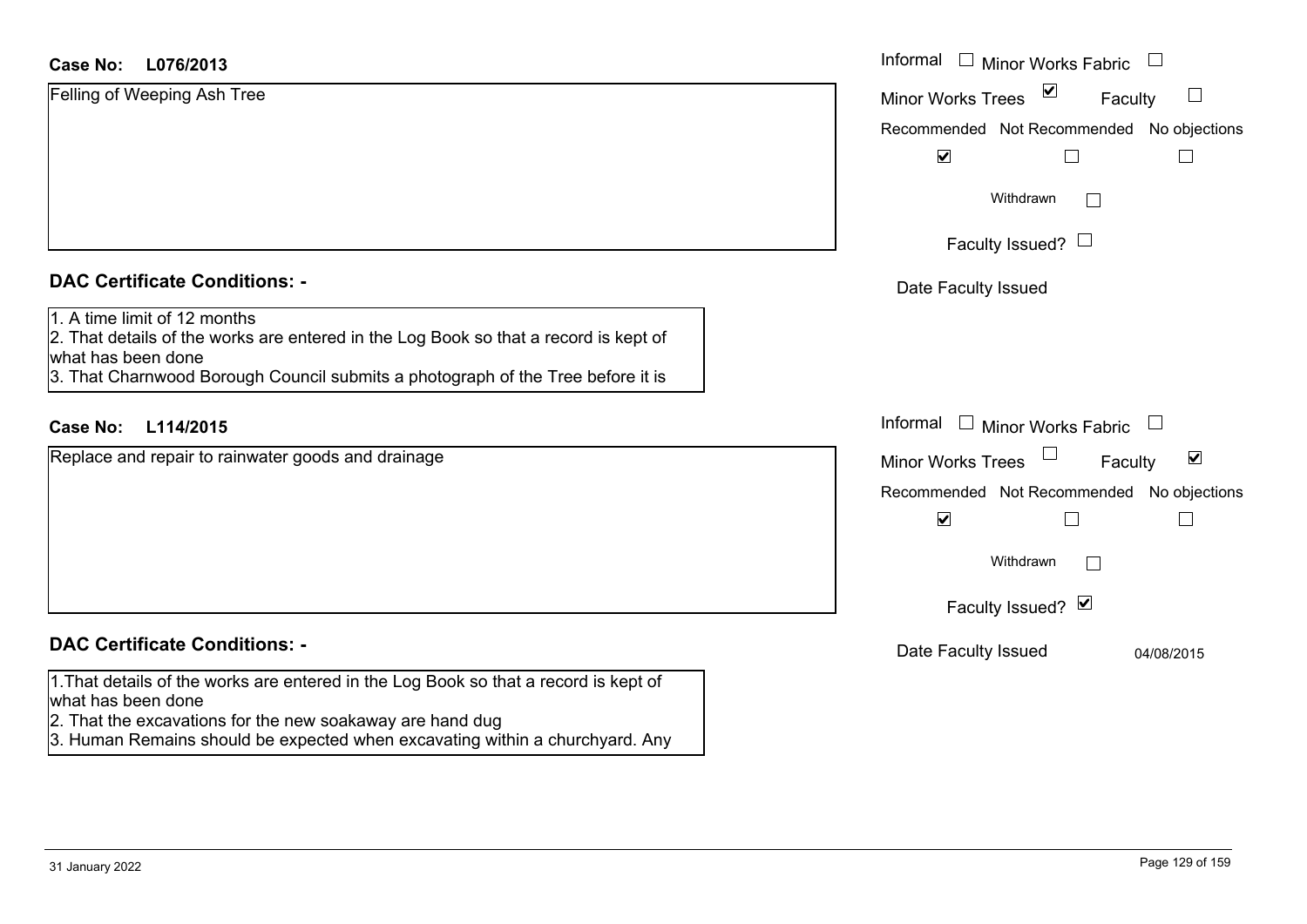#### **L144/2015Case No:** Informal

Arboricultural works to: -

- 1. Horse Chestnut Tree (T6675) Pollarding
- 2. Sycamore Tree (T6677) & Lime Tree (T6678) severing of Ivy
- 3. Sycamore Tree (T6681) Removal of two large dead branches

#### **DAC Certificate Conditions: -**

1. A time limit of 12 months

2. That details of the works are entered in the Log Book so that a record is kept of what has been done

# **L176/2015Case No:** Informal

#### Installation of new: -

1. ACCO drain across the entrance threshold at the tower main external door and connect to a soakaway at rwp9

2. FRENCH drain approximately 20m long in the grassed area and connect to an existing IC in accordance with drawing 1516.A4.03.004

## **DAC Certificate Conditions: -**

#### 1. A time limit of 12 months

2. That details of the works are entered in the Log Book so that a record is kept of what has been done

3. That any trenches should be dug by hand and the DAC Archaeological Adviser

| Informal $\Box$ Minor Works Fabric $\Box$ |   |
|-------------------------------------------|---|
| <b>Minor Works Trees</b><br>Faculty       |   |
| Recommended Not Recommended No objections |   |
|                                           |   |
| Withdrawn                                 |   |
| Faculty Issued? I                         |   |
| Date Faculty Issued                       |   |
|                                           |   |
|                                           |   |
| Informal<br>Minor Works Fabric            | ▁ |
| <b>Minor Works Trees</b><br>Faculty       |   |
| Recommended Not Recommended No objections |   |
| $\blacktriangledown$                      |   |
| Withdrawn                                 |   |
| Faculty Issued? $\Box$                    |   |
|                                           |   |

Date Faculty Issued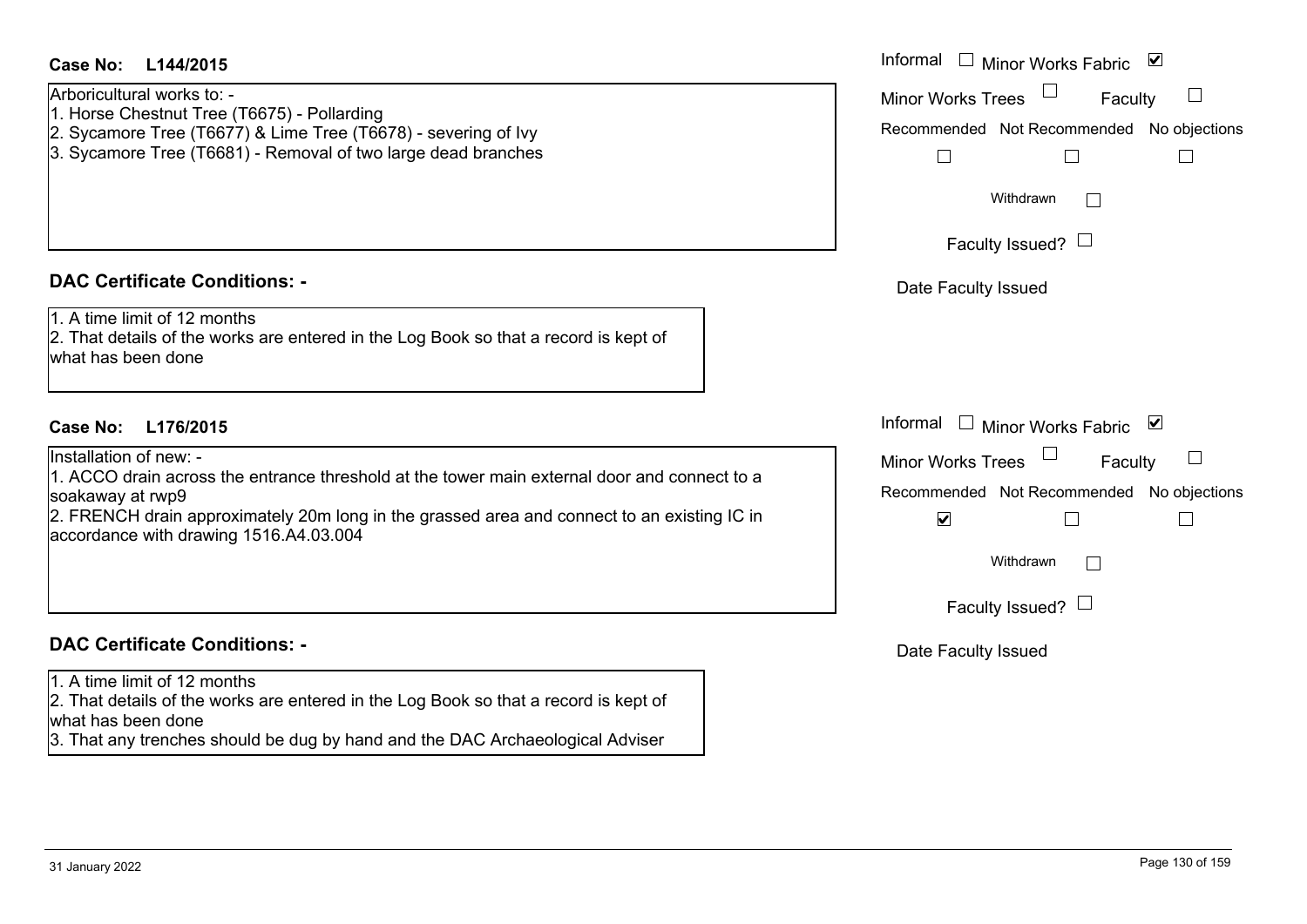| Replacement of churchyard Noticeboard<br>Minor Works Trees<br>Faculty<br>Recommended Not Recommended No objections<br>$\blacktriangledown$ | $\Box$               |
|--------------------------------------------------------------------------------------------------------------------------------------------|----------------------|
|                                                                                                                                            |                      |
|                                                                                                                                            |                      |
|                                                                                                                                            |                      |
| Withdrawn<br>$\mathbb{R}^n$                                                                                                                |                      |
| Faculty Issued? $\Box$                                                                                                                     |                      |
| <b>DAC Certificate Conditions: -</b><br>Date Faculty Issued                                                                                |                      |
| 1. A time limit of 12 months<br>2. That details of the works are entered in the Log Book so that a record is kept of<br>what has been done |                      |
| Informal<br>$\Box$ Minor Works Fabric $\Box$<br><b>Case No:</b><br>L258/2015                                                               |                      |
| Repairs to Chancel: -<br>Minor Works Trees<br>Faculty                                                                                      | $\blacktriangledown$ |
| 1. Roof<br>Recommended Not Recommended No objections<br>2. Stonework                                                                       |                      |
| $\blacktriangledown$                                                                                                                       |                      |
| Withdrawn<br>$\mathbf{L}$                                                                                                                  |                      |
| Faculty Issued? Ø                                                                                                                          |                      |
| <b>DAC Certificate Conditions: -</b><br>Date Faculty Issued                                                                                | 13/01/2016           |
| 1. That details of the works are entered in the Log Book so that a record is kept of<br>what has been done                                 |                      |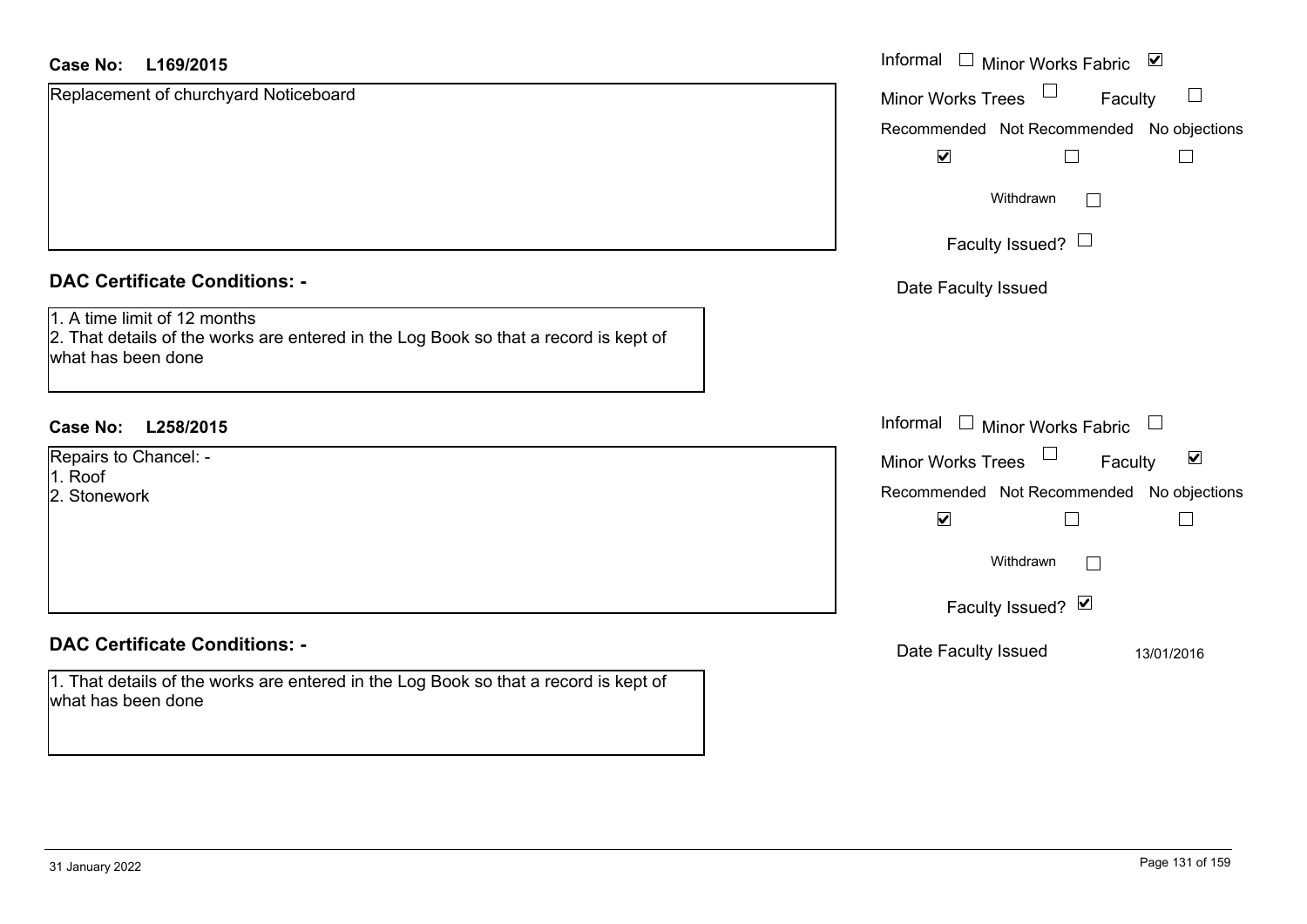| <b>Case No:</b>                                                                                                                                                                                                                                    | Informal □ Minor Works Fabric<br>$\Box$       |
|----------------------------------------------------------------------------------------------------------------------------------------------------------------------------------------------------------------------------------------------------|-----------------------------------------------|
| Crown reduce Ash Tree by 25%                                                                                                                                                                                                                       | $\sum$<br><b>Minor Works Trees</b><br>Faculty |
|                                                                                                                                                                                                                                                    | Recommended Not Recommended No objections     |
|                                                                                                                                                                                                                                                    | $\blacktriangledown$                          |
|                                                                                                                                                                                                                                                    | Withdrawn                                     |
|                                                                                                                                                                                                                                                    | Faculty Issued? $\Box$                        |
| <b>DAC Certificate Conditions: -</b>                                                                                                                                                                                                               | Date Faculty Issued                           |
| 1. That details of the works are entered in the Log Book so that a record is kept of<br>what has been done                                                                                                                                         |                                               |
| <b>Case No:</b>                                                                                                                                                                                                                                    | Informal □ Minor Works Fabric ⊠               |
| Roofing work over passage                                                                                                                                                                                                                          | Minor Works Trees<br>Faculty                  |
|                                                                                                                                                                                                                                                    | Recommended Not Recommended No objections     |
|                                                                                                                                                                                                                                                    | $\blacktriangledown$<br>П                     |
|                                                                                                                                                                                                                                                    | Withdrawn                                     |
|                                                                                                                                                                                                                                                    | Faculty Issued? $\Box$                        |
| <b>DAC Certificate Conditions: -</b>                                                                                                                                                                                                               | Date Faculty Issued                           |
| 1. That details of the works are entered in the Log Book so that a record is kept of<br>what has been done<br>2. That the works take place under a hot work permit<br>3. That the PCC ensures that there is appropriate insurance cover whilst the |                                               |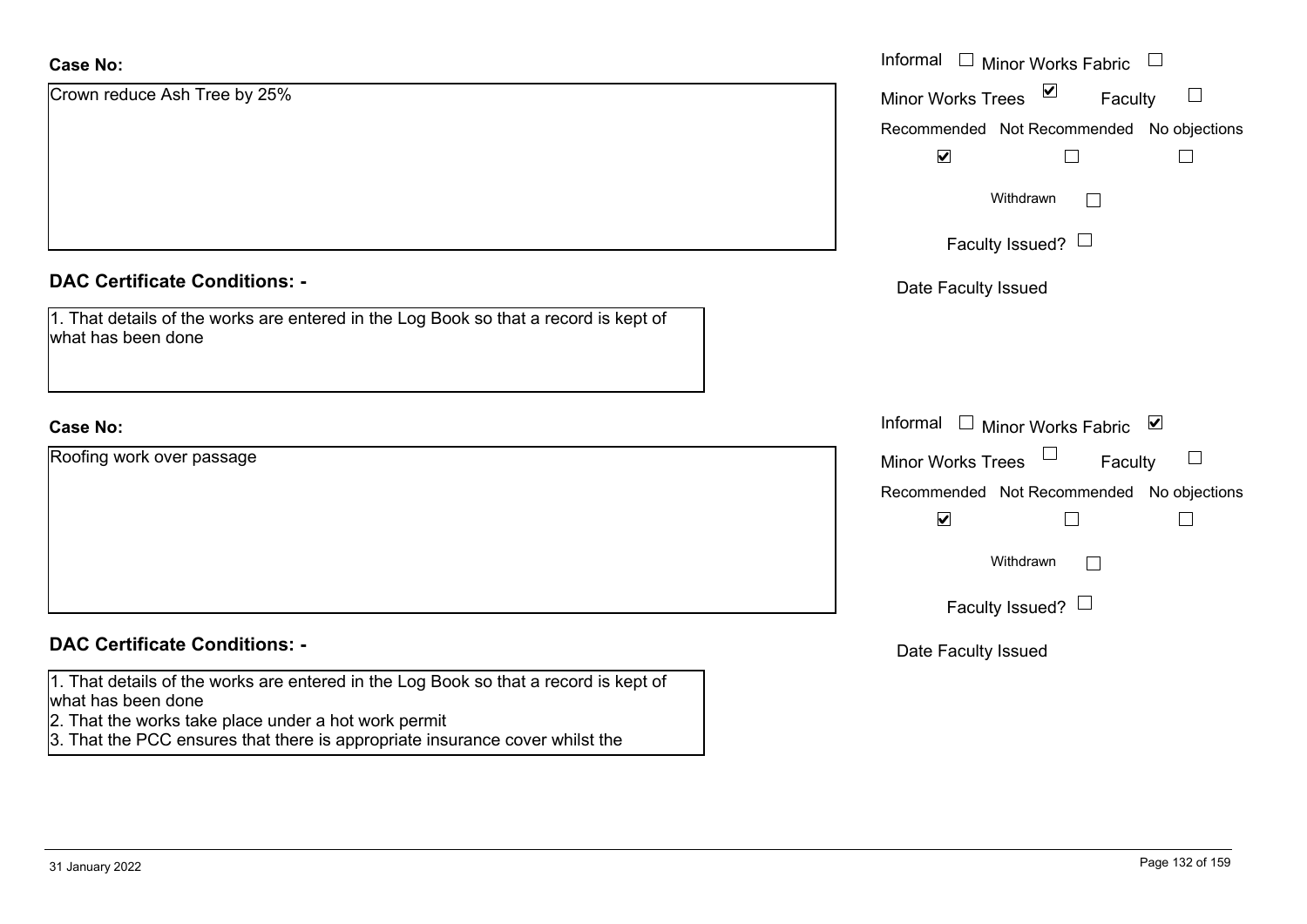| <b>Case No:</b>                                                                                                                                                                                                                  | Informal $\Box$ Minor Works Fabric $\Box$                                                                                                          |
|----------------------------------------------------------------------------------------------------------------------------------------------------------------------------------------------------------------------------------|----------------------------------------------------------------------------------------------------------------------------------------------------|
| CONFIRMATORY APPLICATION for works undertaken: -                                                                                                                                                                                 | $\blacktriangledown$<br><b>Minor Works Trees</b><br>Faculty                                                                                        |
| Replacement of faulty section of MICC cable                                                                                                                                                                                      | Recommended Not Recommended No objections<br>$\blacktriangledown$<br>$\Box$<br>$\perp$                                                             |
|                                                                                                                                                                                                                                  | Withdrawn<br>$\mathbb{R}^n$                                                                                                                        |
|                                                                                                                                                                                                                                  | Faculty Issued? Ø                                                                                                                                  |
| <b>DAC Certificate Conditions: -</b><br>1. That details of the works are entered in the Log Book so that a record is kept of<br>what has been done<br>2. That the PCC submits an up-dated Electrical Condition Report to the DAC | Date Faculty Issued<br>16/06/2017                                                                                                                  |
| <b>Case No:</b>                                                                                                                                                                                                                  | Informal<br>Minor Works Fabric L<br>$\mathbf{1}$                                                                                                   |
| Felling of diseased Ash Tree                                                                                                                                                                                                     | $\blacktriangledown$<br><b>Minor Works Trees</b><br>Faculty<br>Recommended Not Recommended No objections<br>$\blacktriangledown$<br>П<br>Withdrawn |
|                                                                                                                                                                                                                                  | Faculty Issued? $\Box$                                                                                                                             |
| <b>DAC Certificate Conditions: -</b>                                                                                                                                                                                             | Date Faculty Issued                                                                                                                                |
| 1. That details of the works are entered in the Log Book so that a record is kept of<br>what has been done                                                                                                                       |                                                                                                                                                    |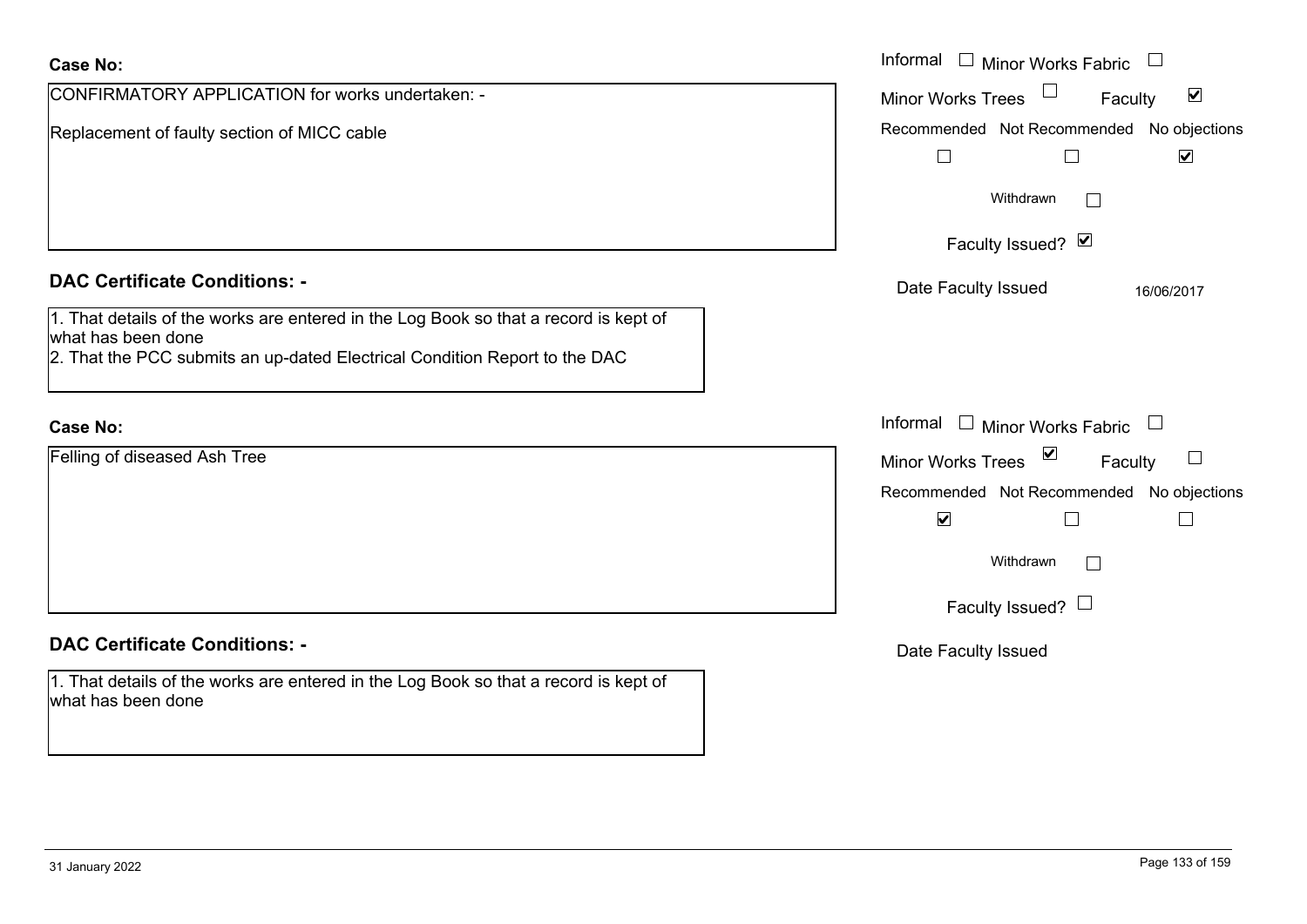#### **Case No:**

| Replacement of Vestry: - |  |  |  |
|--------------------------|--|--|--|
| 1. Roof covering         |  |  |  |
| 2. Flashings             |  |  |  |
|                          |  |  |  |

#### **DAC Certificate Conditions: -**

1. That details of the works are entered in the Log Book so that a record is kept of what has been done

#### **Case No:**

Remedial works to Electrical System following five-year Electrical Inspection and Testing

#### **DAC Certificate Conditions: -**

1. That details of the works are entered in the Log Book so that a record is kept of what has been done

2. That an updated Electrical Condition Report is commissioned, and submitted to the DAC Secretary, after the installation

|                                                                                          | Informal $\Box$ Minor Works Fabric $\Box$                                                                                       |
|------------------------------------------------------------------------------------------|---------------------------------------------------------------------------------------------------------------------------------|
| nent of Vestry: -<br>overing<br>าgs                                                      | Minor Works Trees<br>$\Box$<br>Faculty<br>Recommended Not Recommended No objections                                             |
|                                                                                          | $\blacktriangledown$<br>Withdrawn                                                                                               |
|                                                                                          | Faculty Issued? $\Box$                                                                                                          |
| rtificate Conditions: -                                                                  | Date Faculty Issued                                                                                                             |
| etails of the works are entered in the Log Book so that a record is kept of<br>been done |                                                                                                                                 |
|                                                                                          | Informal<br>□ Minor Works Fabric $\vert \mathbf{v} \vert$                                                                       |
| I works to Electrical System following five-year Electrical Inspection and Testing       | Minor Works Trees $\Box$<br>$\Box$<br>Faculty<br>Recommended Not Recommended No objections<br>$\blacktriangledown$<br>Withdrawn |
|                                                                                          | Faculty Issued? $\Box$                                                                                                          |

Date Faculty Issued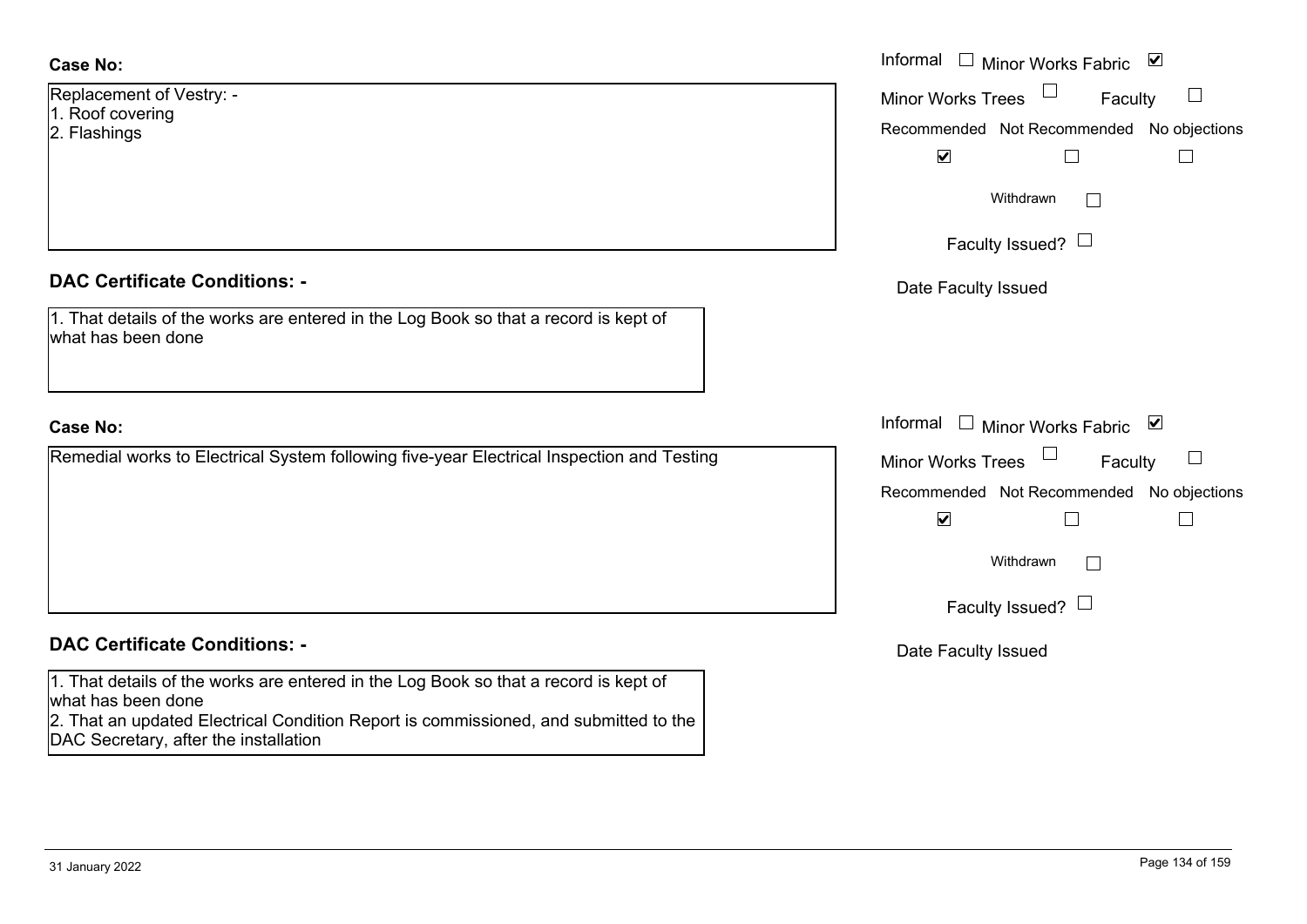| <b>Case No:</b>                                                                                                               | Informal $\square$<br>Minor Works Fabric ⊠    |
|-------------------------------------------------------------------------------------------------------------------------------|-----------------------------------------------|
| Repairs to Parapet Gables on Extension                                                                                        | <b>Minor Works Trees</b><br>$\Box$<br>Faculty |
|                                                                                                                               | Recommended Not Recommended No objections     |
|                                                                                                                               | $\blacktriangledown$                          |
|                                                                                                                               | Withdrawn<br>$\Box$                           |
|                                                                                                                               | Faculty Issued? $\Box$                        |
| <b>DAC Certificate Conditions: -</b>                                                                                          | Date Faculty Issued                           |
| 1. That details of the works are entered in the Log Book so that a record is kept of<br>what has been done                    |                                               |
| <b>Case No:</b>                                                                                                               | Informal $\square$<br>Minor Works Fabric ⊠    |
| Installation of second Lightning Conductor                                                                                    | $\Box$<br><b>Minor Works Trees</b><br>Faculty |
|                                                                                                                               | Recommended Not Recommended No objections     |
|                                                                                                                               | $\blacktriangledown$<br>$\Box$                |
|                                                                                                                               | Withdrawn<br>$\Box$                           |
|                                                                                                                               | Faculty Issued? $\Box$                        |
| <b>DAC Certificate Conditions: -</b>                                                                                          | Date Faculty Issued                           |
| 1. That details of the works are entered in the Log Book so that a record is kept of<br>what has been done                    |                                               |
| 2. That an updated Electrical Condition Report is commissioned, and submitted to the<br>DAC Secretary, after the installation |                                               |

÷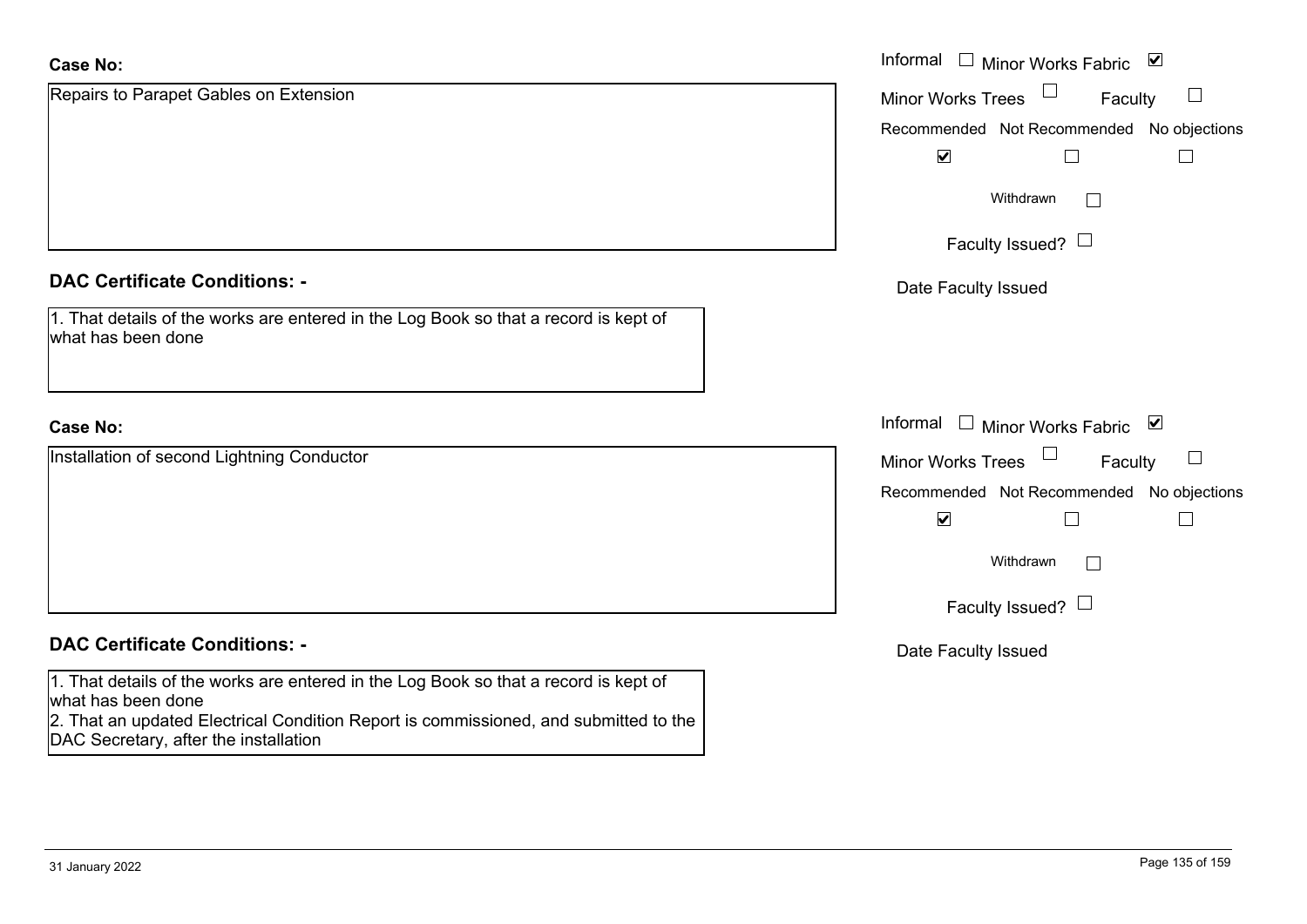#### **Case No:**

- Repairs to: 1. Nave east gable
- 2. Vestry south gable

# **DAC Certificate Conditions: -**

| 1. That details of the works are entered in the Log Book so that a record is kept of |  |
|--------------------------------------------------------------------------------------|--|
| what has been done                                                                   |  |

#### **Case No:**

Prune back branches of Copper Beech Tree touching the church

# **DAC Certificate Conditions: -**

1. That details of the works are entered in the Log Book so that a record is kept of what has been done

|                                                                                          | Informal □ Minor Works Fabric ☑                                                                                                                              |
|------------------------------------------------------------------------------------------|--------------------------------------------------------------------------------------------------------------------------------------------------------------|
| 0:<br>east gable<br>south gable                                                          | Minor Works Trees $\Box$ Faculty<br>$\Box$<br>Recommended Not Recommended No objections<br>$\blacktriangledown$<br>$\Box$                                    |
|                                                                                          | Withdrawn<br>Faculty Issued? $\Box$                                                                                                                          |
| rtificate Conditions: -                                                                  | Date Faculty Issued                                                                                                                                          |
| etails of the works are entered in the Log Book so that a record is kept of<br>been done |                                                                                                                                                              |
|                                                                                          | Informal □ Minor Works Fabric ⊠                                                                                                                              |
| ck branches of Copper Beech Tree touching the church                                     | Minor Works Trees<br>Faculty<br>$\Box$<br>Recommended Not Recommended No objections<br>$\blacktriangledown$<br>$\Box$<br>Withdrawn<br>Faculty Issued? $\Box$ |
| rtificate Conditions: -                                                                  | Date Faculty Issued                                                                                                                                          |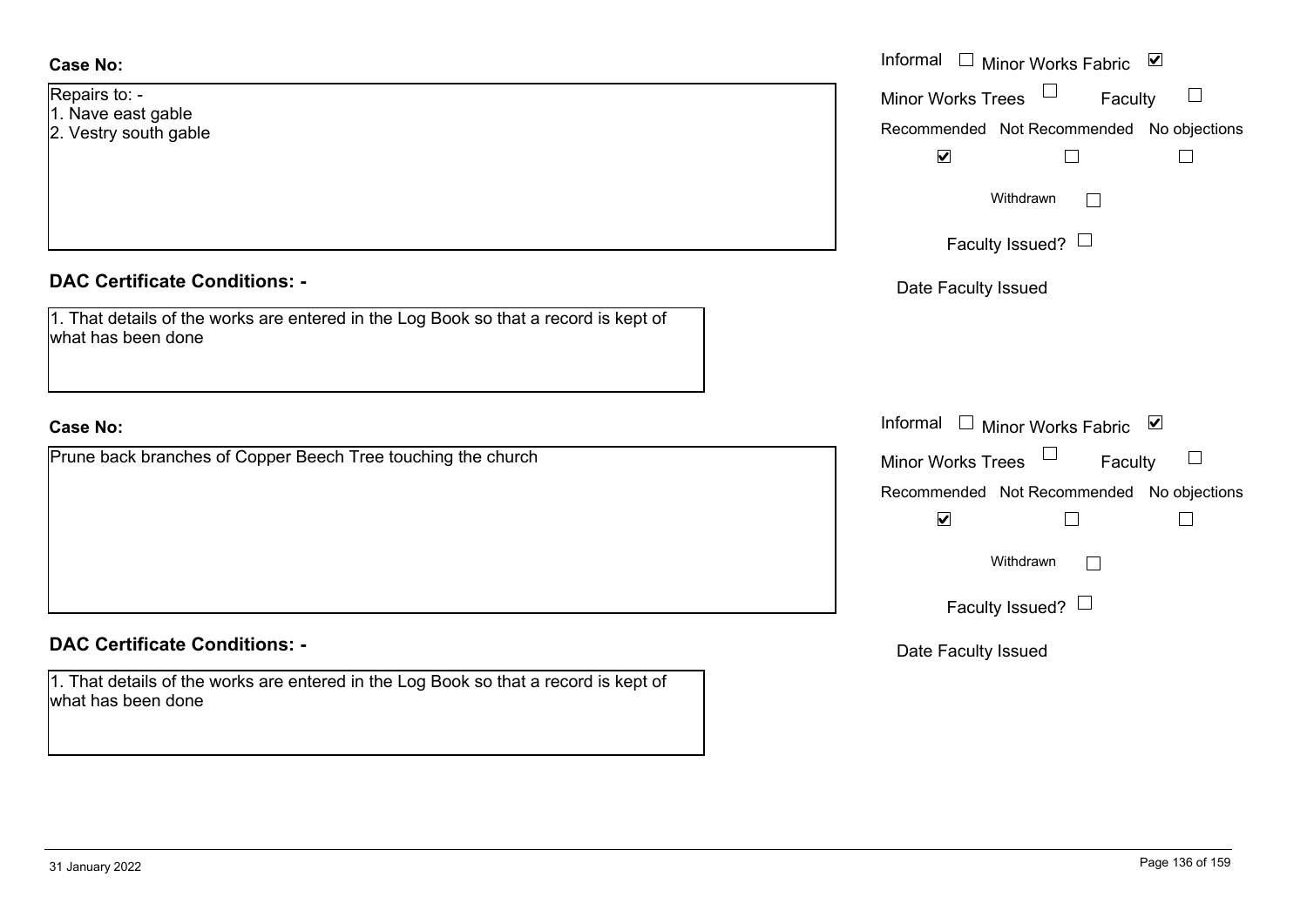Replacement of existing access ladder to the Bellframe

#### **DAC Certificate Conditions: -**

1. That details of the works are entered in the Log Book so that a record is kept of what has been done

2. That, where possible, all fixings should be made into joints, not stonework, using stainless steel or non-ferrous screws in fibre plugs

|                                                 | Informal $\Box$ Minor Works Fabric $\Box$ |                        |         |   |  |
|-------------------------------------------------|-------------------------------------------|------------------------|---------|---|--|
| nent of existing access ladder to the Bellframe | Minor Works Trees $\Box$                  |                        | Faculty | ⊻ |  |
|                                                 | Recommended Not Recommended No objections |                        |         |   |  |
|                                                 | <u>V</u>                                  |                        |         |   |  |
|                                                 |                                           | Withdrawn              |         |   |  |
|                                                 |                                           | Faculty Issued? $\Box$ |         |   |  |

Date Faculty Issued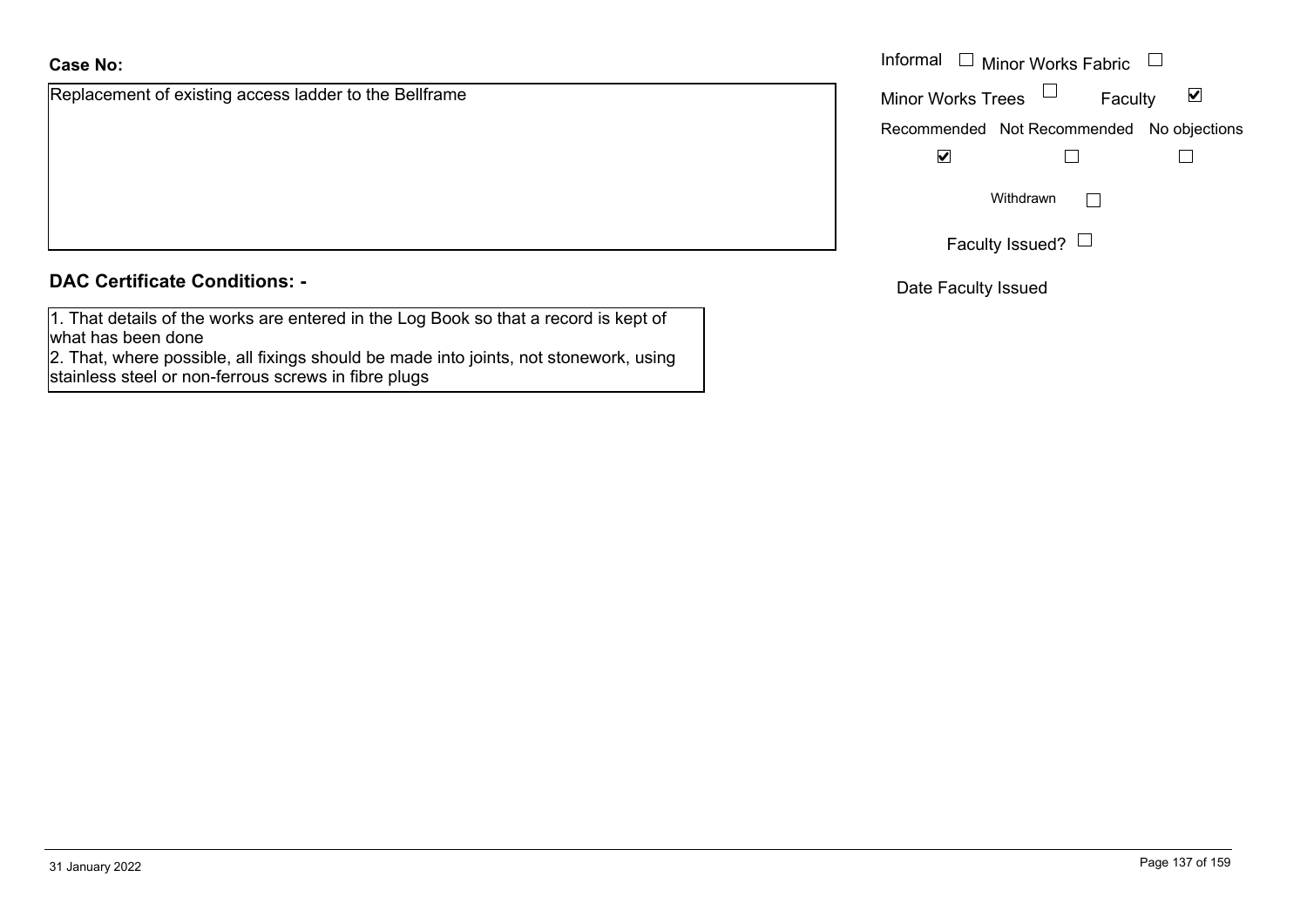#### **Ben No: Church**

#### **20107Mountsorrel, St Peter**

| Case No: L045/2001 |  | Informal |
|--------------------|--|----------|
|                    |  |          |

## 1. New heating system

2. New Sound Reinforcement & Loop System

# **DAC Certificate Conditions: -**

1. A time limit of 12 months

| Informal<br><b>Minor Works Fabric</b>     |              |
|-------------------------------------------|--------------|
| <b>Minor Works Trees</b>                  | M<br>Faculty |
| Recommended Not Recommended No objections |              |
|                                           |              |
| Withdrawn                                 |              |
| Faculty Issued? Ø                         |              |
| Date Faculty Issued                       | 23/07/2001   |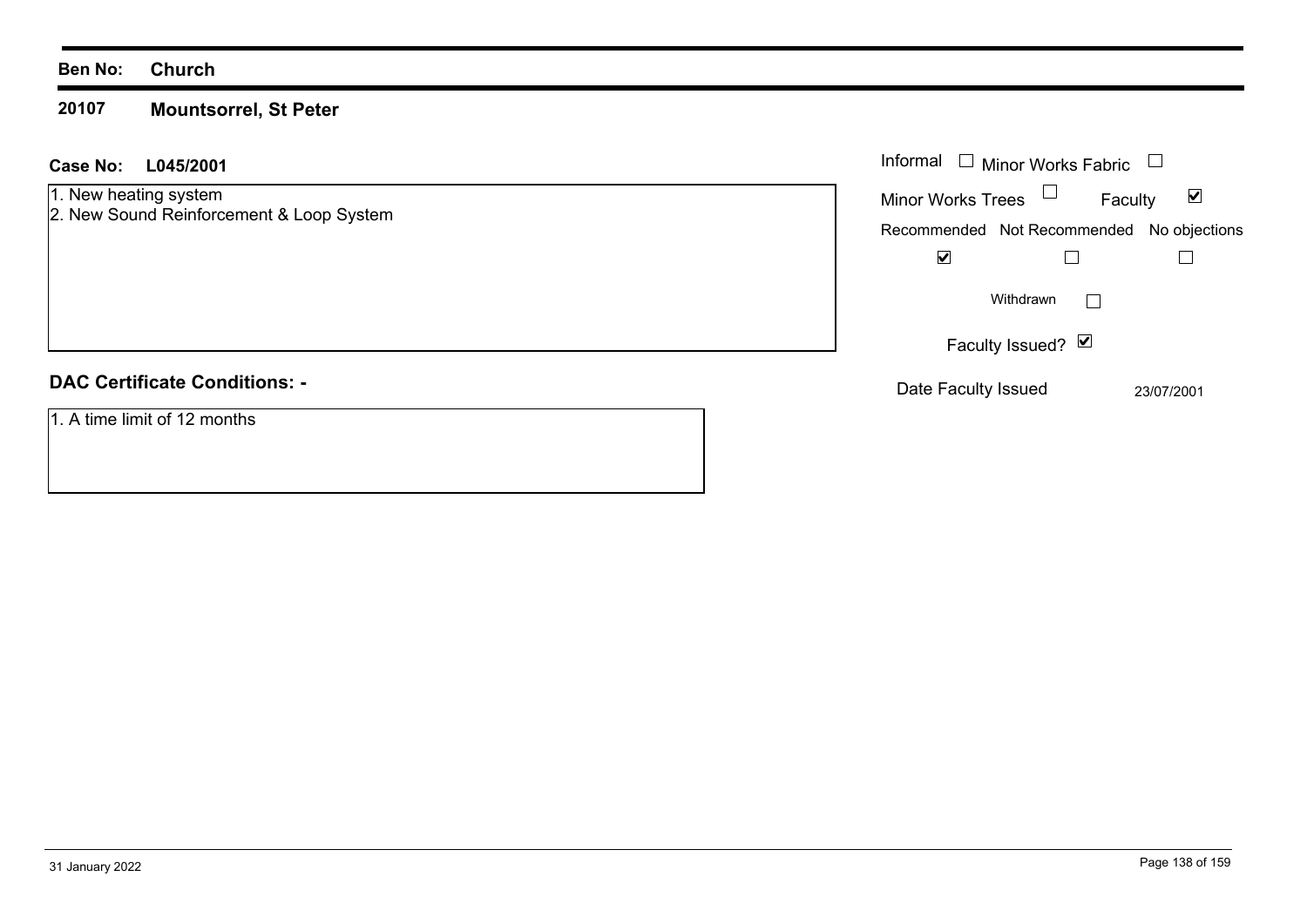| <b>Restoration of Bells</b> |
|-----------------------------|
|                             |
|                             |

#### **DAC Certificate Conditions: -**

- 1. A time limit of 12 months
- 2. That Oilite bronze bushes or equivalent should be used to re-bush the clappers
- 3. That the replacement pulley wheels should be of turned wood, not plastic
- 4. That the ceiling bosses should be replaced on a like-for-like basis

# **DAC Certificate Conditions: -**

1. A time limit of 12 months

| <b>Case No:</b><br>L023/2002                                                                                                                                                                                                               | Informal $\Box$ Minor Works Fabric                                                                                                                                                      |
|--------------------------------------------------------------------------------------------------------------------------------------------------------------------------------------------------------------------------------------------|-----------------------------------------------------------------------------------------------------------------------------------------------------------------------------------------|
| <b>Restoration of Bells</b><br><b>DAC Certificate Conditions: -</b><br>1. A time limit of 12 months                                                                                                                                        | $\blacktriangledown$<br>Minor Works Trees<br>Faculty<br>Recommended Not Recommended No objections<br>$\blacktriangledown$<br>Withdrawn<br>Faculty Issued? $\Box$<br>Date Faculty Issued |
| 2. That Oilite bronze bushes or equivalent should be used to re-bush the clappers<br>3. That the replacement pulley wheels should be of turned wood, not plastic<br>4. That the ceiling bosses should be replaced on a like-for-like basis |                                                                                                                                                                                         |
| <b>Case No:</b><br>L005/2003                                                                                                                                                                                                               | Informal $\Box$ Minor Works Fabric                                                                                                                                                      |
| Repairs to leadwork, joinery, masonry, weathervane and lightning conductor to tower roof following<br>Quinquennial Inspection Report                                                                                                       | $\blacktriangledown$<br><b>Minor Works Trees</b><br>Faculty<br>Recommended Not Recommended No objections<br>$\blacktriangledown$<br>Withdrawn                                           |
|                                                                                                                                                                                                                                            | Faculty Issued? $\Box$                                                                                                                                                                  |
| <b>DAC Certificate Conditions: -</b>                                                                                                                                                                                                       | Date Faculty Issued                                                                                                                                                                     |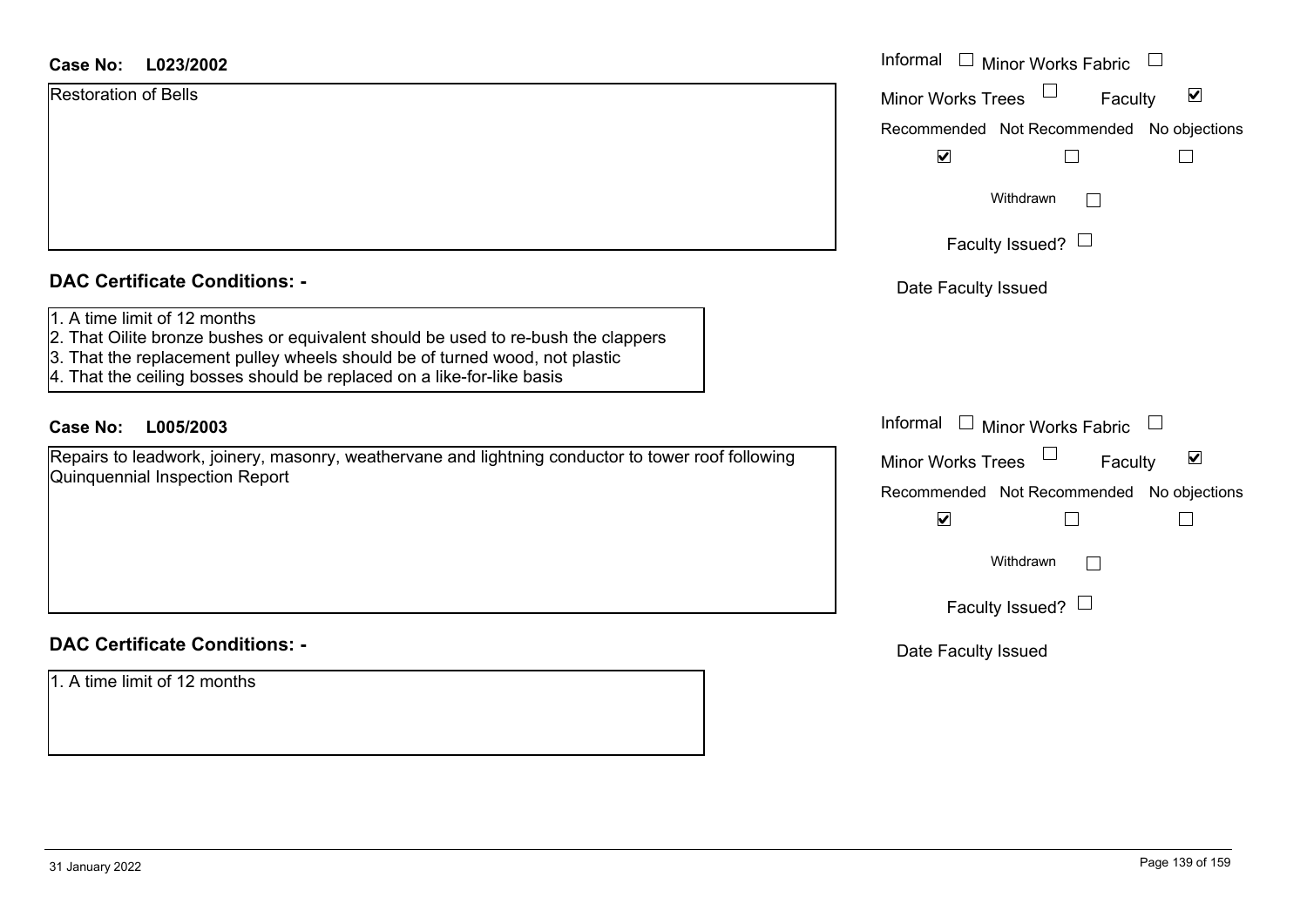| <b>Case No:</b><br>L093/2005                                                                                     | Informal $\Box$ Minor Works Fabric $\Box$                   |
|------------------------------------------------------------------------------------------------------------------|-------------------------------------------------------------|
| 1. Remove the existing crumbling plaster from the inside of the church Tower to reveal the original<br>stonework | $\blacktriangledown$<br><b>Minor Works Trees</b><br>Faculty |
| 2. Re-point the stonework where required                                                                         | Recommended Not Recommended No objections                   |
| 3. Replace the existing tower ladders                                                                            | $\blacktriangledown$<br>$\Box$<br>$\Box$                    |
|                                                                                                                  | Withdrawn<br>$\Box$                                         |
|                                                                                                                  | Faculty Issued? Ø                                           |
| <b>DAC Certificate Conditions: -</b>                                                                             | Date Faculty Issued<br>22/11/2005                           |
| 1. A time limit of 12 months                                                                                     |                                                             |
| <b>Case No:</b><br>L083/2007                                                                                     | Informal $\Box$ Minor Works Fabric $\Box$                   |
| In the Tower, replace the existing: -                                                                            | Minor Works Trees<br>$\blacktriangledown$<br>Faculty        |
| 1. High-level door with solid timber-framed window                                                               | Recommended Not Recommended No objections                   |
| 2. Window with a new window                                                                                      |                                                             |
|                                                                                                                  | $\blacktriangledown$<br>$\Box$<br>$\Box$                    |
|                                                                                                                  | Withdrawn<br>$\Box$                                         |
|                                                                                                                  | Faculty Issued? Ø                                           |
| <b>DAC Certificate Conditions: -</b>                                                                             | Date Faculty Issued<br>17/10/2007                           |
| 1. A time limit of 12 months                                                                                     |                                                             |
|                                                                                                                  |                                                             |
|                                                                                                                  |                                                             |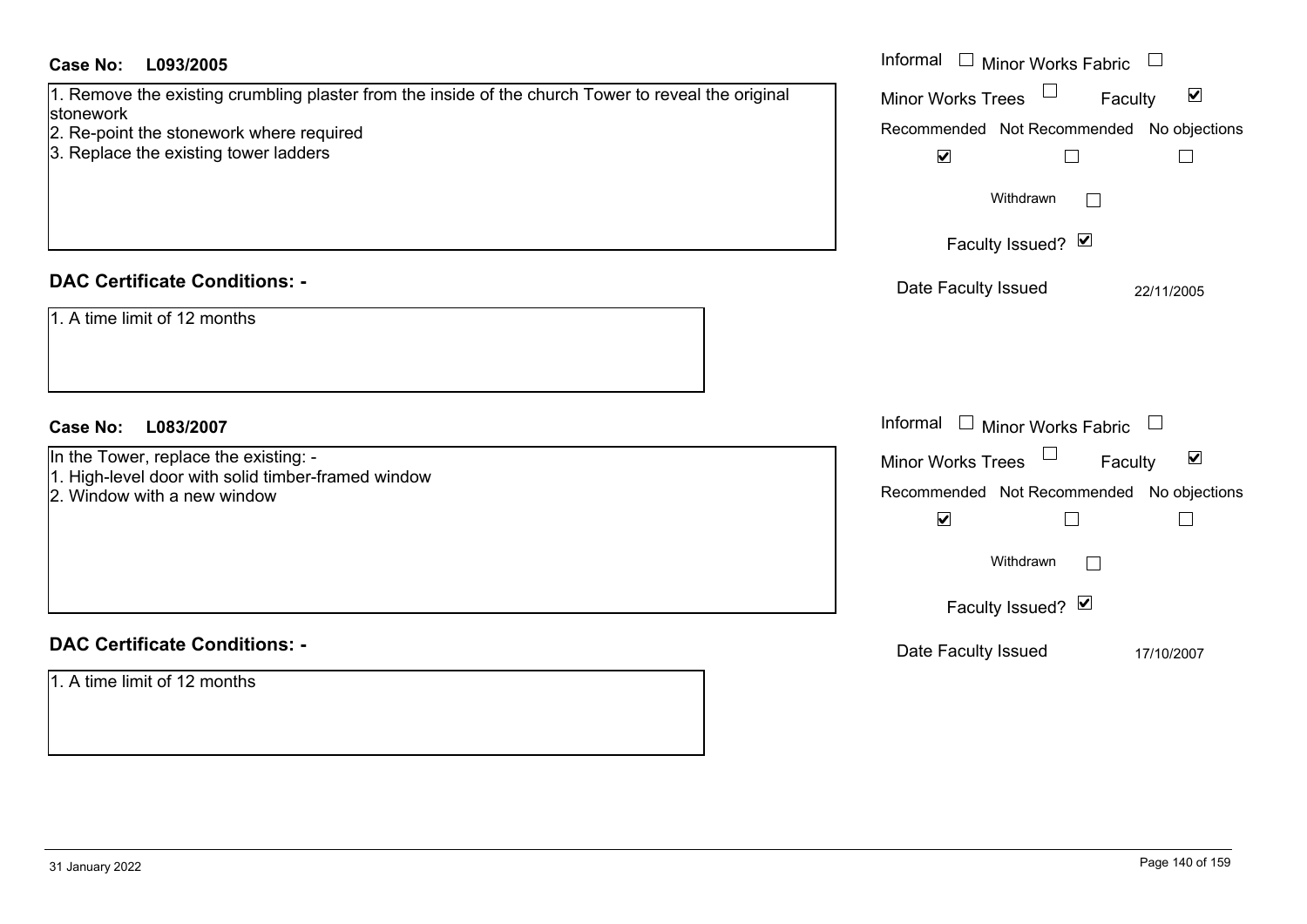#### **L153/2009Case No:** Informal

1. Construction of extension2. Internal re-ordering

#### **DAC Certificate Conditions: -**

1. A time limit of 12 months

2. That details of the works are entered in the Log Book so that a record is kept of what has been done

# **L114/2009Case No:** Informal

- 1. In the Chancel: -
- a) Up-grading of the Lighting System
- b) Up-grading of the Sound System
- 2. In the bell tower, replacement of light fittings
- 3. Installation of alarm system to existing accessible WC

# **DAC Certificate Conditions: -**

#### 1. A time limit of 12 months

2. That details of the works are entered in the Log Book so that a record is kept of what has been done

3. That the PCC ensures the contractor complies with the DAC Conditions on the

| Informal ☑ Minor Works Fabric                  |  |
|------------------------------------------------|--|
| <b>Minor Works Trees</b><br>Faculty            |  |
| Recommended Not Recommended No objections      |  |
| Withdrawn                                      |  |
| Faculty Issued? $\Box$                         |  |
| Date Faculty Issued                            |  |
|                                                |  |
| Informal<br>$\Box$ Minor Works Fabric          |  |
| ⊻<br><b>Minor Works Trees</b><br>Faculty       |  |
| Recommended Not Recommended No objections<br>V |  |
| Withdrawn                                      |  |
| Faculty Issued? Ø                              |  |
| Date Faculty Issued<br>08/10/2009              |  |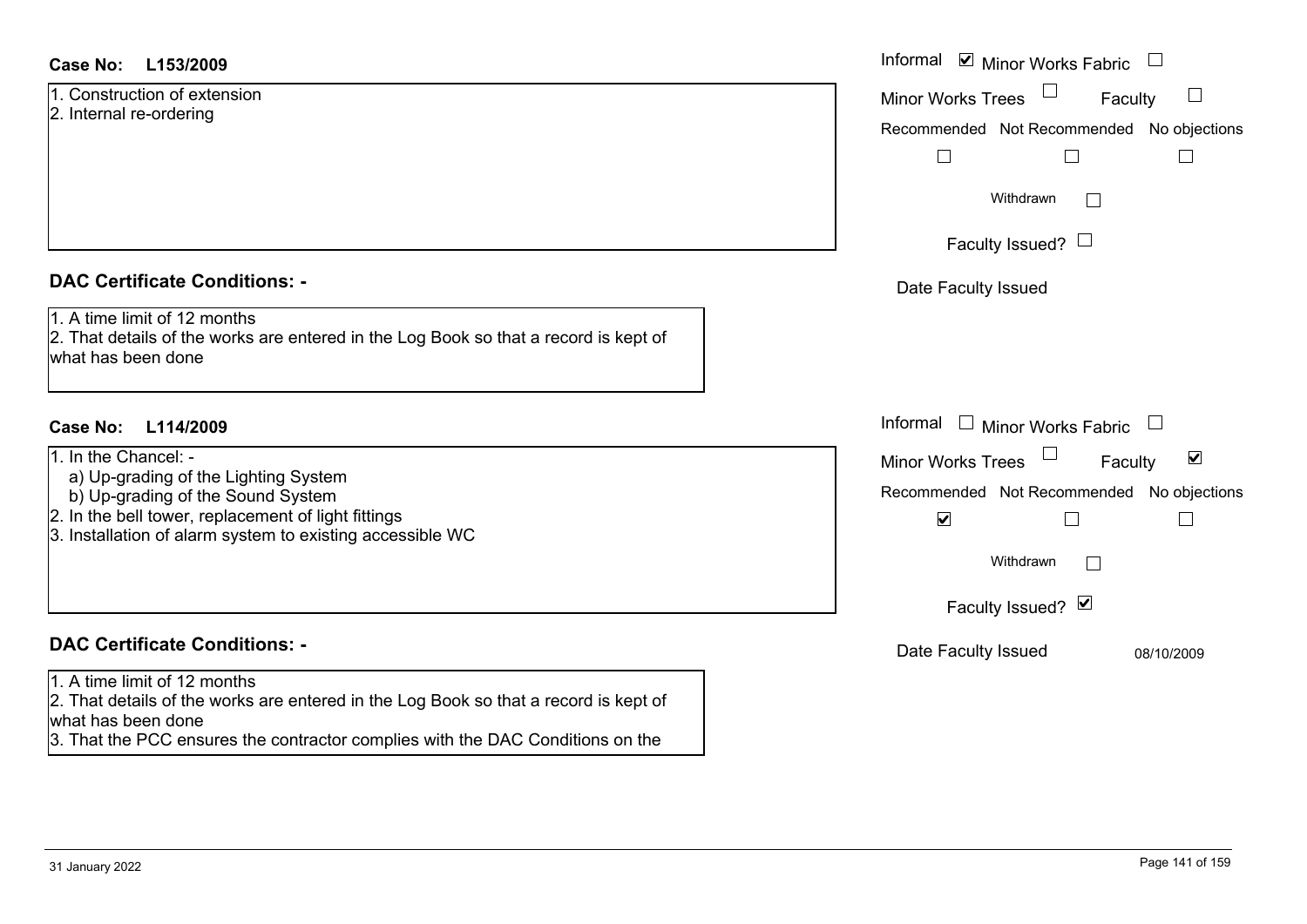Repairs to the Tower comprising: - 1. Taking down and re-building 3 top courses and copings of the parapet to all 4 elevations

- 
- 2. Removal and re-affixing of the Weathervane

#### **DAC Certificate Conditions: -**

1. A time limit of 12 months

2. That details of the works are entered in the Log Book so that a record is kept of what has been done

| Informal<br>Minor Works Fabric            |                   |         |            |  |
|-------------------------------------------|-------------------|---------|------------|--|
| <b>Minor Works Trees</b>                  |                   | Faculty | M          |  |
| Recommended Not Recommended No objections |                   |         |            |  |
|                                           |                   |         |            |  |
|                                           | Withdrawn         |         |            |  |
|                                           | Faculty Issued? Ø |         |            |  |
| Date Faculty Issued                       |                   |         | 03/06/2010 |  |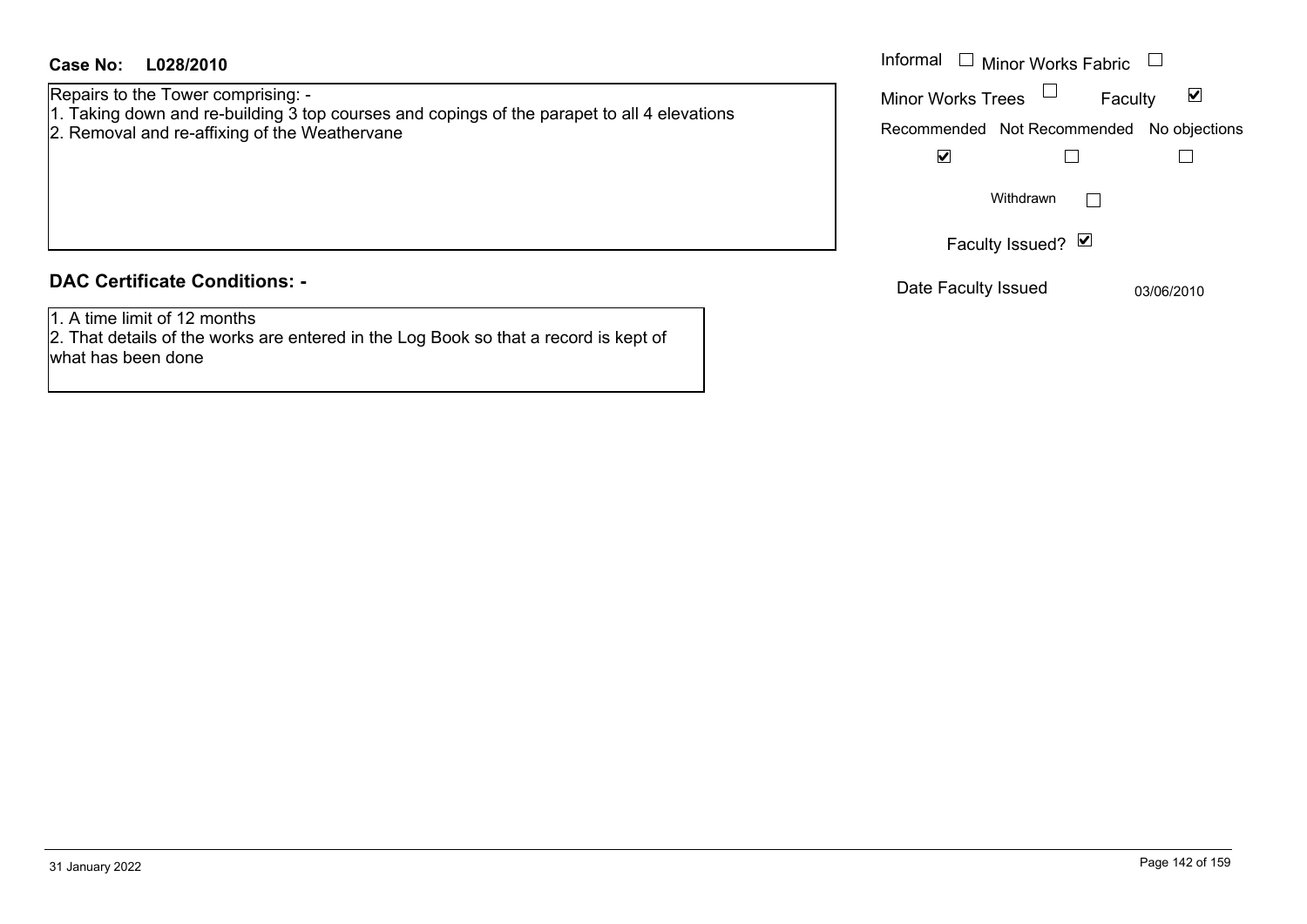| <b>Case No:</b>        | L171/2011                                                                                          | Informal             |                     | <b>Minor Works Fabric</b> |                                           |
|------------------------|----------------------------------------------------------------------------------------------------|----------------------|---------------------|---------------------------|-------------------------------------------|
|                        | Re-ordering for accessibility, comprising: -                                                       | Minor Works Trees    |                     | Faculty                   | $\blacktriangledown$                      |
| 1. In the Church: -    |                                                                                                    |                      |                     |                           |                                           |
|                        | a) At the west end of the South Aisle: -                                                           |                      |                     |                           | Recommended Not Recommended No objections |
|                        | i) Remove screen and door at west end but retain memorial plaque on screen door to be placed       | $\blacktriangledown$ |                     |                           |                                           |
| elsewhere              |                                                                                                    |                      |                     |                           |                                           |
|                        | ii) Removal and disposal of westernmost pew                                                        |                      | Withdrawn           |                           |                                           |
|                        | iii) Replacement and re-location of safe from west end to alcove in north wall of Sanctuary        |                      |                     |                           |                                           |
| iv) Install: -         |                                                                                                    |                      |                     |                           |                                           |
|                        | a) Electronic platform lift by Mobility Lifts                                                      |                      | Faculty Issued? Ø   |                           |                                           |
|                        | b) Platform at west end with separate steps up, and balustrade incorporating suitably etched       |                      |                     |                           |                                           |
| glass panels           |                                                                                                    |                      |                     |                           |                                           |
|                        | v) Raise the level of the heater under west window onto new platform                               |                      |                     |                           |                                           |
|                        | b) In the Antill Room and Vestry: -                                                                |                      |                     |                           |                                           |
|                        | i) Remove 2 WCs from Antill Room                                                                   |                      |                     |                           |                                           |
|                        | ii) Installation of 2 new WCs in Vestry and sub-division of east window                            |                      |                     |                           |                                           |
|                        | iii) Remove existing kitchen and fit new Servery on the northern wall/windows with new units and   |                      |                     |                           |                                           |
| water heaters          |                                                                                                    |                      |                     |                           |                                           |
|                        | iv) Demolish the wall between the Antill Room and Vestry                                           |                      |                     |                           |                                           |
|                        | v) Remove extractor fan on the south wall                                                          |                      |                     |                           |                                           |
|                        | vi) Demolish the chimney breast on the south wall of the Vestry                                    |                      |                     |                           |                                           |
|                        | vii) Install sun pipes in roof in appropriate positions                                            |                      |                     |                           |                                           |
|                        | viii) Re-hang existing doors to churchyard to open outwards                                        |                      |                     |                           |                                           |
| 2. In the Churchyard:- |                                                                                                    |                      |                     |                           |                                           |
|                        | a) Remove existing cobble path (saving cobbles for re-use)                                         |                      |                     |                           |                                           |
|                        | b) Provide sloping access and partial separate foot access with steps with tarmac finish           |                      |                     |                           |                                           |
|                        | c) Set cobbles in new foot access and, where available, in areas designated for planting to reduce |                      |                     |                           |                                           |
| planting areas         | d) Re-configure front walls and gates to provide sufficient turning circle at entrance, and (where |                      |                     |                           |                                           |
|                        |                                                                                                    |                      |                     |                           |                                           |
|                        | possible) convert existing gates into sliding gates (Duffin memorial plaque to be retained)        |                      |                     |                           |                                           |
|                        | <b>DAC Certificate Conditions: -</b>                                                               |                      |                     |                           |                                           |
|                        |                                                                                                    |                      | Date Faculty Issued |                           | 30/11/2012                                |

1. A time limit of 12 months

2. That details of the works are entered in the Log Book so that a record is kept of what has been done

3. That a working drawing for the heating system be submitted to the DAC for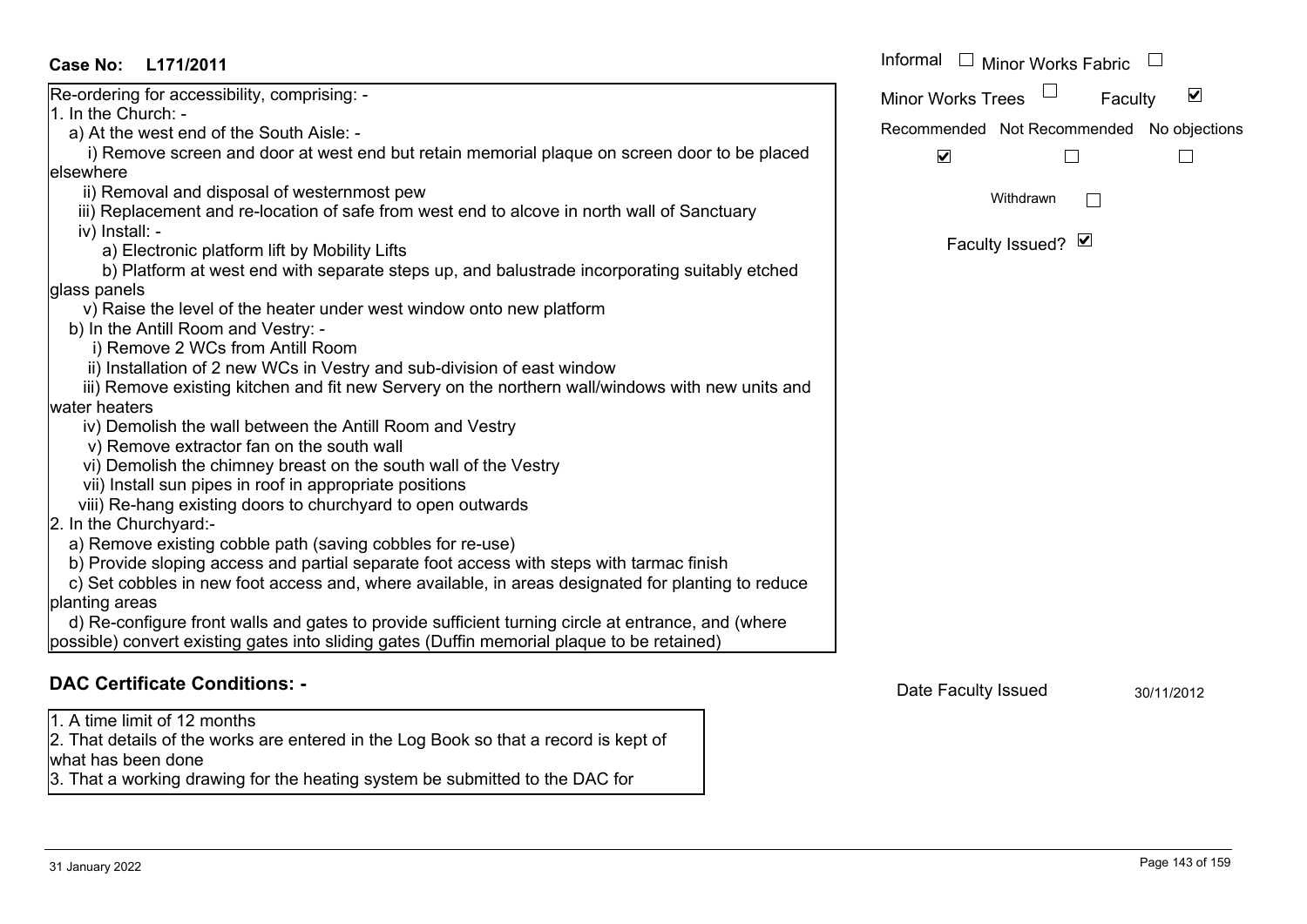| Case No: | L234/2012 |
|----------|-----------|
|----------|-----------|

#### 1. Felling of 1 x Ash Tree 2. Re-building of 4.8m of churchyard wall

#### **DAC Certificate Conditions: -**

#### 1. A time limit of 12 months

## **DAC Certificate Conditions: -**

1. That details of the works are entered in the Log Book so that a record is kept of what has been done 2. That the PCC asks the Project Architect to amend the specification in line with the

comments, dated 28 July 2015, from Eleanor McEvedy

| <b>Case No:</b><br>L234/2012                                                                                                                                                                                                | Informal $\Box$ Minor Works Fabric $\Box$                                                                                           |  |  |  |  |
|-----------------------------------------------------------------------------------------------------------------------------------------------------------------------------------------------------------------------------|-------------------------------------------------------------------------------------------------------------------------------------|--|--|--|--|
| 1. Felling of 1 x Ash Tree<br>2. Re-building of 4.8m of churchyard wall                                                                                                                                                     | <b>Minor Works Trees</b><br>$\Box$<br>Faculty<br>Recommended Not Recommended No objections                                          |  |  |  |  |
|                                                                                                                                                                                                                             | $\blacktriangledown$<br>$\Box$                                                                                                      |  |  |  |  |
|                                                                                                                                                                                                                             | Withdrawn                                                                                                                           |  |  |  |  |
|                                                                                                                                                                                                                             | Faculty Issued? $\Box$                                                                                                              |  |  |  |  |
| <b>DAC Certificate Conditions: -</b>                                                                                                                                                                                        | Date Faculty Issued                                                                                                                 |  |  |  |  |
| 1. A time limit of 12 months<br>2. That details of the works are entered in the Log Book so that a record is kept of<br>what has been done<br>3. That any soil excavated is checked for human remains and any human remains |                                                                                                                                     |  |  |  |  |
| <b>Case No:</b><br>L133/2015                                                                                                                                                                                                | Informal $\Box$ Minor Works Fabric $\Box$                                                                                           |  |  |  |  |
| Works recommended in the Quinquennial Report dated 20th March 2014, Job No.1410, by T. J. K.<br>Dodson and the Specification and Schedule of Works dated March 2015 (Final)                                                 | $\blacktriangledown$<br>Minor Works Trees<br>Faculty<br>Recommended Not Recommended No objections<br>$\blacktriangledown$<br>$\Box$ |  |  |  |  |
|                                                                                                                                                                                                                             | Withdrawn                                                                                                                           |  |  |  |  |
|                                                                                                                                                                                                                             | Faculty Issued? Ø                                                                                                                   |  |  |  |  |
| <b>DAC Certificate Conditions: -</b>                                                                                                                                                                                        | Date Faculty Issued<br>28/09/2015                                                                                                   |  |  |  |  |
| 1. That details of the works are entered in the Log Book so that a record is kept of                                                                                                                                        |                                                                                                                                     |  |  |  |  |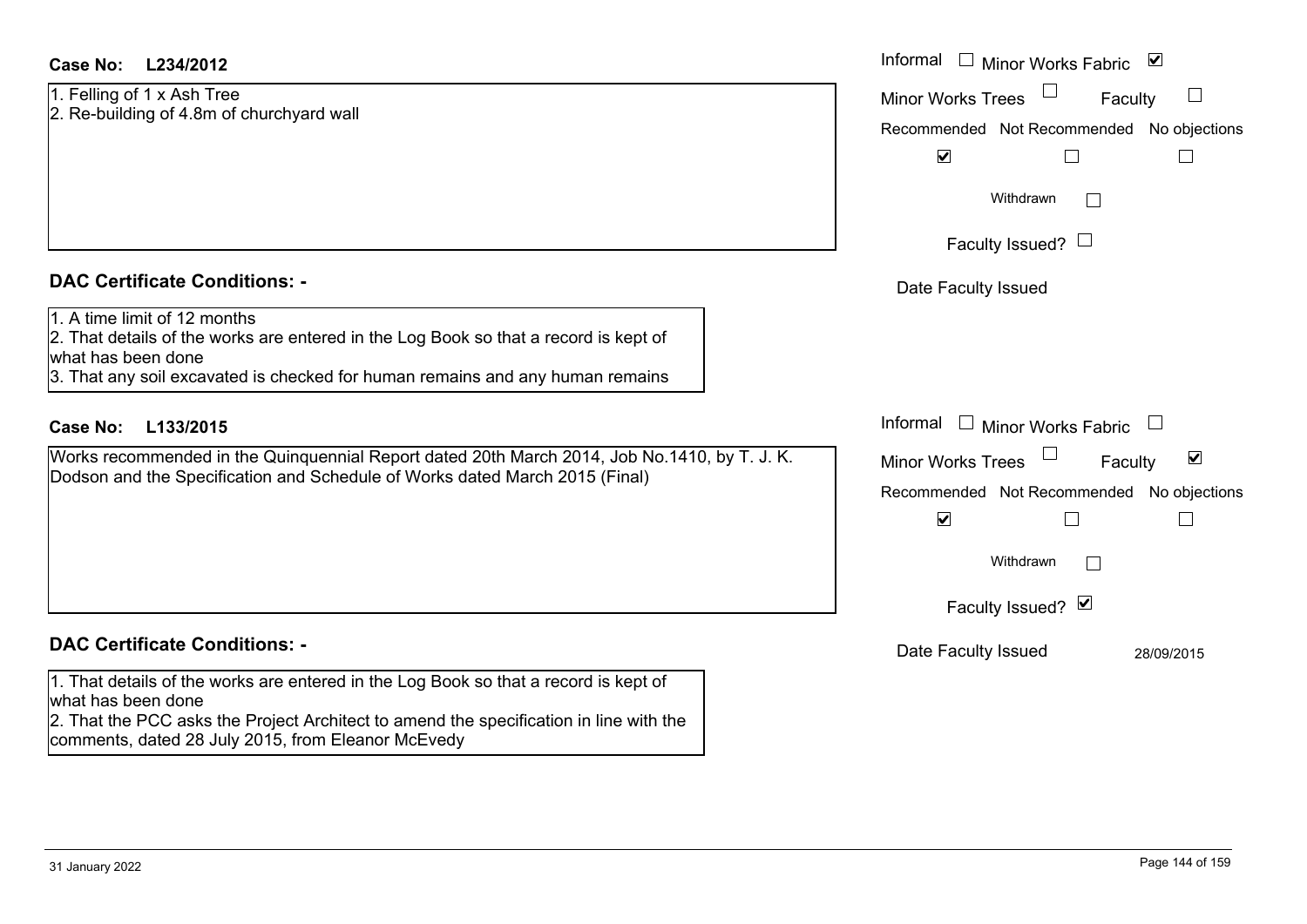| <b>Case No:</b>                                                                                              | Informal<br>Minor Works Fabric ⊠<br>$\mathcal{L}$           |
|--------------------------------------------------------------------------------------------------------------|-------------------------------------------------------------|
| Removal of two Holly Trees                                                                                   | <b>Minor Works Trees</b><br>Faculty                         |
|                                                                                                              | Recommended Not Recommended No                              |
|                                                                                                              | $\blacktriangledown$                                        |
|                                                                                                              | Withdrawn                                                   |
|                                                                                                              | Faculty Issued? $\Box$                                      |
| <b>DAC Certificate Conditions: -</b>                                                                         | Date Faculty Issued                                         |
| 1. That details of the works are entered in the Log Book so that a record is kept of<br>what has been done   |                                                             |
| <b>Case No:</b>                                                                                              | Informal $\Box$ Minor Works Fabric $\Box$                   |
| 1. Crown lift to: -                                                                                          | $\boxed{\mathbf{v}}$<br><b>Minor Works Trees</b><br>Faculty |
| a) Pine<br>b) Yew                                                                                            | Recommended Not Recommended No                              |
| Trees in order to facilitate movement within the grounds                                                     | $\blacktriangledown$<br>L                                   |
| 2. Removal of deadwood from mature Oak Tree                                                                  |                                                             |
|                                                                                                              | Withdrawn<br>$\Box$                                         |
|                                                                                                              | Faculty Issued? $\Box$                                      |
| <b>DAC Certificate Conditions: -</b>                                                                         | Date Faculty Issued                                         |
| 1. That details of the works are entered in the Log Book so that a record is kept of                         |                                                             |
| what has been done<br>2. That permission is not given for the felling and removal of some trees that are not |                                                             |
| included in the quote but not in the request for approval                                                    |                                                             |
|                                                                                                              |                                                             |

objections

 $\Box$ 

 $\Box$ 

objections

 $\hfill \square$ 

 $\Box$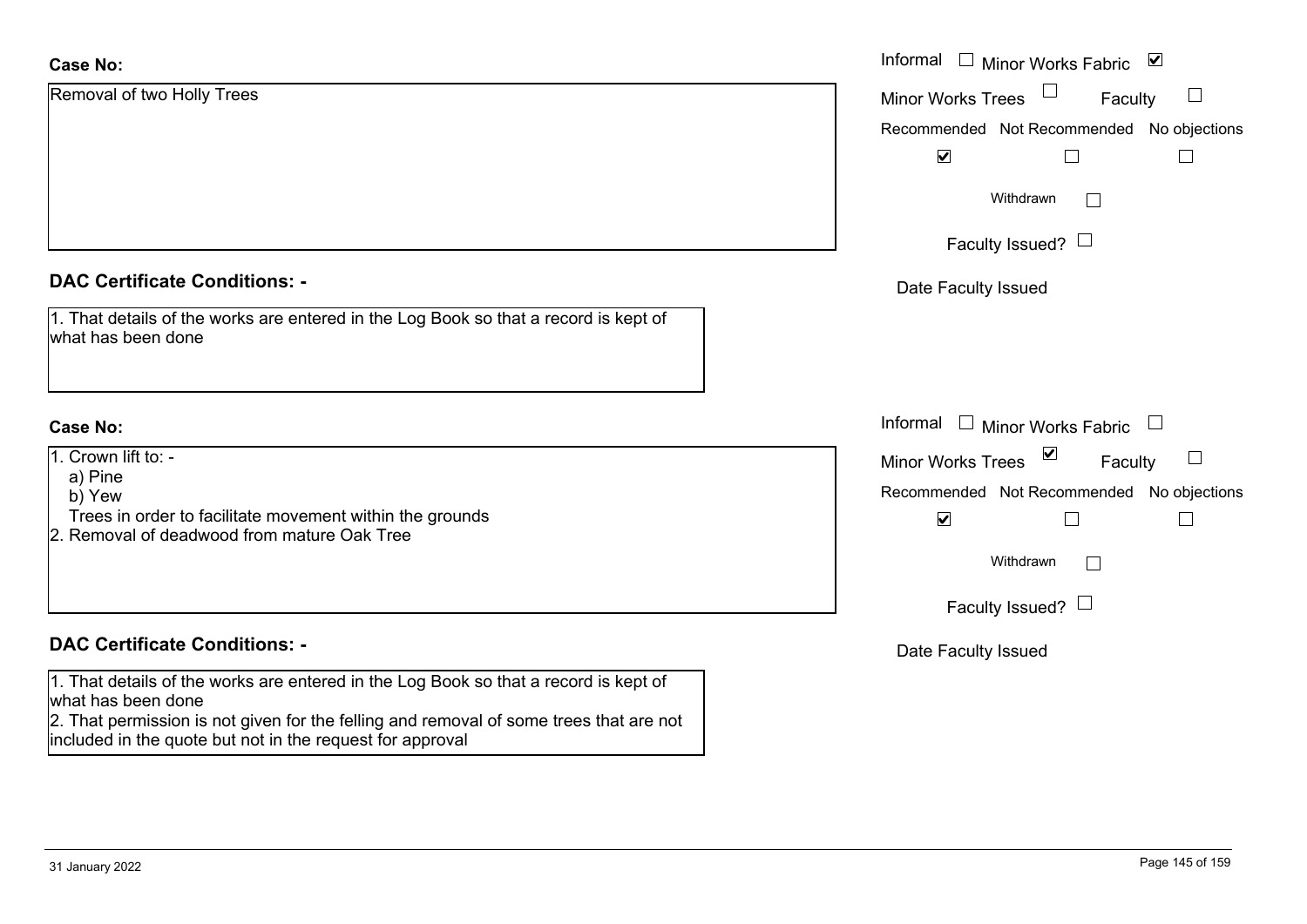| <b>Case No:</b>                                                                                                                                                                                       | Informal $\Box$ Minor Works Fabric $\Box$                                   |
|-------------------------------------------------------------------------------------------------------------------------------------------------------------------------------------------------------|-----------------------------------------------------------------------------|
| CONFIRMATORY APPLICATION for works undertaken with Chancellor's Licence: -                                                                                                                            | $\blacktriangledown$<br><b>Minor Works Trees</b><br>Faculty                 |
| Removal of asbestos from the Pipe Organ Blower Box                                                                                                                                                    | Recommended Not Recommended No objections<br>$\blacktriangledown$<br>$\Box$ |
|                                                                                                                                                                                                       | Withdrawn                                                                   |
|                                                                                                                                                                                                       | Faculty Issued? Ø                                                           |
| <b>DAC Certificate Conditions: -</b>                                                                                                                                                                  | Date Faculty Issued<br>20/12/2018                                           |
| 1. That details of the works are entered in the Log Book so that a record is kept of<br>what has been done                                                                                            |                                                                             |
| <b>Case No:</b>                                                                                                                                                                                       | Informal □ Minor Works Fabric ⊠                                             |
| Installation of new Audio Reinforcement System                                                                                                                                                        | $\sqcup$<br><b>Minor Works Trees</b><br>Faculty                             |
|                                                                                                                                                                                                       | Recommended Not Recommended No objections                                   |
|                                                                                                                                                                                                       | $\blacktriangledown$<br>L                                                   |
|                                                                                                                                                                                                       | Withdrawn                                                                   |
|                                                                                                                                                                                                       | Faculty Issued? $\Box$                                                      |
| <b>DAC Certificate Conditions: -</b>                                                                                                                                                                  | Date Faculty Issued                                                         |
| 1. That details of the works are entered in the Log Book so that a record is kept of<br>what has been done<br>2. If it is decided to amplify any part of a service, the PCC must install an assistive |                                                                             |

hearing system to comply with the requirements of the Equality Act 2010 (formerly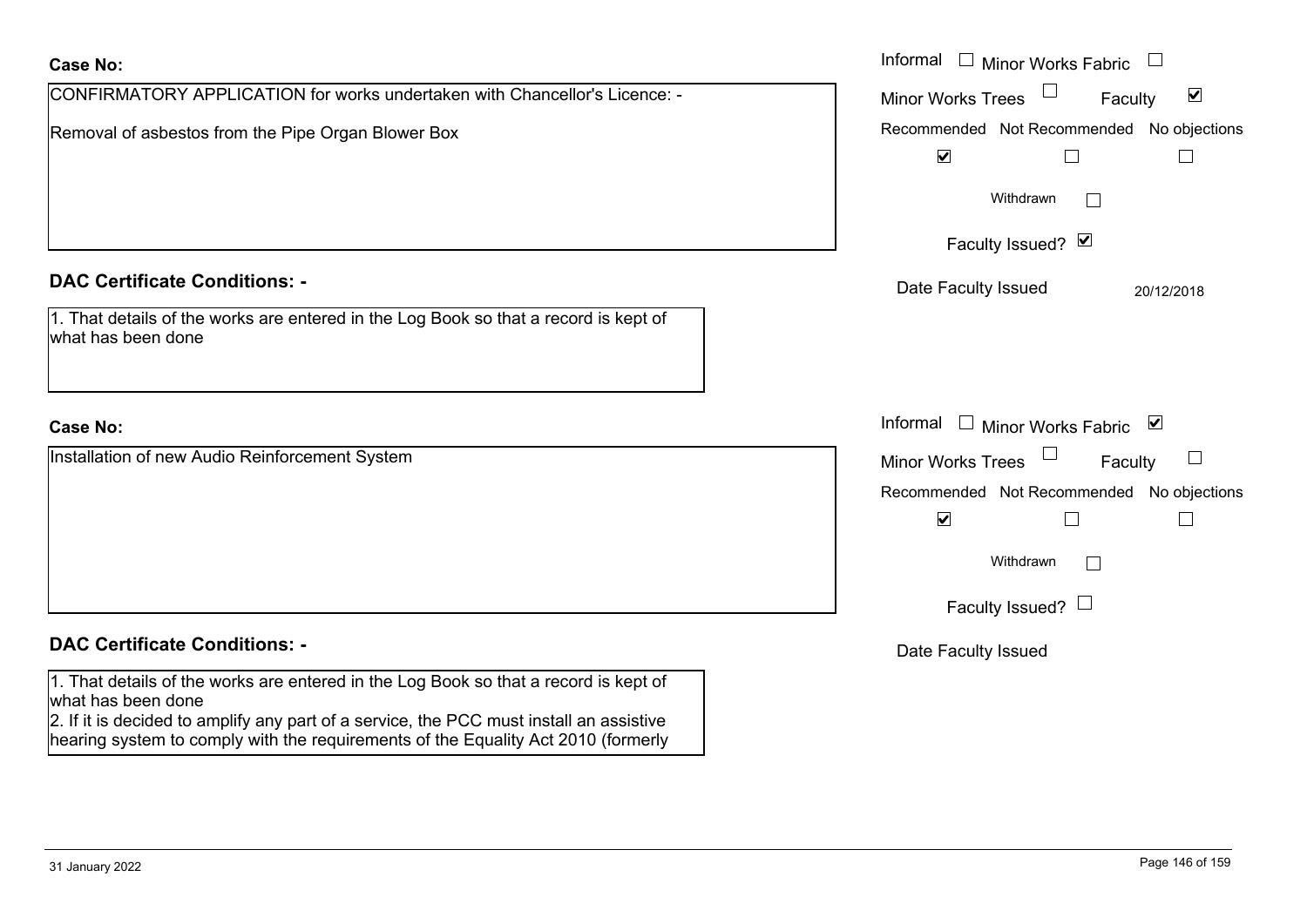| <b>Case No:</b>                                                                                                                                                                                    | Informal $\Box$ Minor Works Fabric $\Box$                             |
|----------------------------------------------------------------------------------------------------------------------------------------------------------------------------------------------------|-----------------------------------------------------------------------|
| Restoration of Oil Painting (Reredos)                                                                                                                                                              | $\Box$<br>$\blacktriangledown$<br><b>Minor Works Trees</b><br>Faculty |
|                                                                                                                                                                                                    | Recommended Not Recommended No objections                             |
|                                                                                                                                                                                                    | $\blacktriangledown$<br>$\perp$                                       |
|                                                                                                                                                                                                    | Withdrawn<br>$\vert \ \ \vert$                                        |
|                                                                                                                                                                                                    | Faculty Issued? $\Box$                                                |
| <b>DAC Certificate Conditions: -</b>                                                                                                                                                               | Date Faculty Issued<br>22/01/2020                                     |
| 1. That details of the works are entered in the Log Book so that a record is kept of<br>what has been done<br>2. That the candles should not be lit when placed upon the shelf beneath the Reredos |                                                                       |
| <b>Case No:</b>                                                                                                                                                                                    | Informal<br>$\Box$ Minor Works Fabric $\boxtimes$                     |
| Lighting works and minor electrical alterations                                                                                                                                                    | Minor Works Trees<br>Faculty                                          |
|                                                                                                                                                                                                    | Recommended Not Recommended No objections                             |
|                                                                                                                                                                                                    | $\blacktriangledown$<br>L                                             |
|                                                                                                                                                                                                    | Withdrawn                                                             |
|                                                                                                                                                                                                    | Faculty Issued? $\Box$                                                |
| <b>DAC Certificate Conditions: -</b>                                                                                                                                                               | Date Faculty Issued                                                   |
| 1. That details of the works are entered in the Log Book so that a record is kept of<br>what has been done<br>2. That an updated Electrical Condition Report is commissioned, and submitted to the |                                                                       |
| DAC Secretary, after the installation                                                                                                                                                              |                                                                       |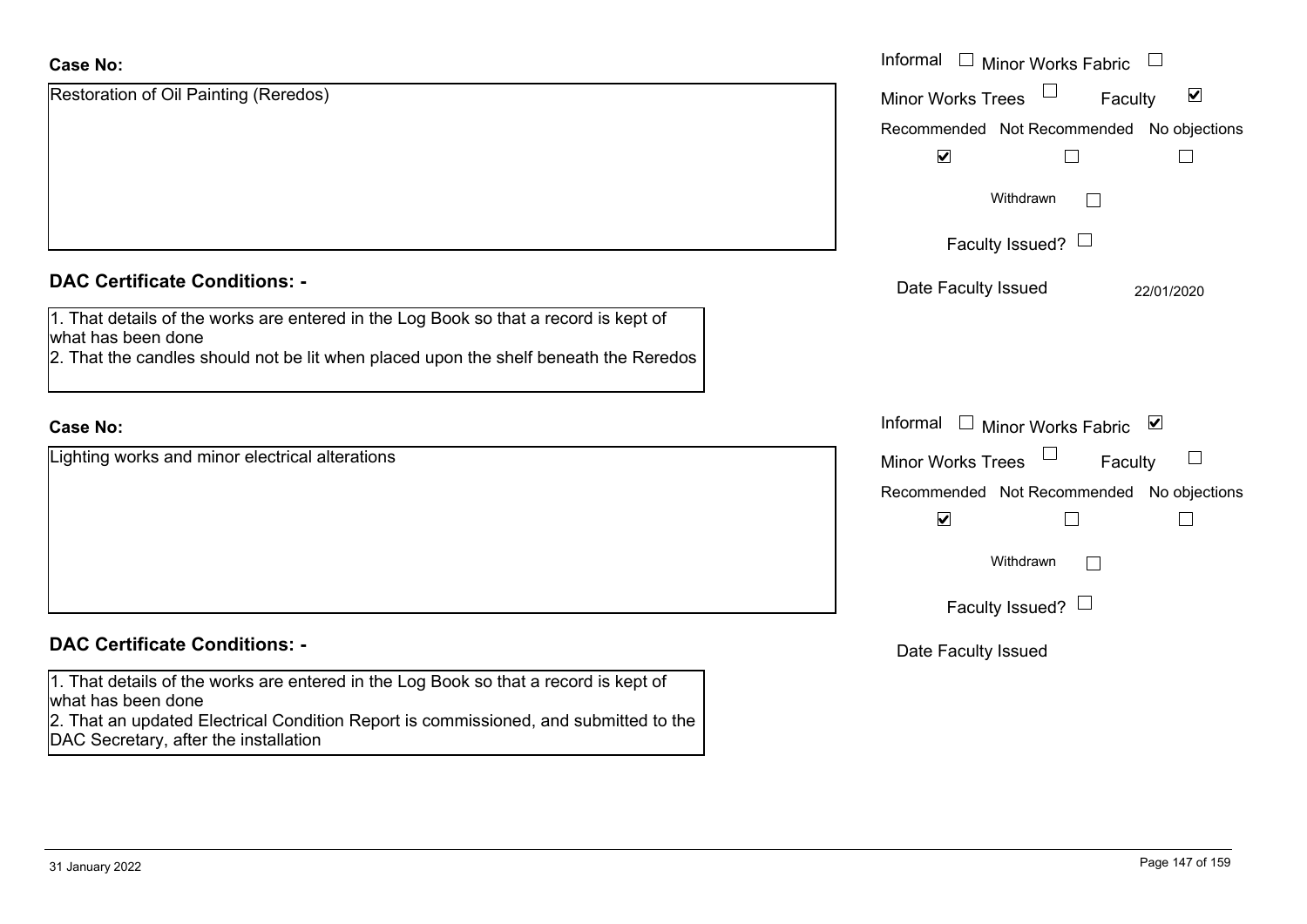| <b>Case No:</b>                                                                                            | Informal $\Box$ Minor Works Fabric $\Box$            |
|------------------------------------------------------------------------------------------------------------|------------------------------------------------------|
| <b>Re-decoration Works</b>                                                                                 | $\Box$<br>Minor Works Trees<br>Faculty               |
|                                                                                                            | Recommended Not Recommended No objections            |
|                                                                                                            | $\blacktriangledown$                                 |
|                                                                                                            | Withdrawn<br>$\vert \ \ \vert$                       |
|                                                                                                            | Faculty Issued? $\Box$                               |
| <b>DAC Certificate Conditions: -</b>                                                                       | Date Faculty Issued                                  |
| 1. That details of the works are entered in the Log Book so that a record is kept of<br>what has been done |                                                      |
| <b>Case No:</b>                                                                                            | Informal $\Box$ Minor Works Fabric $\Box$            |
| Fixing of Roger Fairhead Memorial Plaque on the Organ                                                      | Minor Works Trees<br>$\blacktriangledown$<br>Faculty |
|                                                                                                            | Recommended Not Recommended No objections            |
|                                                                                                            | $\blacktriangledown$<br>$\mathbf{I}$                 |
|                                                                                                            | Withdrawn<br>$\Box$                                  |
|                                                                                                            | Faculty Issued? Ø                                    |
| <b>DAC Certificate Conditions: -</b>                                                                       | Date Faculty Issued<br>05/08/2019                    |
| 1. That details of the works are entered in the Log Book so that a record is kept of<br>what has been done |                                                      |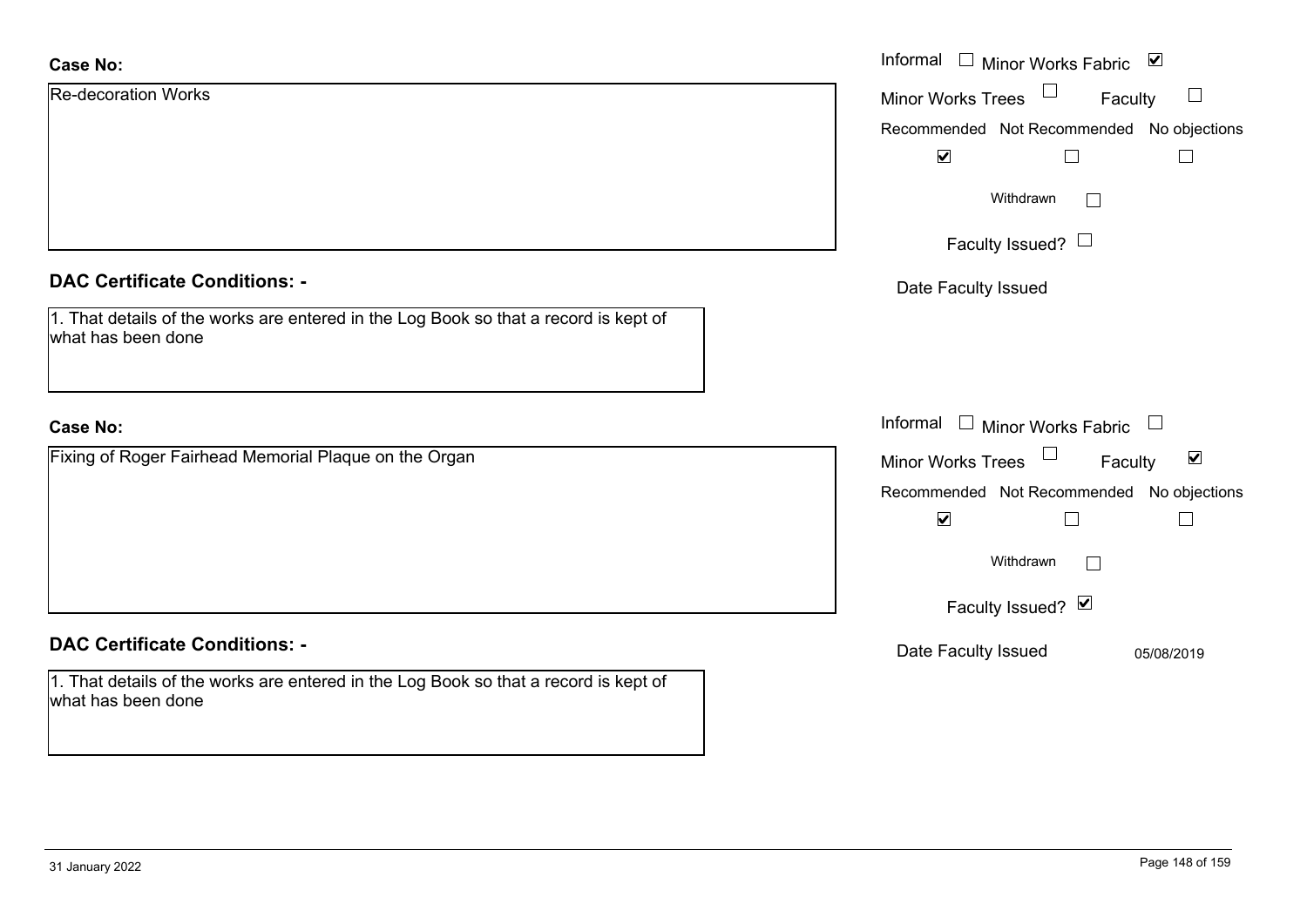| <b>Case No:</b>                                                                                            | Informal<br><b>Minor Works Fabric</b>                       |
|------------------------------------------------------------------------------------------------------------|-------------------------------------------------------------|
| Introduction of a Coat of Arms                                                                             | $\blacktriangledown$<br>Minor Works Trees<br>Faculty        |
|                                                                                                            | Recommended Not Recommended<br>No objections                |
|                                                                                                            | $\blacktriangledown$                                        |
|                                                                                                            | Withdrawn                                                   |
|                                                                                                            | Faculty Issued? $\Box$                                      |
| <b>DAC Certificate Conditions: -</b>                                                                       | Date Faculty Issued<br>25/11/2019                           |
| 1. That details of the works are entered in the Log Book so that a record is kept of<br>what has been done |                                                             |
| <b>Case No:</b>                                                                                            | Informal $\Box$ Minor Works Fabric $\Box$                   |
| Raising and Re-location of Reader's Desk                                                                   | $\blacktriangledown$<br><b>Minor Works Trees</b><br>Faculty |
|                                                                                                            | Recommended Not Recommended No objections                   |
|                                                                                                            | $\blacktriangledown$<br>$\perp$                             |
|                                                                                                            | Withdrawn                                                   |
|                                                                                                            | Faculty Issued? Ø                                           |
| <b>DAC Certificate Conditions: -</b>                                                                       | Date Faculty Issued<br>30/06/2021                           |
| 1. That details of the works are entered in the Log Book so that a record is kept of<br>what has been done |                                                             |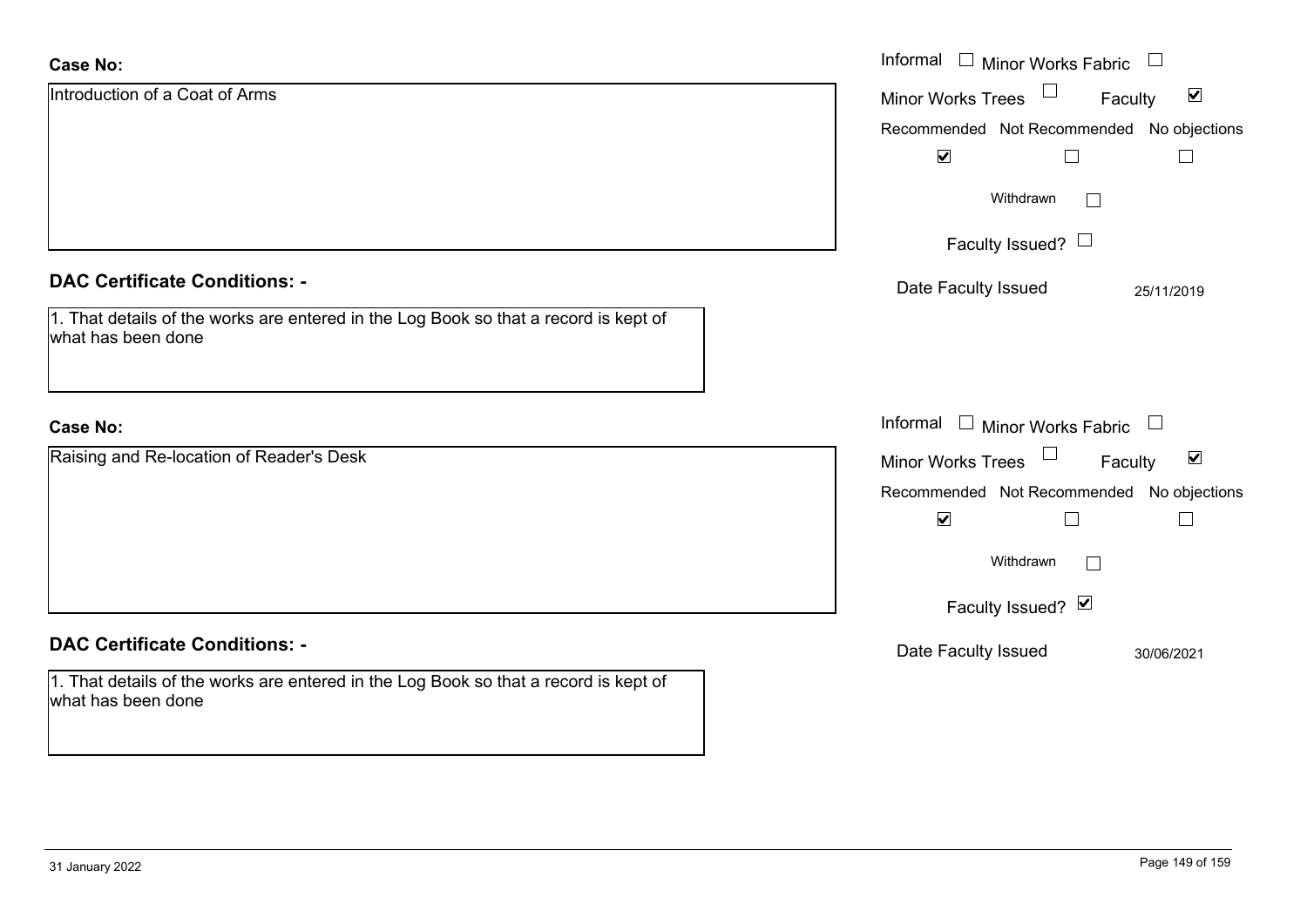### **Ben No: Church**

#### **20301Mowsley, St Nicholas**

#### **L/1999 Case No:**

1. Installation of Book of Remembrance

- 2. Repairs to windows
- 3. Installation of new curtains

# **DAC Certificate Conditions: -**

1. A time limit of 12 months

| L/1999<br>$\mathbf{L}$                       |                          |                        | Informal $\Box$ Minor Works Fabric $\Box$ |                                           |
|----------------------------------------------|--------------------------|------------------------|-------------------------------------------|-------------------------------------------|
| ation of Book of Remembrance<br>s to windows | Minor Works Trees $\Box$ |                        | Faculty                                   | ⊻                                         |
| ation of new curtains                        |                          |                        |                                           | Recommended Not Recommended No objections |
|                                              |                          |                        |                                           |                                           |
|                                              |                          | Withdrawn              |                                           |                                           |
|                                              |                          | Faculty Issued? $\Box$ |                                           |                                           |

Date Faculty Issued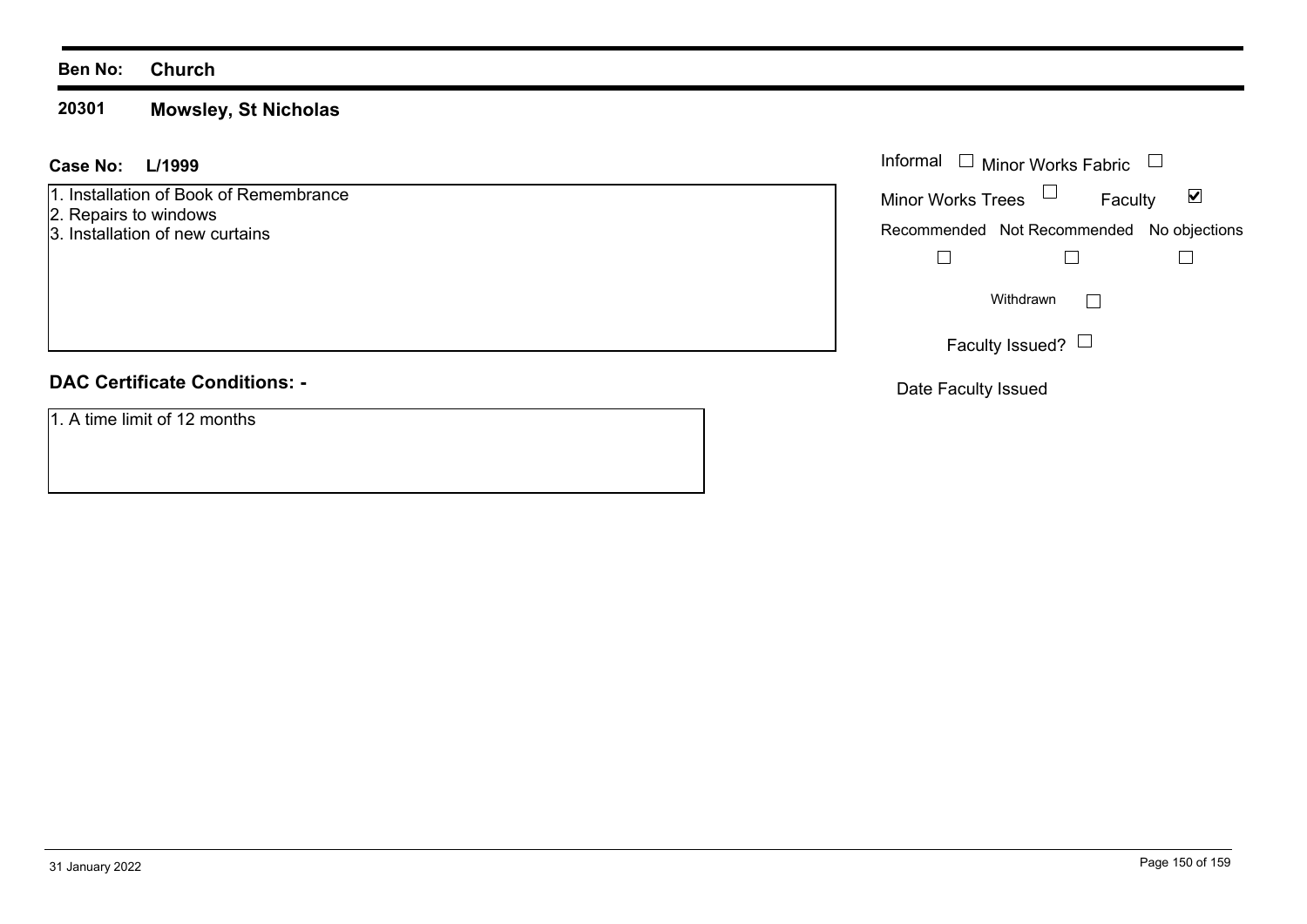| <b>Case No:</b><br>L104/2001                                                                                                                                                                                                                                                                      | Informal $\Box$ Minor Works Fabric $\Box$                                                         |
|---------------------------------------------------------------------------------------------------------------------------------------------------------------------------------------------------------------------------------------------------------------------------------------------------|---------------------------------------------------------------------------------------------------|
| 1. Installation of new heating system comprising of 5 low level wall mounted Vulcana propane gas<br>heaters. LPG bottles to be located unobtrusively on the outside walls of the church<br>2. Replacement of the church Memorial Clock, fitted in 1947, by a new clock on outside of west wall in | Minor Works Trees<br>$\blacktriangledown$<br>Faculty<br>Recommended Not Recommended No objections |
| accordance with a specification prepared by Mr R F Ovens                                                                                                                                                                                                                                          | $\blacktriangledown$<br>$\Box$                                                                    |
|                                                                                                                                                                                                                                                                                                   | Withdrawn                                                                                         |
|                                                                                                                                                                                                                                                                                                   | Faculty Issued? $\Box$                                                                            |
| <b>DAC Certificate Conditions: -</b>                                                                                                                                                                                                                                                              | Date Faculty Issued                                                                               |
| 1. A time limit of 12 months                                                                                                                                                                                                                                                                      |                                                                                                   |
|                                                                                                                                                                                                                                                                                                   |                                                                                                   |
| <b>Case No:</b><br>L057/2001                                                                                                                                                                                                                                                                      | Informal $\blacksquare$ Minor Works Fabric $\Box$                                                 |
| 1. Provision of new disabled toilet and servery in the south transept<br>2. Installation of a Book of Remembrance desk                                                                                                                                                                            | <b>Minor Works Trees</b><br>Faculty                                                               |
| 3. Confirmatory consent for the new drapes and curtains which have recently been hung in the church                                                                                                                                                                                               | Recommended Not Recommended No objections<br>$\Box$<br>$\Box$                                     |
|                                                                                                                                                                                                                                                                                                   | Withdrawn                                                                                         |
|                                                                                                                                                                                                                                                                                                   | Faculty Issued? $\Box$                                                                            |
| <b>DAC Certificate Conditions: -</b>                                                                                                                                                                                                                                                              | Date Faculty Issued                                                                               |
| 1. A time limit of 12 months                                                                                                                                                                                                                                                                      |                                                                                                   |
|                                                                                                                                                                                                                                                                                                   |                                                                                                   |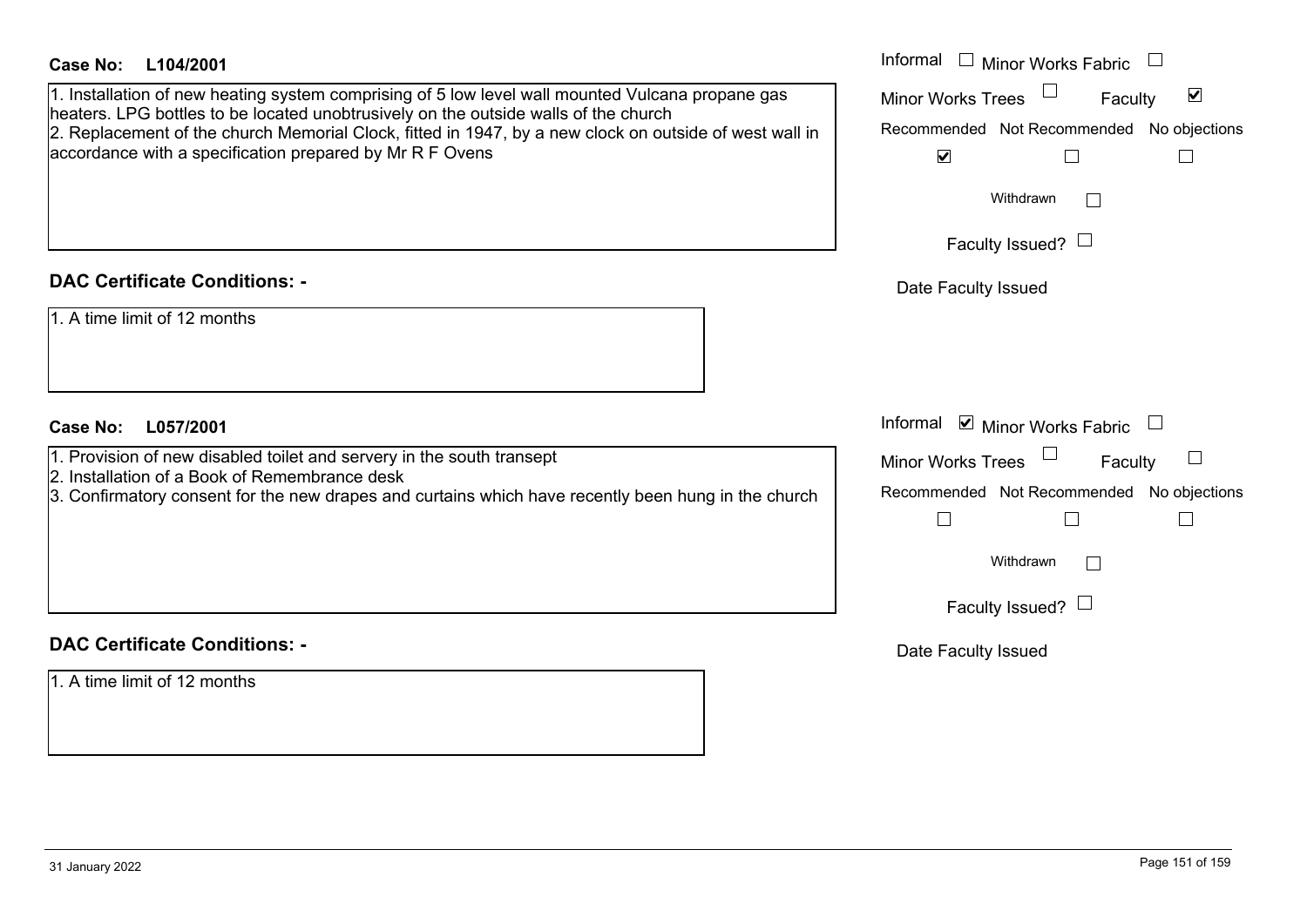| <b>Case No:</b><br>L124/2004                                                                                                                                                                                                                                                 | Informal $\Box$ Minor Works Fabric $\Box$                                                                                                                          |
|------------------------------------------------------------------------------------------------------------------------------------------------------------------------------------------------------------------------------------------------------------------------------|--------------------------------------------------------------------------------------------------------------------------------------------------------------------|
| To provide external window guards for the three stained glass windows at the eastern end of the<br>church (on the recommendation of the Quinquennial Report 1998)                                                                                                            | $\blacktriangledown$<br><b>Minor Works Trees</b><br>Faculty<br>Recommended Not Recommended No objections<br>$\blacktriangledown$<br>Withdrawn                      |
|                                                                                                                                                                                                                                                                              | Faculty Issued? Ø                                                                                                                                                  |
| <b>DAC Certificate Conditions: -</b><br>1. A time limit of 12 months<br>2. That the sheets are shaped to fit into any tracery on the windows<br>3. That all fixings should be made into joints, not stonework, using stainless steel or<br>non-ferrous screws in fibre plugs | Date Faculty Issued<br>25/02/2005                                                                                                                                  |
| <b>Case No:</b><br>L048/2005                                                                                                                                                                                                                                                 | Informal<br>$\Box$ Minor Works Fabric<br>$\begin{array}{c} \square \end{array}$                                                                                    |
| Installation of Sound and Induction Loop System as per quotation and plan                                                                                                                                                                                                    | $\blacktriangledown$<br><b>Minor Works Trees</b><br>Faculty<br>Recommended Not Recommended No objections<br>$\blacktriangledown$<br>Withdrawn<br>Faculty Issued? Ø |
| <b>DAC Certificate Conditions: -</b>                                                                                                                                                                                                                                         | Date Faculty Issued<br>07/06/2005                                                                                                                                  |
| 1. A time limit of 12 months<br>2. That individual checks must be made whilst the system is in use on both induction<br>loops and sound reinforcement systems<br>3. That the feed to the loop system must be equalised to enhance the middle to                              |                                                                                                                                                                    |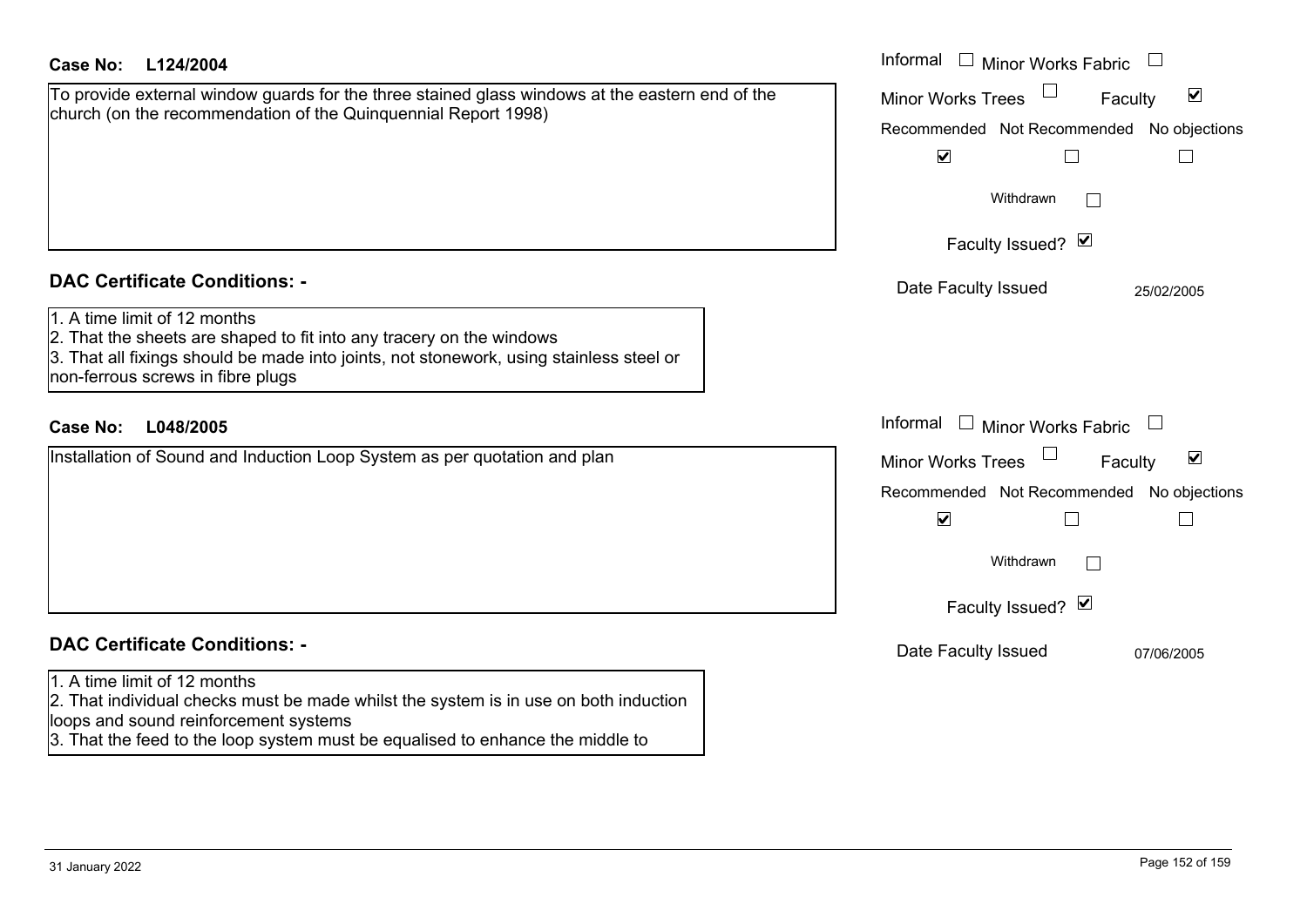| Case No:<br>L035/2007                                                                                                                                                                                                                 | Informal $\Box$ Minor Works Fabric $\Box$                                               |
|---------------------------------------------------------------------------------------------------------------------------------------------------------------------------------------------------------------------------------------|-----------------------------------------------------------------------------------------|
| Replacement of 78 existing chairs with 62 new chairs                                                                                                                                                                                  | Minor Works Trees<br>$\blacktriangledown$<br>Faculty                                    |
|                                                                                                                                                                                                                                       | Recommended Not Recommended No objections<br>$\blacktriangledown$<br>$\Box$<br>$\sqcup$ |
|                                                                                                                                                                                                                                       | Withdrawn<br>$\Box$                                                                     |
|                                                                                                                                                                                                                                       | Faculty Issued? Ø                                                                       |
| <b>DAC Certificate Conditions: -</b>                                                                                                                                                                                                  | Date Faculty Issued<br>24/04/2007                                                       |
| 1. A time limit of 12 months                                                                                                                                                                                                          |                                                                                         |
| L204/2009<br><b>Case No:</b>                                                                                                                                                                                                          | Informal<br>$\Box$<br>Minor Works Fabric $\quad \Box$                                   |
| Repairs to the churchyard wall                                                                                                                                                                                                        | $\blacktriangledown$<br><b>Minor Works Trees</b><br>Faculty                             |
|                                                                                                                                                                                                                                       | Recommended Not Recommended No objections<br>$\blacktriangledown$<br>$\Box$<br>$\Box$   |
|                                                                                                                                                                                                                                       | Withdrawn<br>$\vert \ \ \vert$                                                          |
|                                                                                                                                                                                                                                       | Faculty Issued? Ø                                                                       |
| <b>DAC Certificate Conditions: -</b>                                                                                                                                                                                                  | Date Faculty Issued<br>25/01/2010                                                       |
| 1. A time limit of 12 months<br>2. That details of the works are entered in the Log Book so that a record is kept of<br>what has been done<br>3. That the extent of the works required, the matching of materials and a sample of re- |                                                                                         |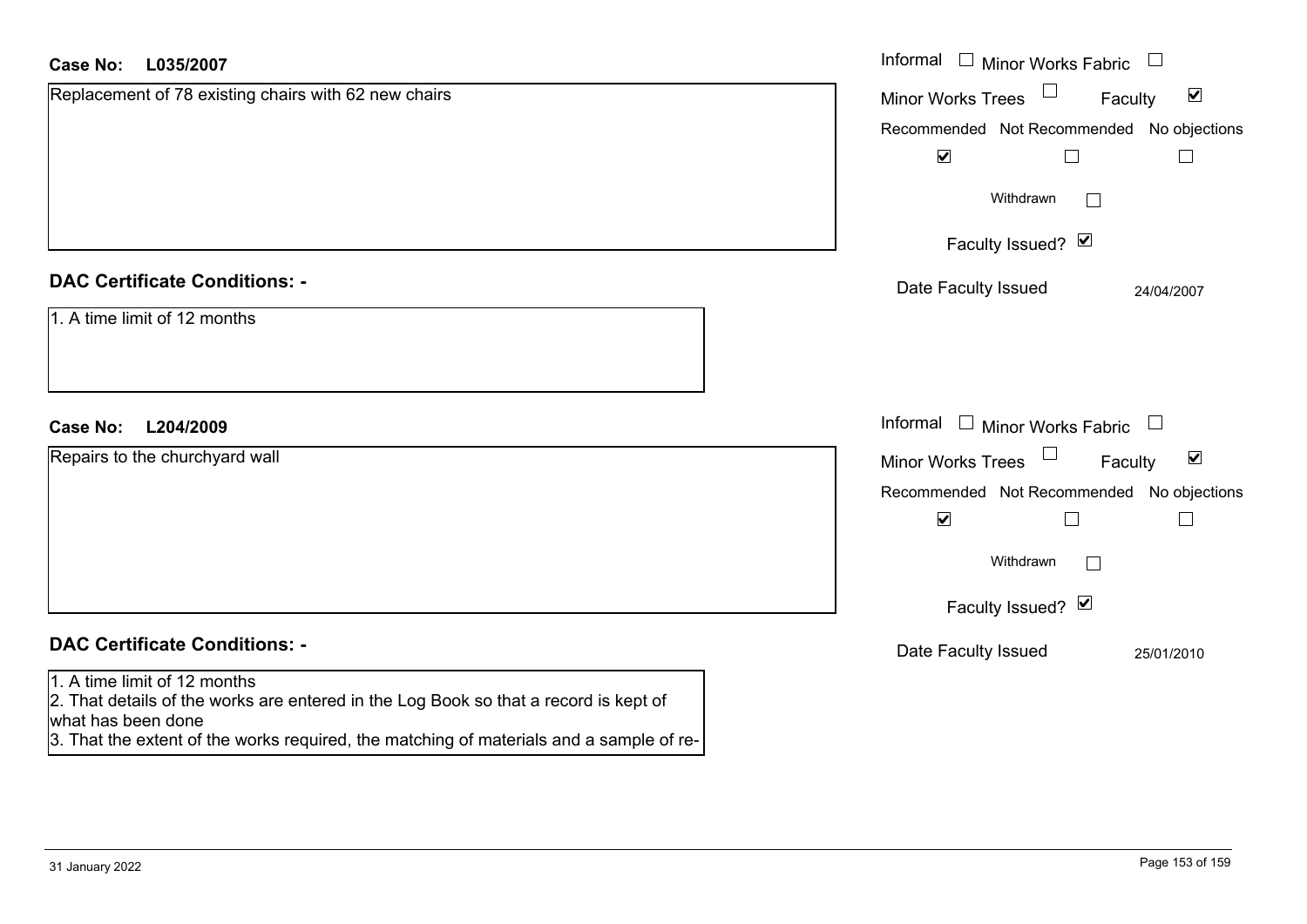## **L231/2013Case No:** Informal

| Works to the Trees comprising: -                                    |
|---------------------------------------------------------------------|
| 1. Tree number 1 - Tilia (Lime) deadwood and crown lift to 4 metres |
| 2. Tree number 4 - Tilia Deadwood                                   |
| 3. Tree number 6 - Tilia Deadwood and crown reduction by 33%        |
| 4. Tree number 7 - Tilia deadwood and crown reduction by 33%        |
| 5. Tree number 8 - Tilia deadwood                                   |
| 6. Tree number 11 - Laburnam remove                                 |
|                                                                     |

## **DAC Certificate Conditions: -**

1. A time limit of 12 months1. That the works are recorded in the Log Book so that a record is kept of what has been done

## **L005/2015Case No:** Informal

To affix a plaque to the churchyard wall commemorating the installation of the new Clock in 2002

## **DAC Certificate Conditions: -**

1. That details of the works are entered in the Log Book so that a record is kept of what has been done

2. That, where possible, all fixings should be made into joints, not stonework, using stainless steel or non-ferrous screws in fibre plugs

| Informal<br>⊻<br><b>Minor Works Fabric</b><br><b>Minor Works Trees</b><br>Faculty<br>Recommended Not Recommended No objections<br>$\blacktriangledown$<br>Withdrawn<br>Faculty Issued? I<br>Date Faculty Issued |
|-----------------------------------------------------------------------------------------------------------------------------------------------------------------------------------------------------------------|
| Informal<br><b>Minor Works Fabric</b><br>⊻<br><b>Minor Works Trees</b><br>Faculty<br>Recommended Not Recommended No objections<br>$\blacktriangledown$<br>Withdrawn                                             |
| Faculty Issued? Ø                                                                                                                                                                                               |
| Date Faculty Issued<br>18/05/2015                                                                                                                                                                               |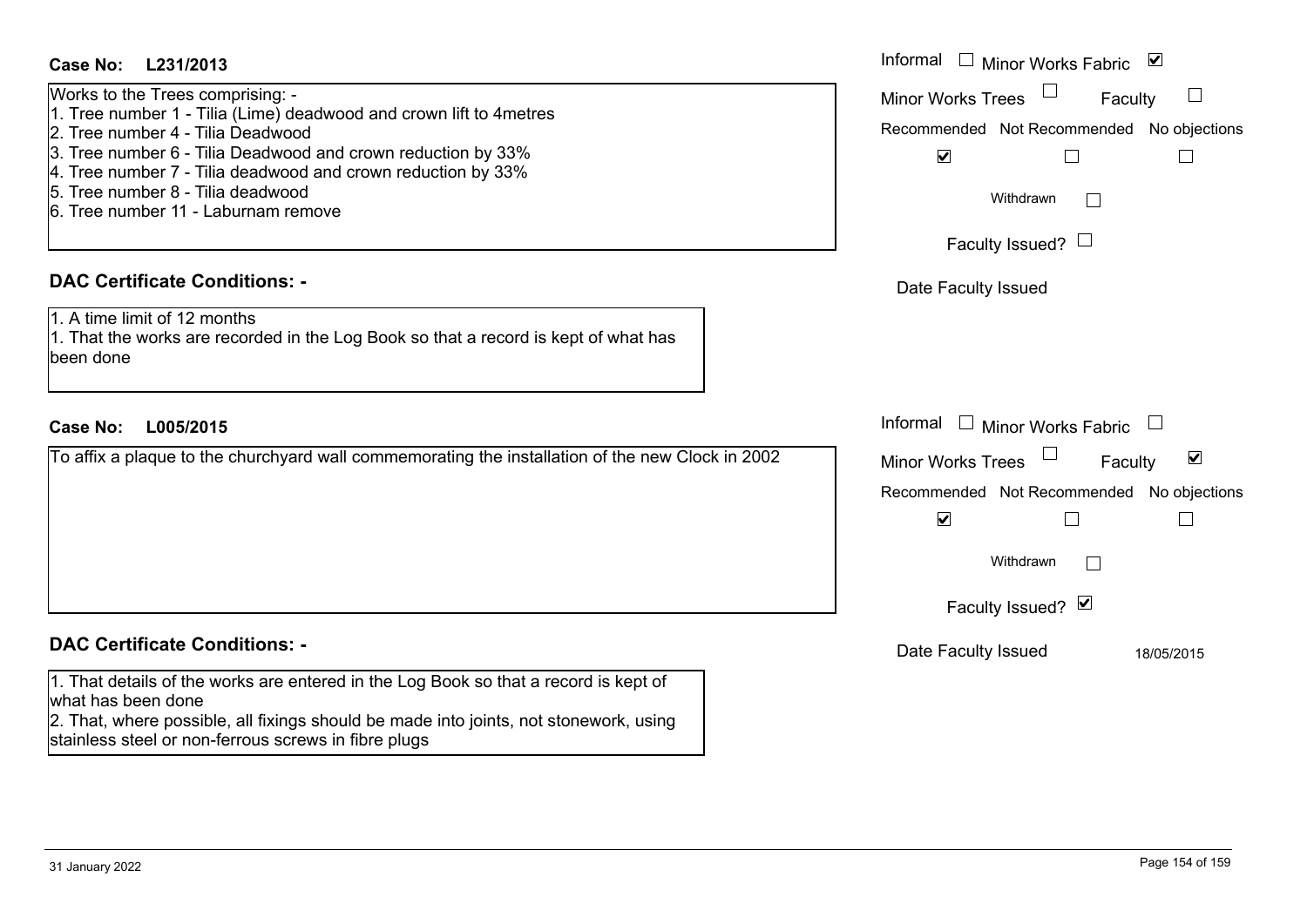| <b>Case No:</b>                                                                                                                                                                                                                                                             | Informal $\Box$ Minor Works Fabric $\Box$                  |
|-----------------------------------------------------------------------------------------------------------------------------------------------------------------------------------------------------------------------------------------------------------------------------|------------------------------------------------------------|
| Re-point approximately 25m of boundary brick wall                                                                                                                                                                                                                           | Minor Works Trees<br>Faculty                               |
|                                                                                                                                                                                                                                                                             | Recommended Not Recommended No objections                  |
|                                                                                                                                                                                                                                                                             | $\blacktriangledown$<br>$\Box$<br>$\overline{\phantom{a}}$ |
|                                                                                                                                                                                                                                                                             | Withdrawn                                                  |
|                                                                                                                                                                                                                                                                             | Faculty Issued? $\Box$                                     |
| <b>DAC Certificate Conditions: -</b>                                                                                                                                                                                                                                        | Date Faculty Issued                                        |
| 1. That details of the works are entered in the Log Book so that a record is kept of<br>what has been done<br>2. That Human Remains should be expected when excavating within a churchyard.<br>Any remains should be recovered, treated in a respectful manner and boxed or |                                                            |
| <b>Case No:</b>                                                                                                                                                                                                                                                             | Informal<br>$\Box$ Minor Works Fabric $\Box$               |
| Repairs to roof slates, repoint mortar fillets                                                                                                                                                                                                                              | <b>Minor Works Trees</b><br>Faculty                        |
| 1. Repairs to drainage gullies<br>2. Repaint metal gutters and downpipes, repair cracked collars                                                                                                                                                                            | Recommended Not Recommended No objections                  |
| 3. Remove loose fillet boards                                                                                                                                                                                                                                               | $\blacktriangledown$<br>$\Box$<br>$\Box$                   |
| 4. Repairs to wooden flooring blocks<br>5. Re-fix choir stall rail                                                                                                                                                                                                          | Withdrawn                                                  |
|                                                                                                                                                                                                                                                                             | Faculty Issued? $\Box$                                     |
| <b>DAC Certificate Conditions: -</b>                                                                                                                                                                                                                                        | Date Faculty Issued                                        |
| 1. That details of the works are entered in the Log Book so that a record is kept of<br>what has been done<br>2. That the PCC checks with contractor to confirm the price to reflect the works in the<br>schedule of works                                                  |                                                            |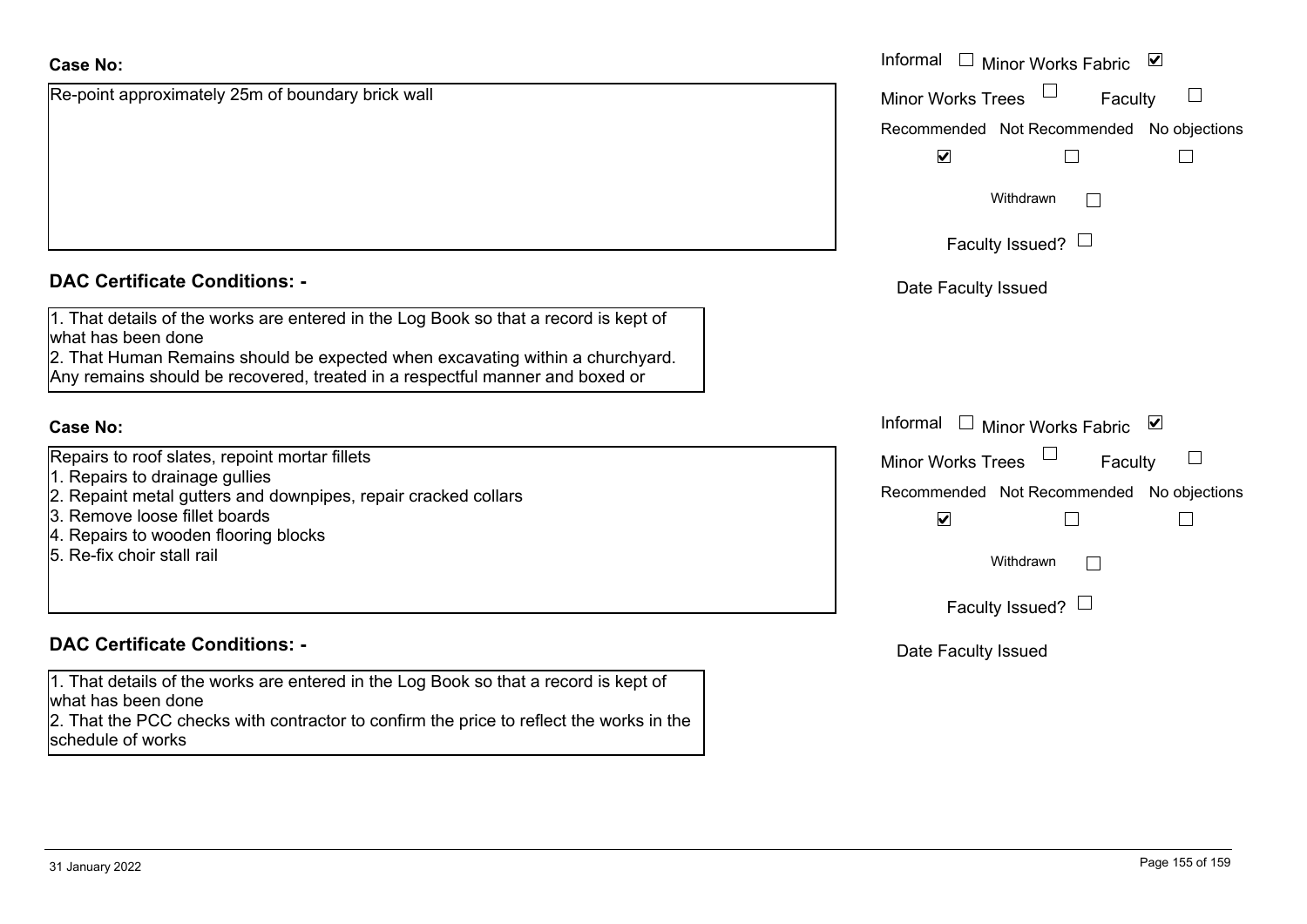# **Case No:**

Refurbishment of the Pipe Organ

## **DAC Certificate Conditions: -**

1. That details of the works are entered in the Log Book so that a record is kept of what has been done

|                         | Informal $\Box$ Minor Works Fabric $\Box$ |  |  |
|-------------------------|-------------------------------------------|--|--|
| iment of the Pipe Organ | Faculty<br>Minor Works Trees              |  |  |
|                         | Recommended Not Recommended No objections |  |  |
|                         | $\blacktriangledown$                      |  |  |
|                         | Withdrawn<br>Faculty Issued? $\Box$       |  |  |
|                         |                                           |  |  |

Date Faculty Issued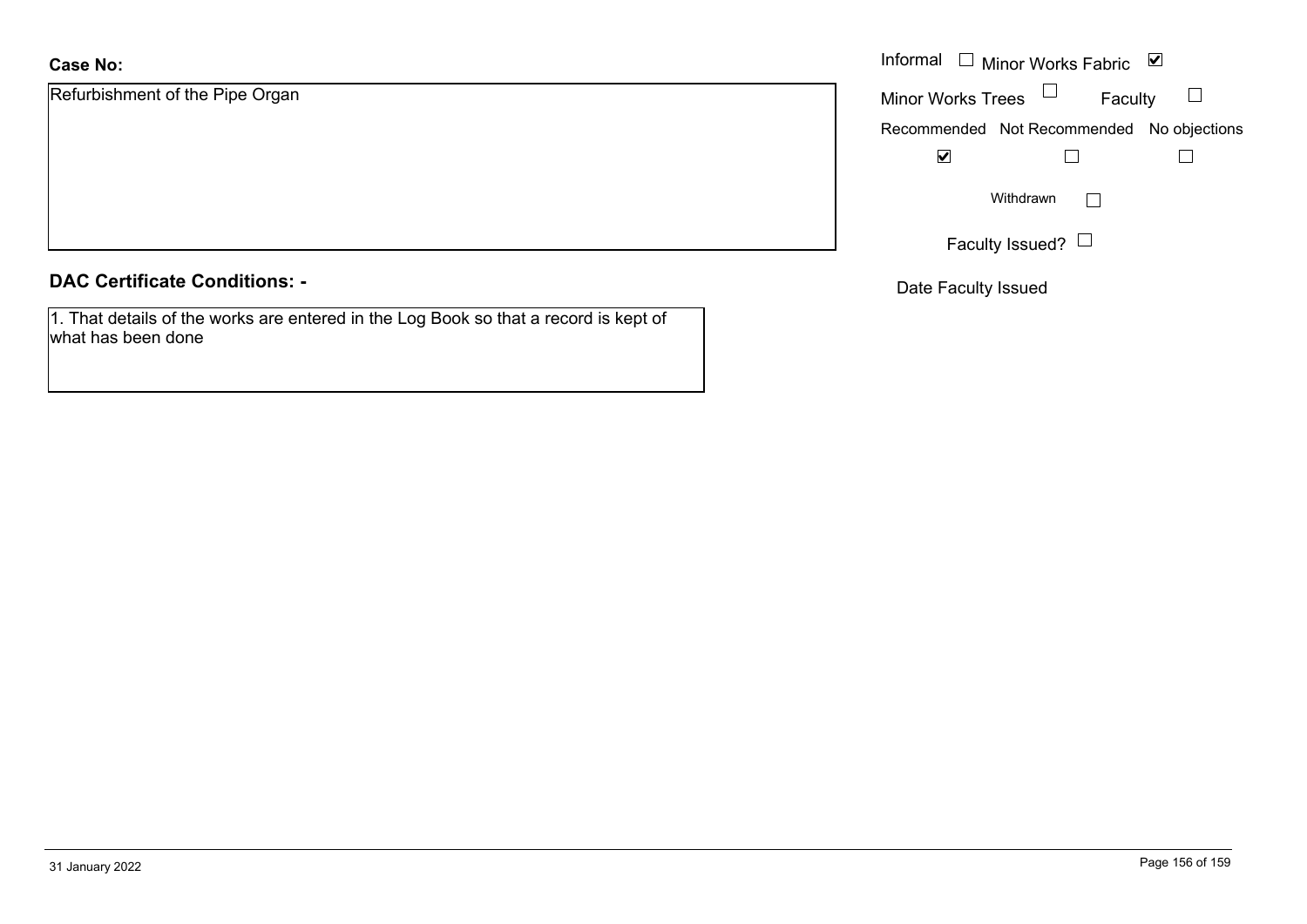## **Ben No: Church**

#### **10201 Muston, St John the Baptist**

## **L080/2006 Case No:** Informal

| Re-decoration of the Nave |  |  |
|---------------------------|--|--|
|---------------------------|--|--|

## **DAC Certificate Conditions: -**

| 1. That the works be recorded in the church Log Book |
|------------------------------------------------------|
|------------------------------------------------------|

| Informal                 | $\Box$ Minor Works Fabric                 | び |  |
|--------------------------|-------------------------------------------|---|--|
| <b>Minor Works Trees</b> | Faculty                                   |   |  |
|                          | Recommended Not Recommended No objections |   |  |
|                          |                                           |   |  |
| Withdrawn                |                                           |   |  |
|                          | Faculty Issued?                           |   |  |

Date Faculty Issued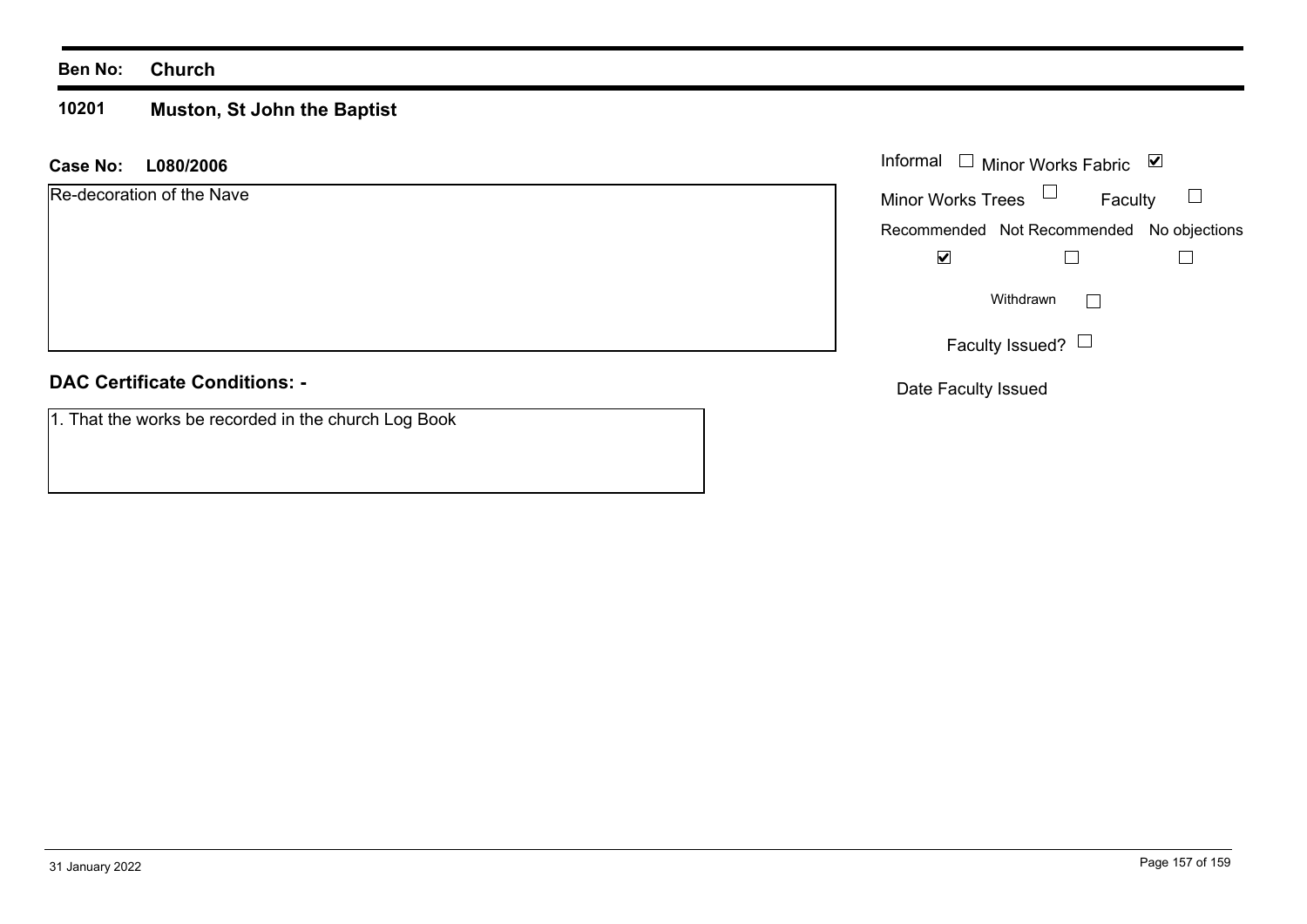## **DAC Certificate Conditions: -**

#### **L059/2014Case No:**

## **DAC Certificate Conditions: -**

1. That details of the works are entered in the Log Book so that a record is kept of what has been done

| <b>Case No:</b><br>L198/2013                                                                                                                                                                                                                                                                                                                                                           | Informal<br><b>Minor Works Fabric</b><br>$\Box$                                                                                                                    |
|----------------------------------------------------------------------------------------------------------------------------------------------------------------------------------------------------------------------------------------------------------------------------------------------------------------------------------------------------------------------------------------|--------------------------------------------------------------------------------------------------------------------------------------------------------------------|
| 1. Widen the existing York stone path by 40cm of gravel on each side to run from the beginning of the<br>path at the church gates (on the right hand side this would be after the path forks) up to the church door <br>using 20mm gravel of a natural colouring<br>2. Installation of wooden edging to keep the gravel off the grass, and a weed protection liner under the<br>gravel | $\blacktriangledown$<br><b>Minor Works Trees</b><br>Faculty<br>Recommended Not Recommended No objections<br>Withdrawn<br>$\blacktriangledown$                      |
|                                                                                                                                                                                                                                                                                                                                                                                        | Faculty Issued? $\Box$                                                                                                                                             |
| <b>DAC Certificate Conditions: -</b>                                                                                                                                                                                                                                                                                                                                                   | Date Faculty Issued                                                                                                                                                |
| 1. A time limit of 12 months<br>2. That details of the works are entered in the Log Book so that a record is kept of<br>what has been done                                                                                                                                                                                                                                             |                                                                                                                                                                    |
| <b>Case No:</b><br>L059/2014                                                                                                                                                                                                                                                                                                                                                           | Informal<br>$\Box$ Minor Works Fabric                                                                                                                              |
| CONFIRMATORY APPLICATION for works carried out: -<br>1. Introduction of Garden of Remembrance in the churchyard, with a central area for the burial of ashes<br>(loose) with planting, demarcated with edging marker stones<br>2. Introduction of a Book of Remembrance in Church for commemoration of the deceased                                                                    | $\blacktriangledown$<br><b>Minor Works Trees</b><br>Faculty<br>Recommended Not Recommended No objections<br>$\blacktriangledown$<br>Withdrawn<br>Faculty Issued? Ø |
| DAC Cortificato Conditione: .                                                                                                                                                                                                                                                                                                                                                          |                                                                                                                                                                    |

Date Faculty Issued 09/07/2014